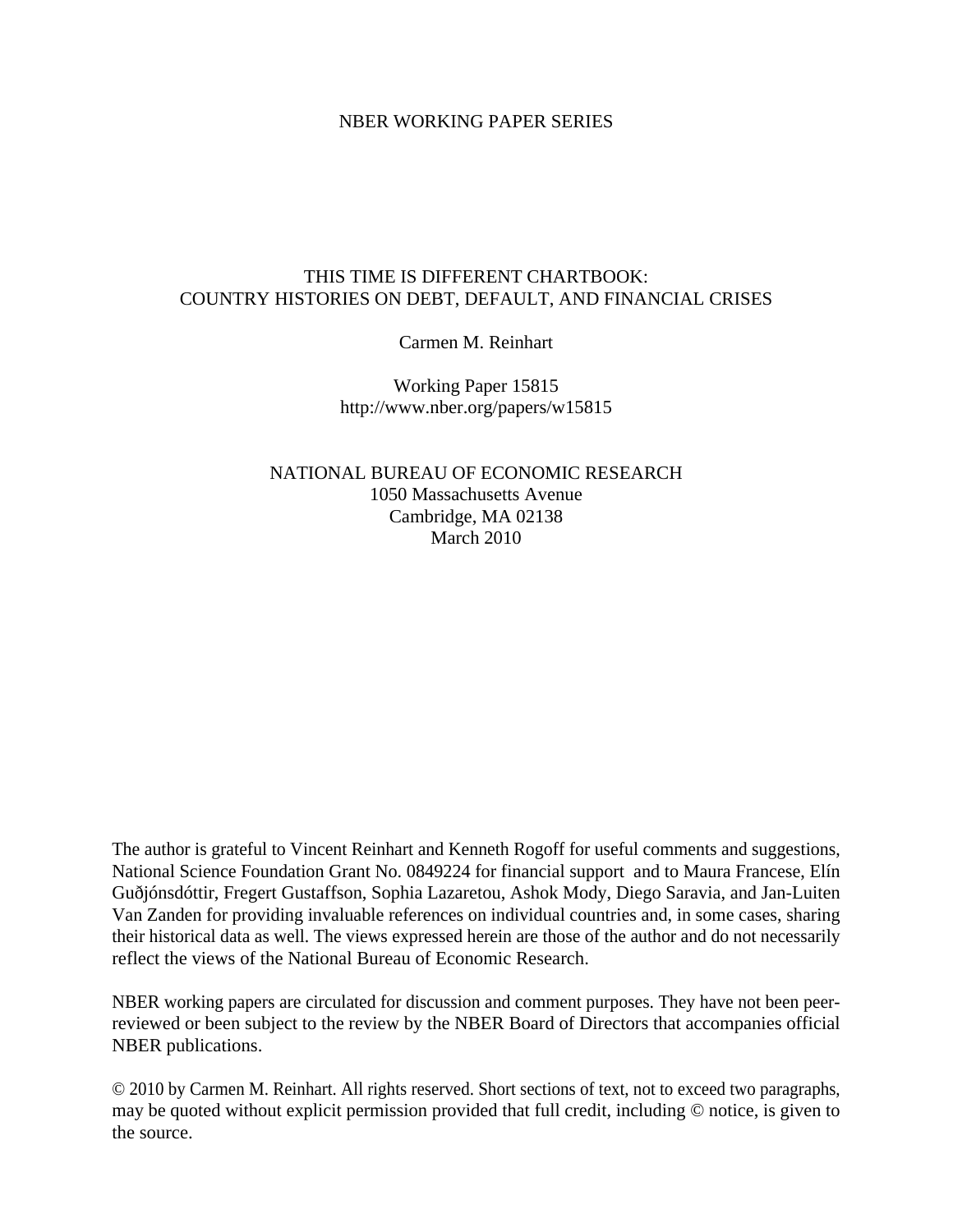This Time is Different Chartbook: Country Histories on Debt, Default, and Financial Crises Carmen M. Reinhart NBER Working Paper No. 15815 March 2010 JEL No. F3,H6,N50

# **ABSTRACT**

This Chartbook provides a pictorial history, on a country-by-country basis, of public debt and economic crises of various forms. It is a timeline of a country's creditworthiness and financial turmoil. The analysis, narrative, and illustrations in Reinhart and Rogoff (2009), This Time is Different: Eight Centuries of Financial Folly, were primarily organized around themes (serial default, inflation, etc.), although detailed tables in the book chronicled country-specific information on the dating, frequency, incidence, etc. of specific crises episodes by country. The Chartbook compliments the thematic analysis with individual country histories, and provides the grounds for a systematic analysis of the temporal patterns of debt cycles, banking and sovereign debt crises, hyperinflation, and, for the post World War II period, the reliance on IMF programs.

Carmen M. Reinhart University of Maryland Department of Economics 4118D Tydings Hall College Park, MD 20742 and NBER creinhar@umd.edu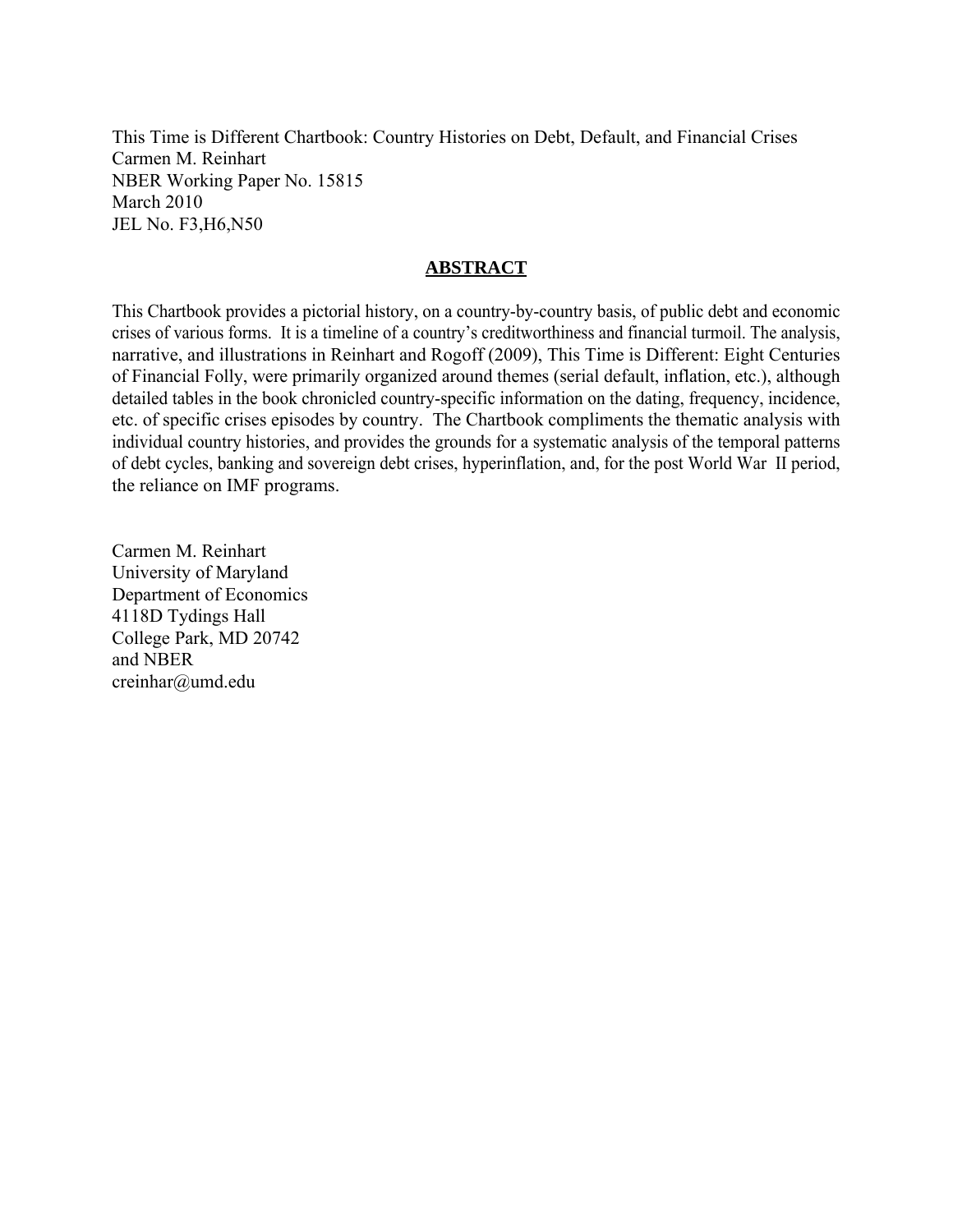| Section |                                                                                                                           |  |  |  |  |  |  |  |  |  |
|---------|---------------------------------------------------------------------------------------------------------------------------|--|--|--|--|--|--|--|--|--|
| Ι.      | Preamble                                                                                                                  |  |  |  |  |  |  |  |  |  |
| П.      | Key to Charts and Methodology Notes                                                                                       |  |  |  |  |  |  |  |  |  |
| Ш.      | Debt and Crises: Main Themes                                                                                              |  |  |  |  |  |  |  |  |  |
| IV.     | <b>Highlights and Future Research</b>                                                                                     |  |  |  |  |  |  |  |  |  |
|         | References                                                                                                                |  |  |  |  |  |  |  |  |  |
|         | List of figures                                                                                                           |  |  |  |  |  |  |  |  |  |
| Figure  |                                                                                                                           |  |  |  |  |  |  |  |  |  |
|         |                                                                                                                           |  |  |  |  |  |  |  |  |  |
| 1.      | Algeria: External (public plus private) Debt, Default, and Banking Crises, 1970-2009                                      |  |  |  |  |  |  |  |  |  |
| 2.      | Angola: External (public plus private) Debt, Default, Hyperinflation and Banking<br>Crises, 1975-2009                     |  |  |  |  |  |  |  |  |  |
| 3a.     | Argentina: Central Government (domestic plus external) Debt, Default,                                                     |  |  |  |  |  |  |  |  |  |
|         | Hyperinflation and Banking Crises, 1824-2009                                                                              |  |  |  |  |  |  |  |  |  |
| 3b.     | Argentina: Private Capital Inflows from the United Kingdom, Default, Devaluation                                          |  |  |  |  |  |  |  |  |  |
|         | and Banking Crises, 1865-1895                                                                                             |  |  |  |  |  |  |  |  |  |
| 3c.     | Argentina Banking Survey: Domestic Credit, Default, Hyperinflation and Banking                                            |  |  |  |  |  |  |  |  |  |
|         | Crises, 1970-2008                                                                                                         |  |  |  |  |  |  |  |  |  |
| 4a.     | Australia: Central Government (domestic plus external) Debt, Near-default, and                                            |  |  |  |  |  |  |  |  |  |
|         | Banking Crises, 1852-2009                                                                                                 |  |  |  |  |  |  |  |  |  |
| 4b.     | Australia: Private Capital Inflows from the United Kingdom and                                                            |  |  |  |  |  |  |  |  |  |
|         | Banking Crises, 1865-1895                                                                                                 |  |  |  |  |  |  |  |  |  |
| 5a.     | Austria: Central Government (domestic plus external) Debt, Default,                                                       |  |  |  |  |  |  |  |  |  |
|         | and Banking Crises, 1880-2009                                                                                             |  |  |  |  |  |  |  |  |  |
| 5b.     | Austria: Private Capital Inflows from the United Kingdom and Banking Crises,                                              |  |  |  |  |  |  |  |  |  |
|         | 1865-1914                                                                                                                 |  |  |  |  |  |  |  |  |  |
| 6.      | Belgium: Central Government (domestic plus external) Debt and Banking Crises,<br>1835-2009                                |  |  |  |  |  |  |  |  |  |
|         |                                                                                                                           |  |  |  |  |  |  |  |  |  |
| 7.      | Bolivia: Central Government (domestic plus external) Debt, Default, Banking Crises,                                       |  |  |  |  |  |  |  |  |  |
|         | and Hyperinflation, 1914-2009                                                                                             |  |  |  |  |  |  |  |  |  |
| 8a.     | Brazil: External Debt, Default, Hyperinflation and Banking Crises, 1824-2009                                              |  |  |  |  |  |  |  |  |  |
| 8b.     | Brazil: Private Capital Inflows from the United Kingdom and                                                               |  |  |  |  |  |  |  |  |  |
| 9       | Default and Banking Crises, 1875-1914<br>Bulgaria: Central Government (domestic plus external) Debt, Default, and Banking |  |  |  |  |  |  |  |  |  |
|         | Crises, 1919-2009                                                                                                         |  |  |  |  |  |  |  |  |  |
| 10a.    | Canada: Central Government (domestic plus external), 1867-2009                                                            |  |  |  |  |  |  |  |  |  |
| 10b.    | Canada: Private Capital Inflows from the United Kingdom and                                                               |  |  |  |  |  |  |  |  |  |
|         | Banking Crises, 1865-1914                                                                                                 |  |  |  |  |  |  |  |  |  |
| 11.     | Central African Republic: External (public plus private) Debt, Default,                                                   |  |  |  |  |  |  |  |  |  |
|         | Devaluation and Banking Crises, 1970-2009                                                                                 |  |  |  |  |  |  |  |  |  |
| 12a.    | Chile: Central Government (domestic plus external) Debt, Default,                                                         |  |  |  |  |  |  |  |  |  |
|         | and Banking Crises, 1826-2009                                                                                             |  |  |  |  |  |  |  |  |  |
| 12b.    | Chile: Total (public and private) Capital Inflows from the United Kingdom,                                                |  |  |  |  |  |  |  |  |  |
|         | Default and Banking Crises, 1865-1914                                                                                     |  |  |  |  |  |  |  |  |  |
| 13a.    | China: Central Government (domestic plus external), Default and Banking Crisis,                                           |  |  |  |  |  |  |  |  |  |
|         | 1865-1924                                                                                                                 |  |  |  |  |  |  |  |  |  |
| 13b.    | China: Public and Private Capital Inflows from the United Kingdom, Default,                                               |  |  |  |  |  |  |  |  |  |
|         | Devaluation and Banking Crises, 1875-1914                                                                                 |  |  |  |  |  |  |  |  |  |
| 13c.    | China: Central Government Debt Issuance (domestic plus external), and Banking<br>Crises, 1981-2009                        |  |  |  |  |  |  |  |  |  |
| 14a.    | Colombia: Central Government (domestic plus external) Debt, Default,                                                      |  |  |  |  |  |  |  |  |  |
|         | and Banking Crises, 1902-2009                                                                                             |  |  |  |  |  |  |  |  |  |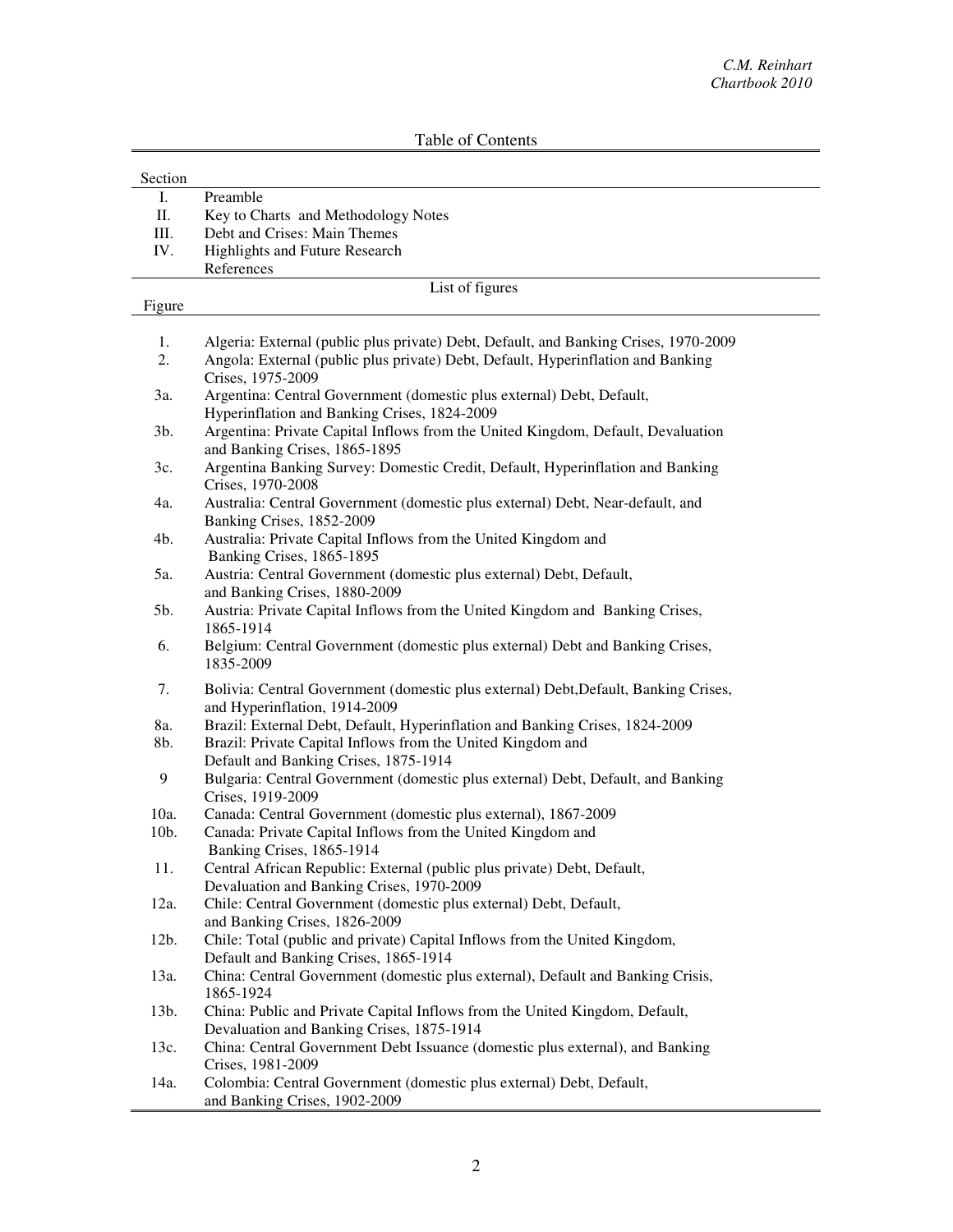| <b>Figure</b>   |                                                                                                                             |
|-----------------|-----------------------------------------------------------------------------------------------------------------------------|
| 14b             | Colombia Banking Survey: Domestic Credit and Banking Crises, 1970-2008                                                      |
| 15.             | Costa Rica: Central Government (domestic plus external) Debt, Default, 1892-2009                                            |
| 16.             | Cote D'Ivoire: External (public plus private) Debt, Default, and Banking Crises,<br>1970-2009                               |
| 17.             | Denmark: Central Government (domestic plus external) Debt, Default, and Banking<br>Crises, 1880-2009                        |
| 18              | Dominican Republic: Central Government (domestic plus external) Debt, Default,<br>Devaluation and Banking Crises, 1914-2009 |
| 19a.            | Ecuador: Central Government (domestic plus external) Debt, Default and Banking                                              |
| 19b.            | Crises, 1914-2009<br>Ecuador: External (public plus private) Debt, Default, and Banking Crises, 1970-2009                   |
| 20.             | Egypt: Public Debt, Default, and Banking Crises, 1862-2009                                                                  |
| 21a.            | El Salvador: Central Government (domestic plus external)Debt, Default and Banking<br>Crises, 1914-2009                      |
| 21b.            | El Salvador: External (public plus private) Debt, Default, and Banking Crises, 1970-<br>2009                                |
| 22a.            | Finland: Central Government (domestic plus external) Debt and Banking Crises,<br>1914-2009                                  |
| 22b.            | Finland Banking Survey: Domestic Credit and Banking Crises, 1970-2008                                                       |
| 23.             | France: Central Government (domestic plus external) Debt and Banking Crises, 1880-<br>2009                                  |
| 24a.            | Germany: Central Government (domestic plus external) Debt, Default,<br>Hyperinflation, and Banking Crises, 1880-2009        |
| 24b.            | Germany: Public and Private Capital Inflows from the United Kingdom<br>and Banking Crises, 1870-1912                        |
| 25.             | Ghana: External (public plus private) Debt, Default, and Banking Crises,<br>1970-2009                                       |
| 26a.            | Greece: Central Government (domestic plus external) Debt, Default,<br>Hyperinflation, and Banking Crises, 1884-2009         |
| 26 <sub>b</sub> | Greece: Government Domestic Debt, Default, and Banking Crises, 1884-1939                                                    |
| 27.             | Guatemala: Central Government (domestic plus external) Debt, Default, and<br>Devaluation, 1920-2009                         |
| 28              | Honduras: Central Government (domestic plus external) Debt, Default, and<br>Devaluation, 1914-2009                          |
| 29.             | Hungary: Central Government (domestic plus external) Debt, Default,<br>Hyperinflation, and Banking Crises, 1880-2009        |
| 30a.            | Iceland: Central Government (domestic plus external) Debt and Banking Crises,<br>1908-2009                                  |
| 30b.            | Iceland: External (public plus private) Debt and Banking Crises, 1922-2009                                                  |
| 30c.            | Iceland Banking Survey: Domestic Credit and Banking Crises, 1970-2008                                                       |
| 31.             | India: Public (domestic plus external) Debt Reschedulings, Near-default,<br>and Banking Crises, 1835-2009                   |
| 32a.            | Indonesia: Central Government (domestic plus external) Debt, Default, and Banking<br>Crises, 1975-2009                      |
| 32b.            | Indonesia Banking Survey: Domestic Credit, Default and Banking Crises, 1970-2008                                            |
| 33a.            | Ireland: Central Government (domestic plus external) Debt and Banking Crises, 1929-<br>2009                                 |
| 33b.            | Ireland Banking Survey: Domestic Credit and Banking Crises, 1970-2008                                                       |
| 34              | Italy: Central Government (domestic plus external) Debt, Default, and Banking                                               |
|                 | Crises, 1861-2009                                                                                                           |
| 35a.            | Japan: Central Government (domestic plus external) Debt, Default,<br>and Banking Crises, 1885-2009                          |
| 35.             | Japan Banking Survey: Domestic Credit and Banking Crises, 1970-2008                                                         |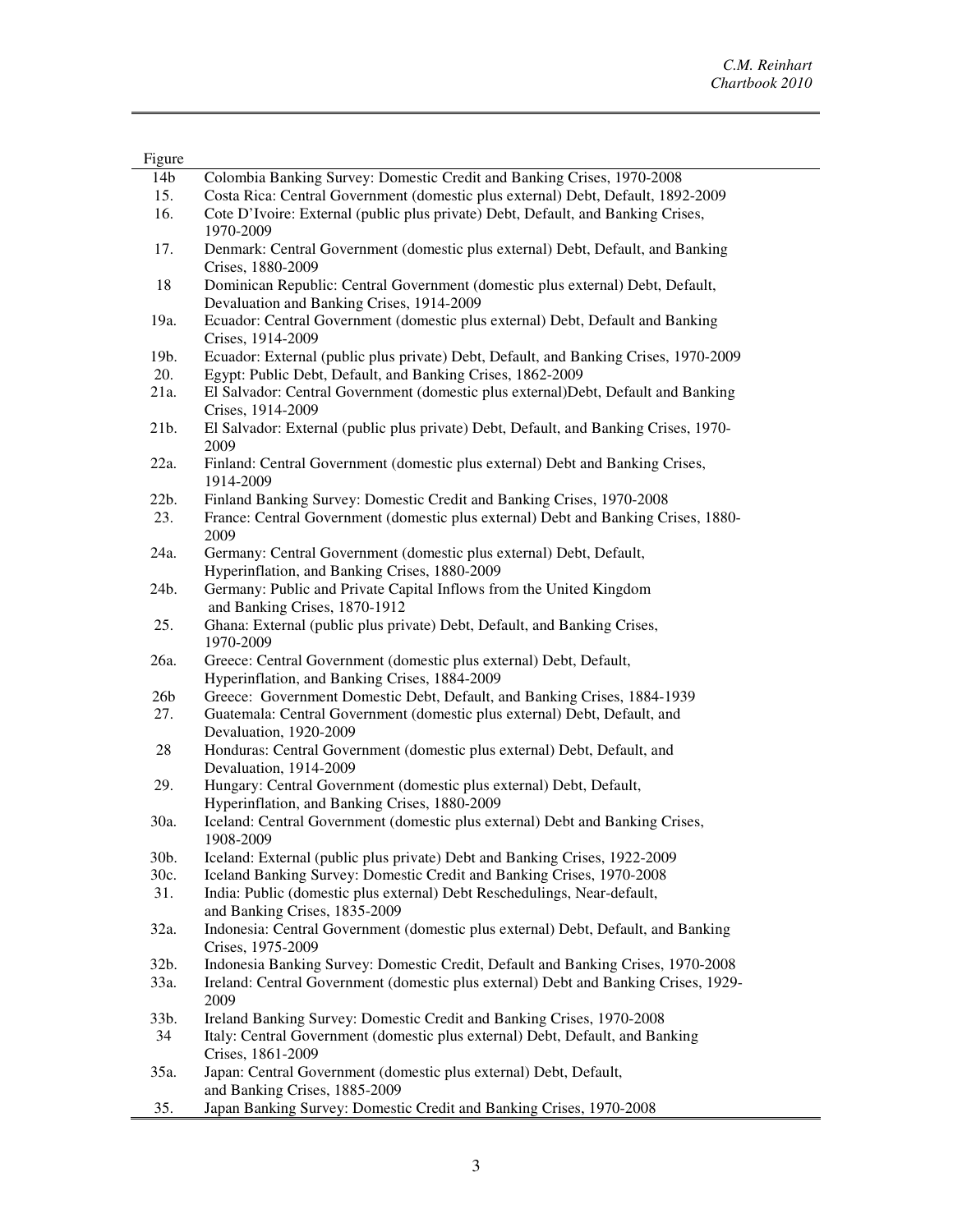| Figure |                                                                                                                           |
|--------|---------------------------------------------------------------------------------------------------------------------------|
| 36.    | Kenya: External (public plus private) Debt, Default, and Banking Crises,<br>1970-2009                                     |
| 37a.   | Korea: External (public plus private) Debt, Near-default, and Banking Crises,<br>1970-2009                                |
| 37b.   | Korea Banking Survey: Domestic Credit and Banking Crises, 1970-2008                                                       |
| 38a.   | Malaysia: External (public plus private) Debt, Near-default, and Banking Crises,<br>1970-2009                             |
| 38b.   | Malaysia Banking Survey: Domestic Credit, Default and Banking Crises, 1970-2008                                           |
| 39.    | Mauritius: External (public plus private) Debt, Default, and Banking Crises, 1970-<br>2009                                |
| 40a.   | Mexico: Public Foreign Bond Issues, Default, and Banking Crises, 1824-1910                                                |
| 40b.   | Mexico: Central Government (domestic plus external) Debt, Default, and Banking<br>Crises, 1872-2009                       |
| 41.    | Morocco: External (public plus private) Debt, Default, and Banking Crises, 1970-<br>2009                                  |
| 42.    | Myanmar: External (public plus private) Debt, Default, and Banking Crises,<br>1980-2009                                   |
| 43.    | Netherlands: General Government (domestic plus external) and Banking Crises,<br>1814-2009                                 |
| 44a.   | New Zealand: Central Government (domestic plus external) Debt and Banking Crises,<br>1860-2009                            |
| 44b.   | New Zealand: Private Capital Inflows from the United Kingdom and<br>Banking Crises, 1865-1905                             |
| 45.    | Nicaragua: Central Government (domestic plus external) Debt and<br>Default, Hyperinflation, and Banking Crises, 1914-2009 |
| 46.    | Nigeria: External (public plus private) Debt, Default, and Banking Crises, 1970-2009                                      |
| 47a.   | Norway: Central Government (domestic plus external) Debt, Default,<br>and Banking Crises, 1880-2009                       |
| 47b.   | Norway: Domestic Private Credit, 1900-2004                                                                                |
| 48.    | Panama: Central Government (domestic plus external) Debt and Banking Crises,<br>1914-2009                                 |
| 49.    | Paraguay: External (public plus private) Debt, Near-default, and Banking Crises,<br>1970-2009                             |
| 50a.   | Peru: Central Government (domestic plus external) Debt, Default,<br>and Banking Crises, 1917-2009                         |
| 50b.   | Peru: Total (public and private) Capital Inflows from the United Kingdom and<br>Banking Crises, 1865-1905                 |
| 51a.   | Philippines: External Private and Public (domestic plus external) Debt, Near-default,<br>and Banking Crises, 1948-2009    |
| 51b.   | Philippines Banking Survey: Domestic Credit, Default and Banking Crises,<br>1980-2008                                     |
| 52a.   | Poland: Central Government (domestic plus external) Debt, Default, Hyperinflation<br>and Banking Crises, 1917-1947        |
| 52b.   | Poland: Central Government (domestic plus external) Debt, Default, Hyperinflation<br>and Banking Crises, 1984-2009        |
| 53.    | Portugal: Central Government (domestic plus external) Debt, Default,<br>and Banking Crises, 1851-2009                     |
| 54.    | Romania: External (public plus private) Debt, Default, and Banking Crises, 1970-<br>2009                                  |
| 55a.   | Russia: Public Foreign Bond Issues and Default, 1815-1945                                                                 |
| 55b.   | Russia: External (public plus private) Debt, Default, Hyperinflation,<br>and Banking Crises, 1985-2009                    |
| 56.    | Singapore: Central Government (domestic plus external) Debt, and Banking Crises,                                          |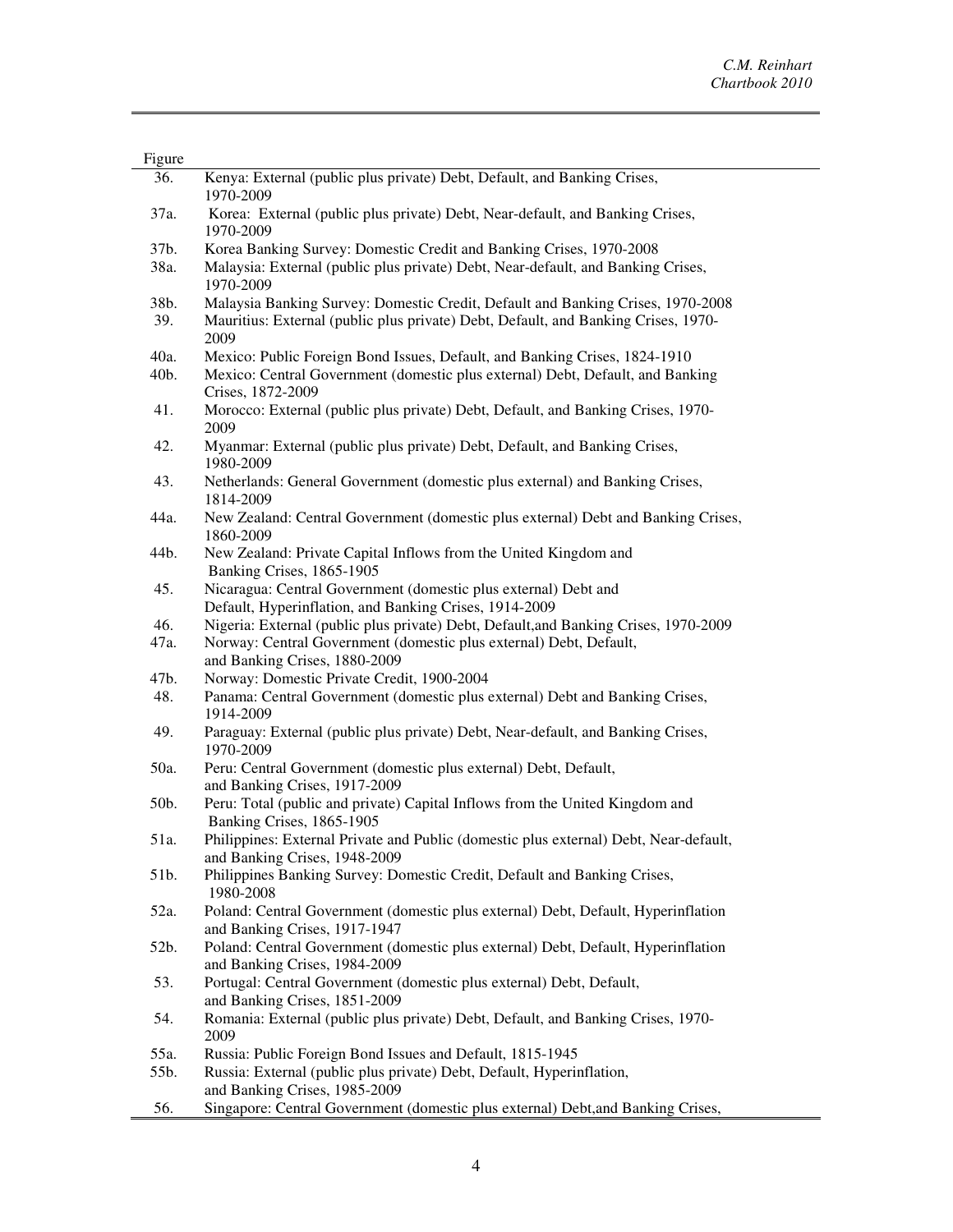|        | 1969-2009                                                                                                                          |
|--------|------------------------------------------------------------------------------------------------------------------------------------|
| Figure |                                                                                                                                    |
|        |                                                                                                                                    |
| 57a.   | South Africa: Central Government (domestic plus external) Debt, Default,<br>and Banking Crises, 1911-2009                          |
| 57b.   | South Africa: Private Capital Inflows from the United Kingdom and<br>Banking Crises, 1865-1895                                     |
| 58a.   | Spain: Short-term Loans to the Crown and Defaults, 1601-1679                                                                       |
| 58b.   | Spain: Central Government (domestic plus external) Debt, Default,<br>and Banking Crises, 1850-2009                                 |
| 58c.   | Spain: Private Capital Inflows from the United Kingdom and<br>Banking Crises, 1865-1914                                            |
| 58d.   | Spain Banking Survey: Domestic Credit, Default and Banking Crises,<br>1970-2008                                                    |
| 59.    | Sri Lanka Central Government (domestic plus external) Debt, Default, and Banking<br>Crises, 1950-2009                              |
| 60a.   | Sweden: Central Government (domestic plus external) Debt, Default,<br>and Banking Crises, 1719-2009                                |
| 60b.   | Sweden: Domestic Credit and Banking Crises, 1970-2008                                                                              |
| 61.    | Switzerland: Central Government (domestic plus external) Debt                                                                      |
|        | and Banking Crises, 1880-2009                                                                                                      |
| 62a.   | Thailand: Public (domestic and external) and External (public and private) Debts,<br>"Near-default", and Banking Crises, 1913-2009 |
| 62b    | Thailand: Domestic Credit and Banking Crises, 1970-2008                                                                            |
| 63.    | Tunisia: External (public plus private) Debt, Default, and Banking Crises,<br>1970-2009                                            |
| 64a.   | Turkey: External Public Debt, Default, and Banking Crises 1854-2009                                                                |
| 64b.   | Turkey: External Public and Private Debts, Default, Near-default, and Banking Crises,<br>1970-2009                                 |
| 65a.   | United Kingdom: Central Government Debt, Restructurings, and Banking Crises,<br>1692-2009                                          |
| 65b.   | United Kingdom Banking Survey: Domestic Credit and Banking Crises, 1970-2008                                                       |
| 66a.   | United States: Central Government Debt, Default, and Banking Crises,<br>1790-2009                                                  |
| 66b.   | United States: Private Capital Inflows from the United Kingdom and<br>Banking Crises, 1865-1914                                    |
| 66c.   | United States: Private Debt Outstanding, 1916-2009                                                                                 |
| 66d.   | United States Banking Survey: Domestic Credit and Banking Crises, 1970-2008                                                        |
| 67a.   | Uruguay: Public (domestic plus external) Debt, Default, Restructuring,<br>and Banking Crises, 1871-2009                            |
| 67b    | Uruguay: Private Capital Inflows from the United Kingdom and Default, and Banking<br>Crises, 1865-1914                             |
| 68.    | Venezuela: Central Government (domestic plus external) Debt, Default, and Banking<br>Crises, 1921-2009                             |
| 69.    | Zambia: External (public plus private) Debt, Default, and Banking Crises,<br>1970-2009                                             |
| 70.    | Zimbabwe: External (public plus private) Debt, Default, Restructuring,                                                             |

Hyperinflation, and Banking Crises, 1970-2006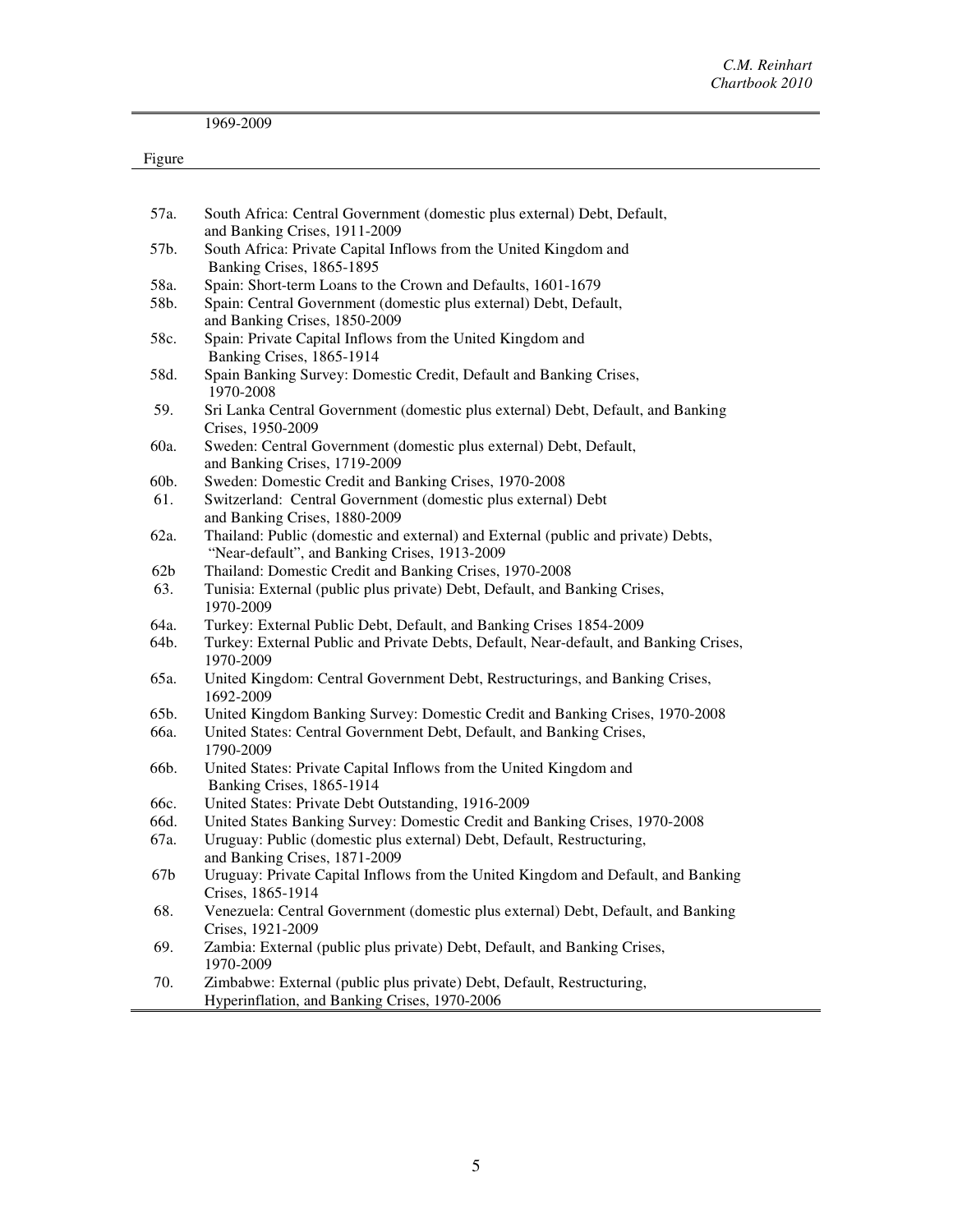#### **I. Preamble**

This Chartbook provides a pictorial history, on a country-by-country basis, of debt and economic crises of various forms. The analysis, narrative, and illustrations in *This Time is Different*, were primarily organized around *themes* (serial default, inflation, etc.), although detailed tables in the book chronicled country-specific information on the dating, frequency, incidence, etc. of specific crises episodes by country.<sup>1</sup> The Chartbook compliments the thematic analysis—indeed, it fills in as documentation to its underpinnings. What follows systematically illustrates for 70 countries the individual timeline of public and private debts, banking, sovereign domestic and external debt crises, and hyperinflation, starting from a country's independence (and even prior to that in numerous cases) to the present. The dating of the largest output declines and a country's history with International Monetary Fund (IMF) programs since World War II to deal with an assortment of economic ills contribute to the chronologies.

The individual country histories are often fascinating in their own right, highlighting that virtually no country has escaped unscathed from economic crises of one form or another. In effect, in a number of countries, financial crises are more "a way of life" affecting all, if not most generations. Black swans are not that rare.

The prologue to this Chartbook is minimalist by design and is organized as follows. The next section offers an essential guide to the country charts and the accompanying tables, clarifies methodological issues, and delineates the approach followed to document the vast number of sources referenced in this analysis.

Section III summarizes some of the main (common or recurrent) themes and patterns that (collectively) the country histories reveal. Some of these are documented in the literature while others merit considerable further study. These "big picture" themes include: The repeated-game nature of sovereign debt crises and the fact serial default is commonplace among today's

<u>.</u>

<sup>&</sup>lt;sup>1</sup> Reinhart and Rogoff, (2009)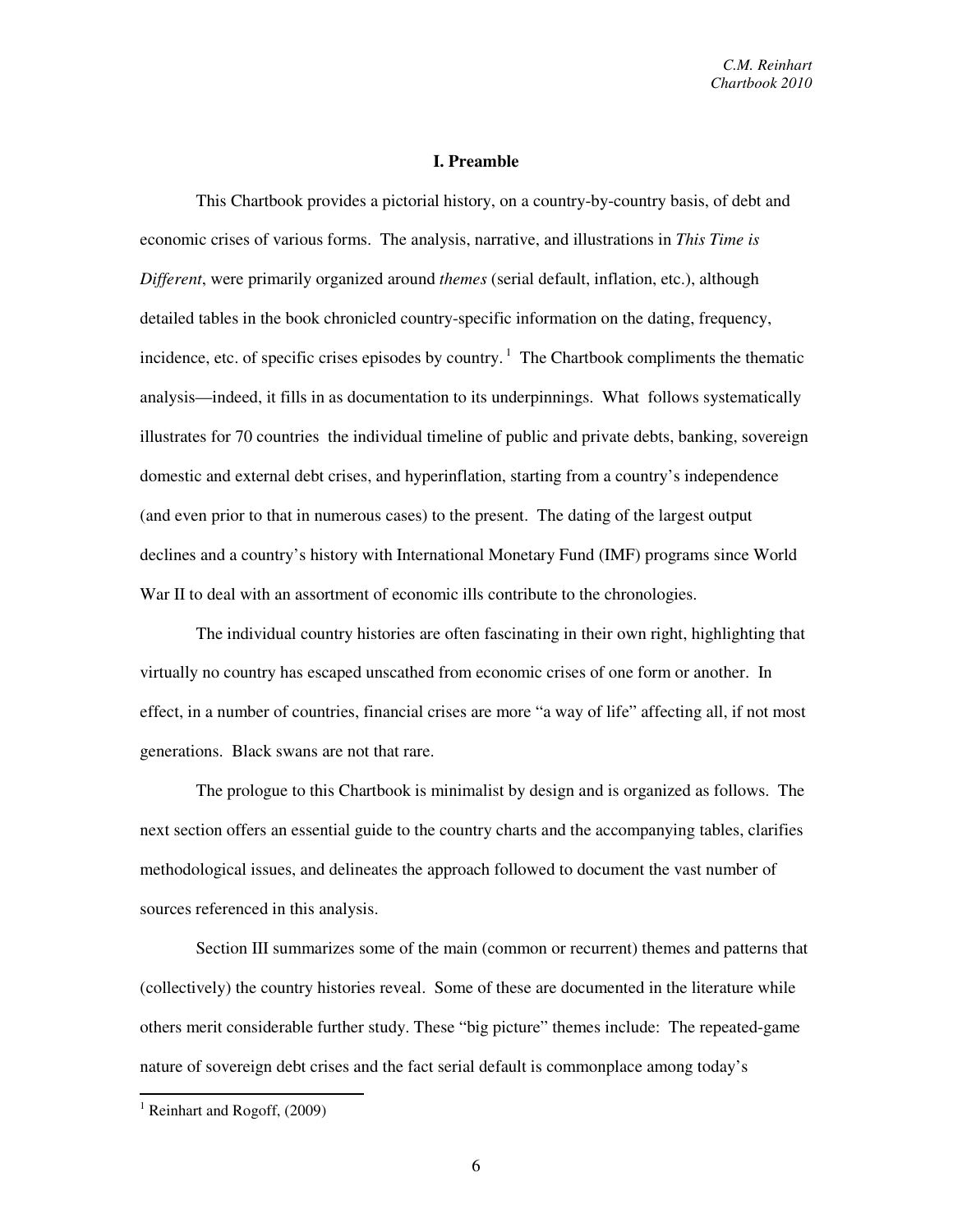emerging markets just as it was among advanced economies in an earlier era needs little commentary, as even a causal perusal of the charts display this historical pattern. The serial nature of banking crises (particularly among the more developed economies prior to World War II) is equally compelling. Nearly all of the 21 advanced economies in the sample record an impressive crisis tally, especially from the 1880s to the 1930s. The episodes where there are surges in private debt before the crisis and public debts after the crisis are not only numerous but span across advanced and emerging economies in nearly all regions. And so on...

The last section discusses where there are gaps in the data and overall analysis of the debt-crisis cycle. As such, it is a roadmap for future research,

#### **II. Key to Charts and Methodology Notes**

For working definitions of banking, currency, debt, and inflation crises, see the extensive discussion in Reinhart and Rogoff (2009a and 2010). As to the crises highlighted in the country profiles, our focus is on primarily external sovereign default (also its less common counterpart- domestic sovereign default) and banking crises. Many countries have a rich history of recurring (and often chronic) exchange rate crashes and inflation crises, particularly (but not exclusively) in post World War II Latin America. We only provide limited information on these recurring follies in monetary history.<sup>2</sup> We do include, highlight and date all hyperinflation episodes, as these have been associated with the complete or near complete liquidation (through de facto default) of domestic currency debts.

#### *Key to charts*

<u>.</u>

Besides the events discussed above, in a few charts we highlight "near- default" episodes, which involve some form of international assistance to avoid a default or a restructuring. Their dates are also listed in the first column of the accompanying table. Some examples of sub-

 $2$  In the tables that accompany each country profile, we do provide, as summary statistic on inflation crises, the share of years with annual inflation above 20 per cent per annum. This inflation performance also gives a reasonable indication of the incidence of currency crashes,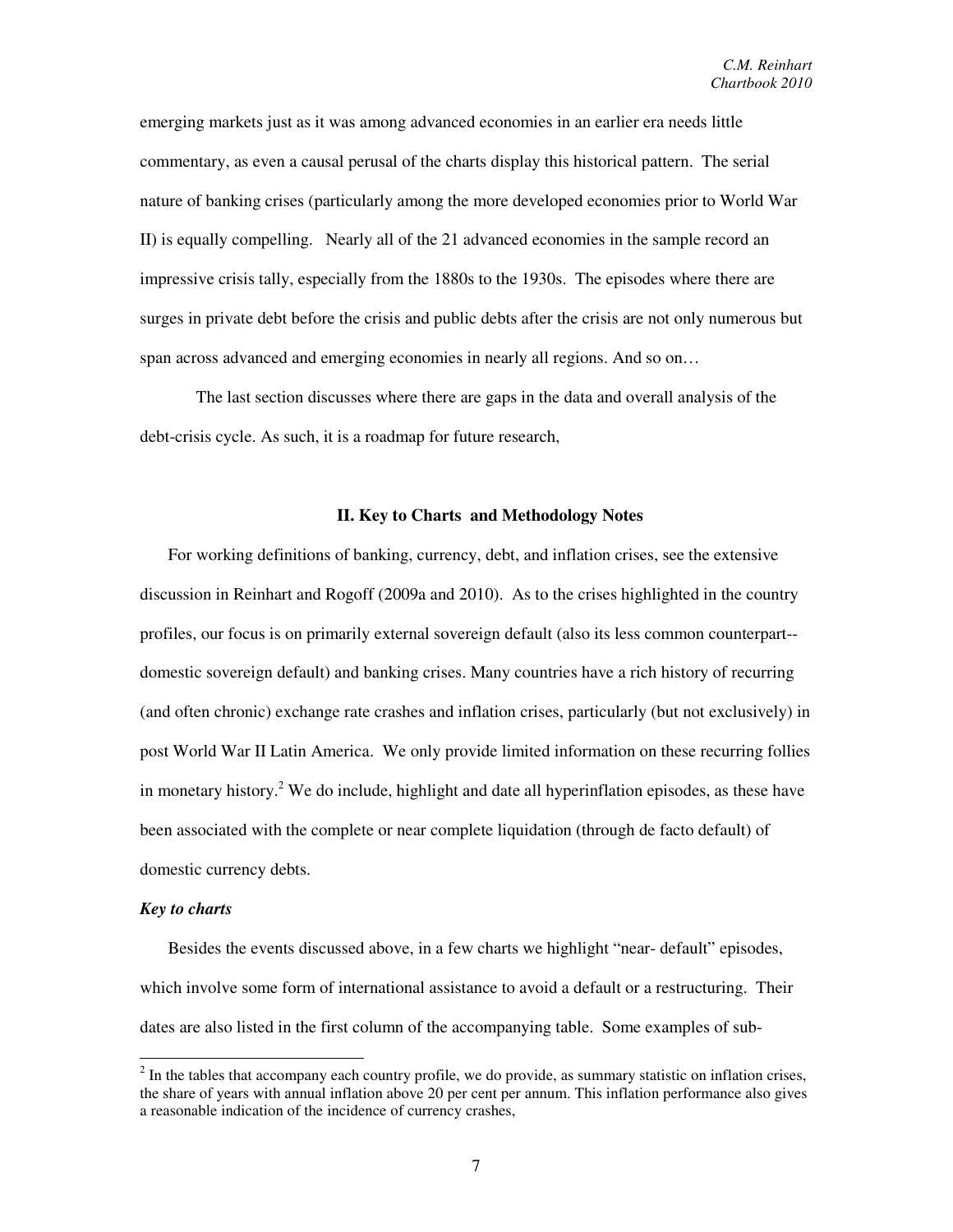sovereign defaults (by states or provinces) are also flagged. In a few charts, historic currency crashes (such as the collapse of an 80-year old peg) are highlighted as well. More mundane episodes of inflation and currency crises are not shown. However, the full sample incidence (share of years) in an inflation crisis, is reported in the table below the chart, so as to provide information on chronic inflation problems.<sup>3</sup> The major output collapses shown in the tables that accompany the charts and the numerous IMF progams since 1952 (listed as a memorandum item at the bottom of the table) are not depicted in the figures, to avoid compromising clarity.

| Years in default or restructuring | Pale          |
|-----------------------------------|---------------|
| External debt                     | shading       |
| Years in default or restructuring | Dark          |
| Domestic debt                     | shading       |
| Near default, as defined in text  | <b>Bright</b> |
|                                   | shading       |
| First year of banking crises      | <b>Black</b>  |
|                                   | line/bar      |
| Hyperinflation                    | Medium        |
| (annual inflation $> 500\%)$      | shading       |

Table 1. Coloring and Shading to Highlight Events in Country Charts

### *Insets of smaller tables and charts into the figures*

 Insets are used throughout to provide complementary information to that shown in the main figure. For example, for many advanced economies, an inset plots for household credit to GDP from the mid-1990s to the present to highlight trends in private debts ahead of the 2007- 2008 crisis. In other cases, these insets provide information on the maturity composition of the debt (public or private, as the case may be) on the eve of a banking crisis be it default or hyperinflation. The distribution of public and private debt before and after a crisis also provide documentation of the numerous crisis cases where the government assumed important quantities of private debts.

<sup>&</sup>lt;sup>3</sup> For evidence on the correlation and overlap between currency crashes and inflation crises, see Reinhart and Rogoff (2010).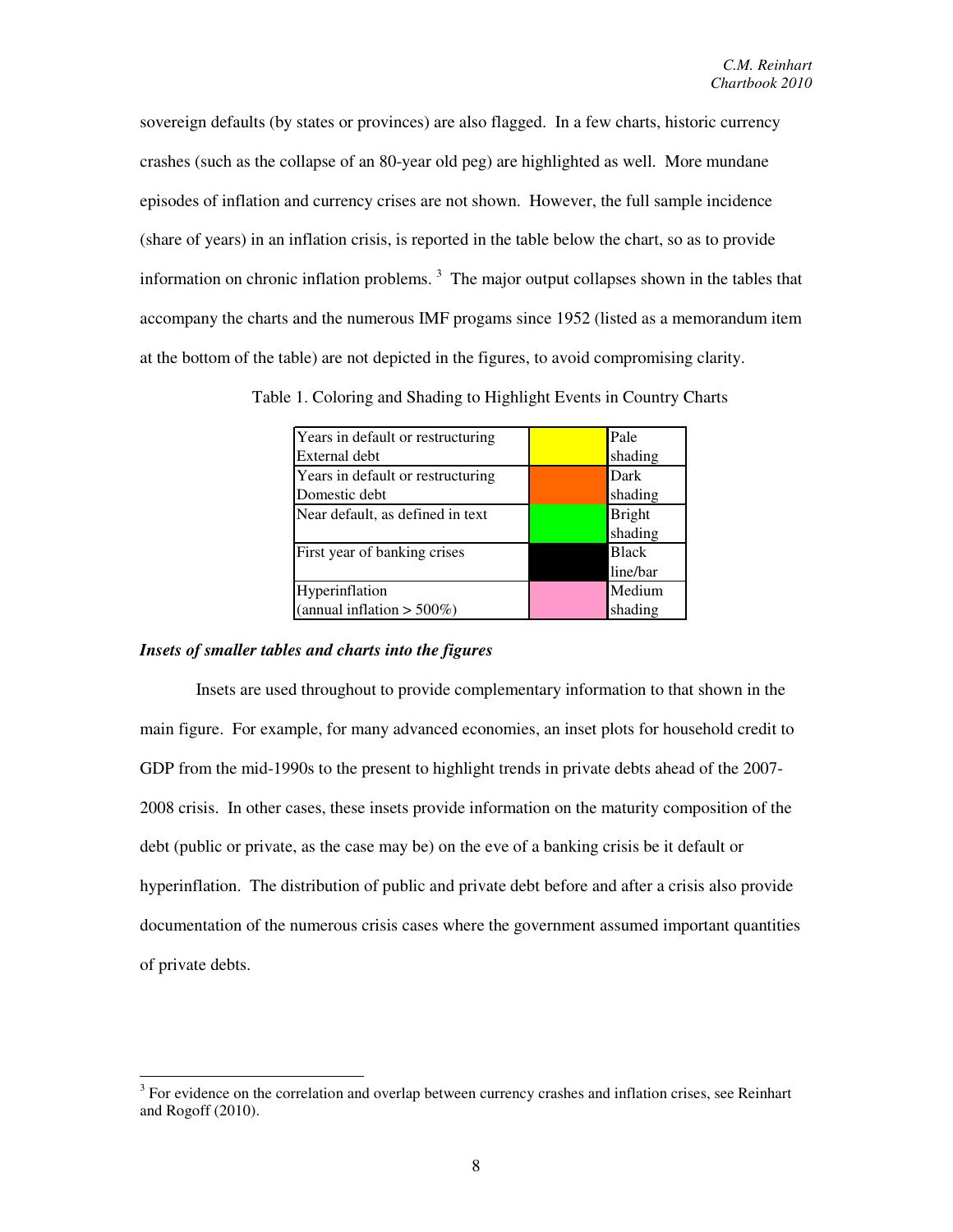#### *Descriptive statistics in the tables to each country*

Descriptive statistics are mostly self-explanatory, but two particulars merit explanation. The first year of banking crises are listed and those shown in *italics* indicate that the episode in question was not deemed to be a systemic crisis. Near default episodes are also shown in *italics*  and not counted in the tally of default. The last column provides information on the largest annual output declines, usually the top five, but more or less when relevant. Both the year and the percent decline (in parentheses) are given. For full output collapse episodes, the interested reader is referred to Barro and Ursua (2009).

The bottom portion of the table gives memorandum items on IMF programs with the country over the period from 1952 to 2009. The first year of the program is listed as well as the total number of programs. The relevant sources are discussed below.

### *Debt ratios*

 Debt is usually shown as a percent of GDP and in a few cases as a percent of exports. In a handful of cases we have debt data for the earlier part of the  $19<sup>th</sup>$  century but no GDP or trade measure to scale the debt data by. In those few cases, we show changes in debt (often over three years) to provide an indication of the debt cycle. The nominal GDP data comes from numerous scholars as well as official statistical sources. For a number of developing countries we have more data on exports than for GDP (in all cases we have post World War II nominal GDP data). In these cases the charts show the actual debt/GDP ratio for the period during which GDP data is available (say post 1920s) and use the debt/exports ratio times the average export to GDP ratio (for the period during which both series overlap) to back-cast the series.

#### *References and sources*

Most charts list the main source as Reinhart and Rogoff (2009), which has an extensive data appendices listing sources series-by-series and country-by-country over different subperiods. Additional sources listed below each graph usually indicate that we came across these sources subsequent to the publication. Prominent examples of the recent discoveries include: detailed

9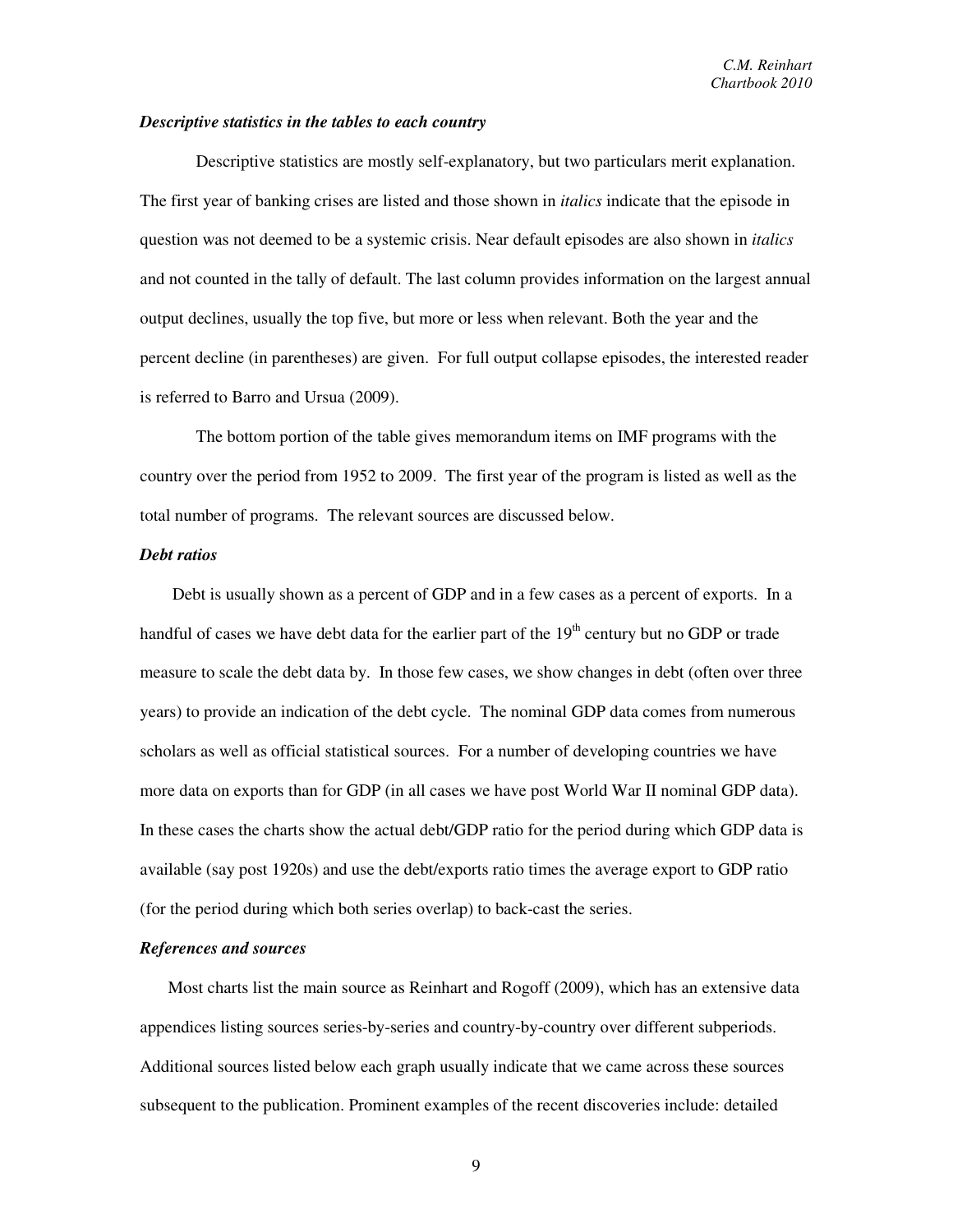recent historical studies of Italian, Greek, Dutch and Swedish public debts (Maura Francese and Angelo Page for Italy, Sophia Lazaretou on Greek 19<sup>th</sup> century domestic debts, Frit Bos for the Netherlands, and Klas Fregert and Roger Gustafsson for Sweden.) As the sample was extended to include Bulgaria, Ghana, Iceland, Ireland, and Switzerland, pertinent sources for these are also listed in the relevant country page. Finally, the sources for the IMF programs are Bird, Hussain and Joyce (2004), Mody and Saravia (2009), and the IMF's Annual Reports for several years to update these studies through 2009.

### **III. Debt and Crises: Main Themes**

This section highlights some of the issues where the collective evidence from the country histories are particularly illuminating. Throughout, I use country examples or specific crises episodes to illustrate particular points.

*(i) Serial default is a widespread phenomenon across emerging markets and several advanced economies.* Figures 8a and 26 for Brazil and Greece, respectively (among many more that are similar) call attention to this point by simply shading the years in default throughout the sample; the summary table also lists the timing and duration of each default spell while the tally entry (bottom of column 1) reports the default tally for 1800-2009. Countries such as France and pain have a higher count if pre-1800 default episodes are counted.

*(ii) Prior to World War II, serial banking crises in the advanced economies was the norm; as the larger emerging markets developed a financial sector in the late 1800s—these economies joined the "serial banking" crisis club.* Country histories for Belgium (Figure 6), Canada (Figure 10a) among others, illustrate this pattern. The world financial centers (the UK, Figure 65a and the US Figure 66a) take the lead in serial banking crises. One can speculate that the less-developed economies substitute foreign bankers for nonexistent domestic ones. As such, when acute sovereign fiscal difficulties arise, these become manifest in serial external default rather than serial domestic banking crises.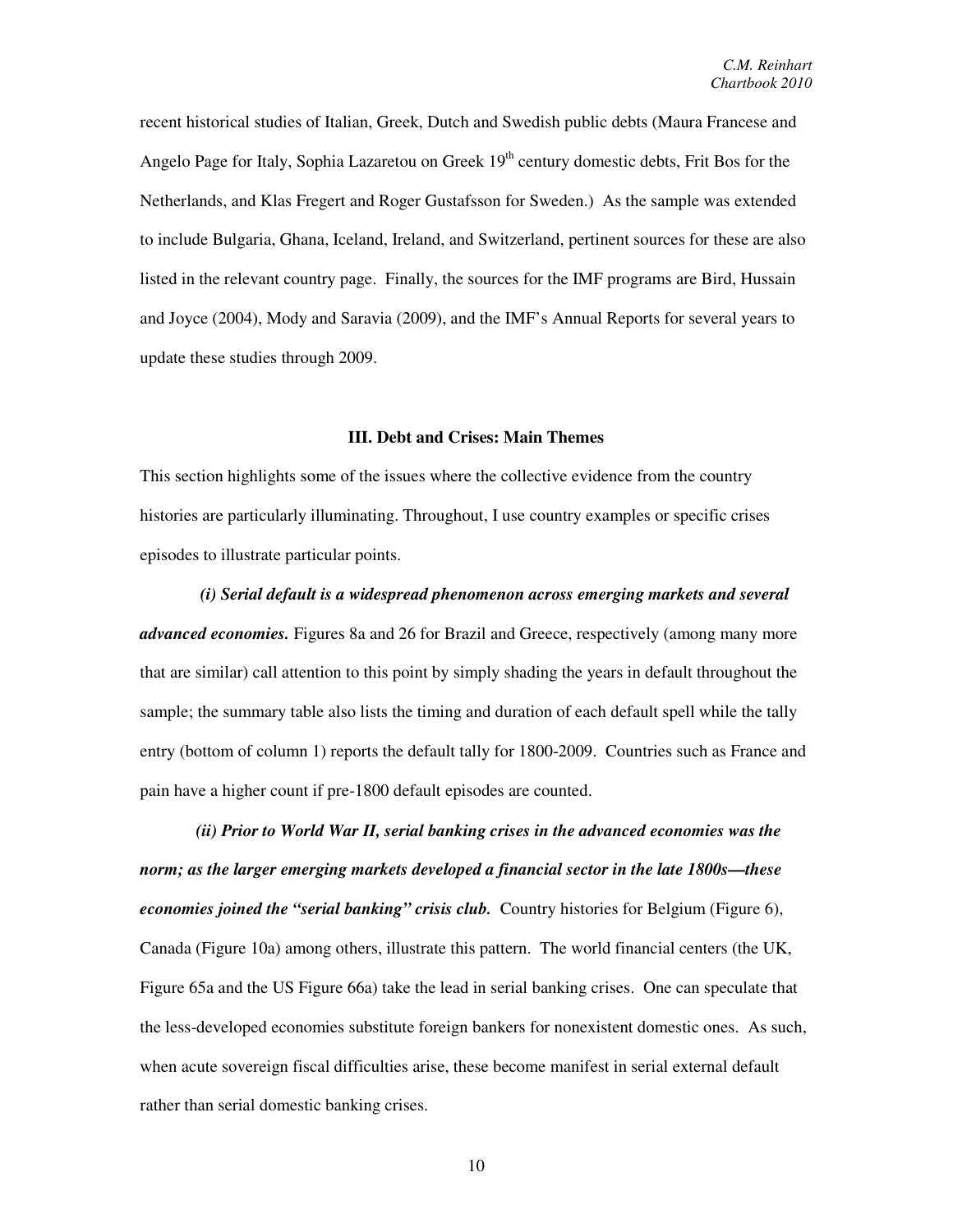*(iii)* In light of serial debt and banking crises (not to mention chronic currency and price instability), it is not surprising to see a similar *serial pattern in the incidence of IMF programs.* Peru and the Philippines set the record with 24 and 23 programs, respectively. However, IMF programs were not always in the exclusive domain of emerging markets. During the 1950s-1970s, the IMF was more like the discount window of a central bank and did not carry the stigma it of the default or near default cases. Among the advanced economies, the U.K. holds the record with 11 programs. $4$ 

*(iv) Private debts typically surge prior to a banking crises.* This pattern is evident in total external debt (a stock), capital inflow bonanzas (a flow), domestic banking sector credit (a stock), or any combination of these.<sup>5</sup> *Public debts may or may not surge ahead of banking crises.* Indeed, especially in financial repression cases the governments efforts to stuff its debts in "captive " bank balance sheets Procyclical fiscal policies, where the government amplifies the boom-bust cycle in total debt (as documented in Kaminsky, Reinhart and Vegh, 2003), all too often re-enforce the boom in private indebtedness ahead of the banking crisis.

For external debts, see Figures 30b and 62a for Iceland and Thailand, respectively. Surges in capital inflows do not last forever. When they end, countries often display the Calvotype sudden stop syndrome, even in crises of an earlier century in advanced economies. <sup>6</sup> The U.S. experience during 1865-1913, shown in Figure 68b, exemplifies this behavior. Domestic credit climbs sharply prior to the banking crisis an unwinds afterward—the examples form banking in Colombia (Figure 12b) and Norway (Figure 47b) demonstrate this time profile. By contrast, the famous (or infamous) lost decade and bank debt overhang in post 1992 crisis Japan is evident from Figure 34b. The coverage on domestic credit boom in this Chartbook is not intended to be as comprehensive as public and external debt—the primary focus. However, the

<u>.</u>

<sup>&</sup>lt;sup>4</sup> Bird et.al. (2004) aptly title their paper on IMF programs "Many Happy Returns?.."

<sup>&</sup>lt;sup>5</sup> The term "capital flow bonanza" is introduced in Reinhart and Reinhart(2008) and refers to a surge in capital inflows (over and beyond their historoic norm).

<sup>&</sup>lt;sup>6</sup> Calvo, Izquierdo, and Loo\_Kung (2006), for example.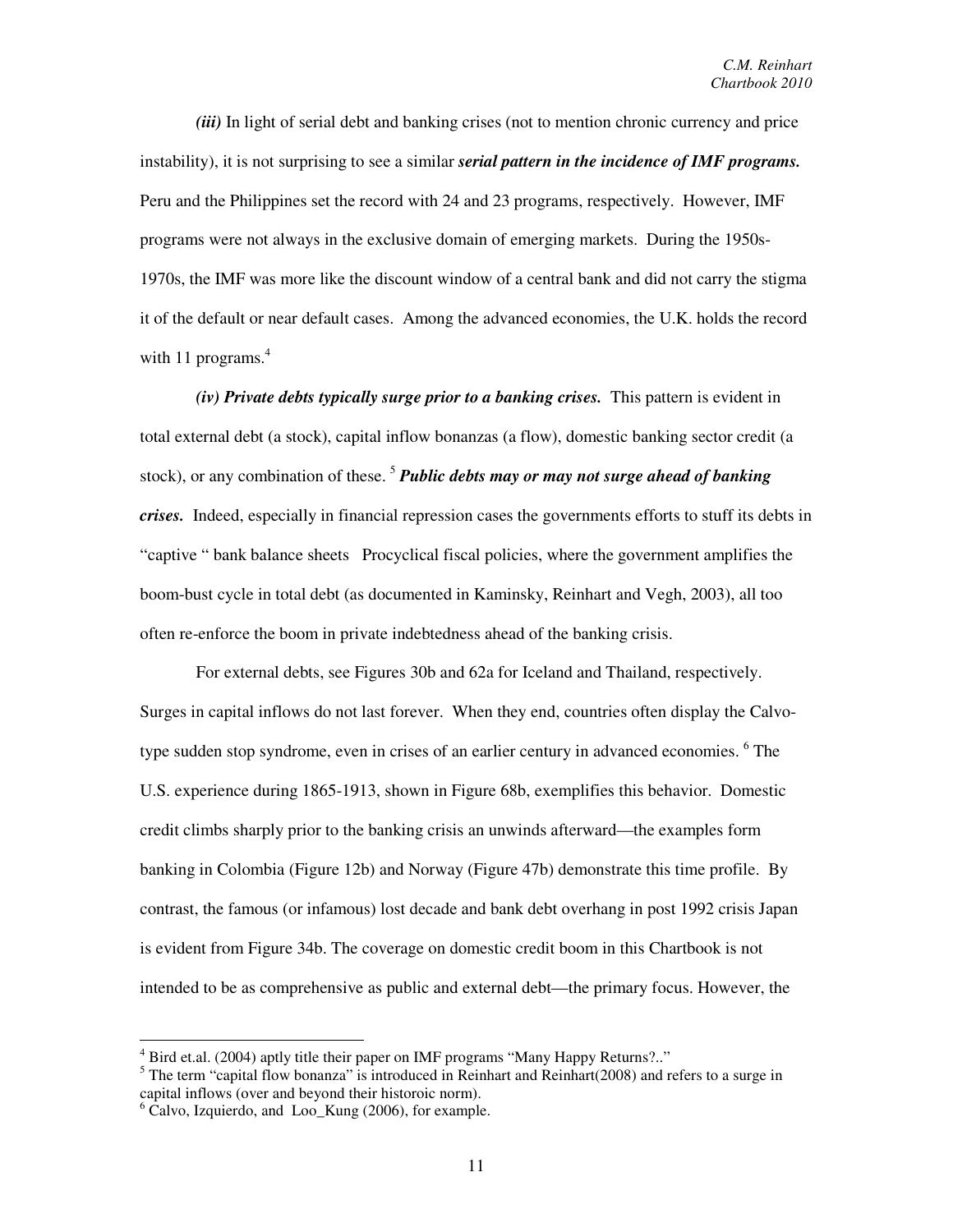pattern alluded to here is strongly supported by the evidence from studies that have focused primarily on the domestic credit cycle. The most comprehensive in terms of country coverage is Mendoza and Terrones (2008), who find most booms are followed by currency crises, banking crises or both. The smaller country set for the 1880-2008 period studied in Schularick and Taylor (2010) presents similar findings. $7$ 

*(v) Banking crises most often either precede or coincide with sovereign debt crises*. To be clear, we are referring to "domestic" banking crises, the issue of whether banking crises in the financial centers precede domestic banking crises and or sovereign defaults or restructurings is examined in some detail in Reinhart and Rogoff (2010). The reasons for this temporal sequence may be the contingent liability story emphasized by Diaz Alejandro (1985) and formalized in Velasco (1986), in which the government takes on massive debts from the private banks, thus undermining its solvency.<sup>8</sup> Even absent large scale bailouts (and without counting the post-crisis new government guarantees) , Reinhart and Rogoff (2009) establish that, largely owing to collapsing revenues, government debts typically rise by about 86 percent in the three years following a systemic financial crisis, this sets the stage for rating downgrades and, in the worst scenario, default.

The list of country examples of this sequencing is too long to enumerate, we would highlight as illustrative, the Barings 1891 crisis in Argentina (Figure 3b), Austria's banking crisis in 1931 and subsequent default in 1932 (Figure 5a) and Indonesia's 1997-1998 banking crisis and 1999-2000 default (Figure 32a).

*(vi) Public debts follow a repeated boom-bust cycle; many (if not most) of the bust phase involved a debt crisis in emerging markets. Public sector borrowing surges as the crisis nears.* Debts continue to *rise after* default, as arrears accumulate and GDP contracts markedly.<sup>9</sup>

<u>.</u>

 $<sup>7</sup>$  Kaminsky and Reinhart (1999) and Gourinchas et.al. (2001) also document for different samples this</sup> boom-crisis-bust pattern.

 $8\,$  See Arellano and Kocherlakota (2008) for a framework that is consistent with these dynamics.

 $9$  See Reinhart and Rogoff (2008) on evidence on output behavior before during and after debt crises.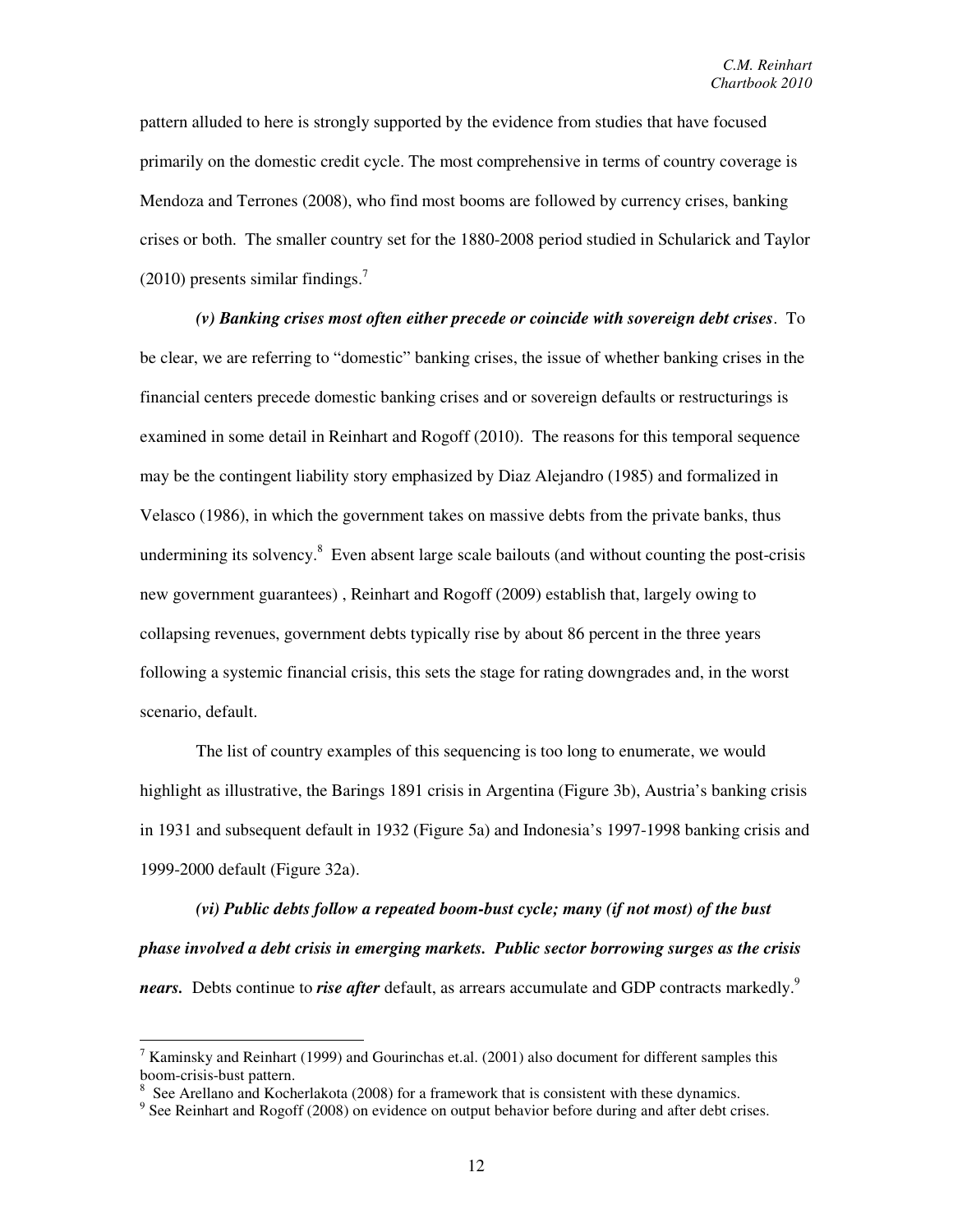If there is an exchange rate crash associated with default, as shown in Reinhart (2002), the valuation effect on external debts also contributes to further increase in debt/GDP ratios.

The boom-bust episodes are very numerous cutting across regions and time. The crisis episode in Figure 69 for Zambia illustrates the pre-crisis surge in public debt—as well as its continued climb in the early stage of default.

 *(vii)* As suggested in the Diamond and Dybvig's famous framework of banking crises, *shortterm debts (public and private) escalate on the eve of banking crisis and sovereign defaults.* <sup>10</sup> This pattern is also consistent with He and Xiong's (2010) setting, where creditors' incentives to shorten debt maturity to protect themselves against runs by other creditors. Most famously, Mexico ramped up its short-term debt issuance just in advance of its "Tesobonos" crisis in 1994 as in Figure 40b. In the march toward hyperinflation, long-term debts disappear altogether; the German hyperinflation of 1923-1924 (Figure 22a) demonstrates these dynamics.

*(viii) Private debts become public debts-after the crisis.* Several examples from the debt crisis that engulfed Latin America in the early 1980s and lasted a decade are documented in various insets that document the rising share of *private "hidden debts"* carrying implicit government guarantees (Figure 62a for Thailand, among others) (Figure 19a for Ecuador, for example).  $^{11}$ 

-

 $10$  See Chang and Velasco (2000) for an open-economy treatment of Diamond and Dibvig (1983).

 $11$  For a discussion of hidden public debt see Reinhart and Rogoff (2008).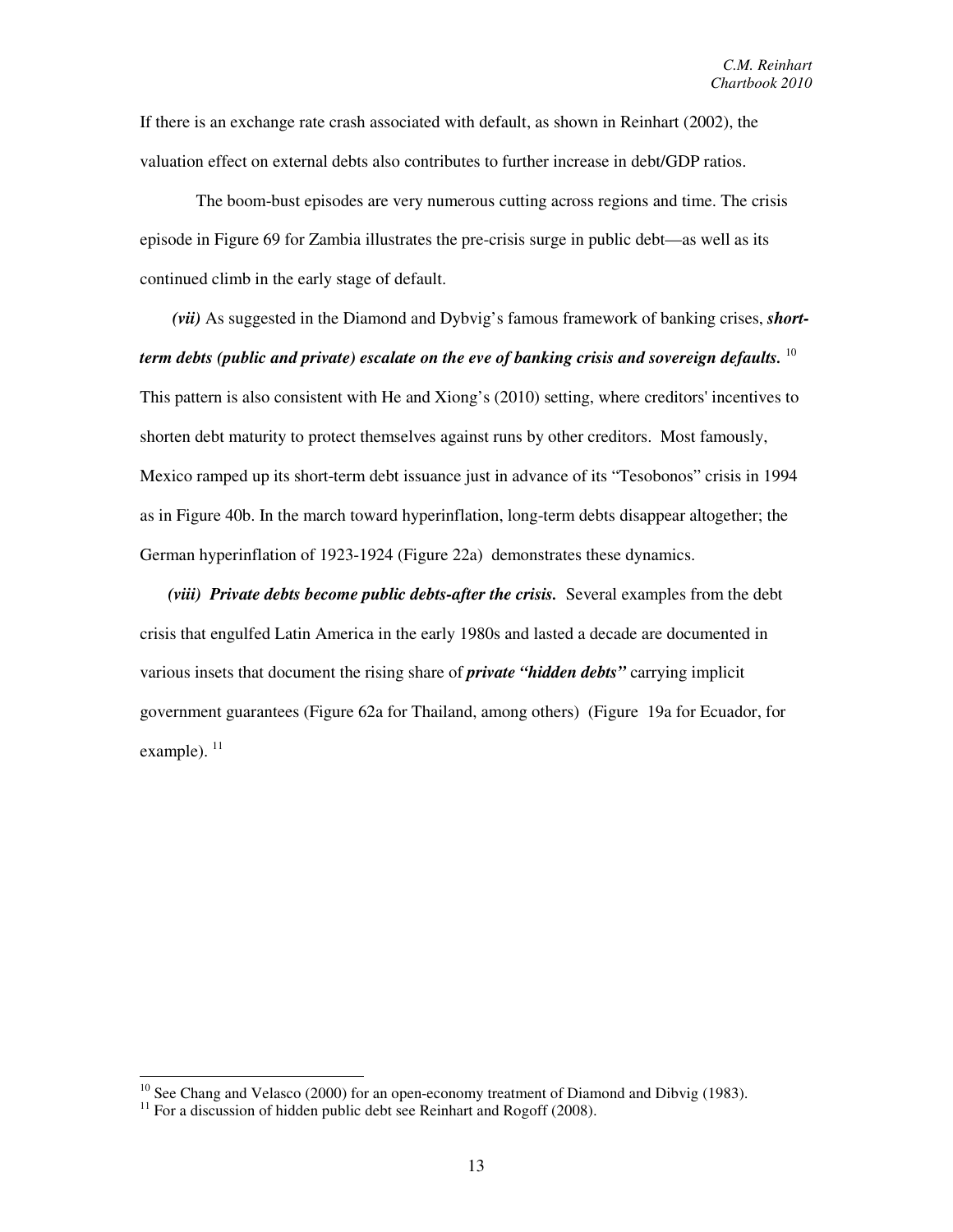

Figure 1. Algeria: External (public plus private) Debt, Default and

*Sources:* Reinhart and Rogoff (2009) and sources cited therein.

| Default, Banking Crises, Growth Collapses and IMF Programs: Algeria, 1962-2009 |              |          |                |           |          |           |               |  |
|--------------------------------------------------------------------------------|--------------|----------|----------------|-----------|----------|-----------|---------------|--|
| External                                                                       | Duration     | Domestic | <b>Banking</b> | Hyper-    | Share of | Share of  | 5 worst       |  |
| default                                                                        | (in years)   | default  | crisis dates   | inflation | years in | years in  | output        |  |
| Dates                                                                          |              | dates    | (first year)   | dates     | external | inflation | collapses     |  |
|                                                                                |              |          |                |           | default  | crisis    | year(decline) |  |
| 1991-1996                                                                      | 6            | n.a.     | 1990           | n.a.      | 10.4     | 12.5      | 1961(12.1)    |  |
|                                                                                |              |          |                |           |          |           | 1962(21.1)    |  |
|                                                                                |              |          |                |           |          |           | 1966(4.8)     |  |
| Number of episodes:                                                            |              |          |                |           |          |           | 1971(8.5)     |  |
|                                                                                |              | 0        |                | $\Omega$  |          |           | 1980(5.4)     |  |
| Memorandum item on IMF programs, 1952-2009                                     |              |          |                |           |          |           |               |  |
| Dates of programs                                                              | Total number |          |                |           |          |           |               |  |
| 1989, 1991, 1994, 1995                                                         |              |          |                |           |          |           | 4             |  |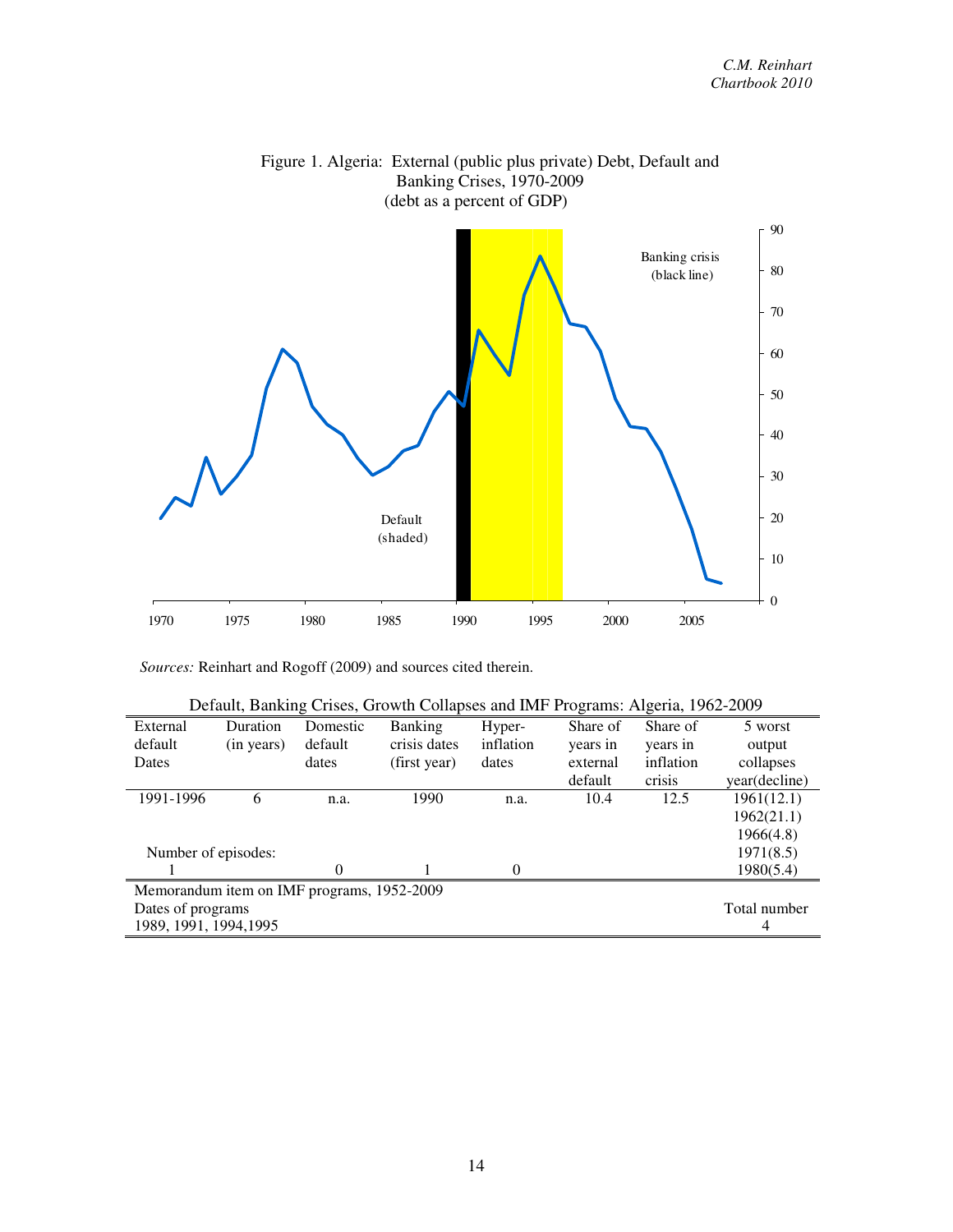

## Figure 2. Angola: External (public plus private) Debt, Default, Hyperinflation and Banking Crises, 1975-2009 (debt as a percent of GDP)

*Sources:* Reinhart and Rogoff (2009) and sources cited therein. Notes: No data is available prior to 1985 right after independence from Portugal (1975) and during the early year of the 27-year civil war (1975-2002).

|  | Default, Banking Crises, Growth Collapses, Hyperinflation and IMF Programs: |  |  |
|--|-----------------------------------------------------------------------------|--|--|
|  | Angola, 1975-2009                                                           |  |  |

|                                            |            |           |                | $1 \text{ m} \text{m}$ , $1 \text{ m} \text{m}$ |          |           |               |  |
|--------------------------------------------|------------|-----------|----------------|-------------------------------------------------|----------|-----------|---------------|--|
| External                                   | Duration   | Domestic  | <b>Banking</b> | Hyper-                                          | Share of | Share of  | 5 worst       |  |
| default                                    | (in years) | default   | crisis dates   | inflation                                       | years in | years in  | output        |  |
| dates                                      |            | dates     | (first year)   | dates                                           | external | inflation | collapses     |  |
|                                            |            |           |                |                                                 | default  | crisis    | year(decline) |  |
| 1985-2003                                  | 19         | 1976      | 1991           | 1993-1996                                       | 54.3     | 60.0      | 1974(5.0)     |  |
|                                            |            | 1992-2002 |                |                                                 |          |           | 1975 (38.4)   |  |
|                                            |            |           |                |                                                 |          |           | 1976 (10.2)   |  |
| Number of episodes:                        |            |           |                |                                                 |          |           | 1992(5.8)     |  |
|                                            |            | 2         |                |                                                 |          |           | 1993(24.0)    |  |
| Memorandum item on IMF programs, 1952-2009 |            |           |                |                                                 |          |           |               |  |
| Dates of programs                          |            |           |                |                                                 |          | Total     |               |  |
| None                                       |            |           |                |                                                 |          | 0         |               |  |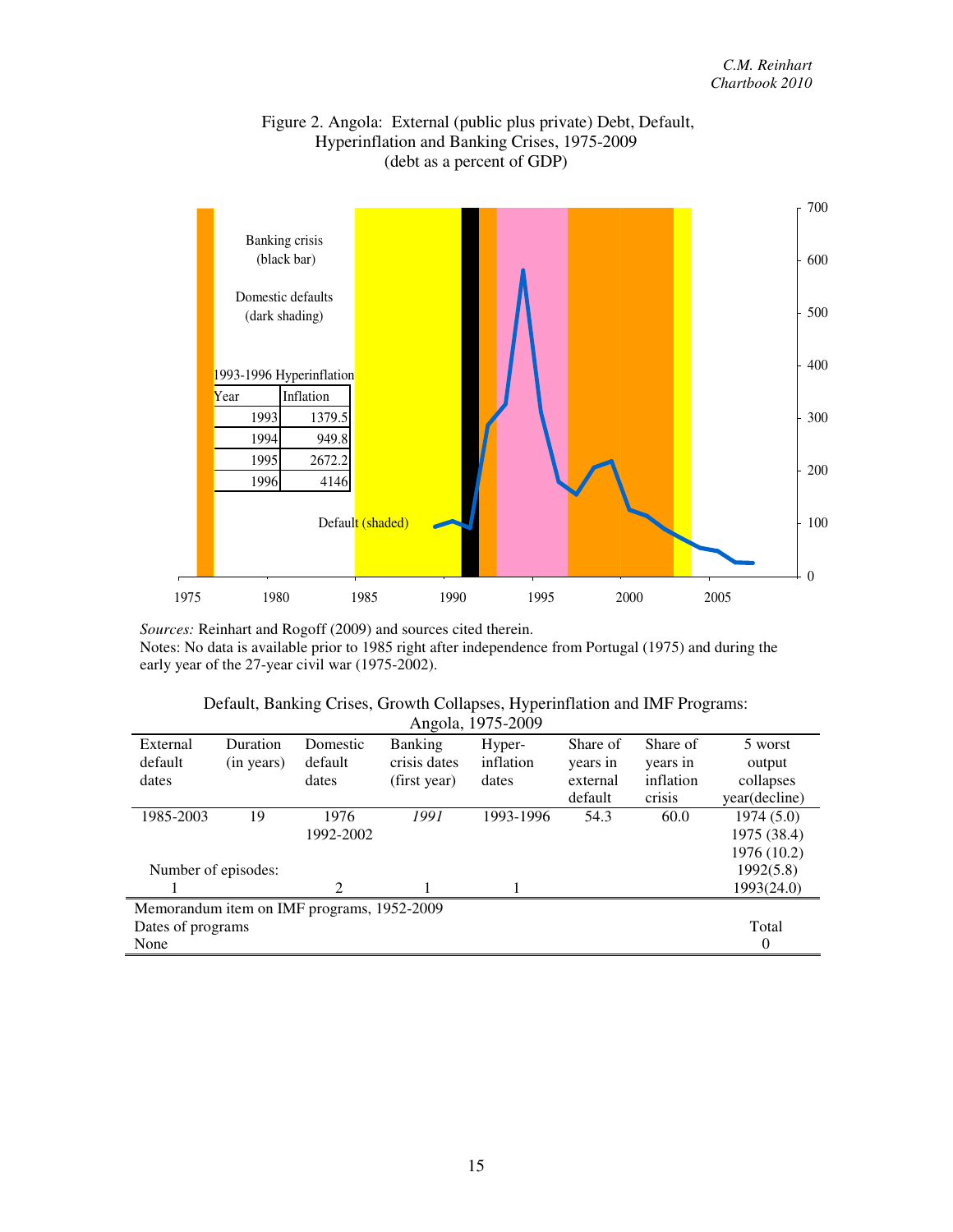# Figure 3a. Argentina: Central Government (domestic plus external) Debt, Default, Hyperinflation and Banking Crises, 1824-2009 (debt as a percent of GDP)



*Sources:* Reinhart and Rogoff (2009) and sources cited therein.

*Notes:* Only systemic banking crises are shown above. Domestic default episodes are that overlap with external default are not shaded (see table below for dates)

| External                                                | Duration   | Domestic  | <b>Banking</b> | Hyper-    | Share of | Share of  | 7 worst       |  |
|---------------------------------------------------------|------------|-----------|----------------|-----------|----------|-----------|---------------|--|
| default                                                 | (in years) | default   | crisis dates   | inflation | years in | years in  | output        |  |
| Dates                                                   |            | dates     | (first year)   | dates     | external | inflation | collapses     |  |
|                                                         |            |           |                |           | default  | crisis    | year(decline) |  |
| 1827-1857                                               | 31         | 1890-1893 | 1885           | 1984-1985 | 32.5     | 24.7      | 1914(10.4)    |  |
| 1890-1893                                               | 4          | 1982      | 1890           | 1989-1990 |          |           | 1917(8.1)     |  |
| 1951                                                    |            | 1989-1990 | 1914           |           |          |           | 1931(6.9)     |  |
| 1956-1965                                               | 10         | 2001-2005 | 1931           |           |          |           | 1959(6.5)     |  |
| 1982-1993                                               | 12         | 2007-2009 | 1934           |           |          |           | 1985(7.0)     |  |
| 1989                                                    |            |           | 1980           |           |          |           | 1989(7.0)     |  |
| 2001-2005                                               | 9          |           | 1985           |           |          |           | 2002(10.9)    |  |
|                                                         |            |           | 1989           |           |          |           |               |  |
|                                                         |            |           |                |           |          |           |               |  |
|                                                         |            |           | 2001           |           |          |           |               |  |
| Number of episodes:                                     |            |           |                |           |          |           |               |  |
| 7                                                       |            | 5         | 10             | 2         |          |           |               |  |
| Memorandum item on IMF programs, 1952-2009              |            |           |                |           |          |           |               |  |
| Dates of programs                                       | Total      |           |                |           |          |           |               |  |
| 1958-1962, 1967-1968, 1976-1977, 1983-1984, 1987, 1989, | 20         |           |                |           |          |           |               |  |
| 1991-1992, 1996, 1998, 2000, 2003(2)                    |            |           |                |           |          |           |               |  |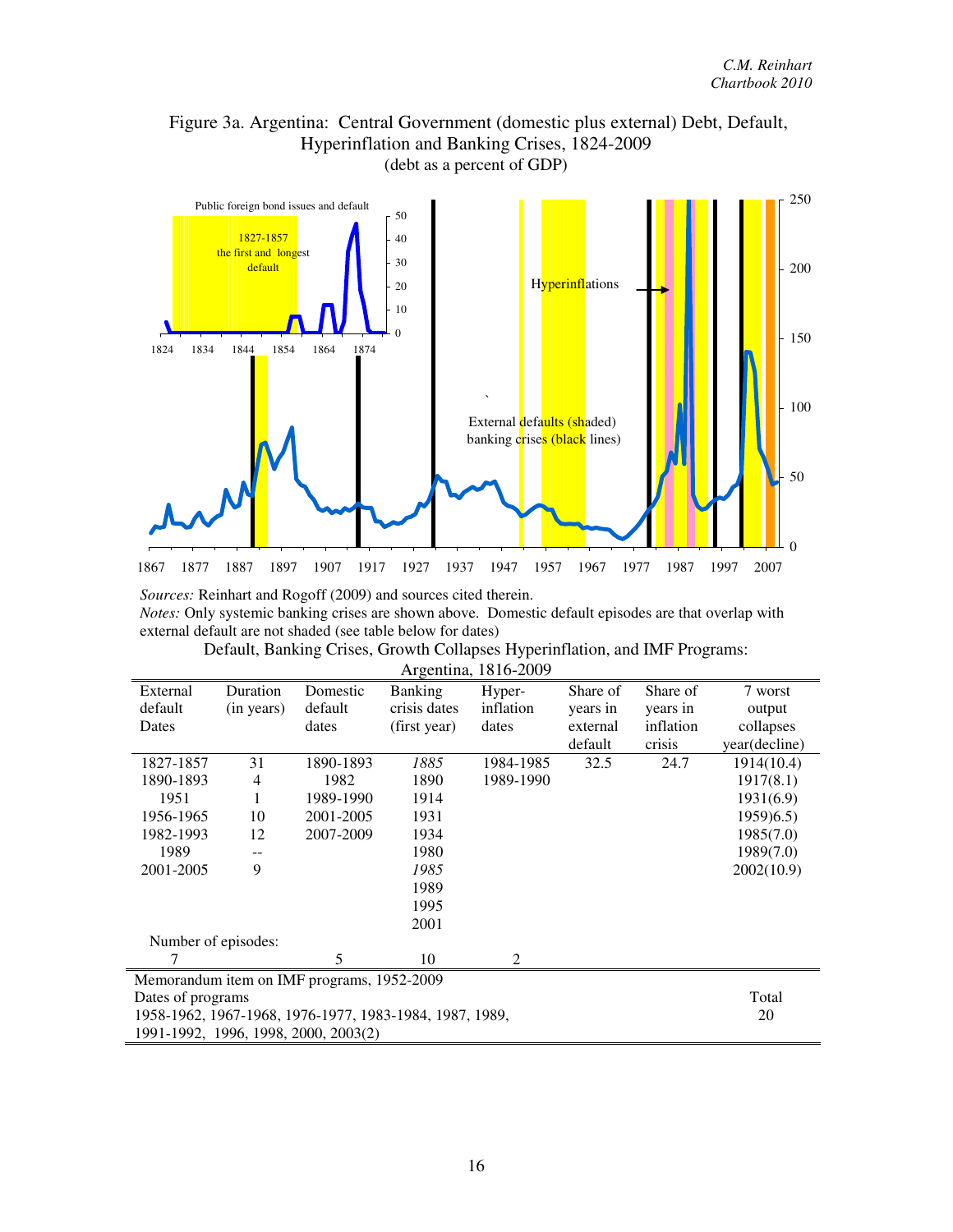## Figure 3b. Argentina: Private Capital Inflows from the United Kingdom, Default, Devaluation and Banking Crises, 1865-1895 (capital flows as a percent of exports)



*Sources:* Stone (1999), Reinhart and Rogoff (2009) and sources cited therein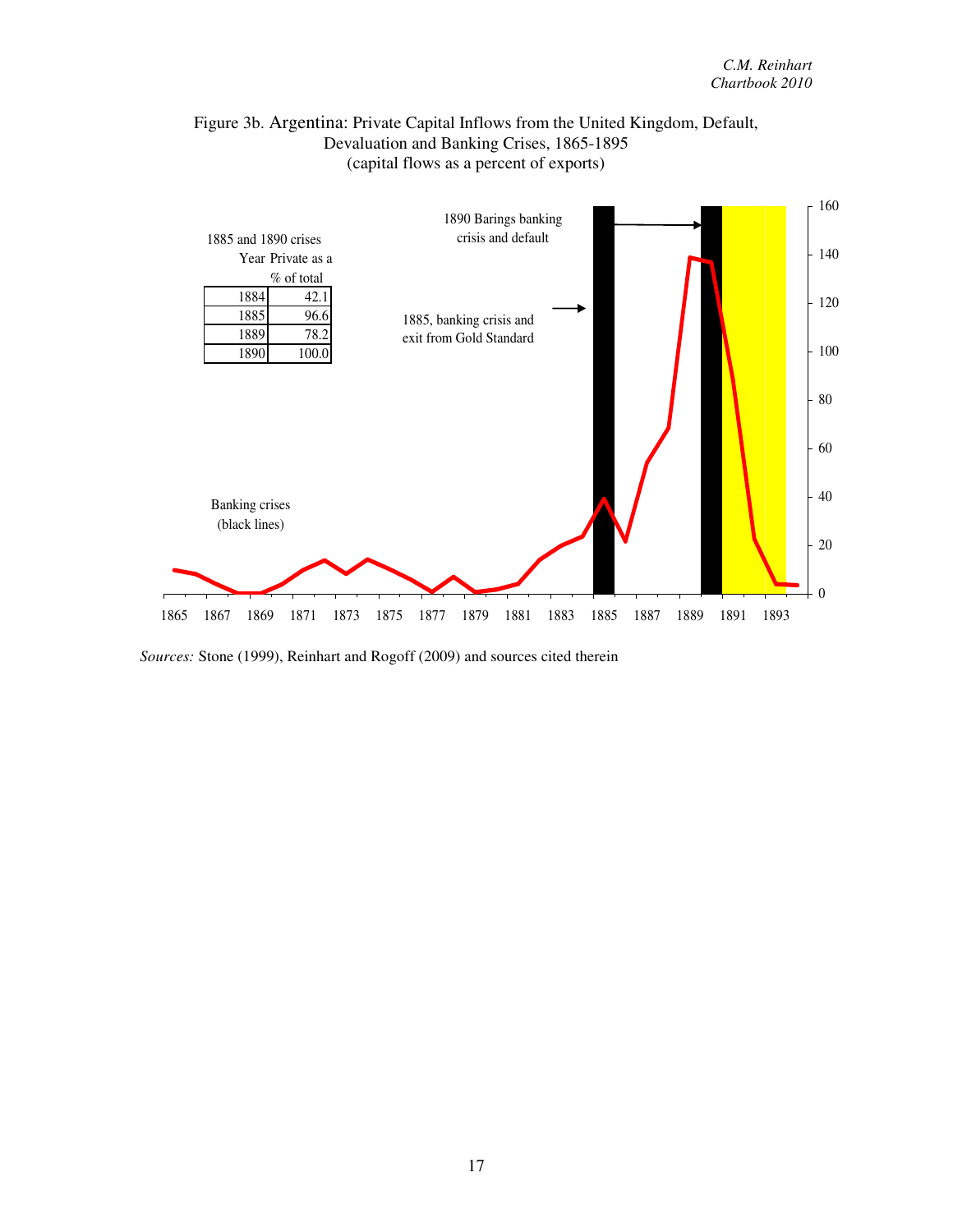

*Sources:* International Monetary Fund, *International Financial Statistics*, Reinhart and Rogoff (2009) and sources cited therein.

*Notes:* For periods where no quarterly nominal GDP is available, a moving-average interpolation method is used. Only systemic banking crises are shown.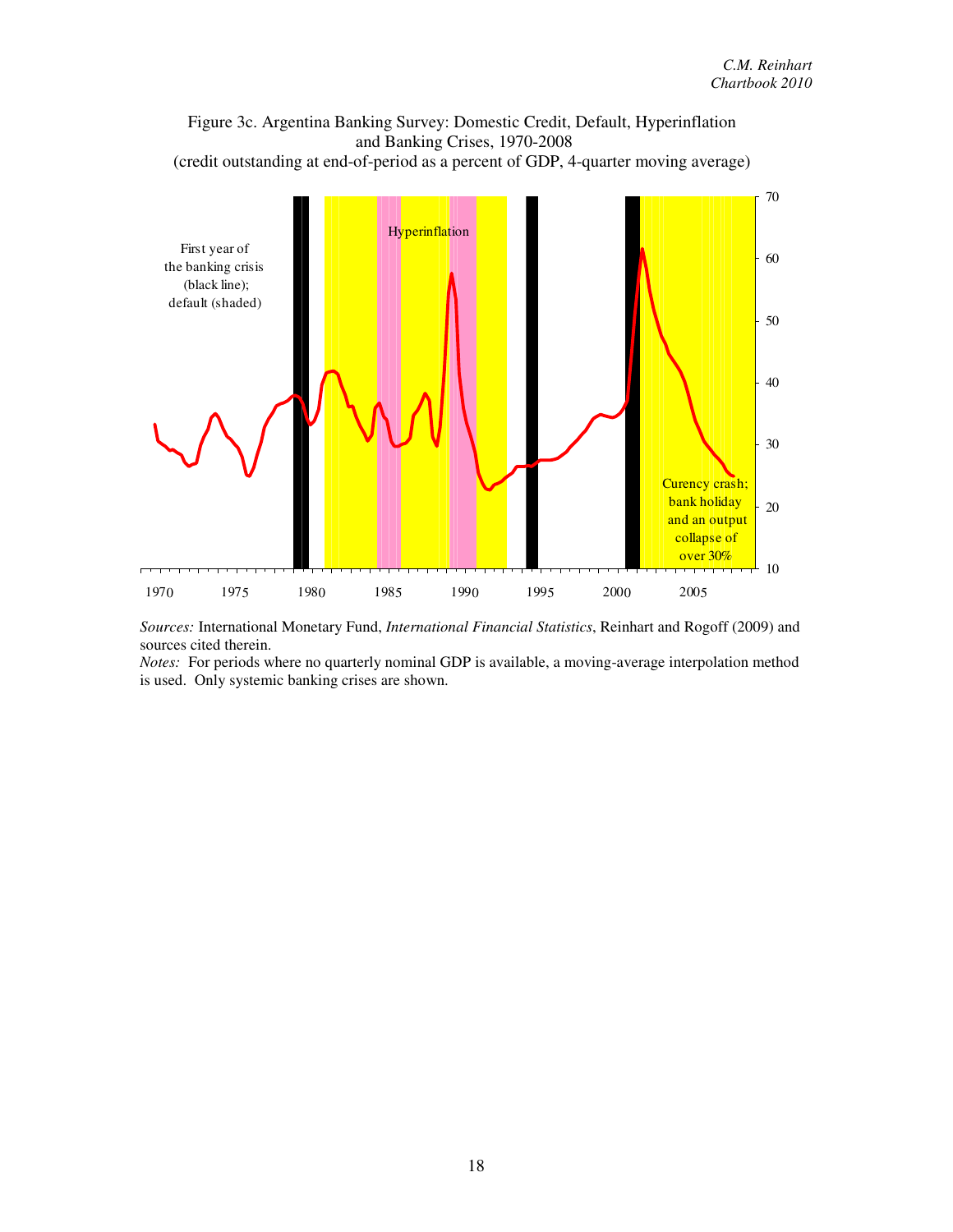# Figure4a. Australia: Central Government (domestic plus external) Debt, Near-default, and Banking Crises, 1852-2009 (debt as a percent of GDP)



*Sources:* S.J. Butlin (1968), OECD, Reinhart and Rogoff (2009) and sources cited therein. *Notes:* An interesting anecdote on sub-sovereign debt from correspondence with Huw McKay (who also refered us to Butlin's work, which dates the earliest banking crises.. During the great depression, the left wing government of the largest state in Australia, New South Wales, voted to default on its foreign debt, only to be over-ruled by the Federal Government. Only systemic banking crises are shown.

|                                            |                     |          | calculations since maependence |           | 1 <i>2</i> 0 1 7 |           |               |  |
|--------------------------------------------|---------------------|----------|--------------------------------|-----------|------------------|-----------|---------------|--|
| External                                   | Duration            | Domestic | <b>Banking</b>                 | Hyper-    | Share of         | Share of  | 5 worst       |  |
| default                                    | (in                 | default  | crisis dates                   | inflation | years in         | years in  | output        |  |
| dates                                      | years)              | dates    | (first year)                   | dates     | external         | inflation | collapses     |  |
|                                            |                     |          |                                |           | default          | crisis    | year(decline) |  |
| 1932                                       | n.a.                | n.a.     | 1828                           | n.a.      | n.a.             | 2.8       | 1882(5.6)     |  |
|                                            |                     |          | 1843                           |           |                  |           | 1892(12.3)    |  |
|                                            |                     |          | 1893                           |           |                  |           | 1893(5.5)     |  |
|                                            |                     |          | 1931                           |           |                  |           | 1930(9.5)     |  |
|                                            |                     |          | 1989                           |           |                  |           | 1931(6.7)     |  |
|                                            | Number of episodes: |          |                                |           |                  |           |               |  |
| 0                                          |                     | $\Omega$ | 5                              | $\Omega$  |                  |           |               |  |
| Memorandum item on IMF programs, 1952-2009 |                     |          |                                |           |                  |           |               |  |
| Dates of programs                          |                     |          |                                |           |                  |           | Total         |  |
| 1961                                       |                     |          |                                |           |                  |           |               |  |

| Default, Banking Crises, Growth Collapses and IMF Programs: Australia, 1800-2009 |  |
|----------------------------------------------------------------------------------|--|
| (calculations since independence—1901)                                           |  |

Notes: Near default (*italics)* not counted in total.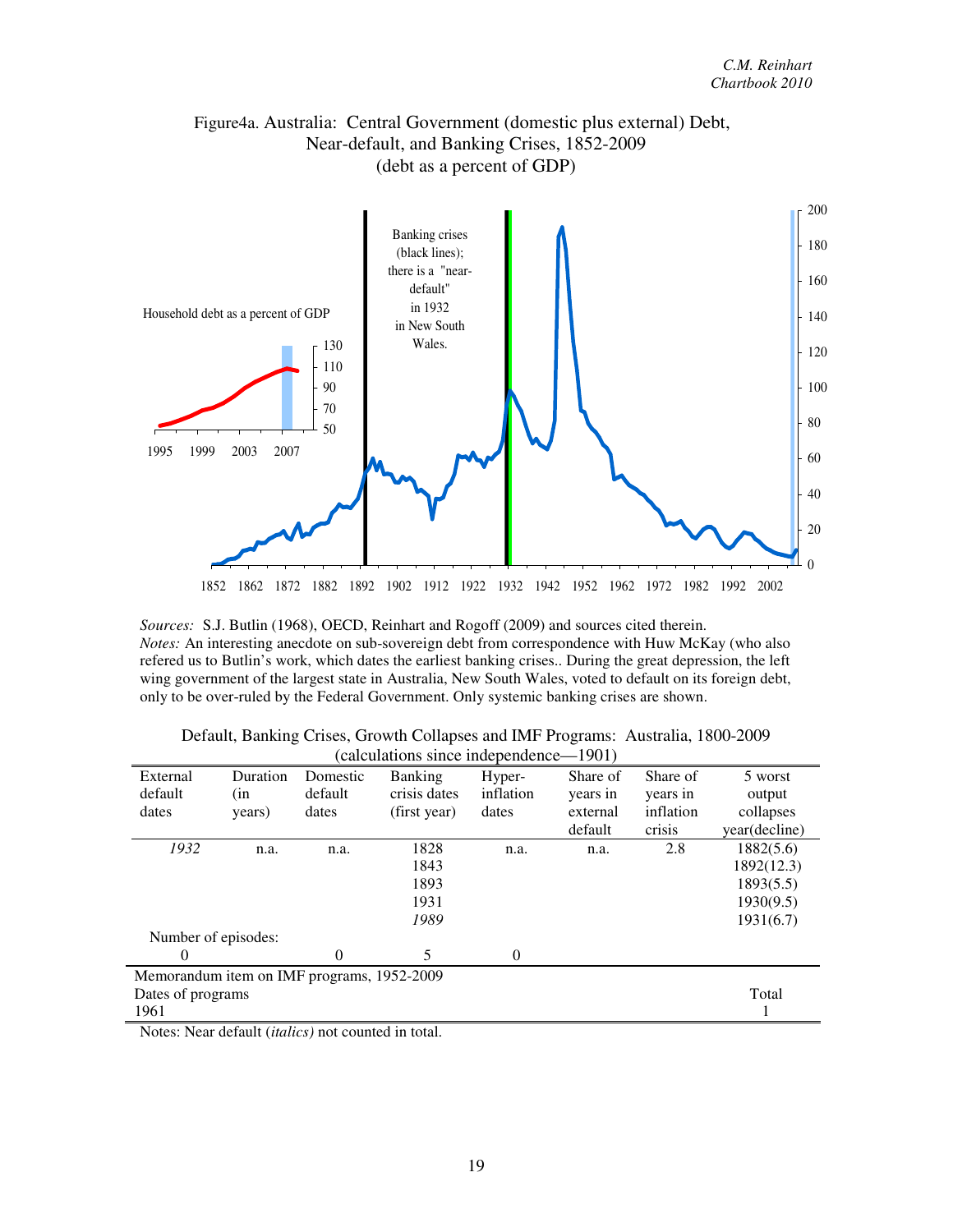



*Sources:* Stone (1999), Reinhart and Rogoff (2009) and sources cited therein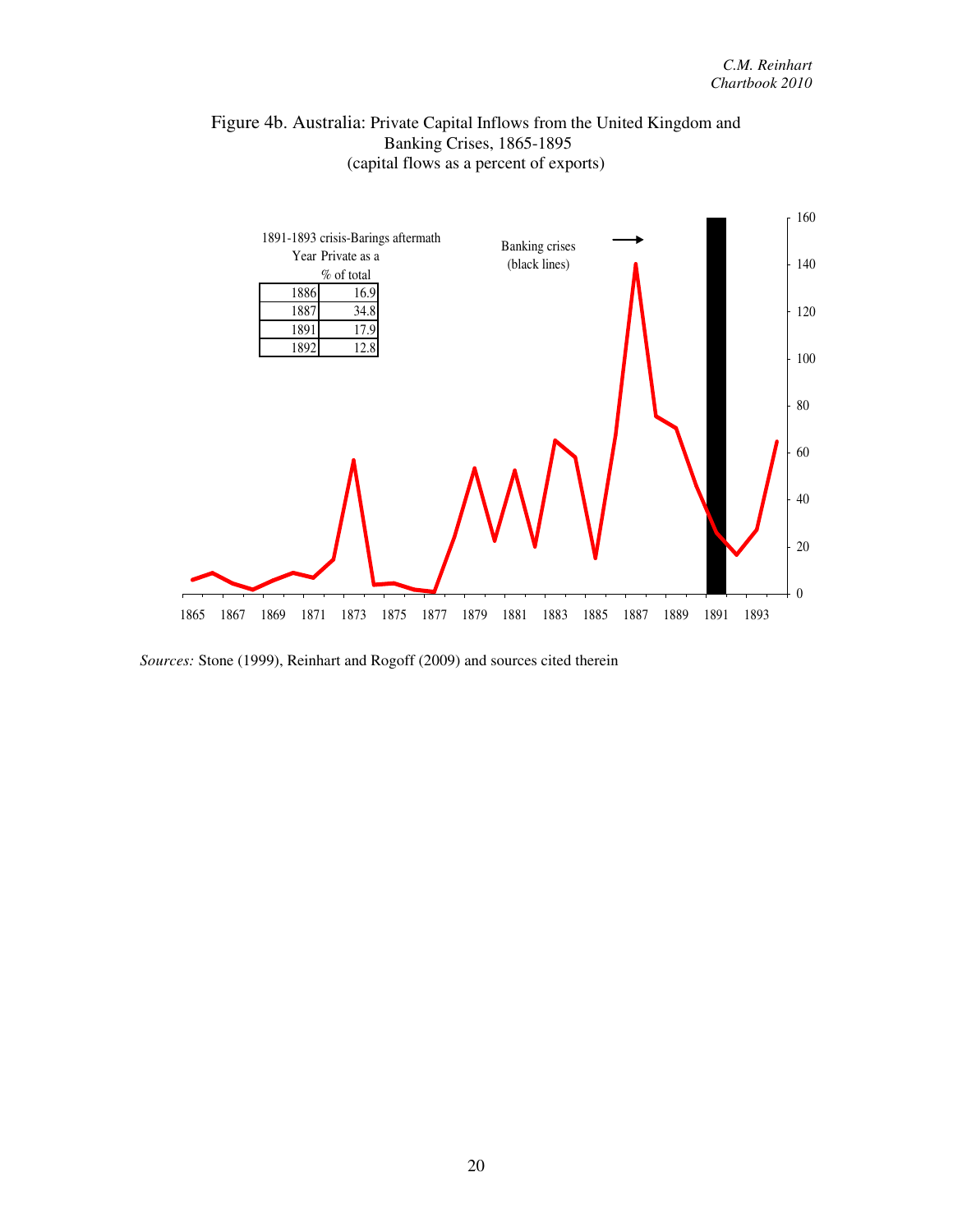

Figure 5a. Austria: Central Government (domestic plus external) Debt, Default, and Banking Crises, 1880-2009

*Sources:* Reinhart and Rogoff (2009) and sources cited therein.

| Default, Banking Crises, Growth Collapses, Hyperinflation and IMF Programs: |
|-----------------------------------------------------------------------------|
| Austria, 1800-2009                                                          |

| (Austria-Hungary pre-1918)                 |            |          |                |           |          |           |                            |
|--------------------------------------------|------------|----------|----------------|-----------|----------|-----------|----------------------------|
| External                                   | Duration   | Domestic | <b>Banking</b> | Hyper-    | Share of | Share of  | 4 worst                    |
| default                                    | (in years) | default  | crisis dates   | inflation | years in | years in  | output                     |
| dates                                      |            | dates    | (first year)   | dates     | external | inflation | collapses                  |
|                                            |            |          |                |           | default  | crisis    | year(decline) <sup>1</sup> |
| 1802-1815                                  | 14         | 1945     | 1873           | 1921-1922 | 17.1     | 13.3      | 1919(15.6)                 |
| 1816                                       |            |          | 1924           |           |          |           | 1931(8.0)                  |
| 1868-1870                                  | 3          |          | 1929           |           |          |           | 1932(10.3)                 |
| 1914-1915                                  | 2          |          | 1931           |           |          |           | 2009(3.8)                  |
| 1932-1933                                  | 2          |          | 2008           |           |          |           |                            |
| 1938                                       |            |          |                |           |          |           |                            |
| 1940-1952                                  | 13         |          |                |           |          |           |                            |
| Number of episodes:                        |            |          |                |           |          |           |                            |
|                                            |            |          | 5              |           |          |           |                            |
| Memorandum item on IMF programs, 1952-2009 |            |          |                |           |          |           |                            |
| Dates of programs                          |            |          |                |           |          |           | Total                      |
| None                                       |            |          |                |           |          |           | $\Omega$                   |

Notes: There is an issue whether to treat (more or less) consecutive defaults in 1802, 1805, and 1811 as separate episodes or as a single longer episode, as above.

<sup>1</sup>Excludes World Wars I and II.

Notes: Summary of private forecasts for 2009 in *italics.*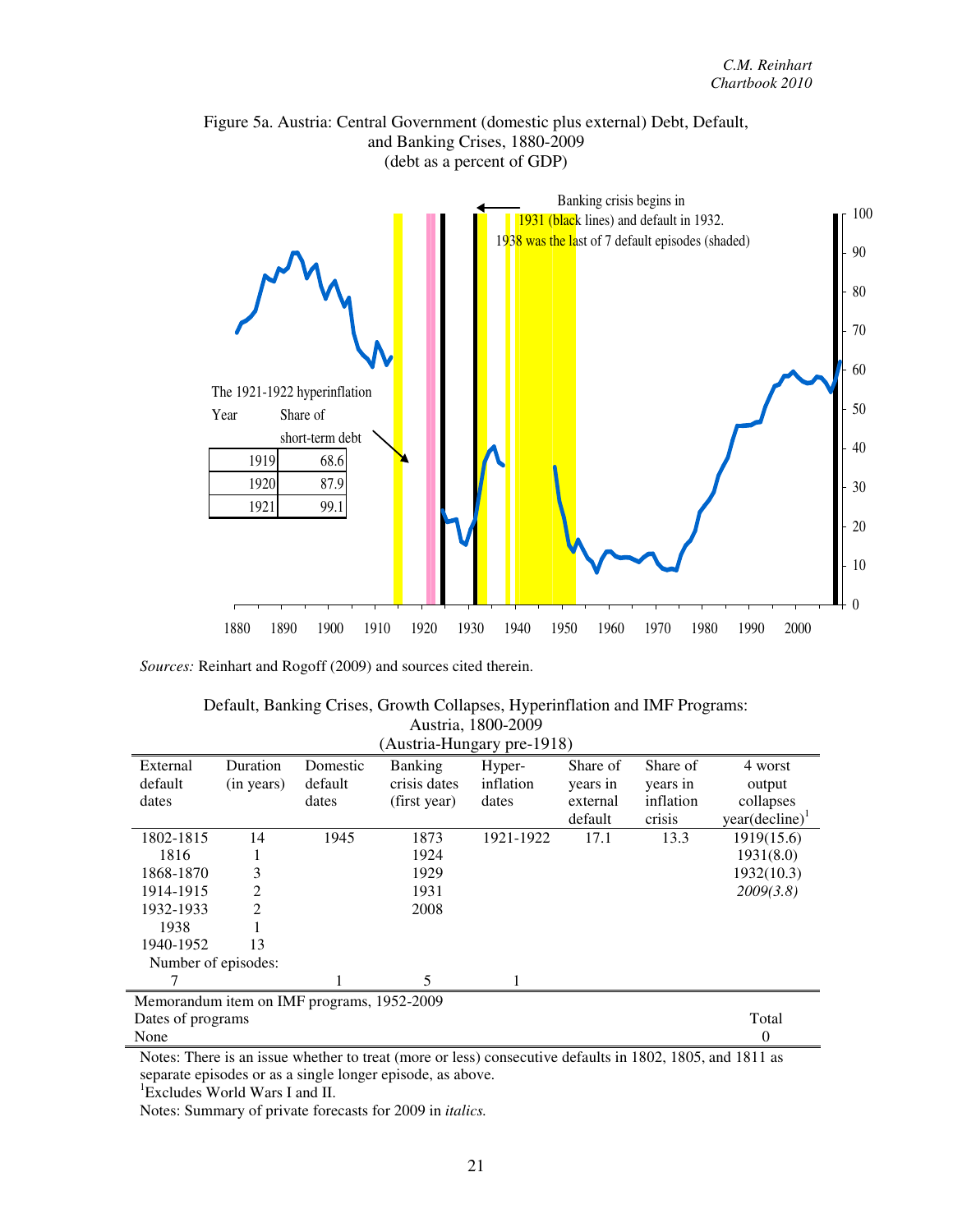

Figure 5b. Austria: Private Capital Inflows from the United Kingdom and Banking Crises, 1865-1914

*Sources:* Stone (1999), Reinhart and Rogoff (2009) and sources cited therein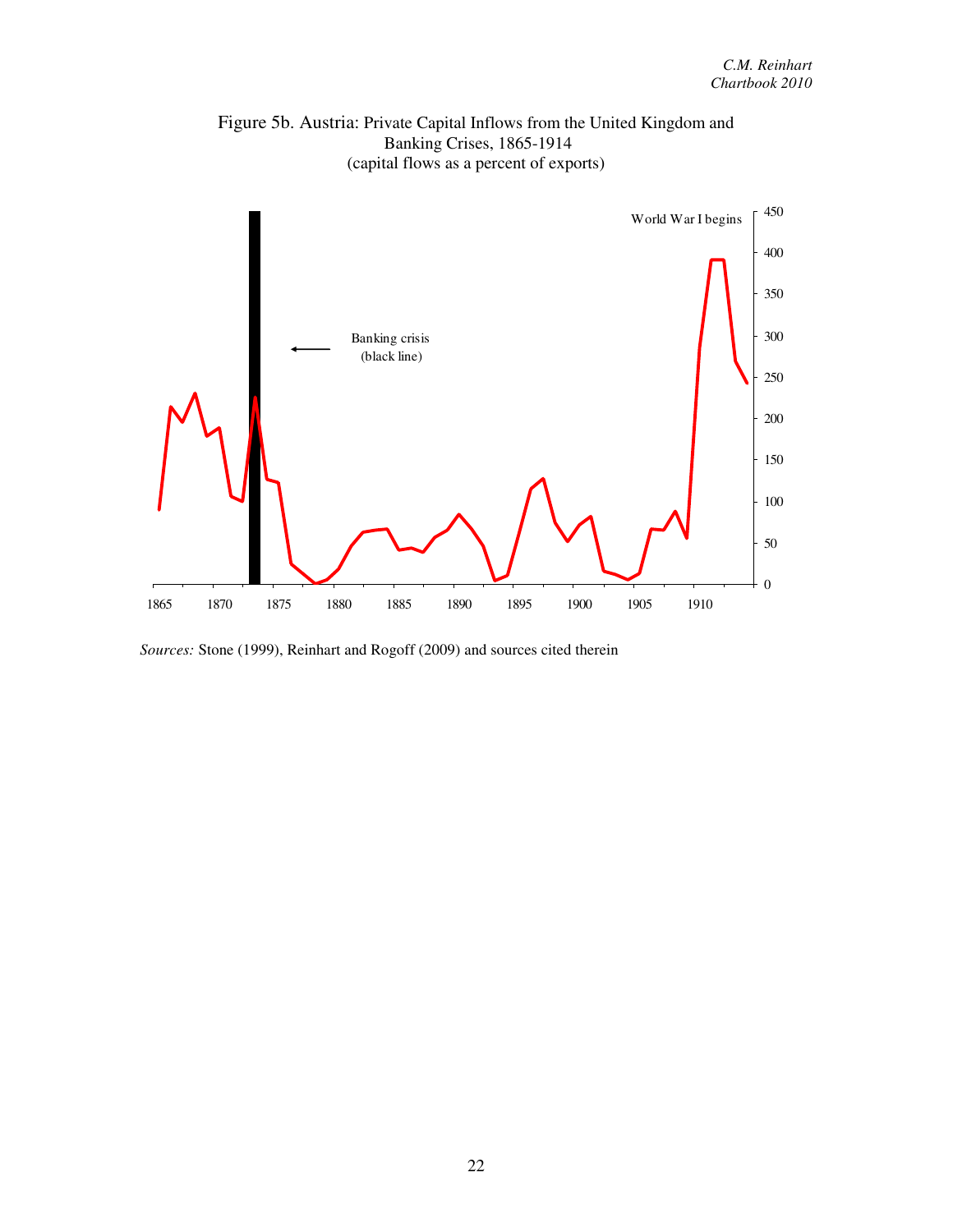

*Sources:* Reinhart and Rogoff (2009) and sources cited therein.

| External          | Duration                                   | Domestic | <b>Banking</b> | Hyper-           | Share of | Share of  | 5 worst                    |
|-------------------|--------------------------------------------|----------|----------------|------------------|----------|-----------|----------------------------|
| default           | (in                                        | default  | crisis dates   | inflation        | years in | years in  | output                     |
| dates             | years)                                     | dates    | (first year)   | dates            | external | inflation | collapses                  |
|                   |                                            |          |                |                  | default  | crisis    | year(decline) <sup>1</sup> |
| n.a.              | n.a.                                       | n.a.     | 1838           | n.a.             | n.a.     | 5.2       | 1932(4.5)                  |
|                   |                                            |          | 1842           |                  |          |           | 1938(2.3)                  |
|                   |                                            |          | 1848           |                  |          |           | 2009(3.2)                  |
|                   |                                            |          | 1870           |                  |          |           |                            |
|                   |                                            |          | 1914           |                  |          |           |                            |
|                   |                                            |          | 1925           |                  |          |           |                            |
|                   |                                            |          | 1931           |                  |          |           |                            |
|                   |                                            |          | 1934           |                  |          |           |                            |
|                   |                                            |          | 1939           |                  |          |           |                            |
|                   |                                            |          | 2008           |                  |          |           |                            |
|                   | Number of episodes:                        |          |                |                  |          |           |                            |
| 0                 |                                            | $\Omega$ | 10             | $\boldsymbol{0}$ |          |           |                            |
|                   | Memorandum item on IMF programs, 1952-2009 |          |                |                  |          |           |                            |
| Dates of programs |                                            |          |                |                  |          |           | Total                      |
| 1952              |                                            |          |                |                  |          |           |                            |

| Default, Banking Crises, Growth Collapses and IMF Programs: Belgium, 1800-2009 |  |  |
|--------------------------------------------------------------------------------|--|--|
|                                                                                |  |  |

<sup>1</sup>Excludes World Wars I and II.

Notes: Summary of private forecasts for 2009 in *italics.*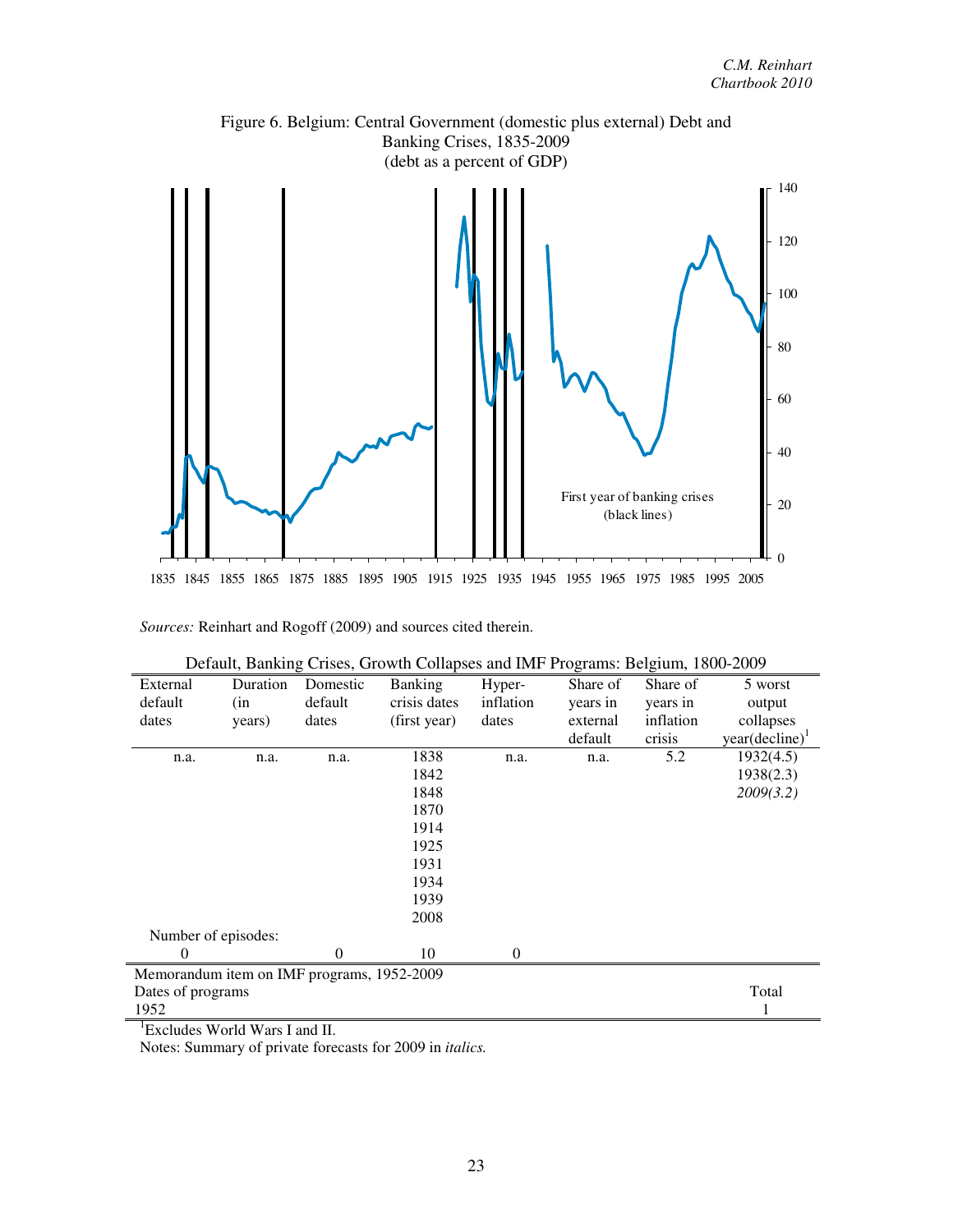

## Figure 7. Bolivia: Central Government (domestic plus external) Debt Default, Banking Crises, and Hyperinflation, 1914-2009 (debt as a percent of exports)

*Sources:* Reinhart and Rogoff (2009), and sources cited therein, and UNCTAD Handbook of Statistics. *Notes:* No GDP data is available prior to 1950, hence, we scale debt by exports.

.

| Bolivia, 1825-2009                            |                                     |                                            |              |           |          |           |               |  |  |
|-----------------------------------------------|-------------------------------------|--------------------------------------------|--------------|-----------|----------|-----------|---------------|--|--|
| External                                      | Duration                            | Domestic                                   | Banking      | Hyper-    | Share of | Share of  | 4 worst       |  |  |
| default                                       | (in years)                          | default                                    | crisis dates | inflation | years in | years in  | output        |  |  |
| dates                                         |                                     | dates                                      | (first year) | dates     | external | inflation | collapses     |  |  |
|                                               |                                     |                                            |              |           | default  | crisis    | year(decline) |  |  |
| 1875-1879                                     | 5                                   | 1927                                       | 1987         | 1984-1985 | 21.6     | 14.6      | 1954(9.5)     |  |  |
| 1931-1948                                     | 18                                  | 1982-1985                                  | 1994         |           |          |           | 1956(5.9)     |  |  |
| 1980-1984                                     |                                     |                                            | 1999         |           |          |           | 1982(4.4)     |  |  |
| 1986-1993                                     | 8                                   |                                            |              |           |          |           | 1983(4.5)     |  |  |
| 1989-1997                                     | 9                                   |                                            |              |           |          |           |               |  |  |
| Number of episodes:                           |                                     |                                            |              |           |          |           |               |  |  |
|                                               |                                     | 2                                          | 3            |           |          |           |               |  |  |
|                                               |                                     | Memorandum item on IMF programs, 1952-2009 |              |           |          |           |               |  |  |
| Dates of programs                             |                                     |                                            |              |           |          |           | Total         |  |  |
| 1956-1957, 1959, 1961-1967, 1969, 1973, 1980, | 20                                  |                                            |              |           |          |           |               |  |  |
|                                               | 1986 (2), 1988(2), 1994, 1998, 2001 |                                            |              |           |          |           |               |  |  |

| Default, Banking Crises, Growth Collapses, Hyperinflation, and IMF Programs: |                   |  |
|------------------------------------------------------------------------------|-------------------|--|
|                                                                              | Bolivia 1825-2009 |  |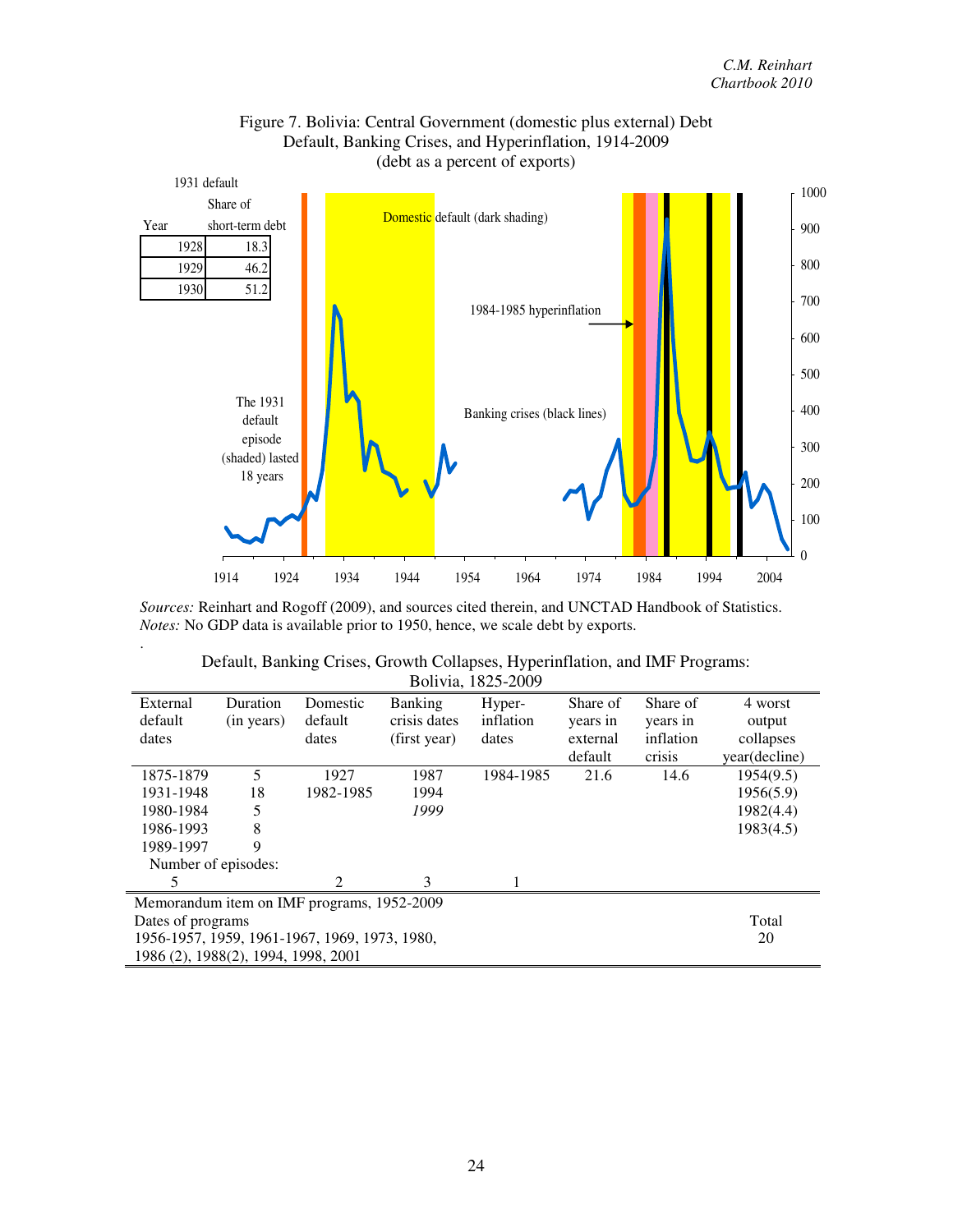



1824 1834 1844 1854 1864 1874 1884 1894 1904 1914 1924 1934 1944 1954 1964 1974 1984 1994 2004

*Sources:* Reinhart and Rogoff (2009) and sources cited therein.

*Notes:* For 1824-1945, public external debt; for 1946-2009 external debt is the aggregate of public and private debts. Only the major banking crises are shown. There are a total of 9 default episodes but only 8 shaded regions, as two episodes occur in consecutive years (see table below). Only systemic banking crises are shown.

| Default, Banking Crises, Growth Collapses, Hyperinflation and IMF Programs: |                                                                                            |  |
|-----------------------------------------------------------------------------|--------------------------------------------------------------------------------------------|--|
|                                                                             | $\mathbf{1}$ $\mathbf{1}$ $\mathbf{0}$ $\mathbf{0}$ $\mathbf{0}$ $\mathbf{0}$ $\mathbf{0}$ |  |

| Brazil, 1822-2009   |            |                                            |                                                          |           |          |           |               |  |
|---------------------|------------|--------------------------------------------|----------------------------------------------------------|-----------|----------|-----------|---------------|--|
| External            | Duration   | Domestic                                   | <b>Banking</b>                                           | Hyper-    | Share of | Share of  | 5 worst       |  |
| default             | (in years) | default                                    | crisis dates                                             | inflation | years in | years in  | output        |  |
| Dates               |            | dates                                      | (first year)                                             | dates     | external | inflation | collapses     |  |
|                     |            |                                            |                                                          |           | default  | crisis    | year(decline) |  |
| 1828-1834           | 7          | 1986-1987                                  | 1890                                                     | 1988-1990 | 26.6     | 26.1      | 1893(12.8)    |  |
| 1898-1901           | 4          | 1990                                       | 1897                                                     | 1992-1994 |          |           | 1896(7.2)     |  |
| 1902-1910           | 9          |                                            | 1900                                                     | or        |          |           | 1930(6.0)     |  |
| 1914-1919           | 6          |                                            | 1914                                                     | single    |          |           | 1981(4.4)     |  |
| 1931-1933           | 3          |                                            | 1923                                                     | episode   |          |           | 1990(4.2)     |  |
| 1937-1943           | 7          |                                            | 1926                                                     | 1988-1994 |          |           |               |  |
| 1961                |            |                                            | 1929                                                     |           |          |           |               |  |
| 1964                |            |                                            | 1963                                                     |           |          |           |               |  |
| 1983-1990           | 8          |                                            | 1985                                                     |           |          |           |               |  |
|                     |            |                                            | 1990                                                     |           |          |           |               |  |
|                     |            |                                            | 1994                                                     |           |          |           |               |  |
| Number of episodes: |            |                                            |                                                          |           |          |           |               |  |
| 9                   |            | $\overline{2}$                             | 11                                                       | 2(1)      |          |           |               |  |
|                     |            | Memorandum item on IMF programs, 1952-2009 |                                                          |           |          |           |               |  |
| Dates of programs   |            |                                            |                                                          |           |          |           | Total         |  |
|                     |            |                                            | 1958, 1961, 1965-1972, 1983, 1988, 1992, 1998, 2001-2002 |           |          |           | 16            |  |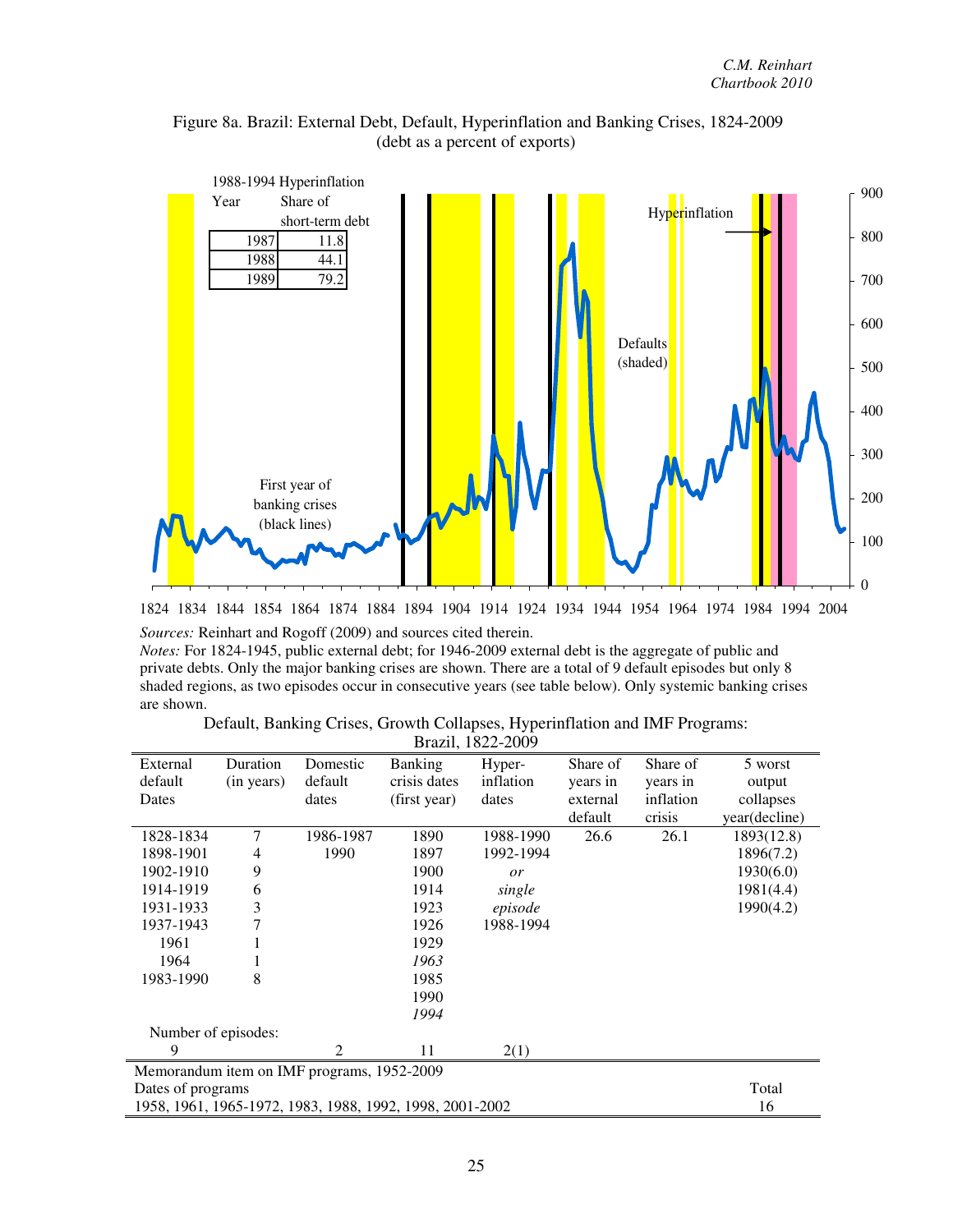

Figure 8b. Brazil: Private Capital Inflows from the United Kingdom and

*Sources:* Stone (1999), Reinhart and Rogoff (2009) and sources cited therein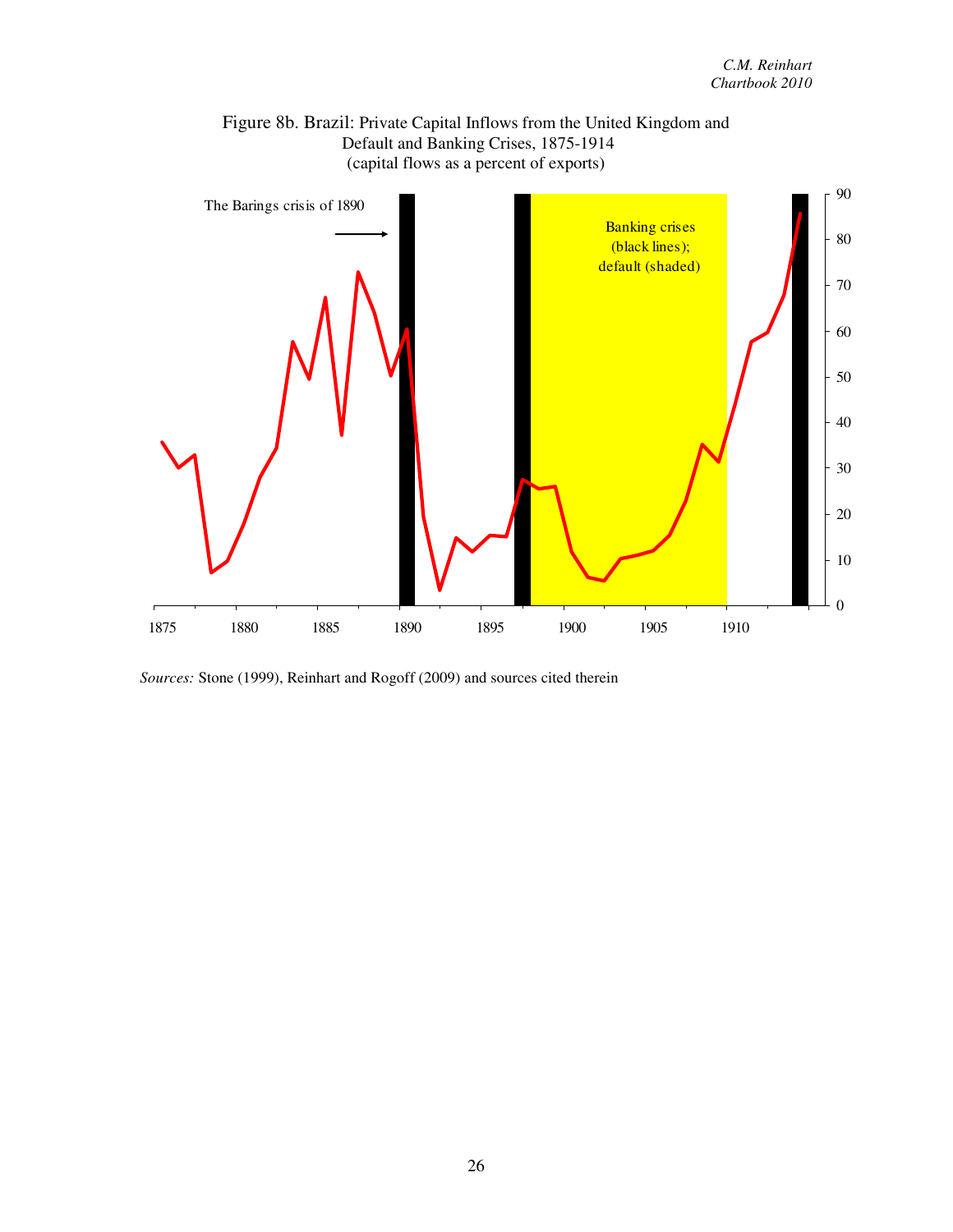



1918 1923 1928 1933 1938 1943 1948 1953 1958 1963 1968 1973 1978 1983 1988 1993 1998 2003 2008

| Default, Banking Crises, Growth Collapses and IMF Programs: Bulgaria |          |          |                             |           |          |           |               |  |
|----------------------------------------------------------------------|----------|----------|-----------------------------|-----------|----------|-----------|---------------|--|
| External                                                             | Duration | Domestic | Banking                     | Hyper-    | Share of | Share of  | 6 worst       |  |
| default                                                              | (in      | default  | crisis dates                | inflation | years in | years in  | output        |  |
| Dates                                                                | years)   | dates    | (first year)                | dates     | external | inflation | collapses     |  |
|                                                                      |          |          |                             |           | default  | crisis    | year(decline) |  |
| 1916-1920                                                            | 5        | n.a.     | 1931                        | n.a.      | n.a.     |           | 1934(8.5)     |  |
| 1932                                                                 |          |          | 1994                        |           |          |           | 1990(9.1)     |  |
| 1990-1994                                                            | 5        |          |                             |           |          |           | 1991(10.8)    |  |
|                                                                      |          |          |                             |           |          |           | 1993(11.6)    |  |
| Number of episodes:                                                  |          |          |                             | 1996(8.0) |          |           |               |  |
| 3                                                                    |          | 0        | $\mathcal{D}_{\mathcal{L}}$ | $\Omega$  |          |           | 2009(6.5)     |  |
| Memorandum item on IMF programs, 1952-2009                           |          |          |                             |           |          |           |               |  |
| Dates of programs                                                    |          |          |                             |           |          |           | Total number  |  |
| 1991-1992, 1994, 1996-1998, 2002, 2004                               | 8        |          |                             |           |          |           |               |  |

| Sources: Reinhart and Rogoff (2009) and sources cited therein. |
|----------------------------------------------------------------|
|----------------------------------------------------------------|

Notes: Summary of private forecasts for 2009 in *italics.*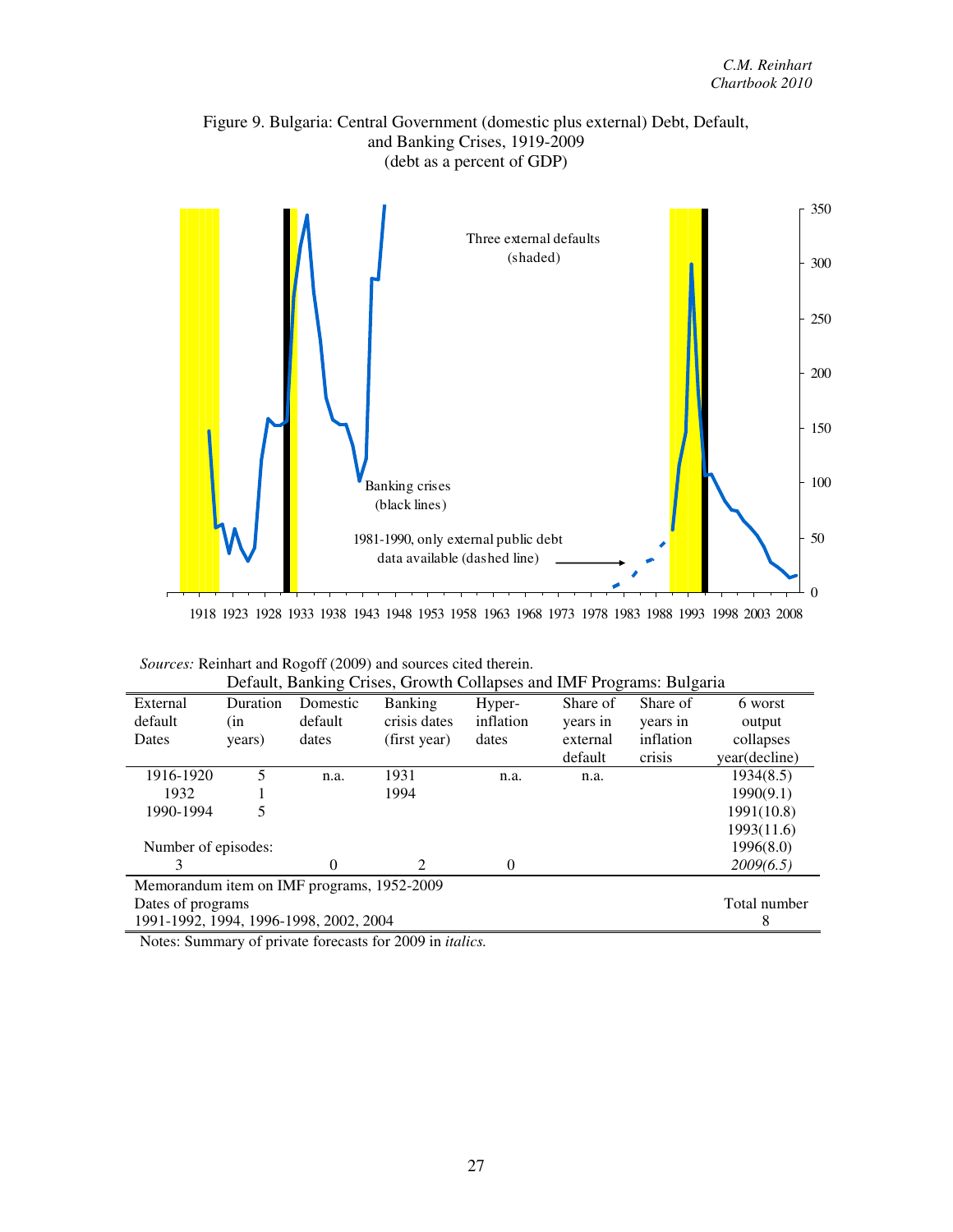

Figure 10a. Canada: Central Government (domestic plus external), 1867-2009 (debt as a percent of exports and GDP)

*Sources:* Reinhart and Rogoff (2009) and sources cited therein. The 1983 banking crisis (also shown) does not meet the systemic criteria.

|                                            |          |          | $\frac{1}{2}$  |           |          |           |               |
|--------------------------------------------|----------|----------|----------------|-----------|----------|-----------|---------------|
| External                                   | Duration | Domestic | <b>Banking</b> | Hyper-    | Share of | Share of  | 6 worst       |
| default                                    | (in      | default  | crisis dates   | inflation | years in | years in  | output        |
| Dates                                      | years)   | dates    | (first year)   | dates     | external | inflation | collapses     |
|                                            |          |          |                |           | default  | crisis    | year(decline) |
| 1935 "near"                                | 10       | n.a.     | 1837           | n.a.      | n.a.     | 0.7       | 1876(6.7)     |
|                                            |          |          | 1866           |           |          |           | 1919(7.6)     |
|                                            |          |          | 1873           |           |          |           | 1921(10.8)    |
|                                            |          |          | 1906           |           |          |           | 1931(15.4)    |
|                                            |          |          | 1908           |           |          |           | 1932and       |
|                                            |          |          |                |           |          |           | 1933(7.1)     |
|                                            |          |          | 1912           |           |          |           |               |
|                                            |          |          | 1923           |           |          |           |               |
|                                            |          |          | 1983           |           |          |           |               |
| Number of episodes:                        |          |          |                |           |          |           |               |
| $\Omega$                                   |          | $\theta$ | 8              | $\Omega$  |          |           |               |
| Memorandum item on IMF programs, 1952-2009 |          |          |                |           |          |           |               |
| Dates of programs                          |          |          |                |           |          |           | Total         |
| None                                       |          |          |                |           |          |           | 0             |

Default, Banking Crises, Growth Collapses and IMF Programs: Canada, 1867-2009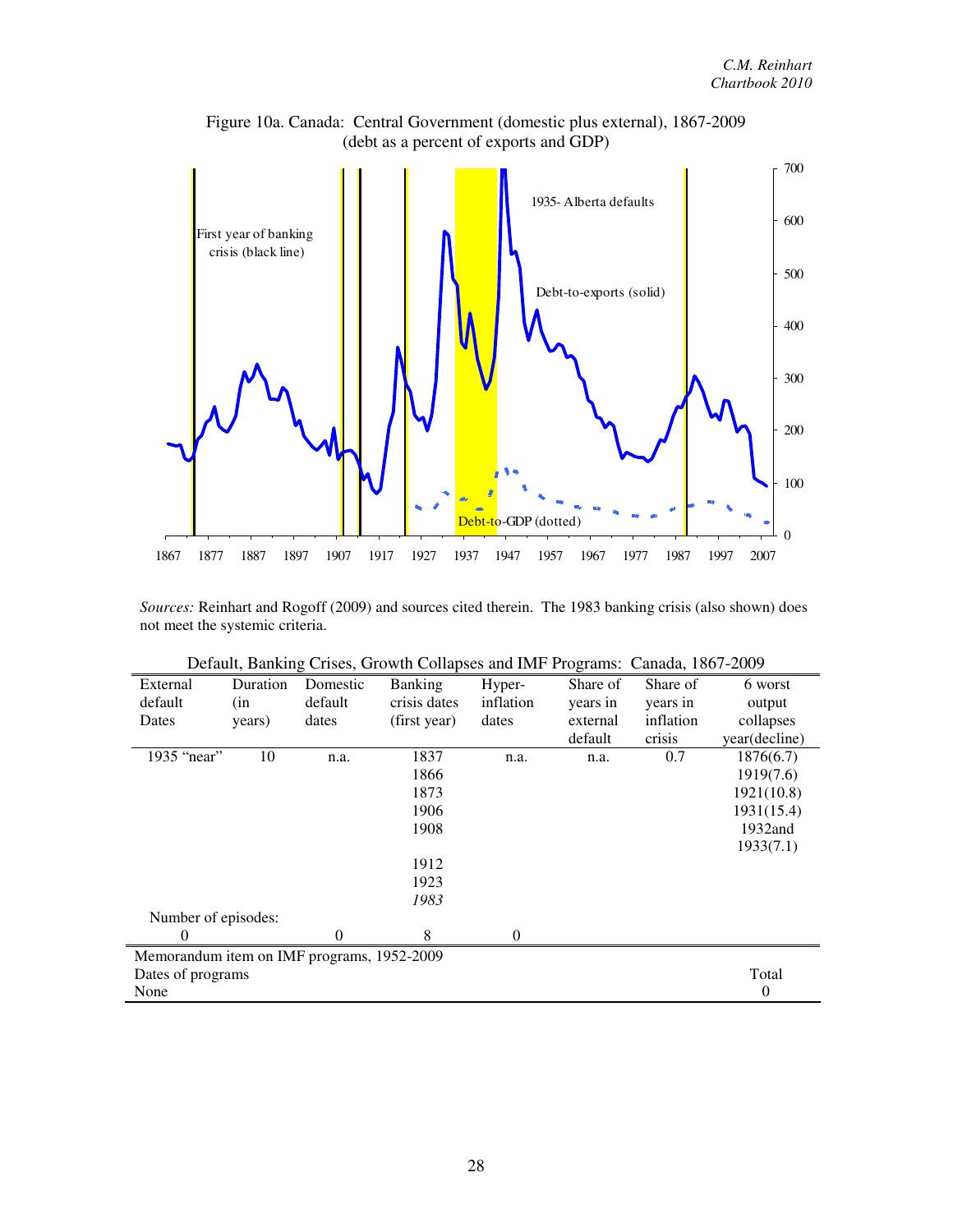

Figure 10b. Canada: Private Capital Inflows from the United Kingdom

*Sources:* Stone (1999), Reinhart and Rogoff (2009) and sources cited therein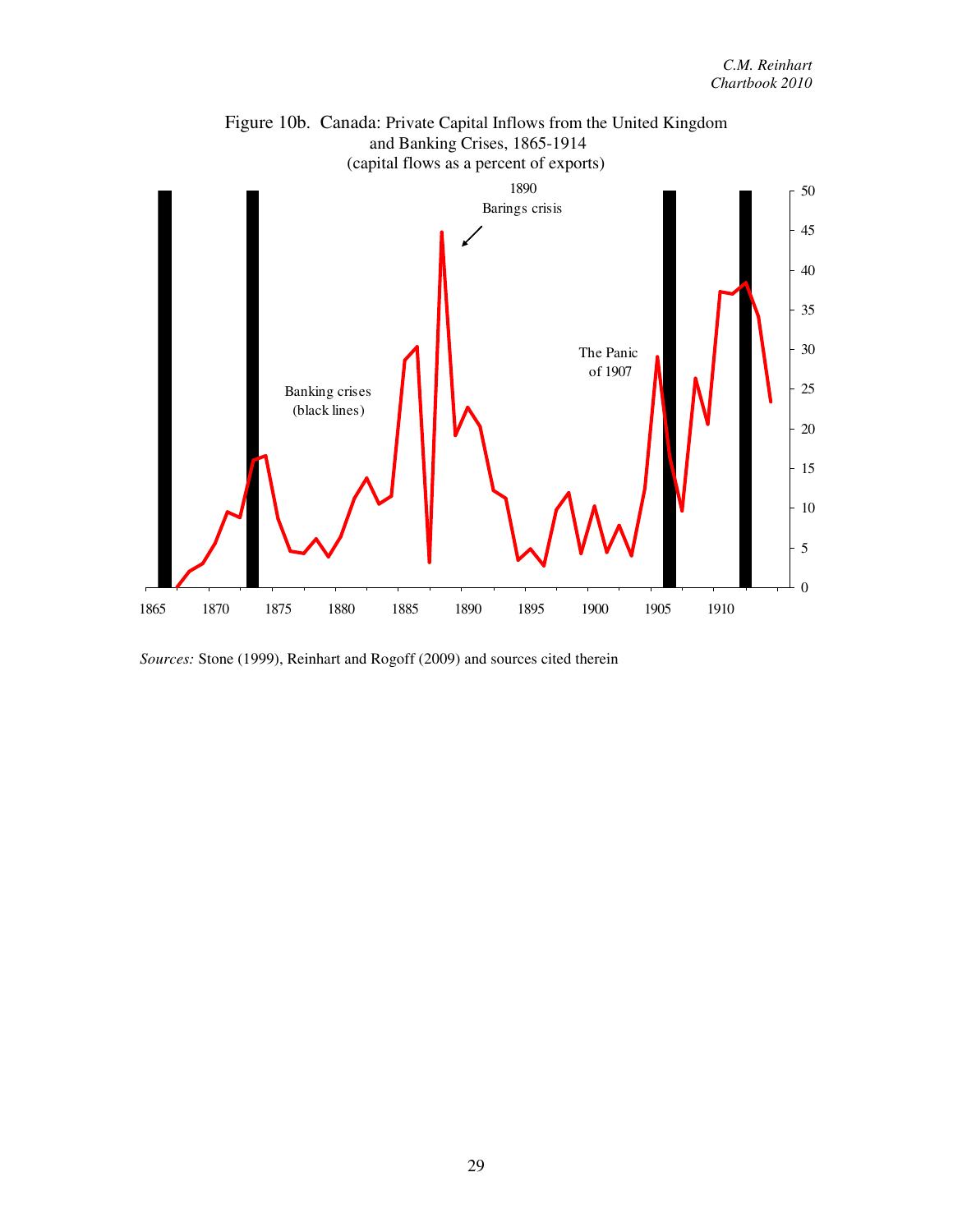

Figure 11. Central African Republic: External (public plus private) Debt, Default, Devaluation and Banking Crises, 1970-2009

*Sources:* Reinhart and Rogoff (2009) and sources cited therein.

| Default, Banking Crises, Growth Collapses and IMF Programs: |
|-------------------------------------------------------------|
| Central African Republic, 1960-2009                         |

| External                                        | Duration   | Domestic | <b>Banking</b>              | Hyper-    | Share of | Share of  | 4 worst       |  |
|-------------------------------------------------|------------|----------|-----------------------------|-----------|----------|-----------|---------------|--|
| default                                         | (in years) | default  | crisis dates                | inflation | years in | years in  | output        |  |
| Dates                                           |            | dates    | (first year)                | dates     | external | inflation | collapses     |  |
|                                                 |            |          |                             |           | default  | crisis    | year(decline) |  |
| 1981                                            |            | n.a.     | 1976                        | n.a.      | 56.0     | 4.0       | 1979(5.6)     |  |
| 1983-2009                                       | 27         |          | 1988                        |           |          |           | 1983(6.0)     |  |
| Number of episodes:                             |            |          |                             |           |          |           | 1996(8.1)     |  |
| 2                                               |            | 0        | $\mathcal{D}_{\mathcal{L}}$ | $\Omega$  |          |           | 2003(7.1)     |  |
| Memorandum item on IMF programs, 1952-2009      |            |          |                             |           |          |           |               |  |
| Dates of programs                               |            |          |                             |           |          |           | Total         |  |
| 1980-1981, 1983-1985, 1987(2), 1989, 1994, 1998 |            |          |                             |           |          | 10        |               |  |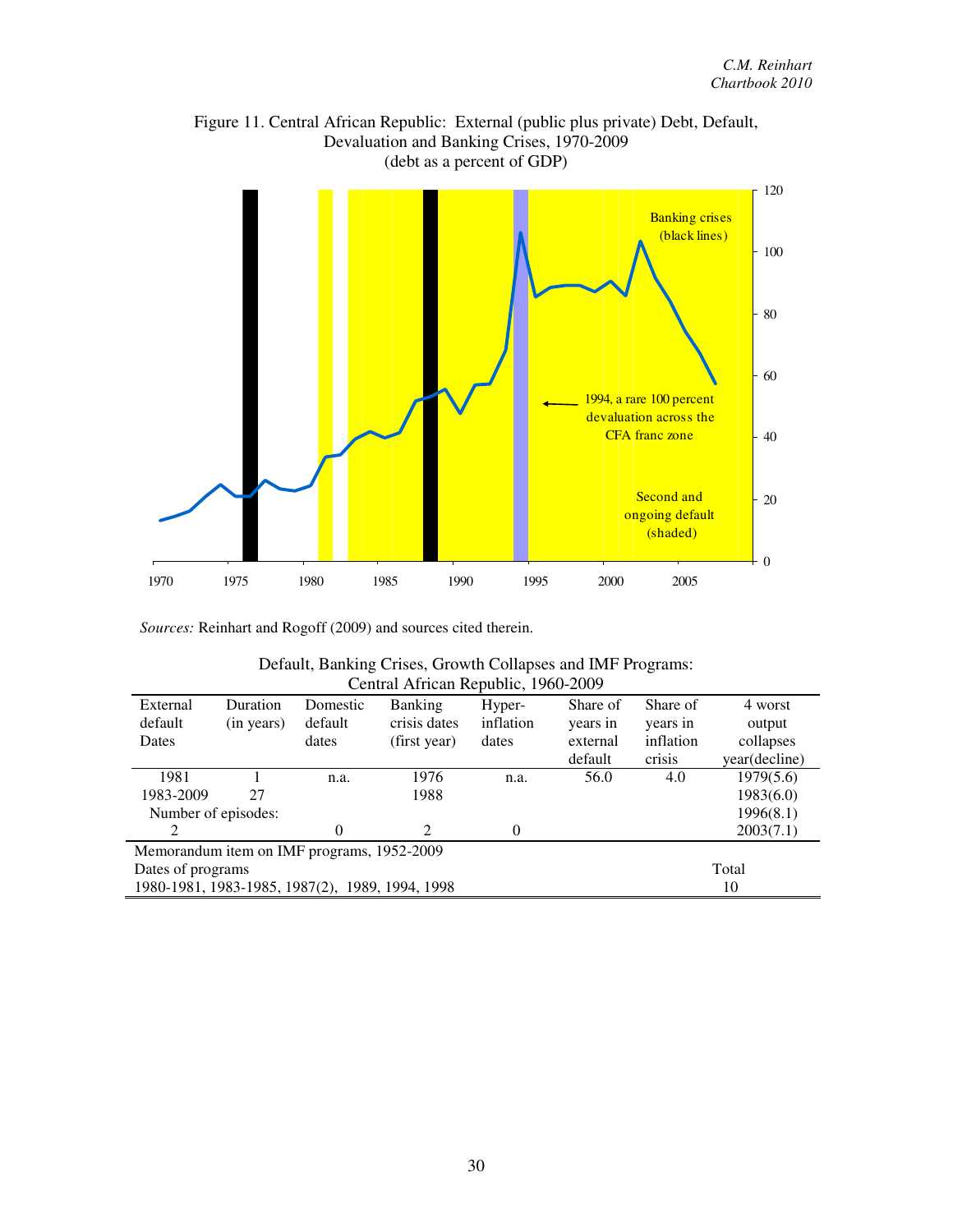Figure 12a. Chile: Central Government (domestic plus external) Debt, Default, and Banking Crises, 1826-2009 (debt as a percent of GDP)



*Sources:* Diaz et. al (2001), Reinhart and Rogoff (2009) and sources cited therein.

| External                                     | Duration                                   | Domestic | <b>Banking</b> | Hyper-           | Share of | Share of  | 7 worst       |  |
|----------------------------------------------|--------------------------------------------|----------|----------------|------------------|----------|-----------|---------------|--|
| default                                      | (in years)                                 | default  | crisis dates   | inflation        | years in | years in  | output        |  |
| Dates                                        |                                            | dates    | (first year)   | dates            | external | inflation | collapses     |  |
|                                              |                                            |          |                |                  | default  | crisis    | year(decline) |  |
| 1826-1842                                    | 16                                         | n.a.     | 1890           | n.a.             | 27.1     | 20.3      | 1919(14.2)    |  |
| 1880-1883                                    | 4                                          |          | 1899           |                  |          |           | 1921(13.3)    |  |
| 1931-1947                                    | 18                                         |          | 1907           |                  |          |           | 1930(16.0)    |  |
| 1961                                         | 1                                          |          | 1915           |                  |          |           | 1931(21.2)    |  |
| 1963                                         |                                            |          | 1926           |                  |          |           | 1932(15.5)    |  |
| 1965                                         |                                            |          | 1976           |                  |          |           | 1947(10.8)    |  |
| 1972                                         |                                            |          | 1981           |                  |          |           | 1975(12.9)    |  |
| 1974-1975                                    | 2                                          |          |                |                  |          |           | 1982(13.6)    |  |
| 1983-1990                                    | 8                                          |          |                |                  |          |           |               |  |
| Number of episodes:                          |                                            |          |                |                  |          |           |               |  |
| 9                                            |                                            | $\Omega$ | 7              | $\boldsymbol{0}$ |          |           |               |  |
|                                              | Memorandum item on IMF programs, 1952-2009 |          |                |                  |          |           |               |  |
| Dates of programs                            |                                            |          |                |                  |          | Total     |               |  |
| 1956, 1958-1959, 1961, 1963-1966, 1968-1969, |                                            |          |                |                  |          | 16        |               |  |
| 1974-1975, 1983, 1985, 1989 (2)              |                                            |          |                |                  |          |           |               |  |

|  | Default, Banking Crises, Growth Collapses and IMF Programs: Chile, 1818-2009 |  |
|--|------------------------------------------------------------------------------|--|
|  |                                                                              |  |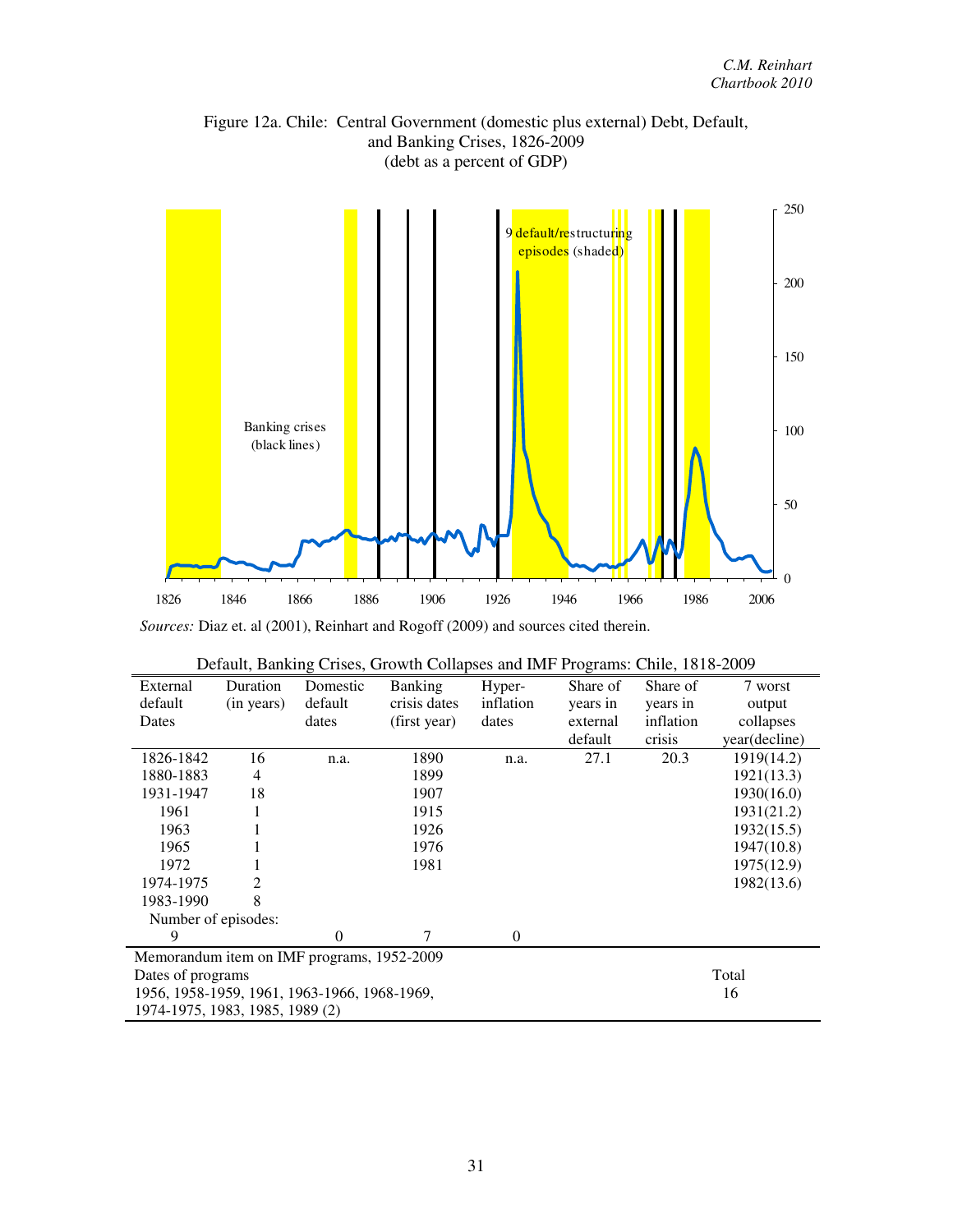



*Sources:*.Stone (1999), Reinhart and Rogoff (2009) and sources cited therein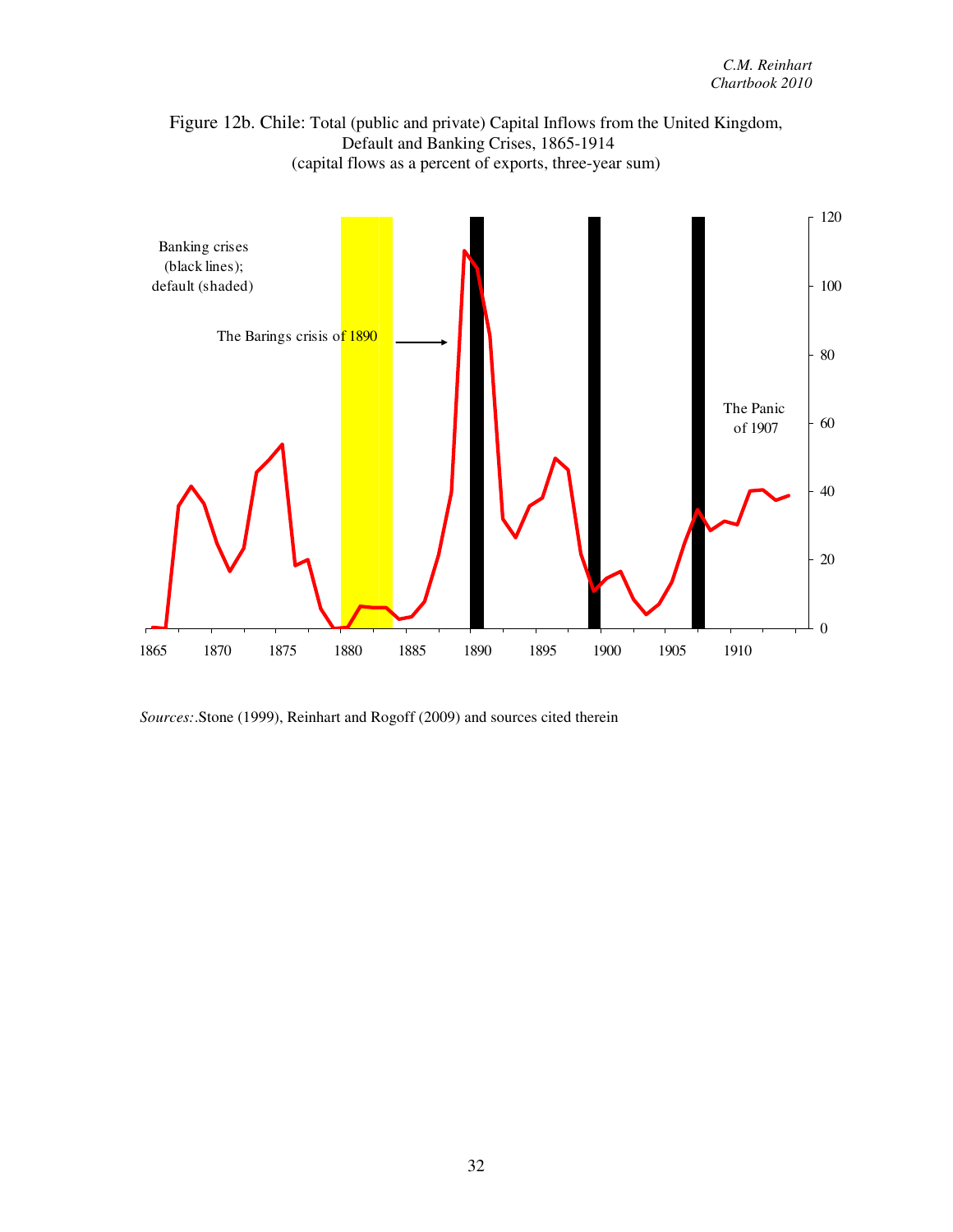

Figure 13a. China: Central Government (domestic plus external) Debt, Default, and Banking Crises, 1885-1937 (debt as a percent of exports)

*Sources:* Reinhart and Rogoff (2009) and sources cited therein.

| Default, Banking Crises, Growth Collapses, Hyperinflation and IMF Programs: |
|-----------------------------------------------------------------------------|
| China, 1850-2009                                                            |

| External            | Duration                                   | Domestic | <b>Banking</b> | Hyper-    | Share of | Share of  | 5 worst                    |
|---------------------|--------------------------------------------|----------|----------------|-----------|----------|-----------|----------------------------|
| default             | (in years)                                 | default  | crisis dates   | inflation | years in | years in  | output                     |
| Dates               |                                            | dates    | (first year)   | dates     | external | inflation | collapses                  |
|                     |                                            |          |                |           | default  | crisis    | year(decline) <sup>1</sup> |
| 1921-1936           | 16                                         | 1921     | 1863           | 1946-1948 | 12.9     | 10.0      | 1934(8.7)                  |
| 1939-1949           | 11                                         | 1932     | 1866           |           |          |           | 1960(3.4)                  |
|                     |                                            |          | 1873           |           |          |           | 1961(17.3)                 |
|                     |                                            |          | 1883           |           |          |           |                            |
|                     |                                            |          | 1898           |           |          |           |                            |
|                     |                                            |          | 1910           |           |          |           |                            |
|                     |                                            |          | 1923           |           |          |           |                            |
|                     |                                            |          | 1931           |           |          |           |                            |
|                     |                                            |          | 1934           |           |          |           |                            |
| Number of episodes: |                                            |          | 1998           |           |          |           |                            |
| 2                   |                                            | 2        | 10             |           |          |           |                            |
|                     | Memorandum item on IMF programs, 1952-2009 |          |                |           |          |           |                            |
| Dates of programs   |                                            |          |                |           |          |           | Total                      |
| 1981, 1986          |                                            |          |                |           |          |           | 2                          |

<sup>1</sup>No output data from 1939 to 1951.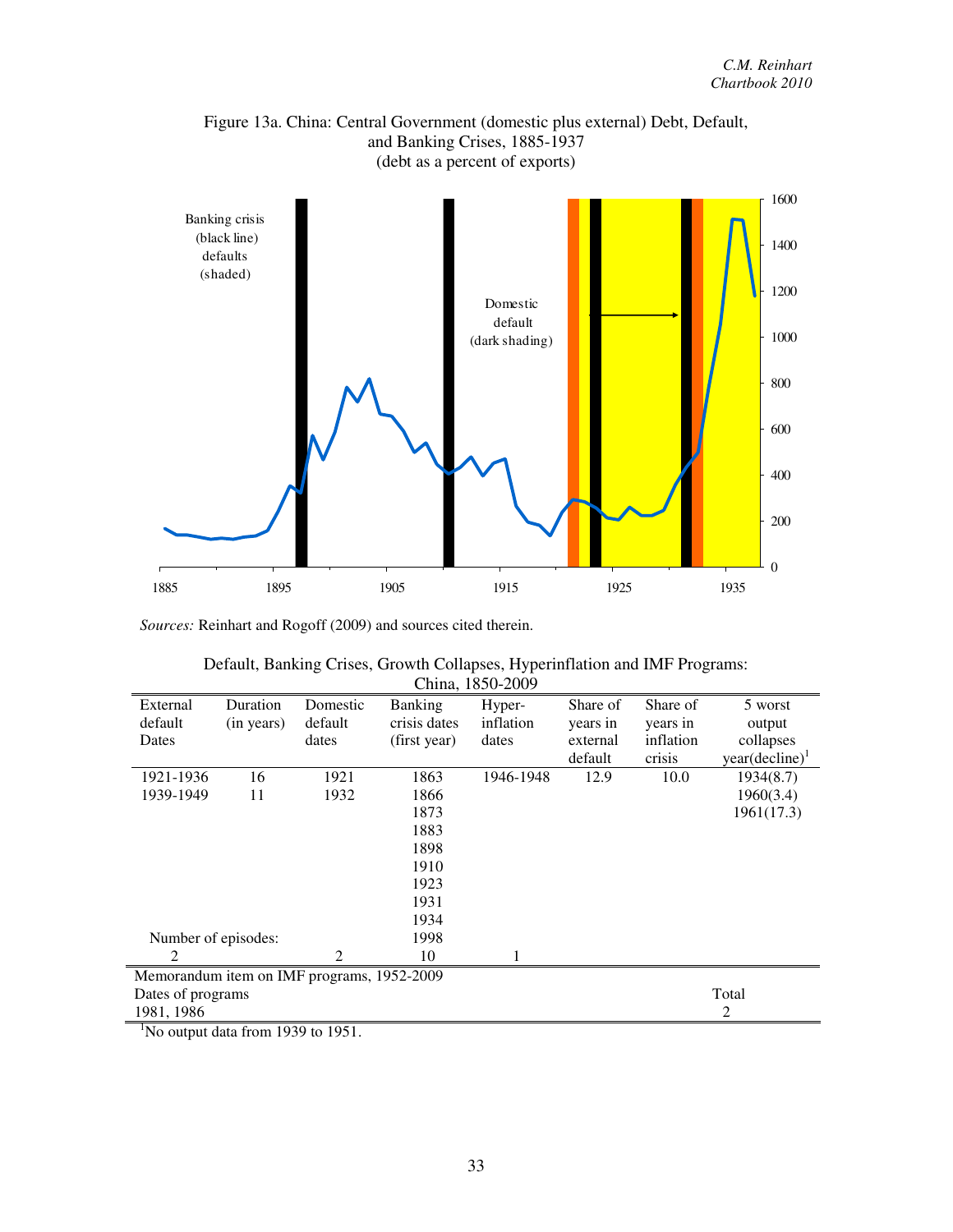

*Sources:* Stone (1999), Reinhart and Rogoff (2009) and sources cited therein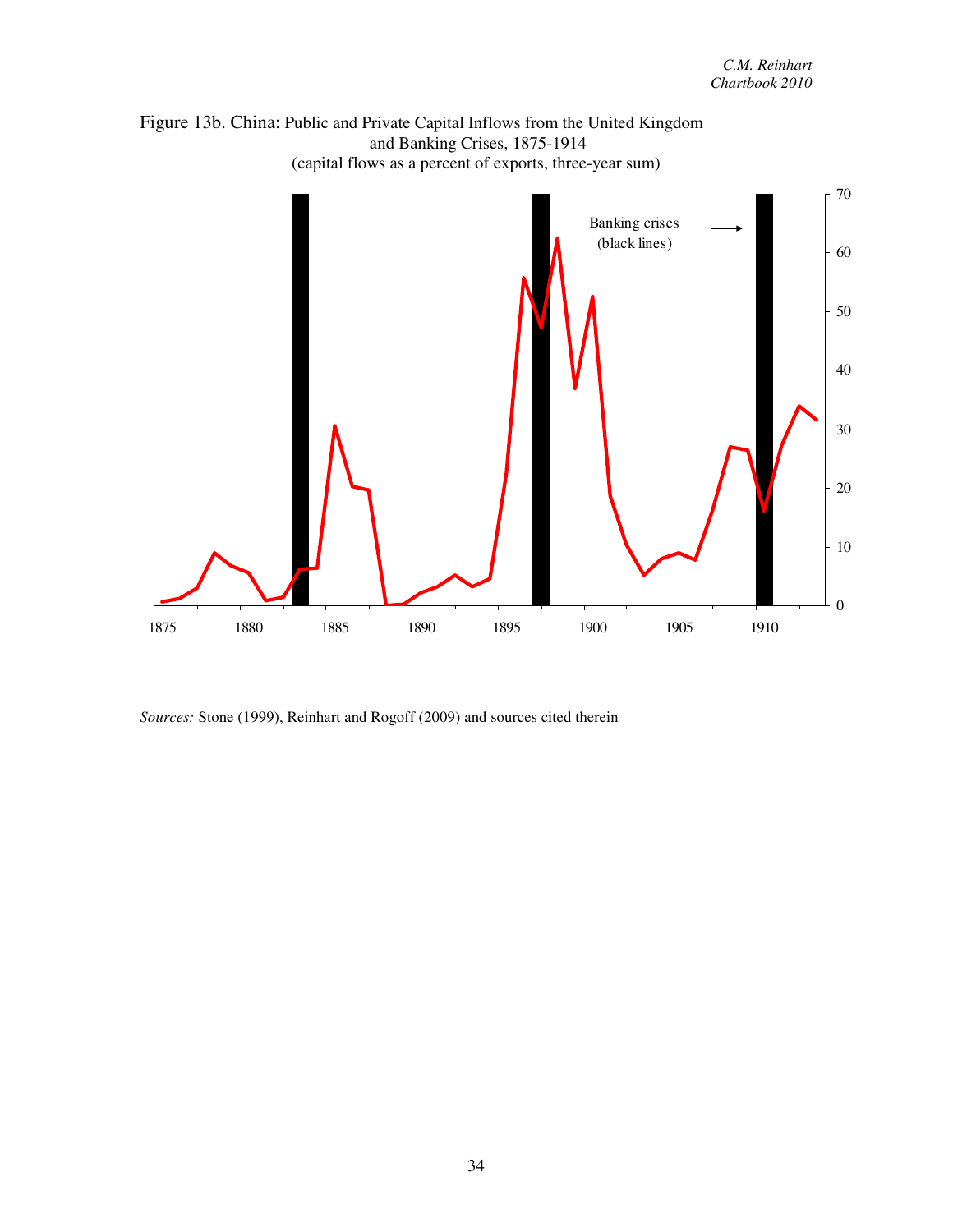

## Figure 13c. China: Central Government Debt Issuance (domestic plus external) and Banking Crises, 1981-2009 (three-year sum in issuance as a percent of GDP)

*Sources:* China Statistical Yearbook, several issues, National Debt Association of China, Reinhart and Rogoff (2009) and sources cited therein, and authors' calculations.

*Notes*: Data on central government debt outstanding (domestic plus external) is no longer published. Estimates for 2008 and 2009 are based on issuance data for those years.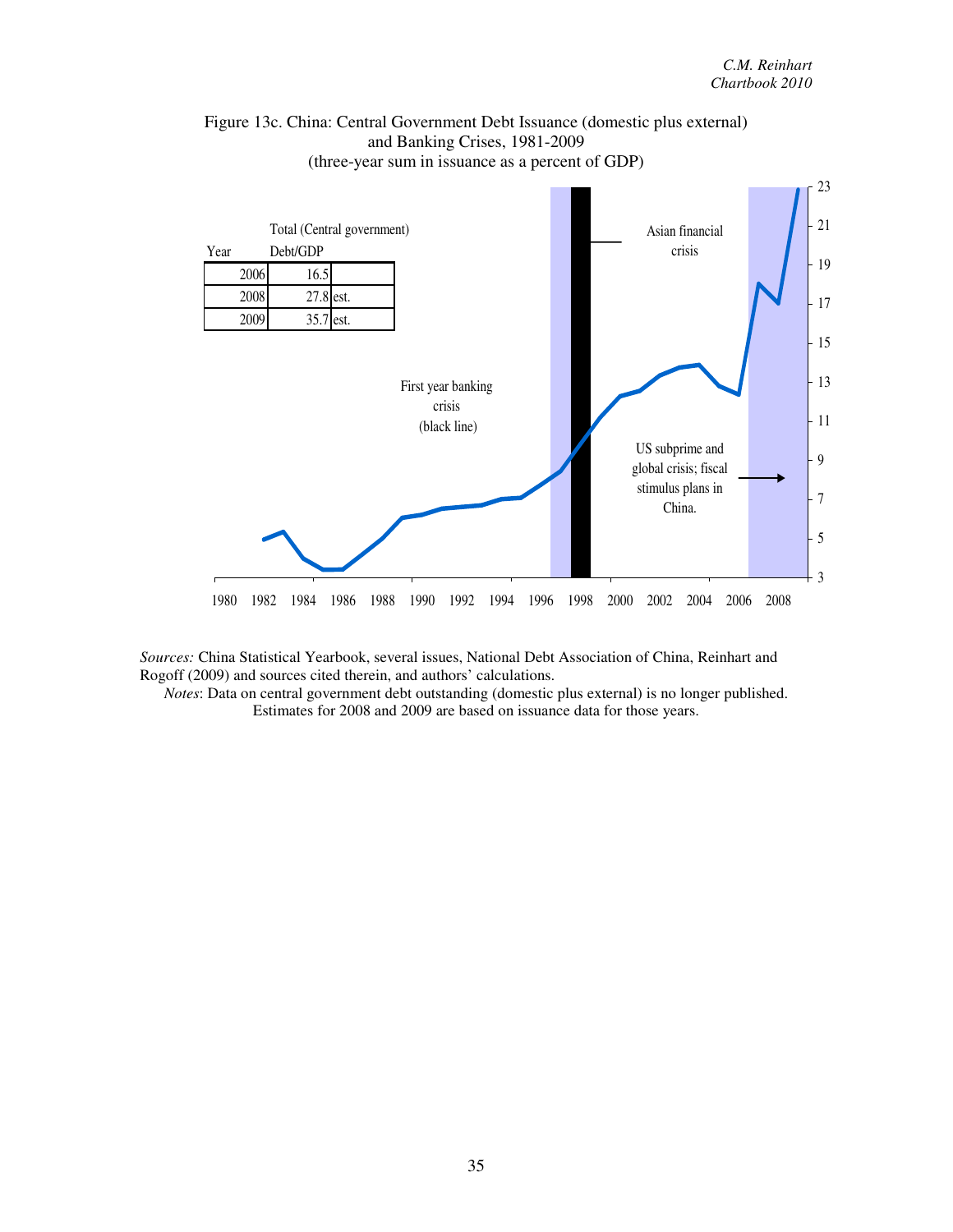### Figure 14a. Colombia: Central Government (domestic plus external) Debt, Default, and Banking Crises, 1902-2009 (debt as a percent of GDP)



1902 1907 1912 1917 1922 1927 1932 1937 1942 1947 1952 1957 1962 1967 1972 1977 1982 1987 1992 1997 2002 2007

| Sources: Junguito and Rincón (2004), Reinhart and Rogoff (2009) and sources cited therein. |  |  |  |  |  |  |
|--------------------------------------------------------------------------------------------|--|--|--|--|--|--|
|--------------------------------------------------------------------------------------------|--|--|--|--|--|--|

|                                              | $D$ via $U$ , $D$ and $U$ |                | $\frac{1}{2}$ chock and complete that $\frac{1}{2}$ regrams. Coromona, 1019 2009 |           |          |           |               |
|----------------------------------------------|---------------------------|----------------|----------------------------------------------------------------------------------|-----------|----------|-----------|---------------|
| External                                     | Duration                  | Domestic       | <b>Banking</b>                                                                   | Hyper-    | Share of | Share of  | 3 worst       |
| default                                      | (in years)                | default        | crisis dates                                                                     | inflation | years in | years in  | output        |
| Dates                                        |                           | dates          | (first year)                                                                     | dates     | external | inflation | collapses     |
|                                              |                           |                |                                                                                  |           | default  | crisis    | year(decline) |
| 1826-1845                                    | 20                        | n.a.           | 1982                                                                             | n.a.      | 35.6     | 17.8      | 1914(3.4)     |
| 1850-1861                                    | 12                        |                | 1998                                                                             |           |          |           | 1934(2.1)     |
| 1873                                         | 1                         |                |                                                                                  |           |          |           | 1999(4.2)     |
| 1880-1896                                    | 17                        |                |                                                                                  |           |          |           |               |
| 1900-1904                                    | 5                         |                |                                                                                  |           |          |           |               |
| 1932-1934                                    | 3                         |                |                                                                                  |           |          |           |               |
| 1935-1944                                    | 10                        |                |                                                                                  |           |          |           |               |
| Number of episodes:                          |                           |                |                                                                                  |           |          |           |               |
|                                              |                           | $\overline{0}$ | 2                                                                                | $\theta$  |          |           |               |
| Memorandum item on IMF programs, 1952-2009   |                           |                |                                                                                  |           |          |           |               |
| Dates of programs                            |                           |                |                                                                                  |           |          |           | Total         |
| 1957-1960, 1962-1964, 1966-1973, 1999, 2003, |                           |                |                                                                                  |           |          |           | 18            |
| 2005                                         |                           |                |                                                                                  |           |          |           |               |

| Default, Banking Crises, Growth Collapses and IMF Programs: Colombia, 1819-2009 |  |  |
|---------------------------------------------------------------------------------|--|--|
|                                                                                 |  |  |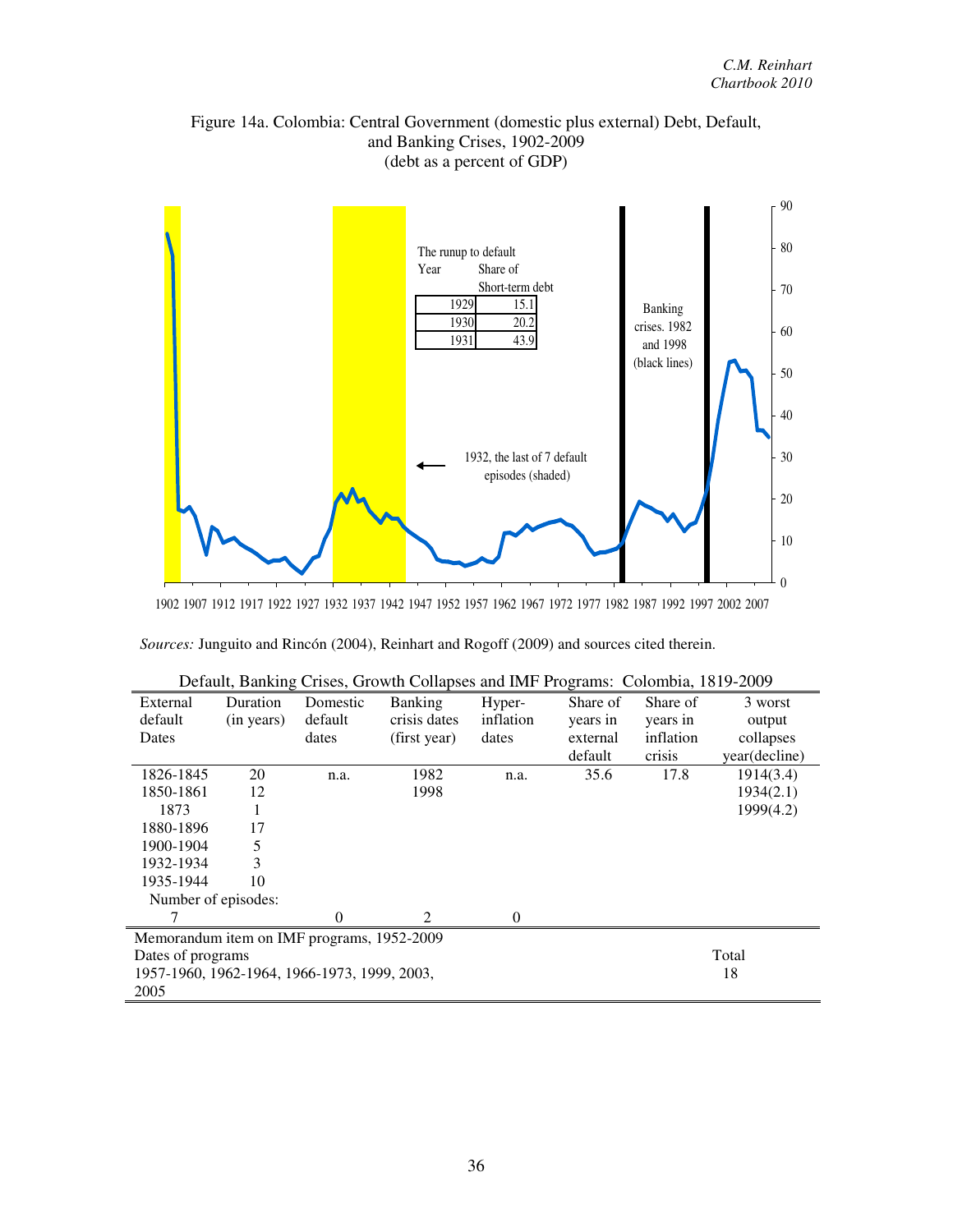Figure 14b. Colombia Banking Survey: Domestic Credit and Banking Crises, 1970-2008 (credit outstanding at end-of-period as a percent of GDP, 4-quarter moving average)



*Sources:* International Monetary Fund, *International Financial Statistics*, Reinhart and Rogoff (2009) and sources cited therein.

*Notes:* For periods where no quarterly nominal GDP is available, a moving-average interpolation method is used.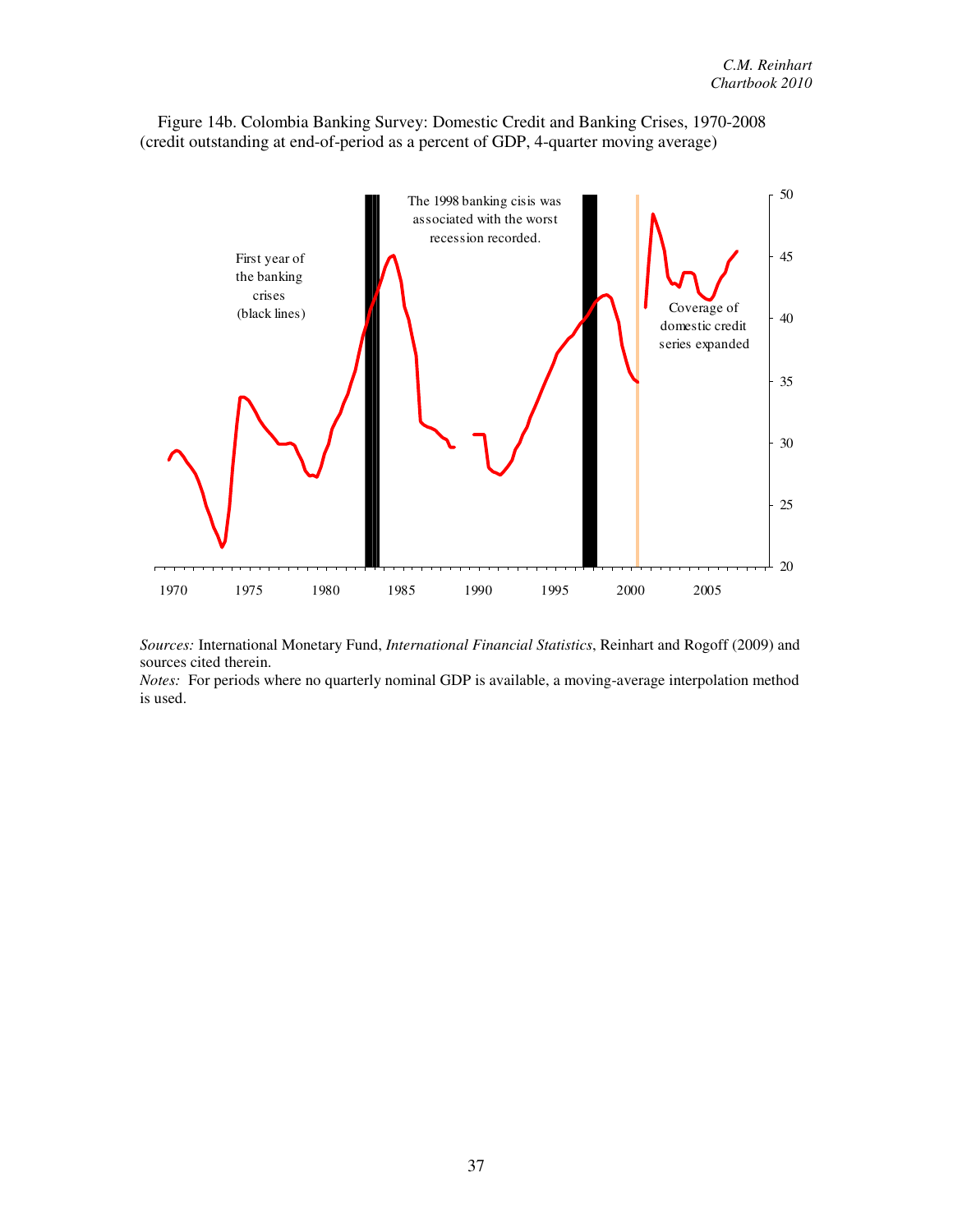

### Figure 15. Costa Rica: Central Government (domestic plus external) Debt Default and Banking Crises, 1892-2009

*Sources:* Soley Güell (1926), UNCTAD Handbook of Statistics, Reinhart and Rogoff (2009) and sources cited therein.

*Notes:* No GDP data is available prior to 1950, hence, we scale debt by exports.

| External                                   | Duration                                     | Domestic | <b>Banking</b> | Hyper-           | Share of | Share of  | 5 worst       |  |
|--------------------------------------------|----------------------------------------------|----------|----------------|------------------|----------|-----------|---------------|--|
| default                                    | (in years)                                   | default  | crisis dates   | inflation        | years in | years in  | output        |  |
| dates                                      |                                              | dates    | (first year)   | dates            | external | inflation | collapses     |  |
|                                            |                                              |          |                |                  | default  | crisis    | year(decline) |  |
| 1828-1840                                  | 13                                           | n.a.     | 1987           | n.a.             | 34.5     | 5.3       | 1923(7.6)     |  |
| 1874-1885                                  | 12                                           |          | 1994           |                  |          |           | 1927(9.2)     |  |
| 1895-1897                                  | 3                                            |          |                |                  |          |           | 1932(8.0)     |  |
| 1901-1911                                  | 11                                           |          |                |                  |          |           | 1934(11.8)    |  |
| 1932-1952                                  | 21                                           |          |                |                  |          |           | 1942(10.4)    |  |
| 1962                                       |                                              |          |                |                  |          |           | 1944(9.4)     |  |
| 1981                                       |                                              |          |                |                  |          |           | 1982(7.3)     |  |
| 1983-1990                                  | 8                                            |          |                |                  |          |           |               |  |
| 1984-1985                                  |                                              |          |                |                  |          |           |               |  |
| Number of episodes:                        |                                              |          |                |                  |          |           |               |  |
| 9                                          |                                              | 0        | $\mathcal{L}$  | $\boldsymbol{0}$ |          |           |               |  |
| Memorandum item on IMF programs, 1952-2009 |                                              |          |                |                  |          |           |               |  |
|                                            | Dates of programs                            |          |                |                  |          |           |               |  |
|                                            | 1961-1962, 1965-1967, 1976, 1980-1982, 1985, |          |                |                  |          |           |               |  |
| 16<br>1987, 1989, 1991, 1993, 1995, 2009   |                                              |          |                |                  |          |           |               |  |

| Default, Banking Crises, Growth Collapses and IMF Programs: Costa Rica, 1838-2009 |  |  |
|-----------------------------------------------------------------------------------|--|--|
|-----------------------------------------------------------------------------------|--|--|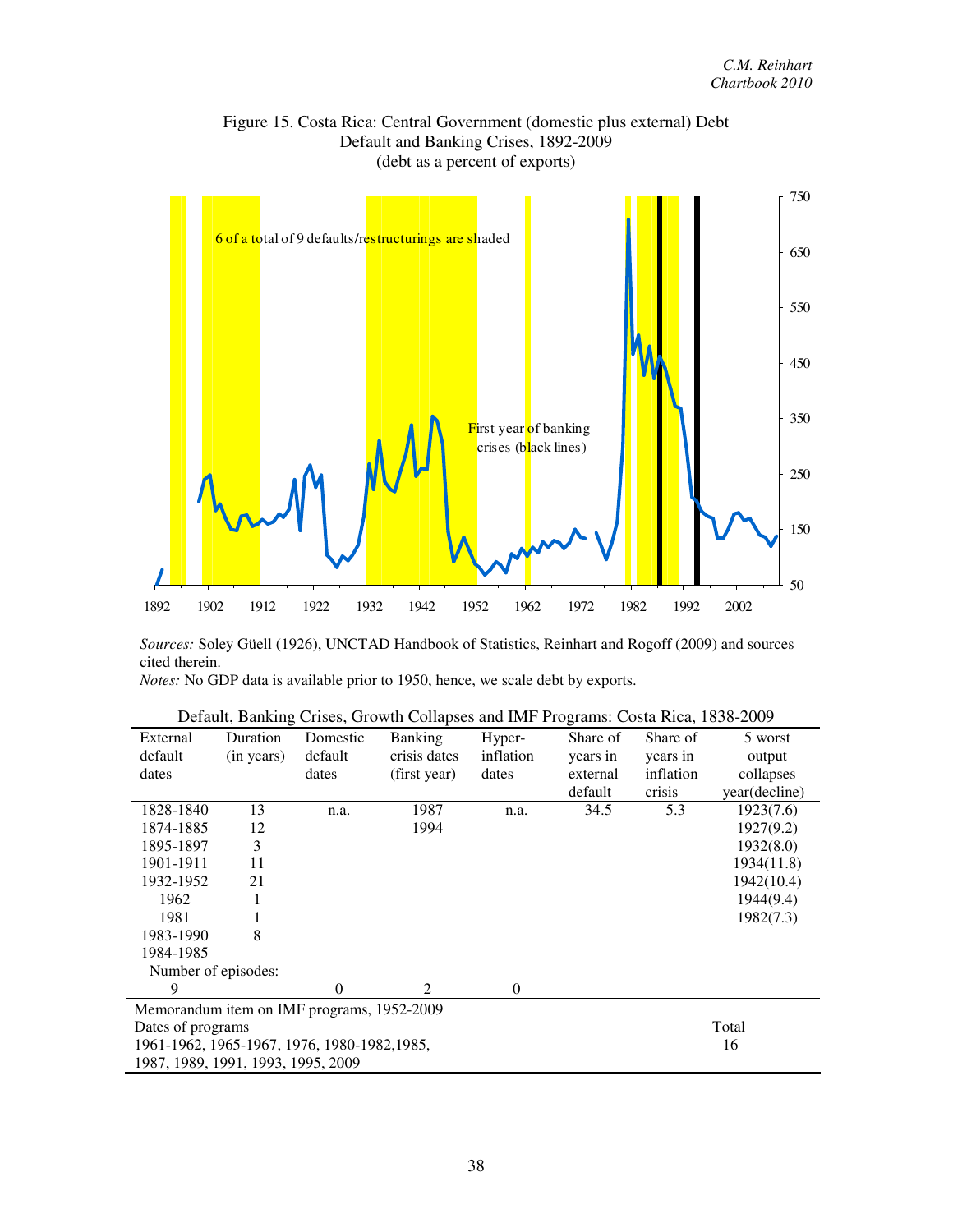

Figure 16. Cote D'Ivoire: External (public plus private) Debt, Default, and Banking Crises, 1970-2009

*Sources:* Reinhart and Rogoff (2009) and sources cited therein.

| Default, Banking Crises, Growth Collapses and IMF Programs: Cote D'Ivoire, 1960-2009 |  |  |  |
|--------------------------------------------------------------------------------------|--|--|--|
|                                                                                      |  |  |  |

| External                                      | Duration                                   | Domestic | <b>Banking</b> | Hyper-    | Share of | Share of  | 4 worst       |  |  |
|-----------------------------------------------|--------------------------------------------|----------|----------------|-----------|----------|-----------|---------------|--|--|
| default                                       | (in years)                                 | default  | crisis dates   | inflation | years in | years in  | output        |  |  |
| dates                                         |                                            | dates    | (first year)   | dates     | external | inflation | collapses     |  |  |
|                                               |                                            |          |                |           | default  | crisis    | year(decline) |  |  |
| 1983-1998                                     | 16                                         | n.a.     | 1988           | n.a.      | 52.0     | 6.0       | 1965(2.2)     |  |  |
| 2000-2009                                     | 10                                         |          |                |           |          |           | 1983(3.9)     |  |  |
| Number of episodes:                           |                                            |          |                |           |          |           | 1990(6.9)     |  |  |
| ာ                                             |                                            | 0        |                | 0         |          |           | 2000(4.6)     |  |  |
|                                               | Memorandum item on IMF programs, 1952-2009 |          |                |           |          |           |               |  |  |
| Dates of programs                             |                                            | Total    |                |           |          |           |               |  |  |
| 1981, 1984-1986, 1988-1989, 1991, 1994, 1998, |                                            |          |                |           |          |           | 11            |  |  |
| 2002, 2009                                    |                                            |          |                |           |          |           |               |  |  |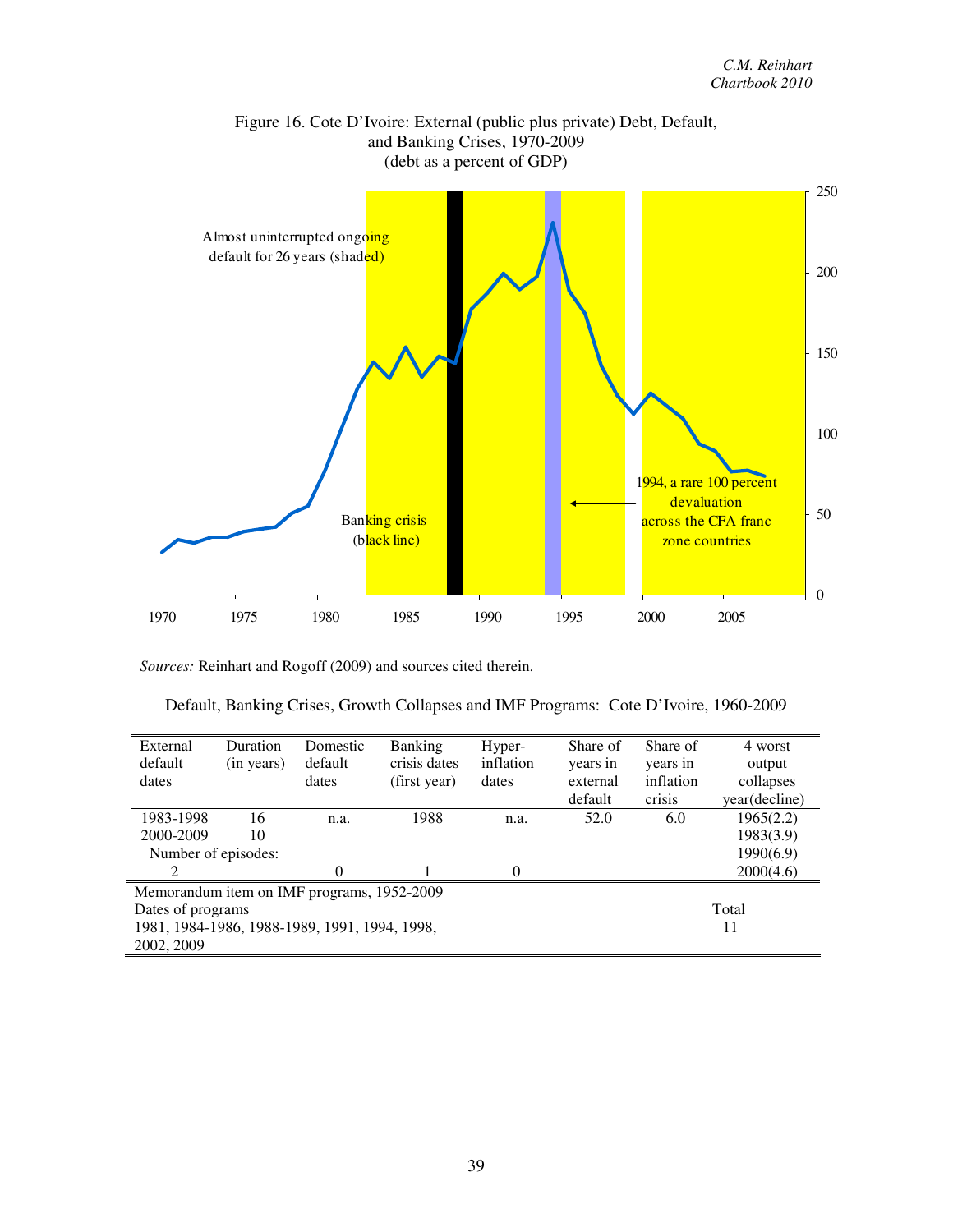

Figure 17. Denmark: Central Government (domestic plus external) Debt, Default,

*Sources:* Reinhart and Rogoff (2009) and sources cited therein. *Notes:* Only systemic banking crises are shown.

Default, Banking Crises, Growth Collapses and IMF Programs: Denmark, 1800-2009

| External | Duration                                   | Domestic | <b>Banking</b> | Hyper-    | Share of | Share of  | 5 worst                    |  |
|----------|--------------------------------------------|----------|----------------|-----------|----------|-----------|----------------------------|--|
| default  | (in years)                                 | default  | crisis dates   | inflation | years in | years in  | output                     |  |
| Dates    |                                            | dates    | (first year)   | dates     | external | inflation | collapses                  |  |
|          |                                            |          |                |           | default  | crisis    | year(decline) <sup>1</sup> |  |
| n.a.     | n.a.                                       | 1813     | 1813           | n.a.      | 0.0      | 1.9       | 1856(5.6)                  |  |
|          |                                            |          | 1857           |           |          |           | 1877(2.7)                  |  |
|          |                                            |          | 1877           |           |          |           | 1921(2.9)                  |  |
|          |                                            |          | 1885           |           |          |           | 1932(2.6)                  |  |
|          |                                            |          | 1902           |           |          |           | 2009(5.0)                  |  |
|          |                                            |          | 1907           |           |          |           |                            |  |
|          |                                            |          | 1921           |           |          |           |                            |  |
|          |                                            |          | 1931           |           |          |           |                            |  |
|          |                                            |          | 1987           |           |          |           |                            |  |
|          |                                            |          | 2008           |           |          |           |                            |  |
|          | Number of episodes:                        |          |                |           |          |           |                            |  |
| $\Omega$ |                                            |          | 10             | $\theta$  |          |           |                            |  |
|          | Memorandum item on IMF programs, 1952-2009 |          |                |           |          |           |                            |  |
|          | Total number of years<br>Dates of programs |          |                |           |          |           |                            |  |
| None     |                                            |          |                |           |          |           | 0                          |  |

<sup>1</sup>Excludes World Wars I and II.

Notes: Summary of private forecasts for 2009 in *italics.*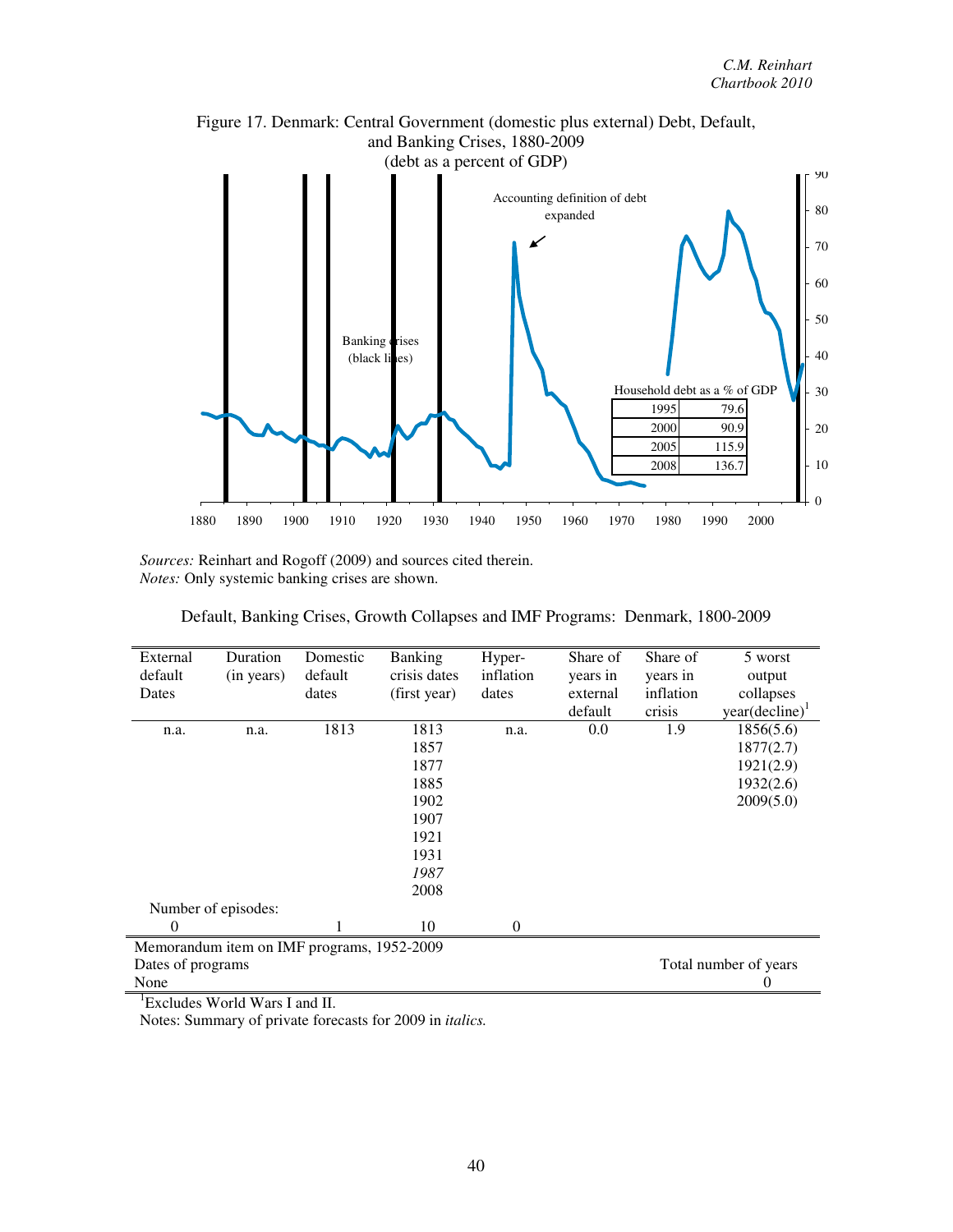

## Figure 18. Dominican Republic: Central Government (domestic plus external) Debt, Default, Devaluation and Banking Crises, 1914-2009

1918 1923 1928 1933 1938 1943 1948 1953 1958 1963 1968 1973 1978 1983 1988 1993 1998 2003 2008

|  |  | Sources: Reinhart and Rogoff (2009) and sources cited therein |
|--|--|---------------------------------------------------------------|
|  |  |                                                               |

|                     | Default, Banking Crises, Growth Collapses and IMF Programs: Dominican Republic, 1844-2009 |                                            |                |           |          |           |               |  |  |  |
|---------------------|-------------------------------------------------------------------------------------------|--------------------------------------------|----------------|-----------|----------|-----------|---------------|--|--|--|
| External            | <b>Duration</b>                                                                           | Domestic                                   | <b>Banking</b> | Hyper-    | Share of | Share of  | 5 worst       |  |  |  |
| default             | (in years)                                                                                | default                                    | crisis dates   | inflation | years in | years in  | output        |  |  |  |
| dates               |                                                                                           | dates                                      | (first year)   | dates     | external | inflation | collapses     |  |  |  |
|                     |                                                                                           |                                            |                |           | default  | crisis    | year(decline) |  |  |  |
| 1872-1888           | 17                                                                                        | 1975-2001                                  | 1996           | n.a.      | 28.3     | 6.6       | 1965(12.4)    |  |  |  |
| 1892-1893           | $\overline{2}$                                                                            |                                            | 2003           |           |          |           | 1985(2.5)     |  |  |  |
| 1897                |                                                                                           |                                            |                |           |          |           | 1990(5.5)     |  |  |  |
| 1899-1907           | 9                                                                                         |                                            |                |           |          |           |               |  |  |  |
| 1931-1934           | 4                                                                                         |                                            |                |           |          |           |               |  |  |  |
| 1982-1994           | 13                                                                                        |                                            |                |           |          |           |               |  |  |  |
| 2005                |                                                                                           |                                            |                |           |          |           |               |  |  |  |
| Number of episodes: |                                                                                           |                                            |                |           |          |           |               |  |  |  |
|                     |                                                                                           |                                            | 2              | $\theta$  |          |           |               |  |  |  |
|                     |                                                                                           | Memorandum item on IMF programs, 1952-2009 |                |           |          |           |               |  |  |  |
|                     | Dates of programs                                                                         |                                            |                |           |          |           |               |  |  |  |
|                     | 1959, 1964, 1983, 1985, 1991, 1993, 2001, 2003,                                           |                                            |                |           |          |           |               |  |  |  |
| 2005                |                                                                                           |                                            |                |           |          |           |               |  |  |  |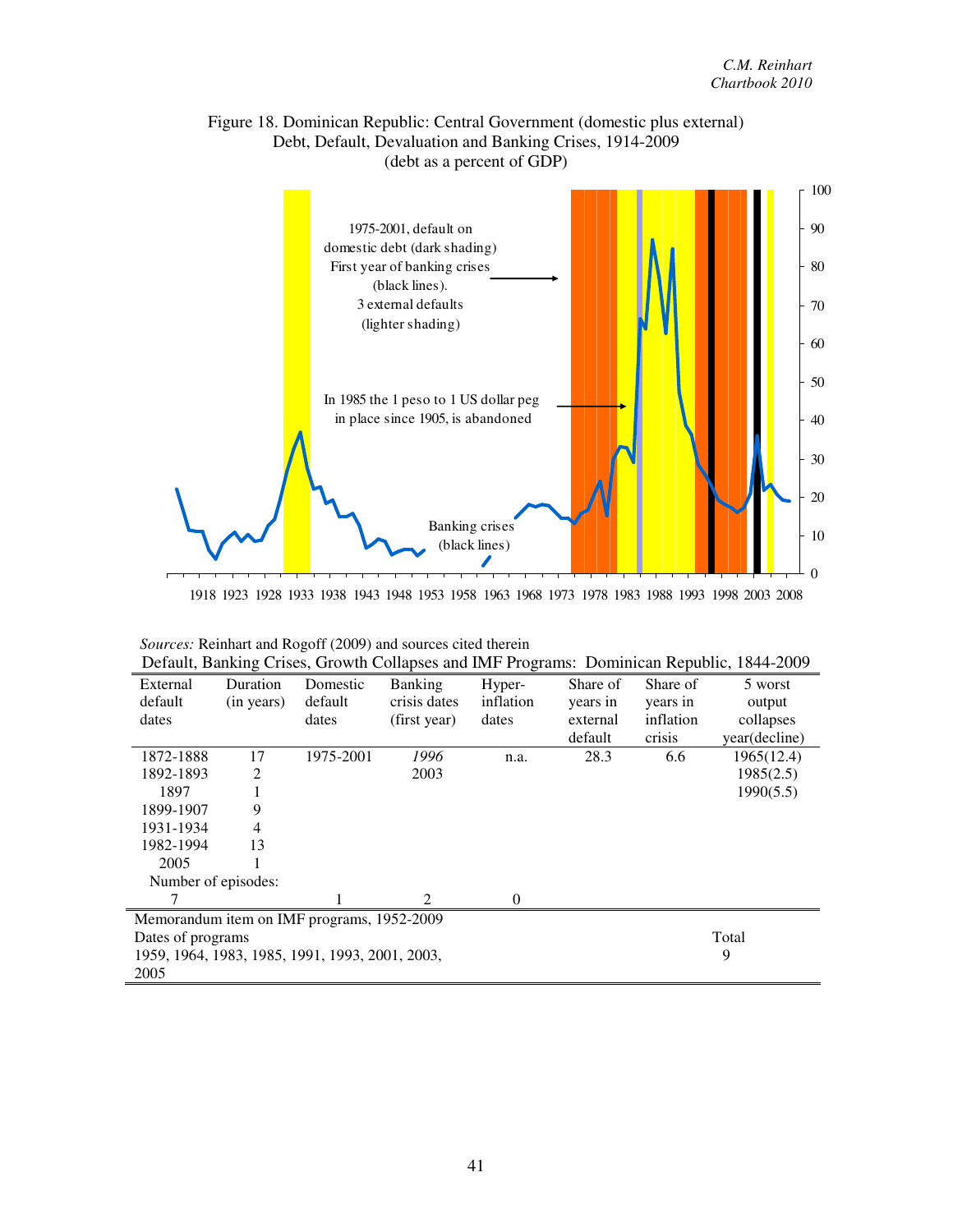

## Figure 19a Ecuador: Central Government (domestic plus external)

*Sources:* Reinhart and Rogoff (2009) and sources cited therein.

Notes: For the period 1973-1989 the data is for external public debt for general government, this underestimates public indebtedness, as it does not include domestic (or internal) debts—at the same time general government is more inclusive than our central government measure. These two effects are working in opposite directions.

| External                                                                     | Duration   | Domestic | <b>Banking</b> | Hyper-    | Share of | Share of  | 3 worst       |  |
|------------------------------------------------------------------------------|------------|----------|----------------|-----------|----------|-----------|---------------|--|
| default                                                                      | (in years) | default  | crisis dates   | inflation | years in | years in  | output        |  |
| Dates                                                                        |            | dates    | (first year)   | dates     | external | inflation | collapses     |  |
|                                                                              |            |          |                |           | default  | crisis    | year(decline) |  |
| 1826-1845                                                                    | 20         | 1999     | 1981           | n.a.      | 57.8     | 13.9      | 1983(2.1)     |  |
| 1868-1890                                                                    | 4          |          | 1998           |           |          |           | 1987(6.0)     |  |
| 1894-1898                                                                    | 1          |          |                |           |          |           | 1999(6.3)     |  |
| 1900-1904                                                                    | 5          |          |                |           |          |           |               |  |
|                                                                              |            |          |                |           |          |           |               |  |
| 1906-1911                                                                    | 3          |          |                |           |          |           |               |  |
| 1914-1924                                                                    | 9          |          |                |           |          |           |               |  |
| 1929-1954                                                                    |            |          |                |           |          |           |               |  |
| 1982-1995                                                                    |            |          |                |           |          |           |               |  |
| 1999-2000                                                                    |            |          |                |           |          |           |               |  |
| 2008                                                                         |            |          |                |           |          |           |               |  |
| Number of episodes:                                                          |            |          |                |           |          |           |               |  |
| 10                                                                           |            |          | 2              | $\Omega$  |          |           |               |  |
| Memorandum item on IMF programs, 1952-2007                                   |            |          |                |           |          |           |               |  |
| Dates of programs                                                            |            |          |                |           |          |           | Total         |  |
|                                                                              |            |          |                |           |          |           | 18            |  |
| 1961-1966, 1969-1970, 1983, 1985-1986, 1988-<br>1989, 1991, 1994, 2000, 2003 |            |          |                |           |          |           |               |  |

Default, Banking Crises, Growth Collapses and IMF Programs: Ecuador, 1830-2009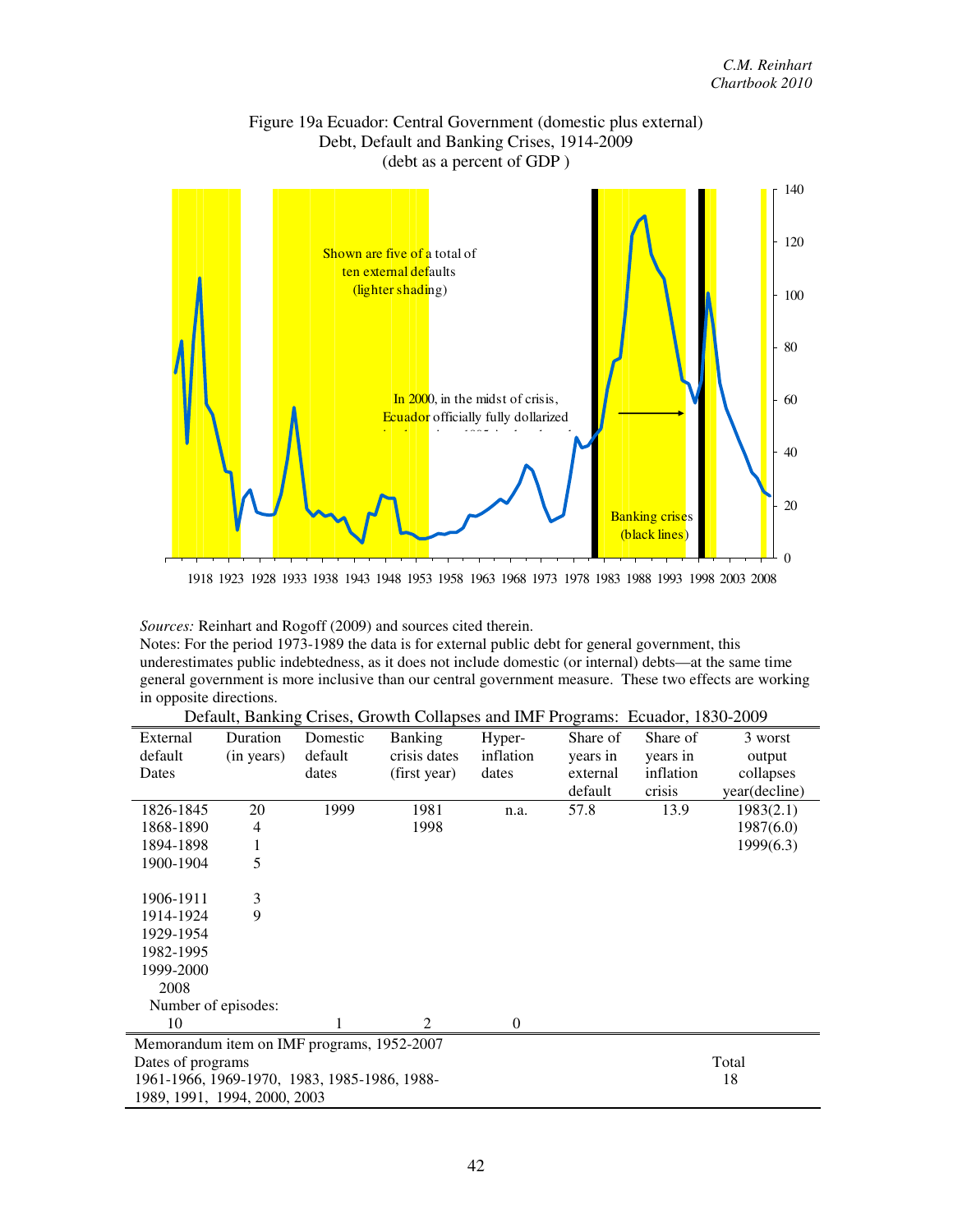

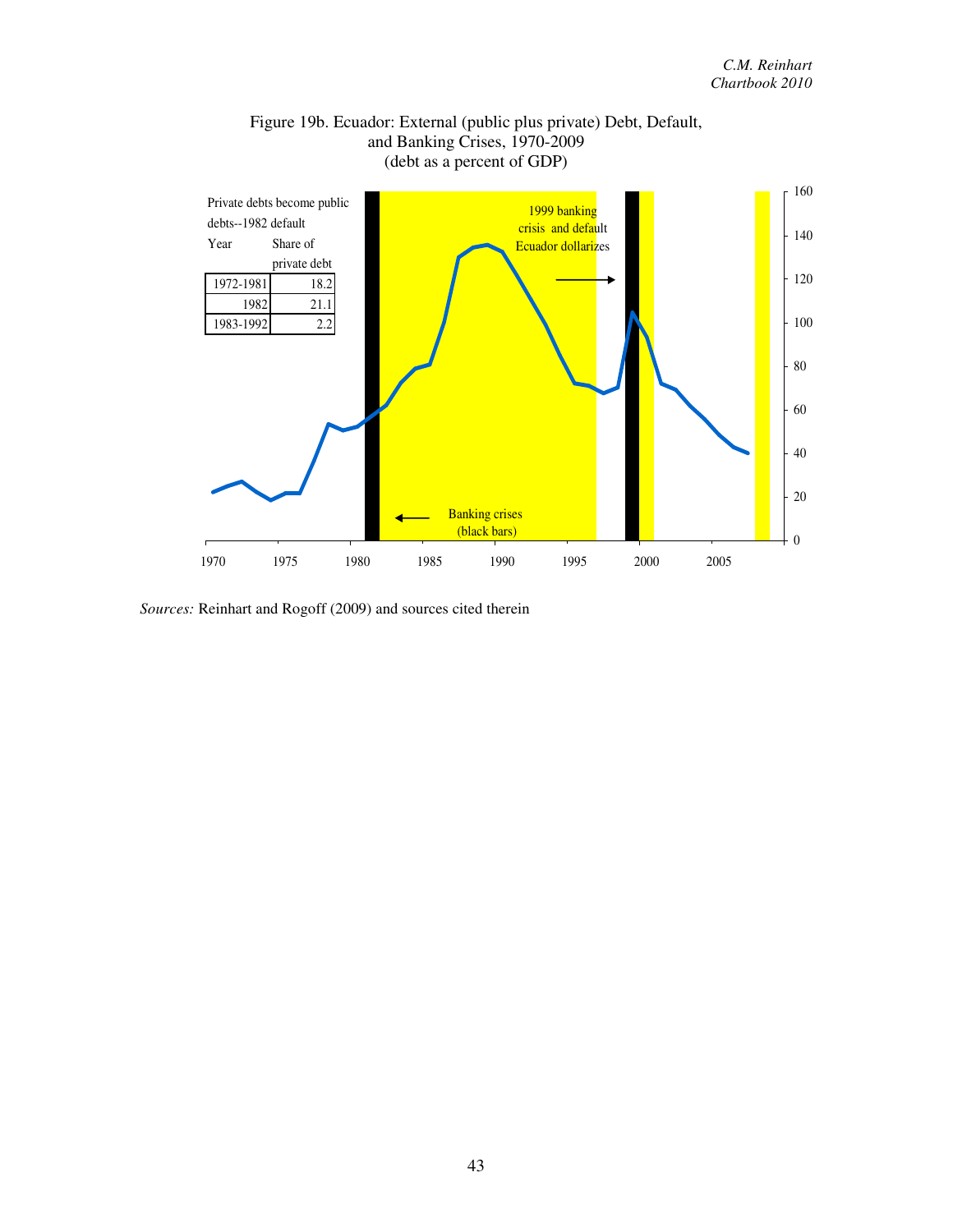

Figure 20. Egypt: Public Debt, Default, and Banking Crises, 1862-2009 (debt as a percent of GDP)

*Sources:* Reinhart and Rogoff (2009) and sources cited therein *Notes:* By 1945, the outstanding balance on Ottoman debts were either fully paid off or forgiven; no external debts are recorded through 1960.

|  |  |  |  | Default, Banking Crises, Growth Collapses and IMF Programs: Egypt 1800-2009 |
|--|--|--|--|-----------------------------------------------------------------------------|
|  |  |  |  |                                                                             |

| External                                      | Duration   | Domestic | <b>Banking</b> | Hyper-    | Share of | Share of  | 5 worst       |
|-----------------------------------------------|------------|----------|----------------|-----------|----------|-----------|---------------|
| default                                       | (in years) | default  | crisis dates   | inflation | years in | years in  | output        |
| dates                                         |            | dates    | (first year)   | dates     | external | inflation | collapses     |
|                                               |            |          |                |           | default  | crisis    | year(decline) |
| 1876-1880                                     | 5          | n.a.     | 1907           | n.a.      | 2.9      | 5.2       | 1887(2.2)     |
| 1984                                          |            |          | 1981           |           |          |           | 1914(3.0)     |
|                                               |            |          |                |           |          |           | 1920(6.6)     |
| Number of episodes:                           |            |          | 1990           |           |          |           | 1942(3.6)     |
| 2                                             |            | $\Omega$ | 3              | $\Omega$  |          |           | 1991(3.2)     |
| Memorandum item on IMF programs, 1952-2009    |            |          |                |           |          |           |               |
| Total<br>Dates of programs                    |            |          |                |           |          |           |               |
| 1962, 1964, 1977-1978, 1987, 1991, 1993, 1996 |            |          |                |           |          |           | 8             |

*Sources:* Pre-World War II GDP from Yousef (2002).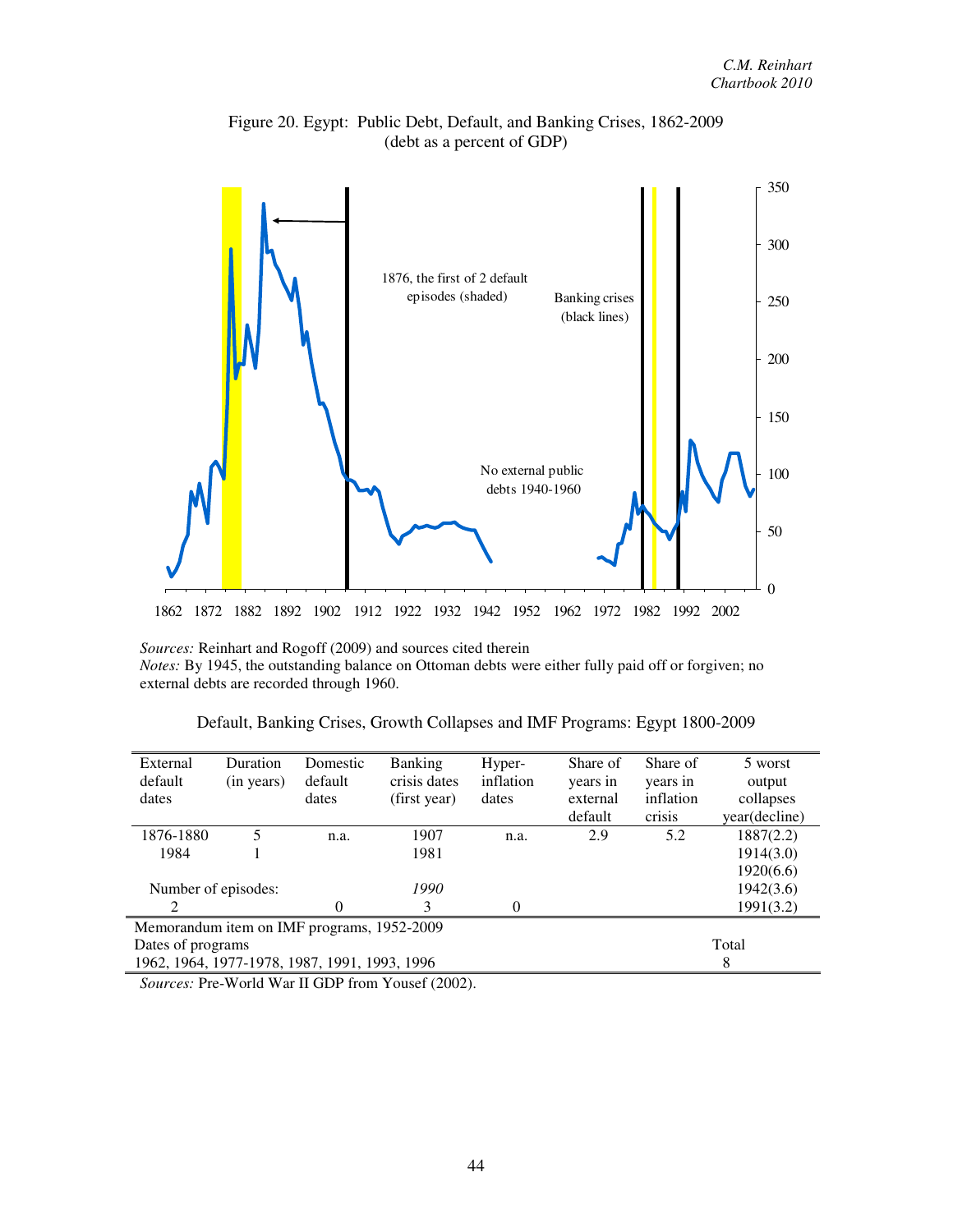

# Figure 21a El Salvador: Central Government (domestic plus external)

1918 1923 1928 1933 1938 1943 1948 1953 1958 1963 1968 1973 1978 1983 1988 1993 1998 2003 2008

*Sources:* Reinhart and Rogoff (2009), and sources cited therein, and UNCTAD Handbook of Statistics. *Notes:* No GDP data is available prior to 1950, hence, we scale debt by exports.

.

|                            | ▱<br>0 <sup>--</sup>                                |                                              |                |           |          |           |               |  |  |  |
|----------------------------|-----------------------------------------------------|----------------------------------------------|----------------|-----------|----------|-----------|---------------|--|--|--|
| External                   | Duration                                            | Domestic                                     | <b>Banking</b> | Hyper-    | Share of | Share of  | 7 worst       |  |  |  |
| default                    | (in years)                                          | default                                      | crisis dates   | inflation | years in | years in  | output        |  |  |  |
| dates                      |                                                     | dates                                        | (first year)   | dates     | external | inflation | collapses     |  |  |  |
|                            |                                                     |                                              |                |           | default  | crisis    | year(decline) |  |  |  |
| 1828-1860                  | 33                                                  | 1981-1996                                    | 1989           | n.a.      | 22.7     | 3.5       | 1927(12.1)    |  |  |  |
| 1898                       |                                                     |                                              |                |           |          |           | 1931(10.1)    |  |  |  |
| 1921-1922                  | 3                                                   |                                              |                |           |          |           | 1932(10.2)    |  |  |  |
| 1932-1935                  | 11                                                  |                                              |                |           |          |           | 1938(7.1)     |  |  |  |
| 1938-1946                  | 21                                                  |                                              |                |           |          |           | 1949(9.2)     |  |  |  |
| Number of episodes:        |                                                     |                                              |                |           |          |           | 1980(8.6)     |  |  |  |
| 5                          |                                                     |                                              |                | $\Omega$  |          |           | 1982(6.3)     |  |  |  |
|                            |                                                     | Memorandum item on IMF programs, 1952-2009   |                |           |          |           |               |  |  |  |
| Total<br>Dates of programs |                                                     |                                              |                |           |          |           |               |  |  |  |
|                            | 1958-1963, 1965, 1967, 1969-1970, 1972, 1980,<br>20 |                                              |                |           |          |           |               |  |  |  |
|                            |                                                     | 1982, 1990, 1992-1993, 1995, 1997-1998, 2009 |                |           |          |           |               |  |  |  |

|  |  |  |  |  | Default, Banking Crises, Growth Collapses and IMF Programs: El Salvador, 1838-2009 |
|--|--|--|--|--|------------------------------------------------------------------------------------|
|  |  |  |  |  |                                                                                    |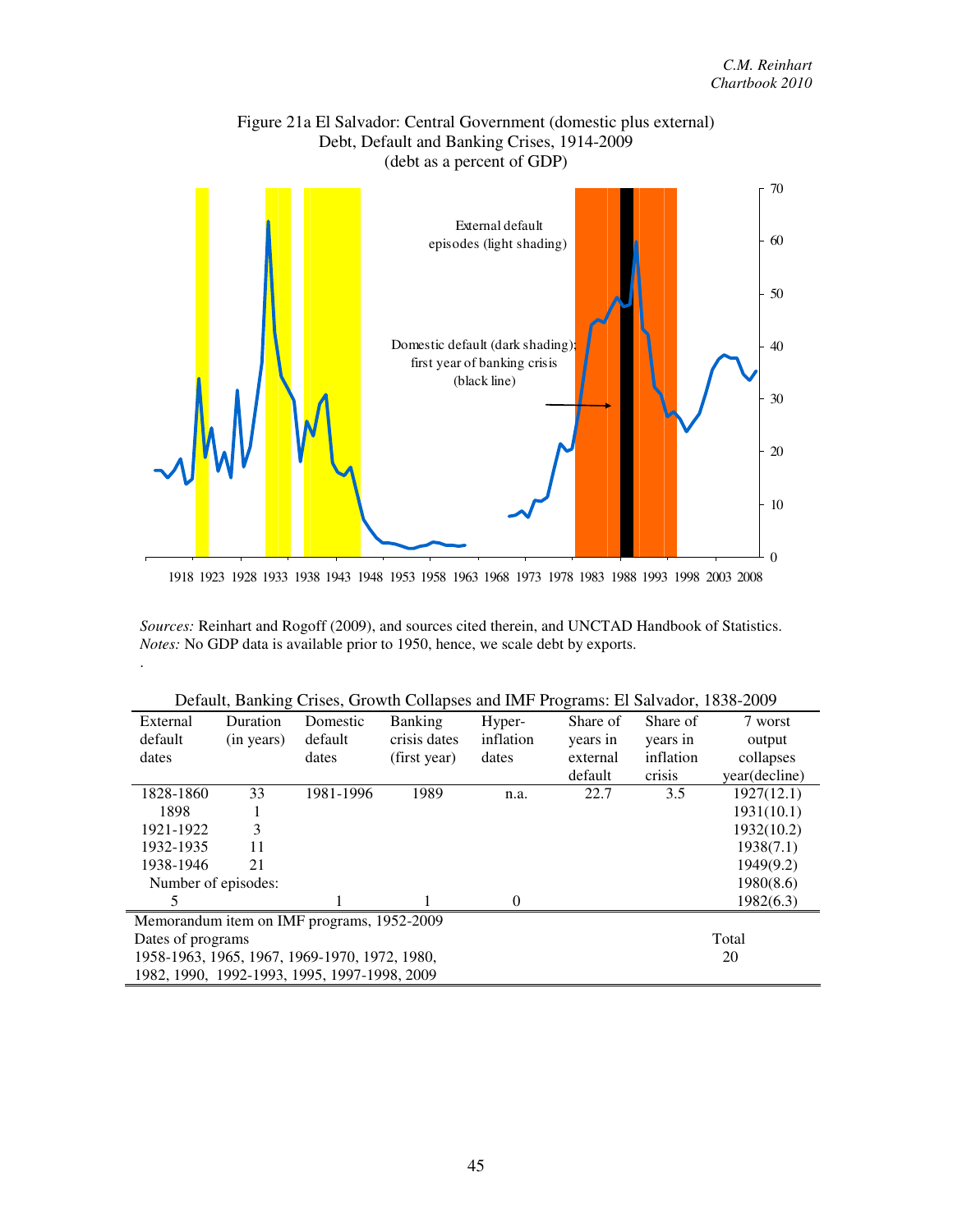### Figure 21b. El Salvador: External (public plus private) Debt, Default, and Banking Crises, 1970-2009 (debt as a percent of GDP)



*Sources:* Reinhart and Rogoff (2009) and sources cited therein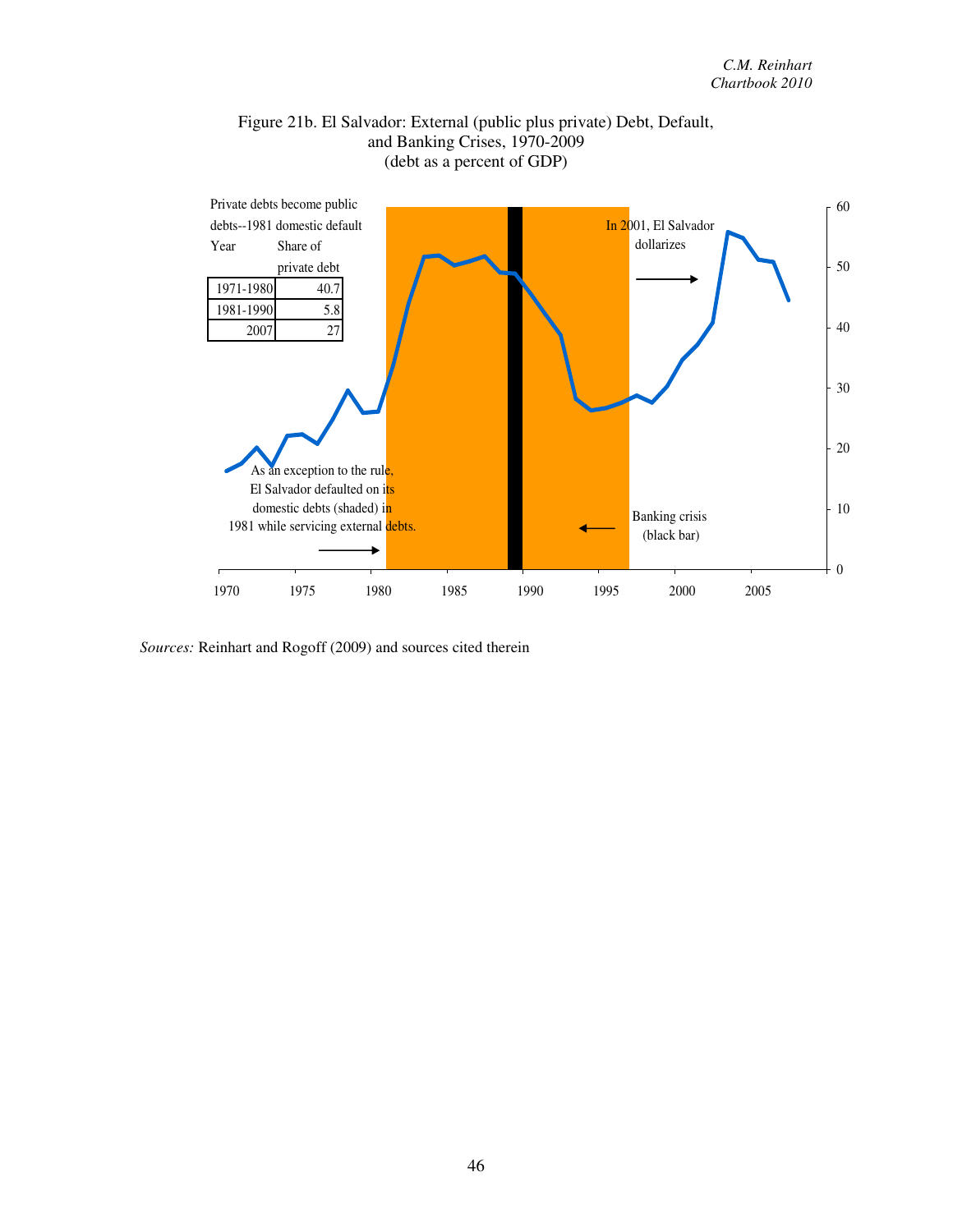



*Sources:* Reinhart and Rogoff (2009) and sources cited therein

|  |  |  |  |  | Default, Banking Crises, Growth Collapses and IMF Programs: Finland, 1800-2009 |
|--|--|--|--|--|--------------------------------------------------------------------------------|
|  |  |  |  |  |                                                                                |

| External<br>default | Duration<br>(in                            | Domestic<br>default | <b>Banking</b><br>crisis dates | Hyper-<br>inflation | Share of<br>years in | Share of<br>years in | 5 worst<br>output   |
|---------------------|--------------------------------------------|---------------------|--------------------------------|---------------------|----------------------|----------------------|---------------------|
| dates               | years)                                     | dates               | (first year)                   | dates               | external             | inflation            | collapses           |
|                     |                                            |                     |                                |                     | default              | crisis               | $year(decline)^{1}$ |
| n.a.                | n.a.                                       | n.a.                | 1900                           | n.a.                | n.a.                 | 7.5                  | 1862(5.4)           |
|                     |                                            |                     | 1921                           |                     |                      |                      | 1867(8.0)           |
|                     |                                            |                     | 1931                           |                     |                      |                      | 1931(2.4)           |
|                     |                                            |                     | 1939                           |                     |                      |                      | 1991(6.2)           |
|                     |                                            |                     | 1991                           |                     |                      |                      | 2009(6.4)           |
|                     | Number of episodes:                        |                     |                                |                     |                      |                      |                     |
| $\theta$            |                                            | 0                   | 5                              | $\theta$            |                      |                      |                     |
|                     | Memorandum item on IMF programs, 1952-2009 |                     |                                |                     |                      |                      |                     |
| Dates of programs   |                                            |                     |                                |                     |                      |                      | Total               |
| 1952, 1967, 1975    |                                            |                     |                                |                     |                      |                      | 3                   |

<sup>1</sup>Excludes World Wars I and II.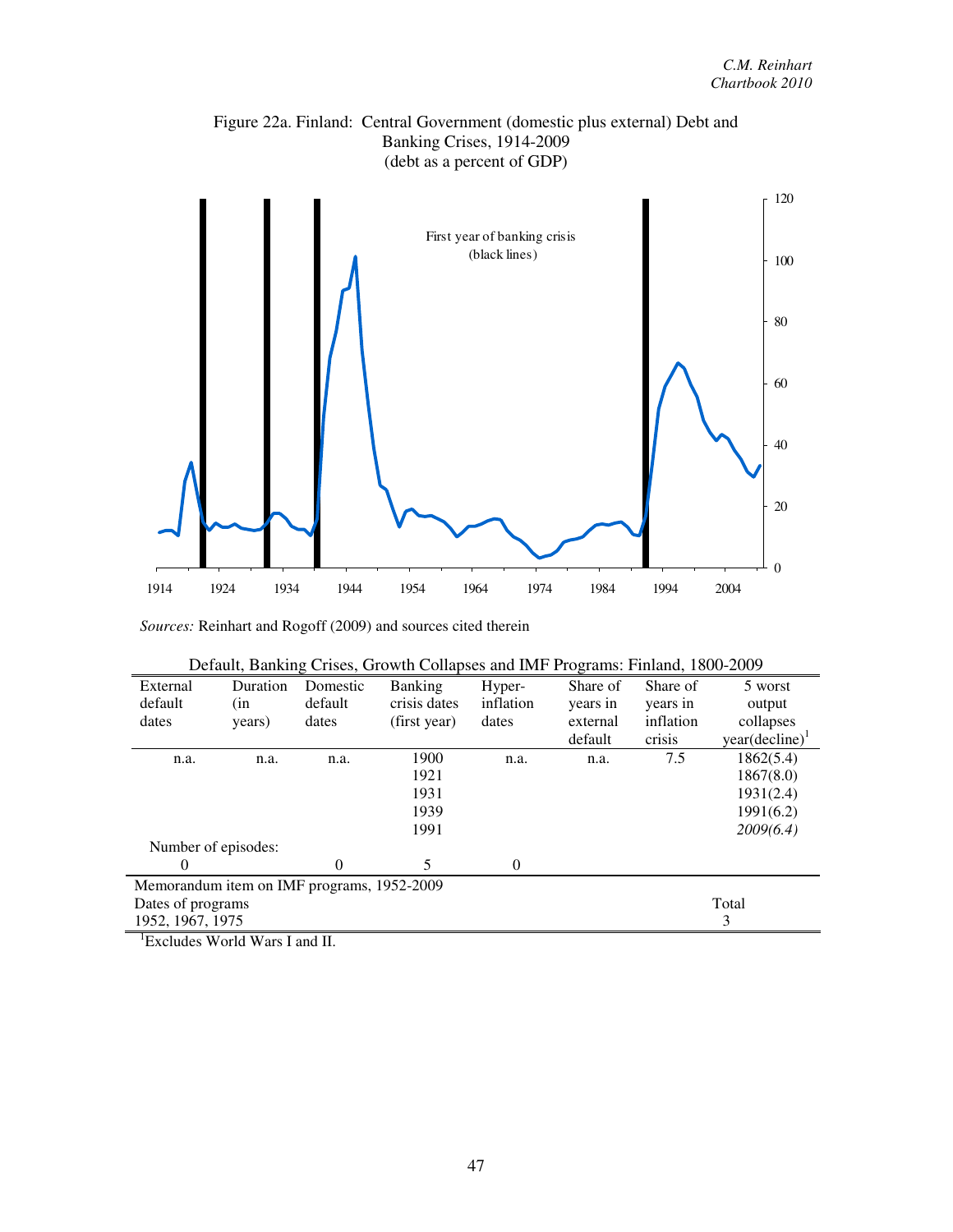

Figure 22b. Finland Banking Survey: Domestic Credit and Banking Crises, 1970-2008 (credit outstanding at end-of-period as a percent of GDP, 4-quarter moving average)

*Sources:* International Monetary Fund, *International Financial Statistics*, Reinhart and Rogoff (2009) and sources cited therein.

*Notes:* For periods where no quarterly nominal GDP is available, a moving-average interpolation method is used.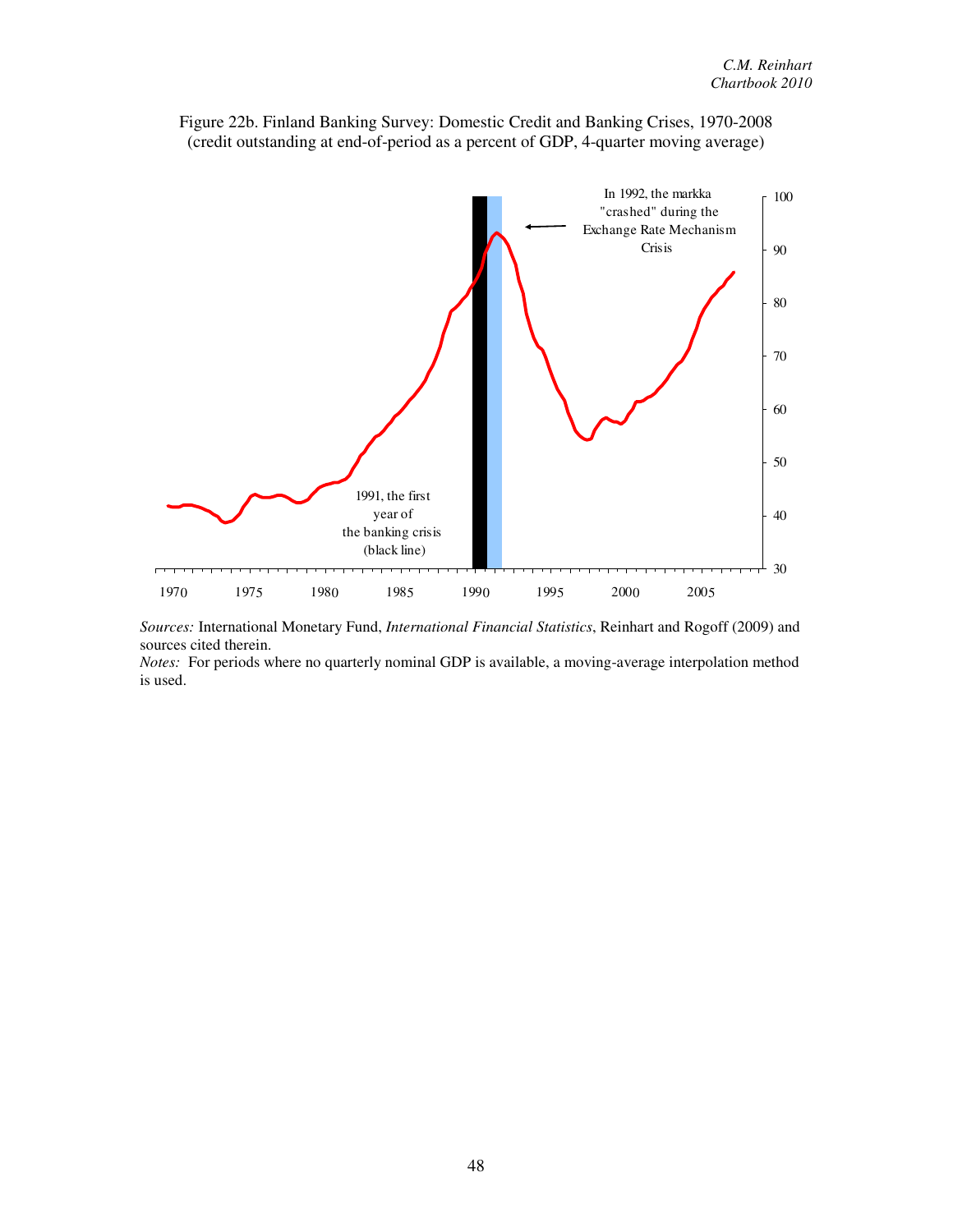



|  | Default, Banking Crises, Growth Collapses and IMF Programs: France, 1800-2009 |
|--|-------------------------------------------------------------------------------|
|  |                                                                               |

| External                                   | Duration | Domestic       | <b>Banking</b> | Hyper-    | Share of | Share of  | 6 worst                    |
|--------------------------------------------|----------|----------------|----------------|-----------|----------|-----------|----------------------------|
| default                                    | (in      | default        | crisis dates   | inflation | years in | years in  | output                     |
| dates                                      | years)   | dates          | (first year)   | dates     | external | inflation | collapses                  |
|                                            |          |                |                |           | default  | crisis    | year(decline) <sup>1</sup> |
| 1812.                                      | n.a.     | n.a.           | 1802           | n.a.      | 0.5      | 5.7       | 1848(6.1)                  |
|                                            |          |                | 1805           |           |          |           | 1859(6.5)                  |
|                                            |          |                | 1848           |           |          |           | 1870(7.6)                  |
|                                            |          |                | 1881           |           |          |           | 1876(8.2)                  |
|                                            |          |                | 1889           |           |          |           | 1931(6.0)                  |
|                                            |          |                | 1907           |           |          |           | 1932(6.5)                  |
|                                            |          |                | 1914           |           |          |           |                            |
|                                            |          |                | 1930           |           |          |           |                            |
|                                            |          |                | 1994           |           |          |           |                            |
| Number of episodes:                        |          |                |                |           |          |           |                            |
|                                            |          | $\overline{0}$ | 10             | $\Omega$  |          |           |                            |
| Memorandum item on IMF programs, 1952-2009 |          |                |                |           |          |           |                            |
| Dates of programs                          |          |                |                |           |          |           | Total                      |
| 1956, 1958, 1969                           |          |                |                |           |          |           | 3                          |

<sup>1</sup>Excludes World Wars I and II. There are a couple of additional output declines comparable in magnitude to those shown in the latter  $19<sup>th</sup>$  century.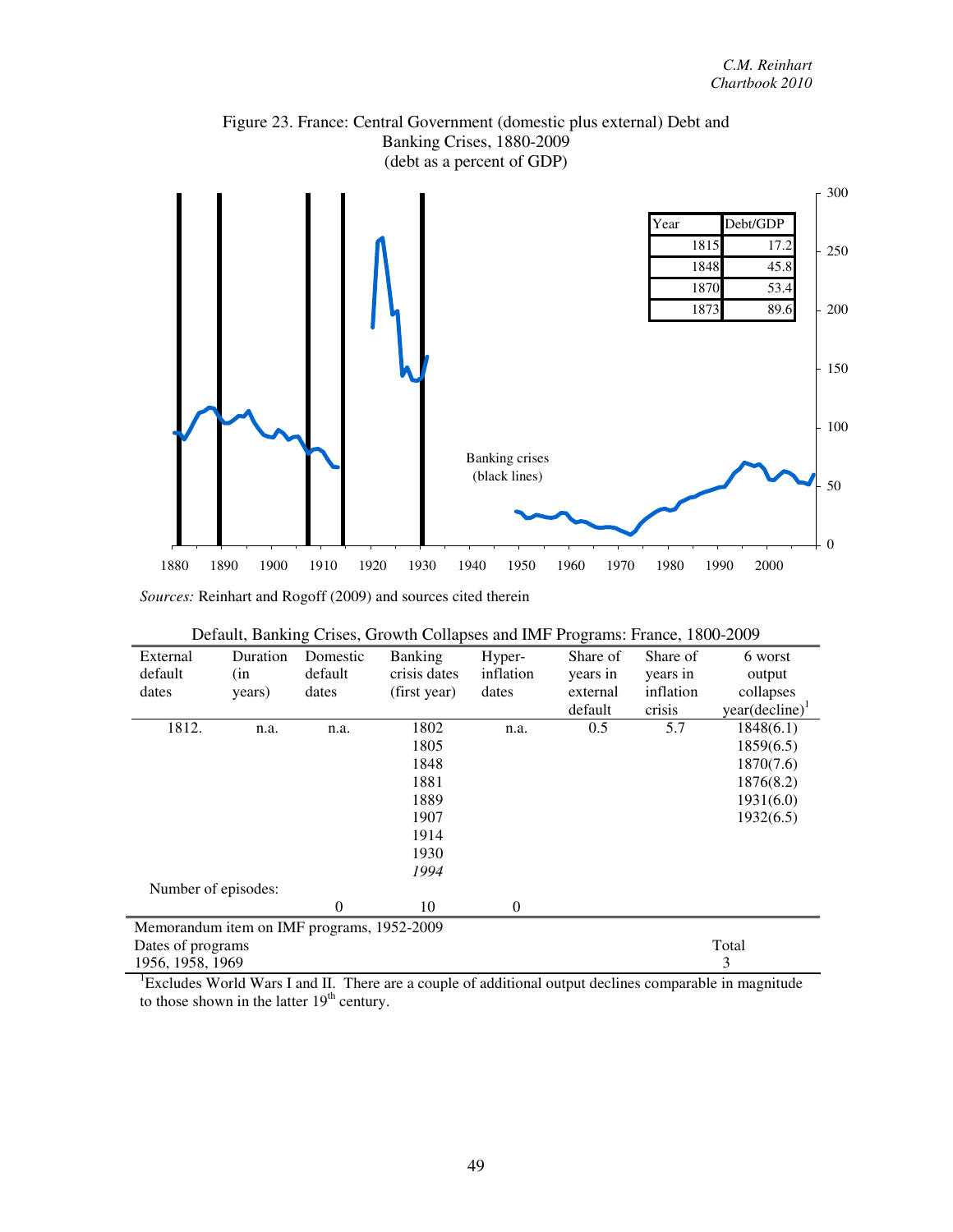

Figure 24a. Germany: Federal and Total Government (domestic plus external) Debt, Default, Hyperinflation, and Banking Crises, 1880-2009

*Sources:* Reinhart and Rogoff (2009) and sources cited therein. *Notes:* Only systemic banking crises are shown.

|                                            | Germany, 1800-2009 |          |                |           |          |           |                   |  |  |
|--------------------------------------------|--------------------|----------|----------------|-----------|----------|-----------|-------------------|--|--|
| External                                   | Duration           | Domestic | <b>Banking</b> | Hyper-    | Share of | Share of  | 5 worst           |  |  |
| default                                    | (in                | default  | crisis dates   | inflation | years in | years in  | output            |  |  |
| Dates                                      | years)             | dates    | (first year)   | dates     | external | inflation | collapses         |  |  |
|                                            |                    |          |                |           | default  | crisis    | $year(decline)^1$ |  |  |
| 1807                                       |                    | 1948     | 1857           | 1923-1924 | 12.9     | 9.5       | 1919(19.5)        |  |  |
| 1812                                       |                    |          | 1880           |           |          |           | 1923(16.9)        |  |  |
| 1850                                       |                    |          | 1891           |           |          |           | 1931(7.6)         |  |  |
| 1932-1953                                  | 22                 |          | 1901           |           |          |           | 1932(7.5)         |  |  |
|                                            |                    |          | 1925           |           |          |           | 1946(52.6)        |  |  |
|                                            |                    |          | 1931           |           |          |           | 2009(4.9)         |  |  |
|                                            |                    |          | 1977           |           |          |           |                   |  |  |
|                                            |                    |          | 2007           |           |          |           |                   |  |  |
| Number of episodes:                        |                    |          |                |           |          |           |                   |  |  |
| 4                                          |                    |          | 8              |           |          |           |                   |  |  |
| Memorandum item on IMF programs, 1952-2009 |                    |          |                |           |          |           |                   |  |  |
| Dates of programs                          |                    |          |                |           |          |           | Total             |  |  |
| None                                       |                    |          |                |           |          |           | 0                 |  |  |

| Default, Banking Crises, Growth Collapses, Hyperinflation and IMF Programs: |
|-----------------------------------------------------------------------------|
| Germany, 1800-2009                                                          |

<sup>1</sup>Excludes World Wars I and II.

Notes: Summary of private forecasts for 2009 in *italics.*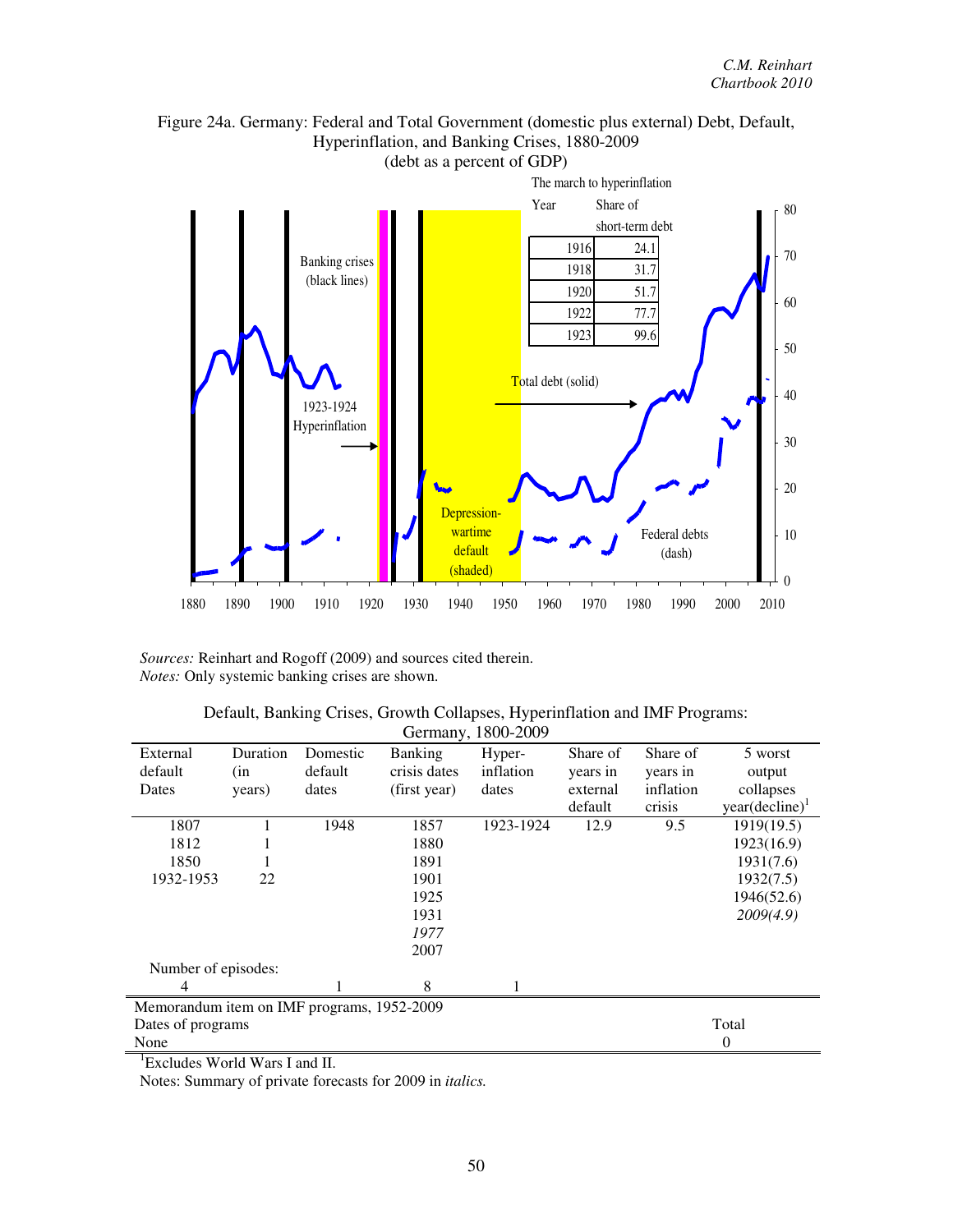

Figure 24b. Germany: Public and Private Capital Inflows from the United Kingdom and Banking Crises, 1870-1912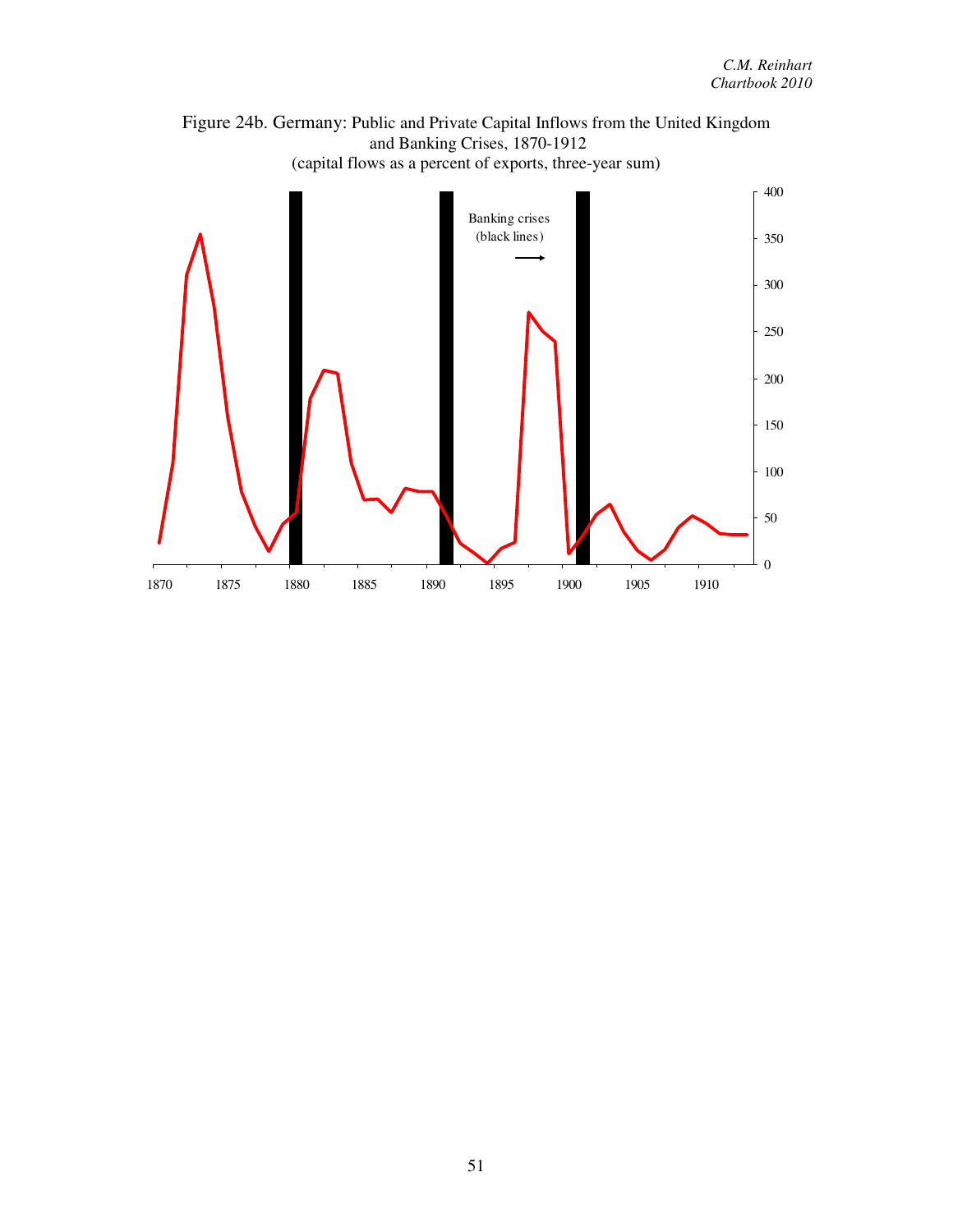



|                  |                                                   | $-$            |                             |           |          |           |               |
|------------------|---------------------------------------------------|----------------|-----------------------------|-----------|----------|-----------|---------------|
| External         | Duration                                          | Domestic       | <b>Banking</b>              | Hyper-    | Share of | Share of  | 4 worst       |
| default          | (in years)                                        | default        | crisis dates                | inflation | years in | years in  | output        |
| dates            |                                                   | dates          | (first year)                | dates     | external | inflation | collapses     |
|                  |                                                   |                |                             |           | default  | crisis    | year(decline) |
| 1966             |                                                   | 1979           | 1982                        | n.a.      | 9.4      | 45.3      | 1955(6.4)     |
| 1968             |                                                   | 1982           | 1997                        |           |          |           | 1975(12.5)    |
| 1970             |                                                   |                |                             |           |          |           | 1982(6.9)     |
| 1974             |                                                   |                |                             |           |          |           | 1983(4.6)     |
| 1987             |                                                   |                |                             |           |          |           |               |
|                  | Number of episodes:                               |                |                             |           |          |           |               |
| 5                |                                                   | $\mathfrak{D}$ | $\mathcal{D}_{\mathcal{L}}$ | $\theta$  |          |           |               |
|                  | Memorandum item on IMF programs, 1952-2009        |                |                             |           |          |           |               |
|                  | Dates of programs                                 |                |                             |           |          |           | Total         |
|                  | 1966-1969, 1979, 1983, 1984, 1986, 1987(2), 1988, |                | 14                          |           |          |           |               |
| 1995, 1999, 2003 |                                                   |                |                             |           |          |           |               |

| Default, Banking Crises, Growth Collapses and IMF Programs: Ghana, 1957-2009 |  |
|------------------------------------------------------------------------------|--|
|                                                                              |  |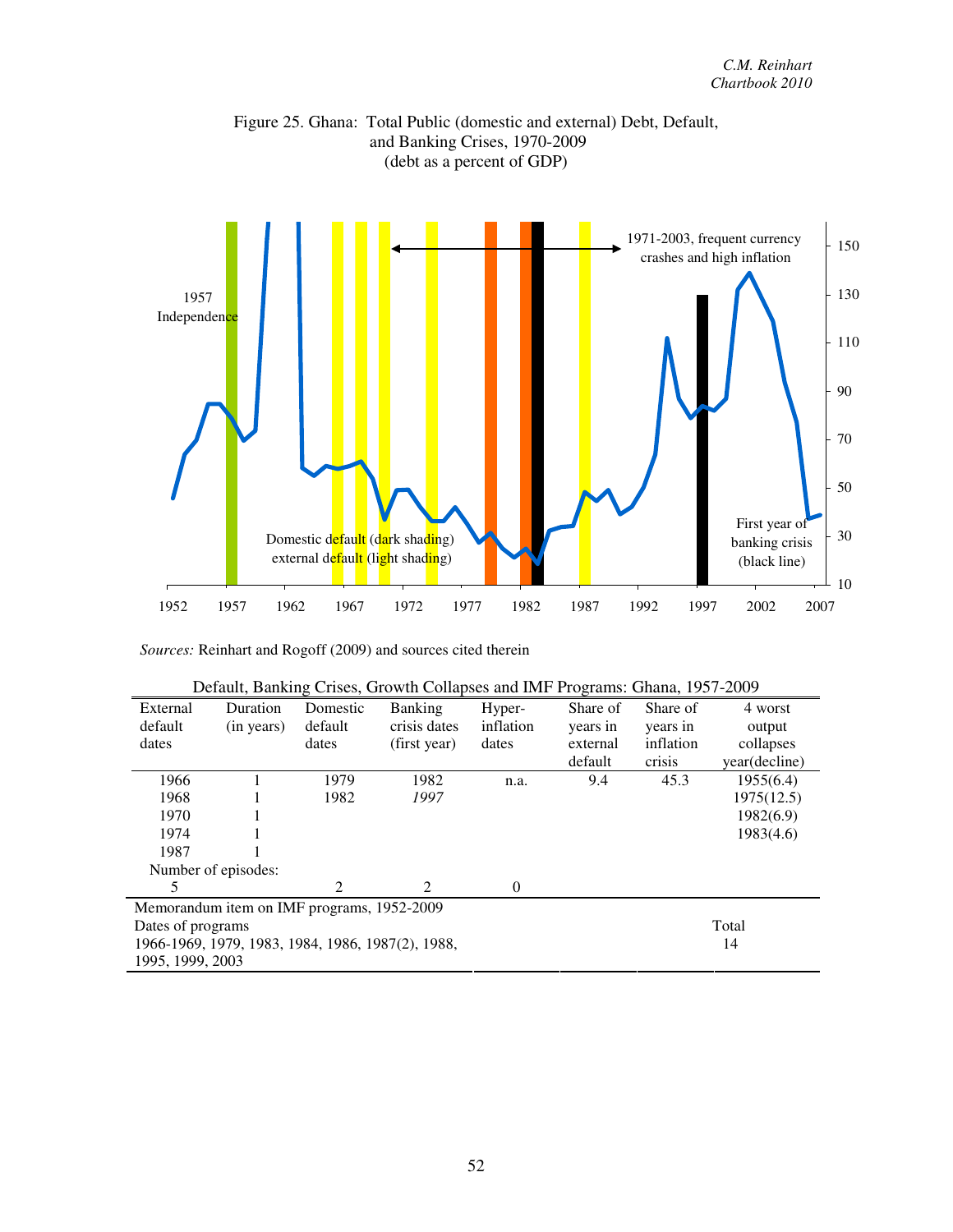



*Sources:* Lazaretou (2005), Levandis (1944), Reinhart and Rogoff (2009) and sources cited therein.

| Greece, 1829-2009   |                |                                            |                |           |          |           |                            |  |  |
|---------------------|----------------|--------------------------------------------|----------------|-----------|----------|-----------|----------------------------|--|--|
| External            | Duration       | Domestic                                   | <b>Banking</b> | Hyper-    | Share of | Share of  | 5 worst                    |  |  |
| default             | (in years)     | default                                    | crisis dates   | inflation | years in | years in  | output                     |  |  |
| dates               |                | dates                                      | (first year)   | dates     | external | inflation | collapses                  |  |  |
|                     |                |                                            |                |           | default  | crisis    | year(decline) <sup>1</sup> |  |  |
| 1826-1842           | 17             | 1932-1951                                  | 1931           | 1941-1944 | 48.1     | 12.7      | 1847(14.0)                 |  |  |
| 1843-1859           | 17             |                                            | 1991           |           |          |           | 1852(14.7)                 |  |  |
| 1860-1878           | 19             |                                            |                |           |          |           | 1856(11.7)                 |  |  |
| 1894-1897           | $\overline{4}$ |                                            |                |           |          |           | 1891(11.5)                 |  |  |
| 1932-1964           | 33             |                                            |                |           |          |           | 1919(17.7)                 |  |  |
| Number of episodes: |                |                                            |                |           |          |           |                            |  |  |
| 5                   |                |                                            | 2              |           |          |           |                            |  |  |
|                     |                | Memorandum item on IMF programs, 1952-2007 |                |           |          |           |                            |  |  |
| Dates of programs   |                |                                            |                |           |          |           | Total                      |  |  |
| None                |                |                                            |                |           |          |           | $\theta$                   |  |  |

|  |  |          | Default, Banking Crises, Growth Collapses, Hyperinflation, and IMF Programs: |
|--|--|----------|------------------------------------------------------------------------------|
|  |  | 1020.200 |                                                                              |

<sup>1</sup>Excludes World Wars I and II. Source: Kostelenos et. al. (2007)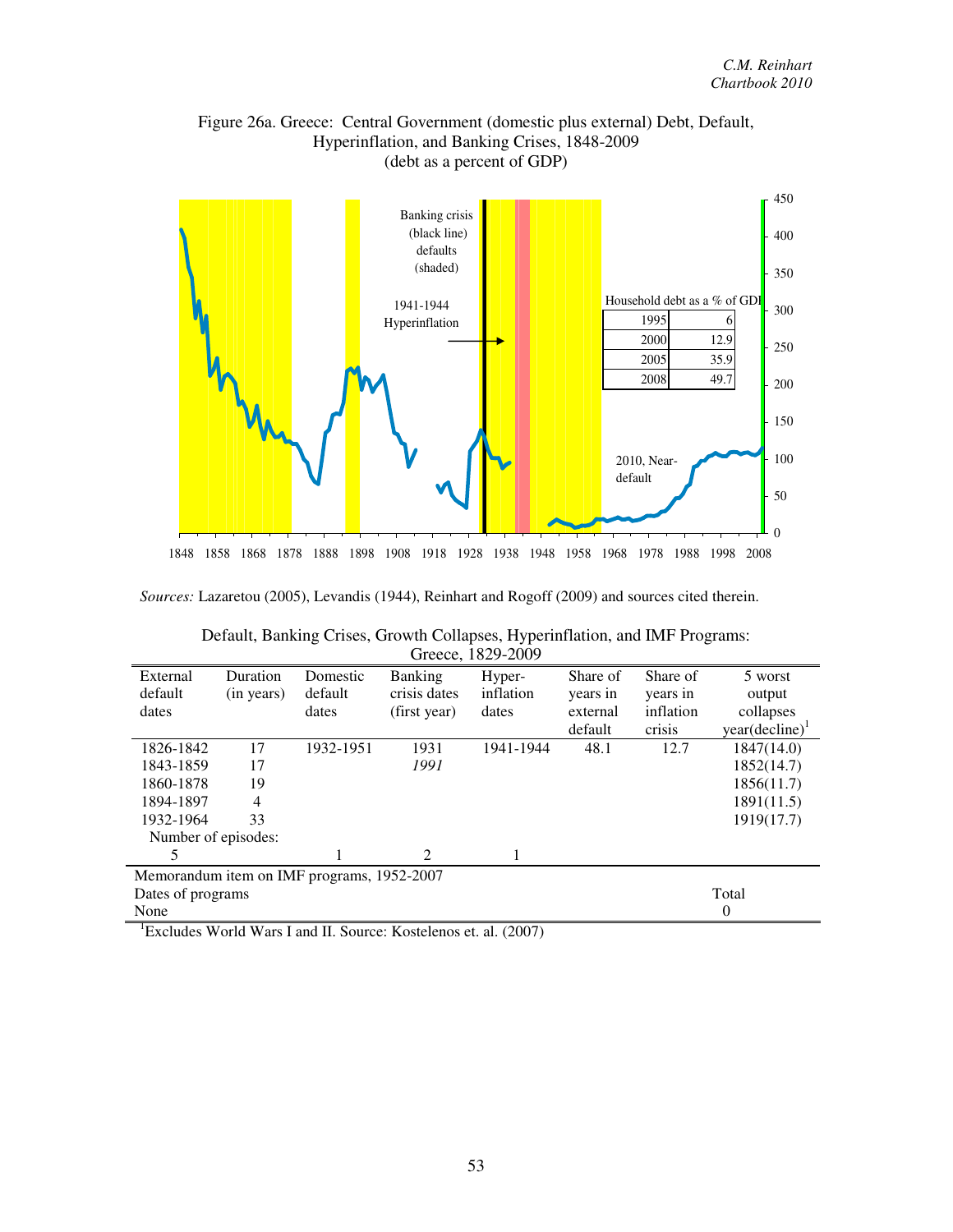

Figure 26b. Greece: Government Domestic Debt, Default,

*Sources:* Lazaretou (2005), Levandis (1944), Reinhart and Rogoff (2009) and sources cited therein.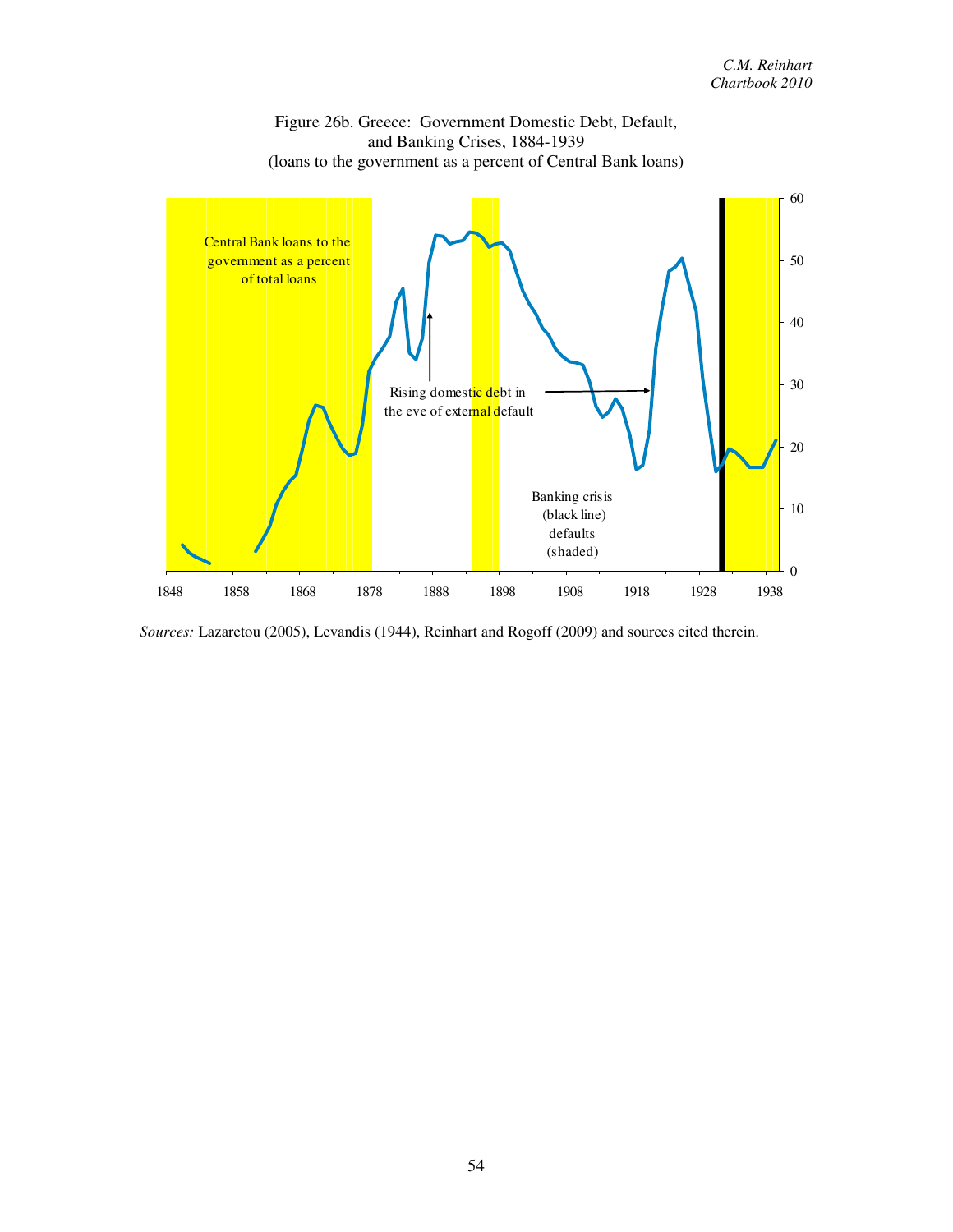



1918 1923 1928 1933 1938 1943 1948 1953 1958 1963 1968 1973 1978 1983 1988 1993 1998 2003 2008

| External              | Duration                                            | Domestic | <b>Banking</b> | Hyper-    | Share of | Share of  | 5 worst       |  |
|-----------------------|-----------------------------------------------------|----------|----------------|-----------|----------|-----------|---------------|--|
| default               | (in years)                                          | default  | crisis dates   | inflation | years in | years in  | output        |  |
| dates                 |                                                     | dates    | (first year)   | dates     | external | inflation | collapses     |  |
|                       |                                                     |          |                |           | default  | crisis    | year(decline) |  |
| 1828-1856             | 29                                                  | n.a.     | 1991           | n.a.      | 31.4     | 3.5       | 1922(5.6)     |  |
| 1876-1888             | 13                                                  |          | 2001           |           |          |           | 1931(6.7)     |  |
| 1894                  |                                                     |          | 2006           |           |          |           | 1932(12.5)    |  |
| 1899-1913             | 14                                                  |          |                |           |          |           | 1943(33.3)    |  |
| 1933-1936             | 4                                                   |          |                |           |          |           | 1982(3.5)     |  |
| 1986                  |                                                     |          |                |           |          |           |               |  |
| 1989                  |                                                     |          |                |           |          |           |               |  |
| Number of episodes:   |                                                     |          |                |           |          |           |               |  |
|                       |                                                     | $\Omega$ | 3              | $\theta$  |          |           |               |  |
|                       | Memorandum item on IMF programs, 1952-2009          |          |                |           |          |           |               |  |
| Dates of programs     |                                                     |          |                |           |          | Total     |               |  |
|                       | 1960-1961, 1966-1970, 1972, 1981, 1983, 1988,<br>15 |          |                |           |          |           |               |  |
| 1992, 2002-2003, 2009 |                                                     |          |                |           |          |           |               |  |

| Default, Banking Crises, Growth Collapses and IMF Programs: Guatemala, 1838-2009 |  |  |
|----------------------------------------------------------------------------------|--|--|
|                                                                                  |  |  |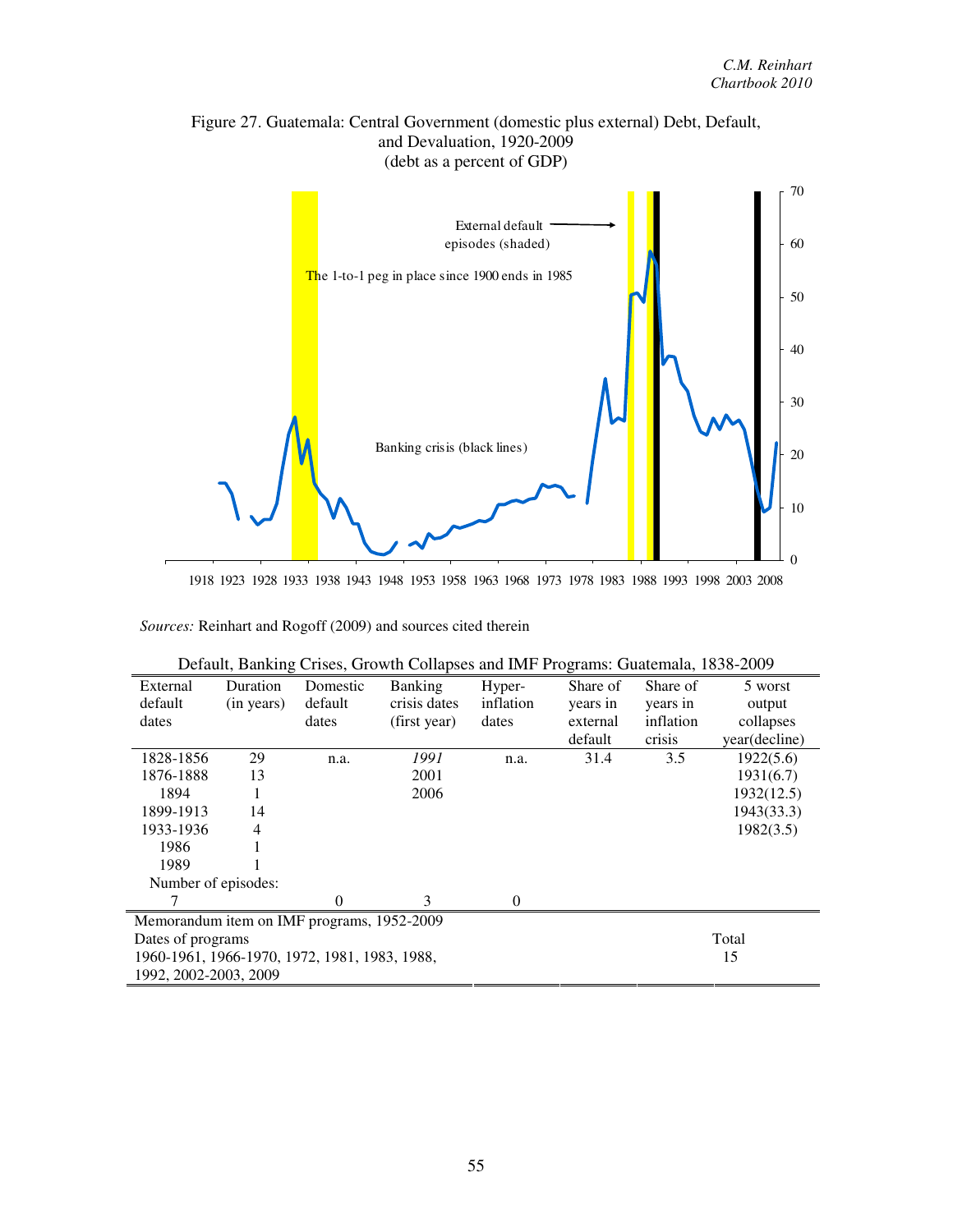



1918 1923 1928 1933 1938 1943 1948 1953 1958 1963 1968 1973 1978 1983 1988 1993 1998 2003 2008

| Default, Banking Crises, Growth Collapses and IMF Programs: Honduras, 1838-2009 |  |  |
|---------------------------------------------------------------------------------|--|--|
|                                                                                 |  |  |

| External                                     | Duration   | Domestic | <b>Banking</b>              | Hyper-    | Share of | Share of  | 5 worst       |  |
|----------------------------------------------|------------|----------|-----------------------------|-----------|----------|-----------|---------------|--|
| default                                      | (in years) | default  | crisis dates                | inflation | years in | years in  | output        |  |
| dates                                        |            | dates    | (first year)                | dates     | external | inflation | collapses     |  |
|                                              |            |          |                             |           | default  | crisis    | year(decline) |  |
| 1828-1867                                    | 40         | n.a.     | 1999                        | n.a.      | 65.1     | 3.5       | 1924(6.6)     |  |
| 1873-1925                                    | 53         |          | 2001                        |           |          |           | 1932(10.4)    |  |
| 1981-2009                                    | 29         |          |                             |           |          |           | 1933(6.2)     |  |
| Number of episodes:                          |            |          |                             |           |          |           | 1942(8.6)     |  |
| 3                                            |            | $\Omega$ | $\mathcal{D}_{\mathcal{L}}$ | $\Omega$  |          |           | 1954(5.7)     |  |
| Memorandum item on IMF programs, 1952-2009   |            |          |                             |           |          |           |               |  |
| Dates of programs                            |            |          |                             |           |          | Total     |               |  |
| 1957, 1959-1964, 1966, 1968-1969, 1971-1972, |            |          |                             |           |          |           | 19            |  |
| 1979, 1982, 1990, 1992, 1999, 2004, 2008     |            |          |                             |           |          |           |               |  |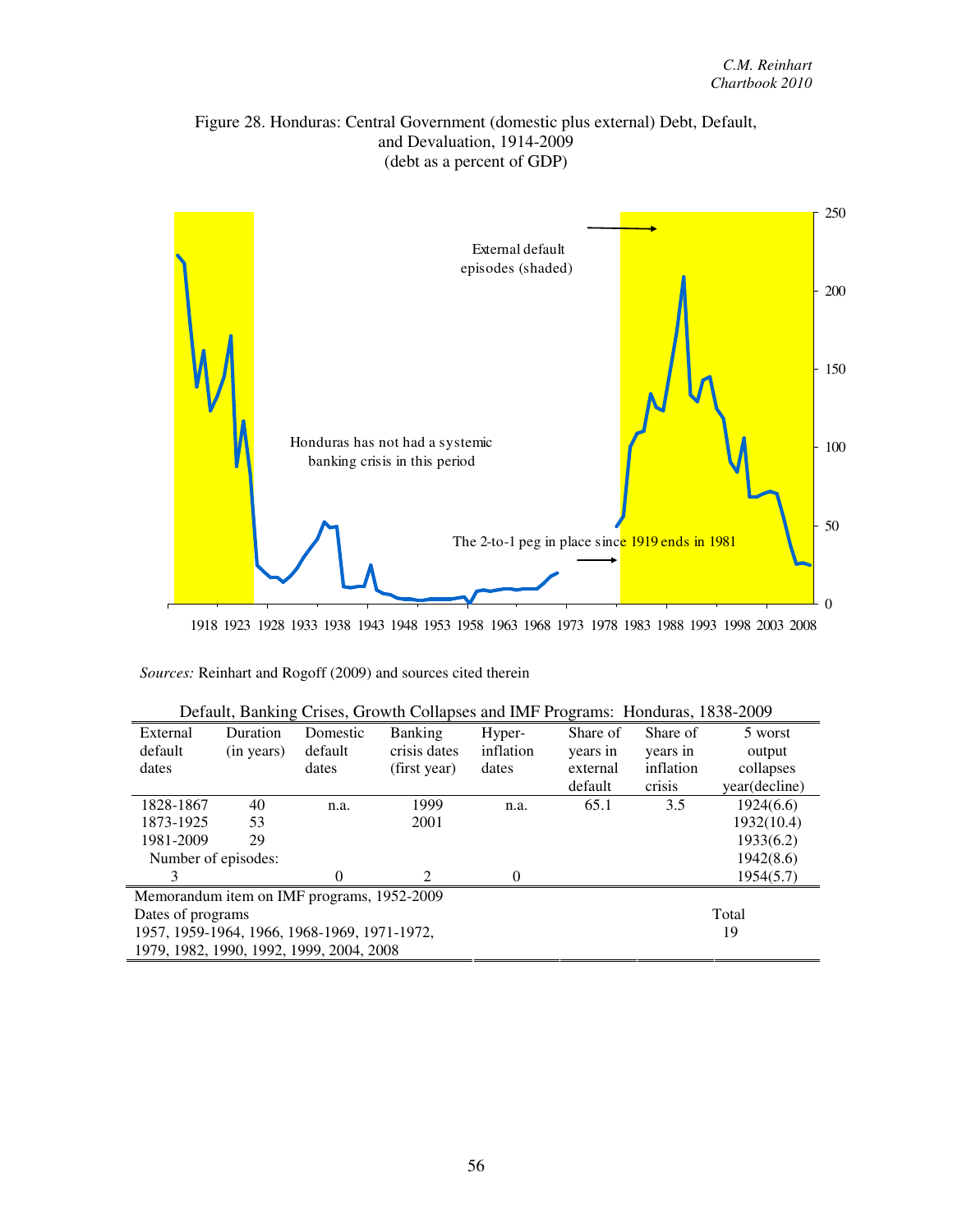

## Figure 29. Hungary: Central Government (domestic plus external) Debt, Default, Hyperinflation, and Banking Crises, 1880-2009

*Sources:* Reinhart and Rogoff (2009) and sources cited therein

| Default, Banking Crises, Growth Collapses, Hyperinflation and IMF Programs: |
|-----------------------------------------------------------------------------|
| Hungary, 1918-2009                                                          |

| External                                   | <b>Duration</b>     | Domestic                                      | <b>Banking</b> | Hyper-    | Share of | Share of  | 4 worst       |
|--------------------------------------------|---------------------|-----------------------------------------------|----------------|-----------|----------|-----------|---------------|
| default                                    | (in years)          | default                                       | crisis dates   | inflation | years in | years in  | output        |
| dates                                      |                     | dates                                         | (first year)   | dates     | external | inflation | collapses     |
|                                            |                     |                                               |                |           | default  | crisis    | year(decline) |
| 1932-1937                                  | 7                   | n.a.                                          | 1931           | 1945-1946 | 37.0     | 14.1      | 1931(4.8)     |
| 1941-1967                                  | 27                  |                                               | 1991           |           |          |           | 1990(6.7)     |
|                                            |                     |                                               | 2008           |           |          |           | 1991(11.9)    |
|                                            | Number of episodes: |                                               |                |           |          |           | 2009(6.7)     |
| っ                                          |                     | 0                                             | 3              |           |          |           |               |
| Memorandum item on IMF programs, 1952-2009 |                     |                                               |                |           |          |           |               |
| Dates of programs                          |                     |                                               |                | Total     |          |           |               |
|                                            |                     | 1982, 1984, 1988, 1990-1991, 1993, 1996, 2008 |                |           |          |           | 8             |

Notes: Summary of private forecasts for 2009 in *italics.*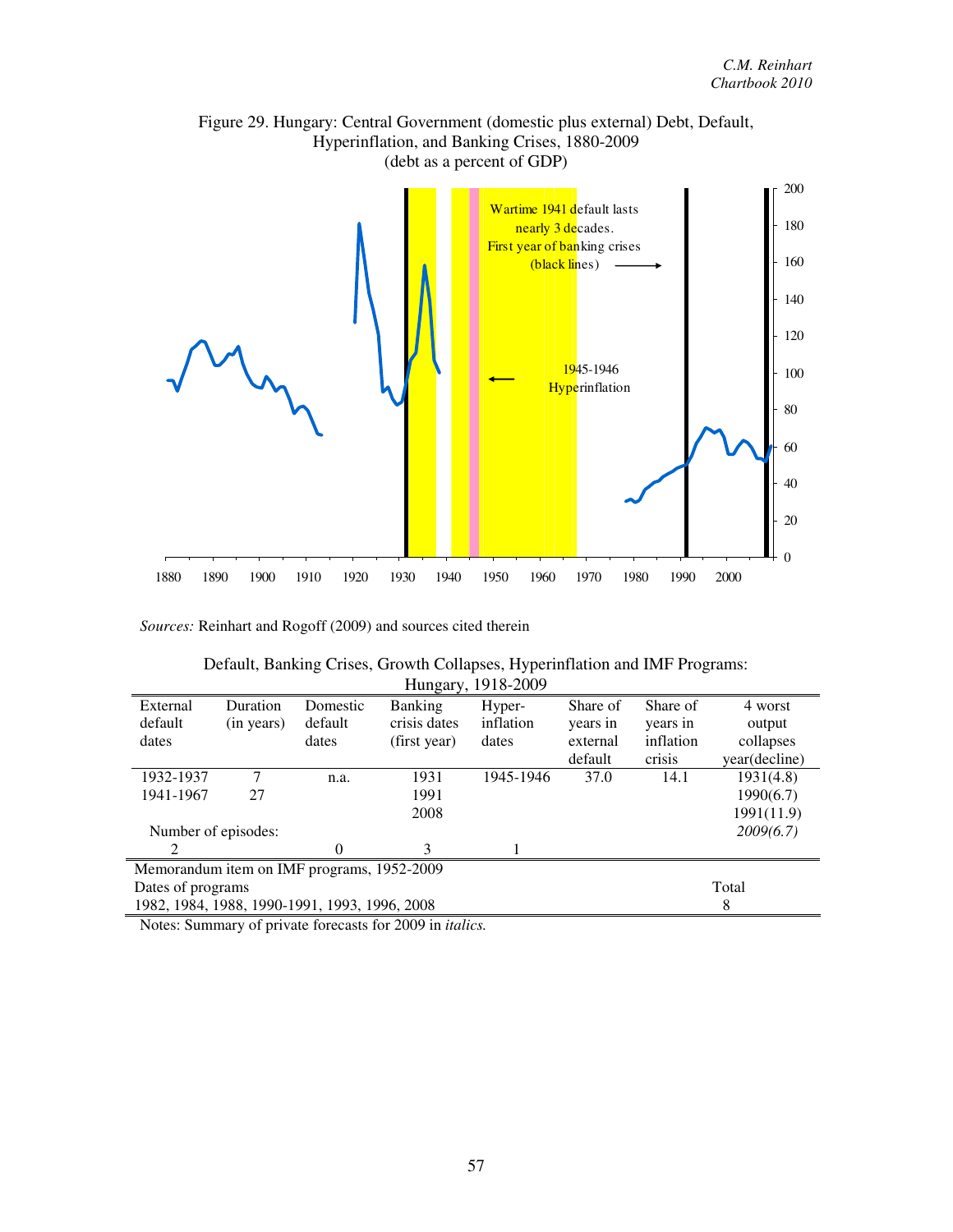



1908 1913 1918 1923 1928 1933 1938 1943 1948 1953 1958 1963 1968 1973 1978 1983 1988 1993 1998 2003 2008

| Sources: Historical Statistics of Iceland (2010), Reinhart and Rogoff (2009) and sources cited therein |  |  |
|--------------------------------------------------------------------------------------------------------|--|--|
|                                                                                                        |  |  |

| External            | Duration                                   | Domestic | <b>Banking</b>              | Hyper-    | Share of | Share of  | 5 worst                    |
|---------------------|--------------------------------------------|----------|-----------------------------|-----------|----------|-----------|----------------------------|
| default             | (in years)                                 | default  | crisis dates                | inflation | years in | years in  | output                     |
| dates               |                                            | dates    | (first year)                | dates     | external | inflation | collapses                  |
|                     |                                            |          |                             |           | default  | crisis    | year(decline) <sup>1</sup> |
| n.a.                | n.a.                                       | n.a.     | 1985                        | n.a.      | n.a.     | 25.0      | 1916(11.7)                 |
| 2007-2010           | "near" 3                                   |          | 2007                        |           |          |           | 1918(6.2)                  |
|                     |                                            |          |                             |           |          |           | 1920(15.2)                 |
| Number of episodes: |                                            |          |                             |           |          |           | 1968(5.6)                  |
|                     |                                            | 0        | $\mathcal{D}_{\mathcal{L}}$ | $\Omega$  |          |           | 2009(8.5)                  |
|                     | Memorandum item on IMF programs, 1952-2009 |          |                             |           |          |           |                            |
| Dates of programs   |                                            |          |                             |           |          |           | Total                      |
| 1960, 2008          |                                            |          |                             |           |          |           | 2                          |

| Default, Banking Crises, Growth Collapses and IMF Programs: Iceland, 1918-2009 |  |  |
|--------------------------------------------------------------------------------|--|--|
|                                                                                |  |  |

<sup>1</sup> The reported declines for 1916, 1918, and 1920 are on a per capita basis (Historical Statistics of Iceland, 2010).

Notes: Summary of private forecasts for 2009 in *italics.*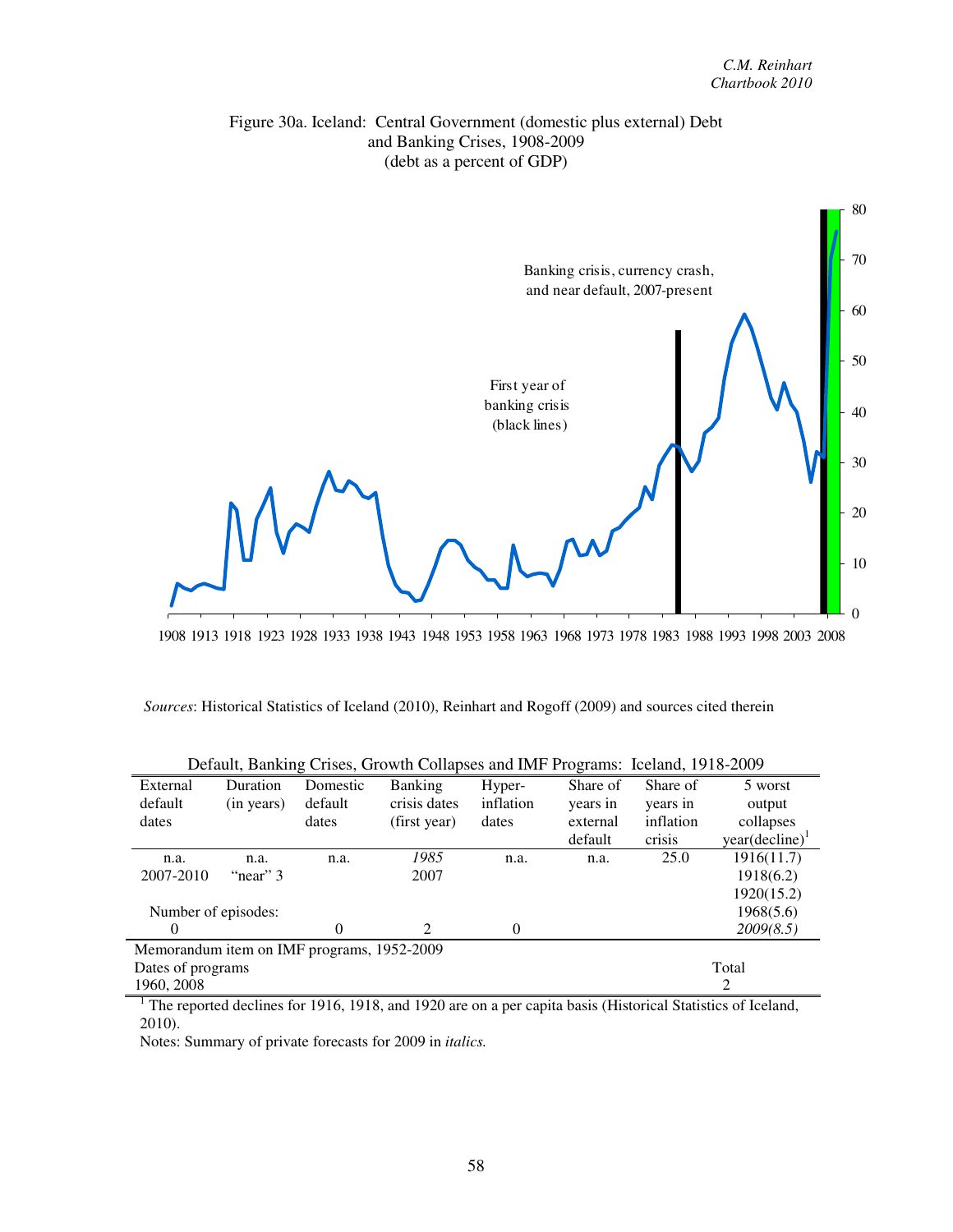

#### Figure 30b. Iceland: External (public plus private) Debt and Banking Crises, 1922-2009 (debt as a percent of GDP)

*Sources*: Historical Statistics of Iceland (2010), Reinhart and Rogoff (2009) and sources cited therein.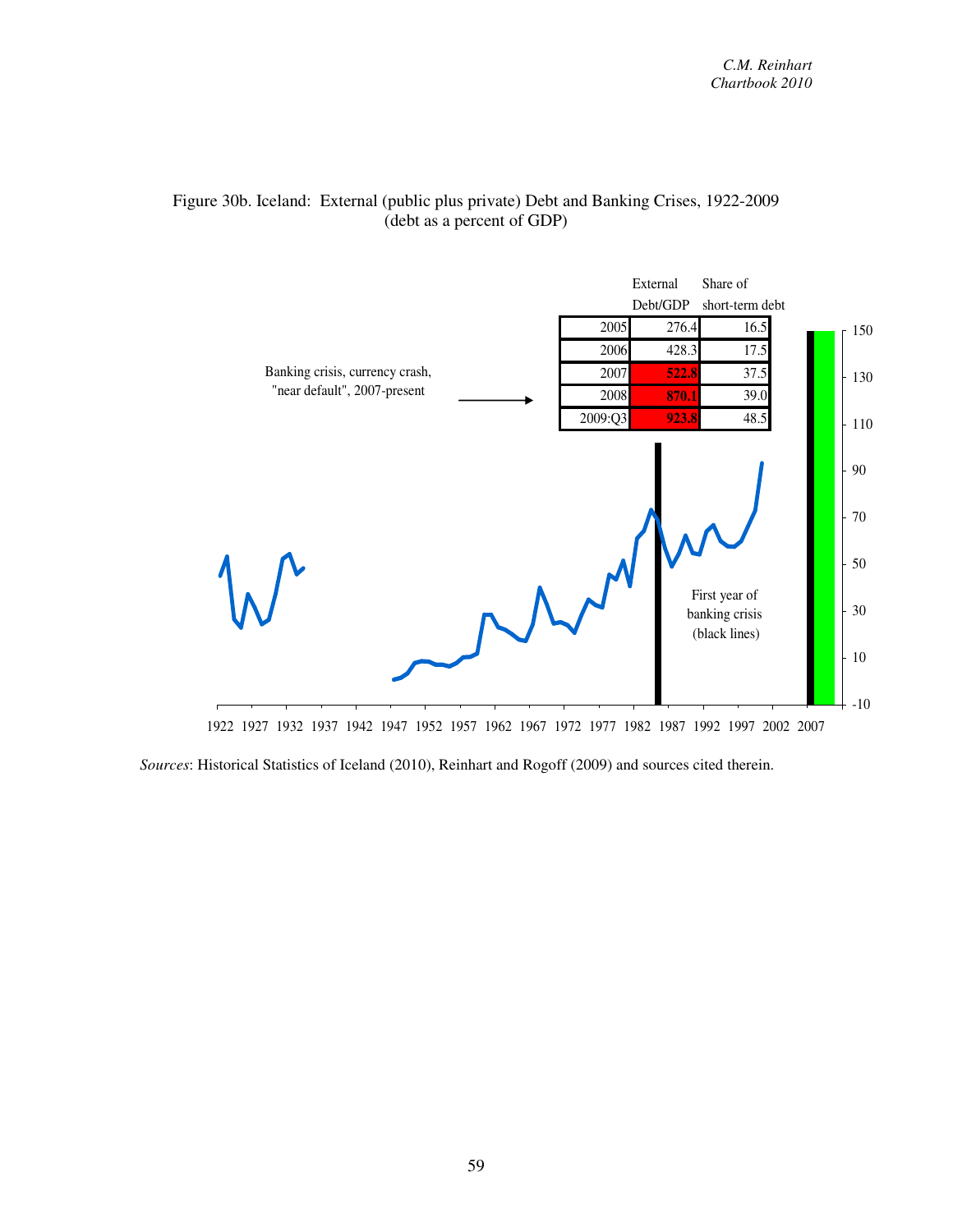

Figure30c. Iceland Banking Survey: Domestic Credit and Banking Crises, 1970-2008 (credit outstanding at end-of-period as a percent of GDP, 4-quarter moving average)

*Sources:* International Monetary Fund, *International Financial Statistics*, Reinhart and Rogoff (2009) and sources cited therein.

*Notes:* For periods where no quarterly nominal GDP is available, a moving-average interpolation method is used.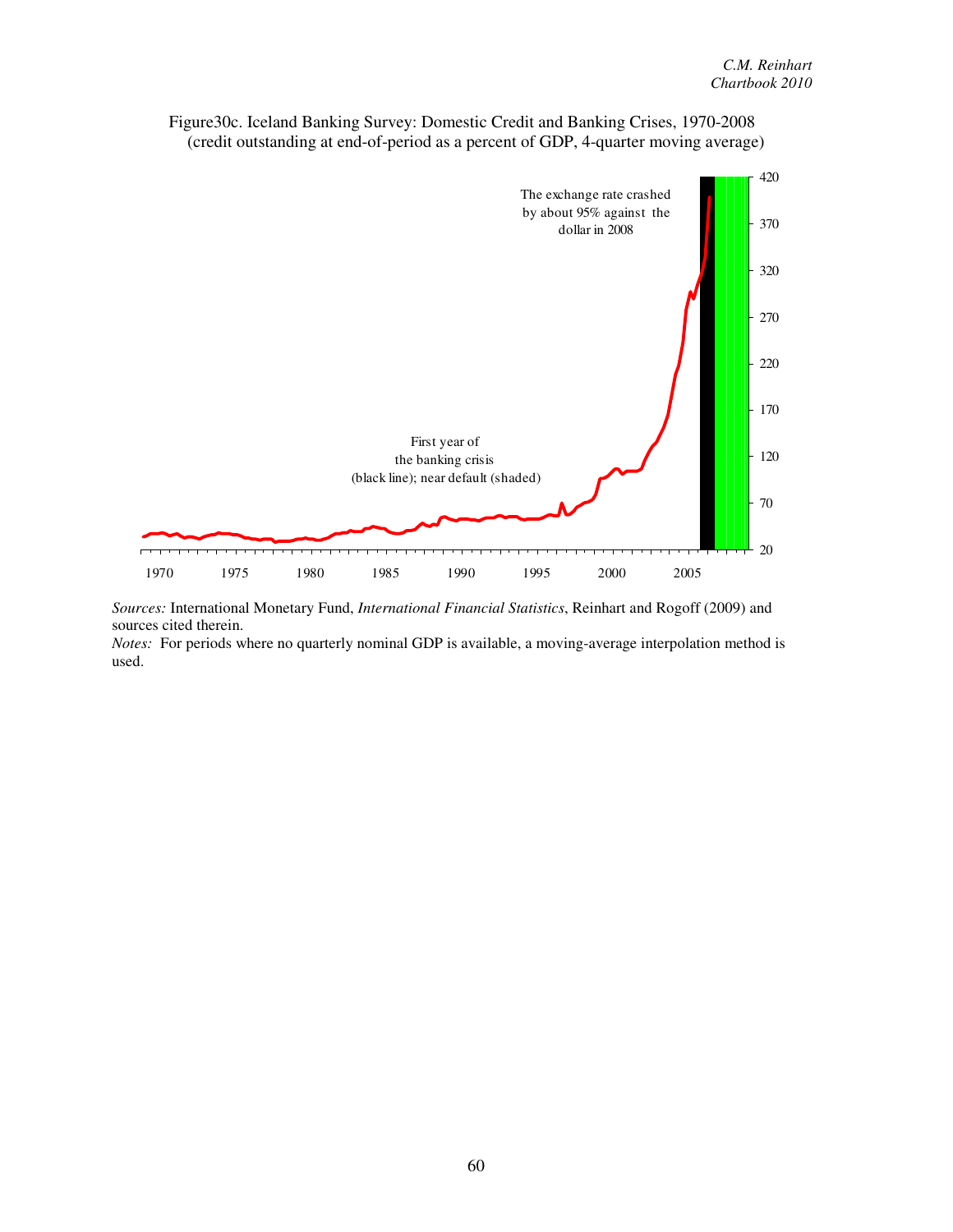

Figure 31. India: Public (domestic plus external) Debt Reschedulings, Near-default, and Banking Crises, 1835-2009

| Default, Banking Crises, Growth Collapses and IMF Programs: India, 1835-2009 |  |
|------------------------------------------------------------------------------|--|
| (calculations since independence—1947--reported)                             |  |

| External                              | Duration                                   | Domestic | <b>Banking</b> | Hyper-         | Share of | Share of  | 5 worst       |  |  |
|---------------------------------------|--------------------------------------------|----------|----------------|----------------|----------|-----------|---------------|--|--|
| default                               | (in years)                                 | default  | crisis dates   | inflation      | years in | years in  | output        |  |  |
| dates                                 |                                            | dates    | (first year)   | dates          | external | inflation | collapses     |  |  |
|                                       |                                            |          |                |                | default  | crisis    | year(decline) |  |  |
| 1958                                  |                                            | n.a.     | 1863           | n.a.           | 11.1     | 3.2       | 1891(9.2)     |  |  |
| 1969                                  |                                            |          | 1908           |                |          |           | 1899(7.8)     |  |  |
| 1972-1976                             | 5                                          |          | 1914           |                |          |           | 1918(12.8)    |  |  |
| 1989-1990                             |                                            |          | 1921           |                |          |           | 1920(7.9)     |  |  |
| Number of episodes:                   |                                            |          | 1929           |                |          |           | 1947(17.2)    |  |  |
|                                       |                                            |          | 1947           |                |          |           |               |  |  |
|                                       |                                            |          | 1993           |                |          |           |               |  |  |
| 3                                     |                                            | 0        | 7              | $\overline{0}$ |          |           |               |  |  |
|                                       | Memorandum item on IMF programs, 1952-2009 |          |                |                |          |           |               |  |  |
| Dates of programs                     |                                            |          |                |                |          |           | Total         |  |  |
| 1957, 1962-1963, 1965, 1981, 1991 (2) |                                            |          |                |                |          |           | 7             |  |  |

Notes: Near default (*italics)* not counted in total.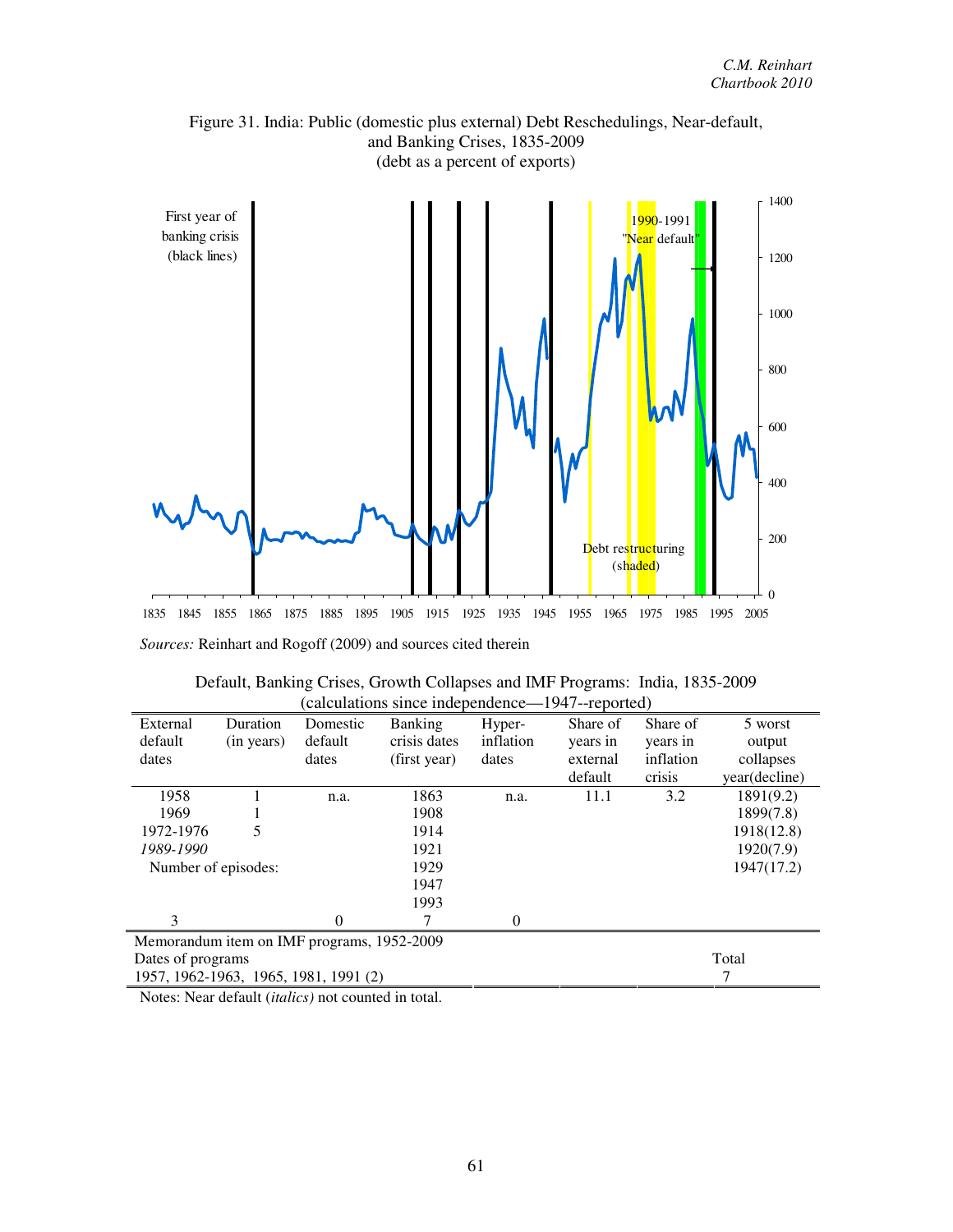



1911 1916 1921 1926 1931 1936 1941 1946 1951 1956 1961 1966 1971 1976 1981 1986 1991 1996 2001 2006 *Sources:* Creutzberg, P. (1976), Reinhart and Rogoff (2009) and sources cited therein

| Default, Banking Crises, Growth Collapses, Hyperinflation and IMF Programs: |  |
|-----------------------------------------------------------------------------|--|
| Indonesia, 1800-2009                                                        |  |

| (calculations since independence—1949--reported) |            |          |                |           |          |           |               |  |  |  |
|--------------------------------------------------|------------|----------|----------------|-----------|----------|-----------|---------------|--|--|--|
| External                                         | Duration   | Domestic | <b>Banking</b> | Hyper-    | Share of | Share of  | 5 worst       |  |  |  |
| default                                          | (in years) | default  | crisis dates   | inflation | years in | years in  | output        |  |  |  |
| dates                                            |            | dates    | (first year)   | dates     | external | inflation | collapses     |  |  |  |
|                                                  |            |          |                |           | default  | crisis    | year(decline) |  |  |  |
| 1966-1970                                        | 5          | n.a.     | 1992           | 1966      | 14.8     | 31.1      | 1931(7.1)     |  |  |  |
| 1998-2000                                        | 3          |          | 1997           |           |          |           | 1958(4.7)     |  |  |  |
| 2002                                             |            |          |                |           |          |           | 1963(4.2)     |  |  |  |
|                                                  |            |          |                |           |          |           | 1967(4.4)     |  |  |  |
| Number of episodes:                              |            |          |                |           |          |           | 1998(13.1)    |  |  |  |
| 3                                                |            | 0        | 3              |           |          |           |               |  |  |  |
| Memorandum item on IMF programs, 1952-2009       |            |          |                |           |          |           |               |  |  |  |
| Dates of programs                                |            |          |                |           |          |           | Total         |  |  |  |
| 1961, 1963, 1968-1973, 1997-1998, 2000           |            |          |                | 11        |          |           |               |  |  |  |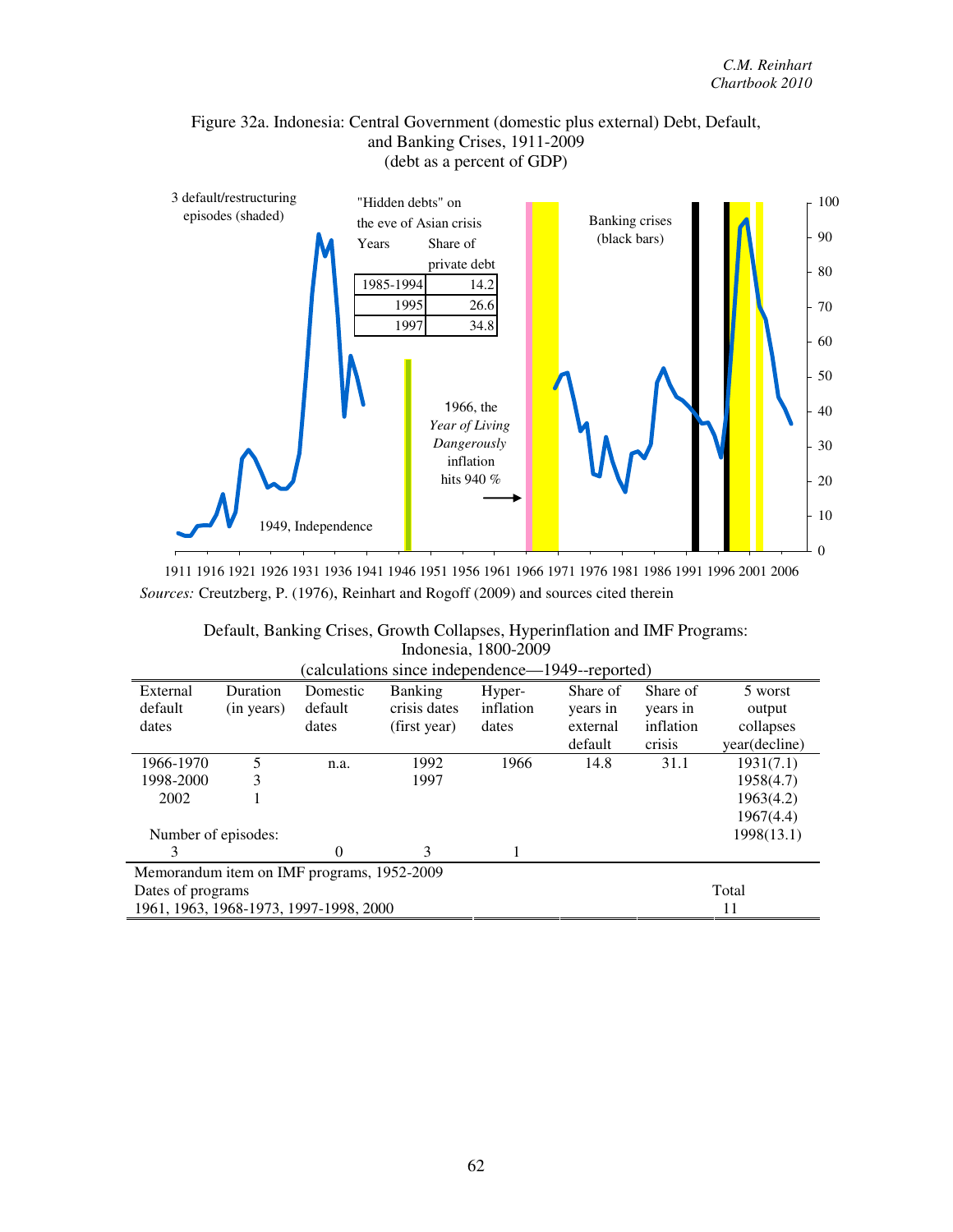

Figure 32b. Indonesia Banking Survey: Domestic Credit, Default and Banking Crises, 1970-2008 (credit outstanding at end-of-period as a percent of GDP, 4-quarter moving average)

*Sources:* International Monetary Fund, *International Financial Statistics*, Reinhart and Rogoff (2009) and sources cited therein.

*Notes:* For periods where no quarterly nominal GDP is available, a moving-average interpolation method is used.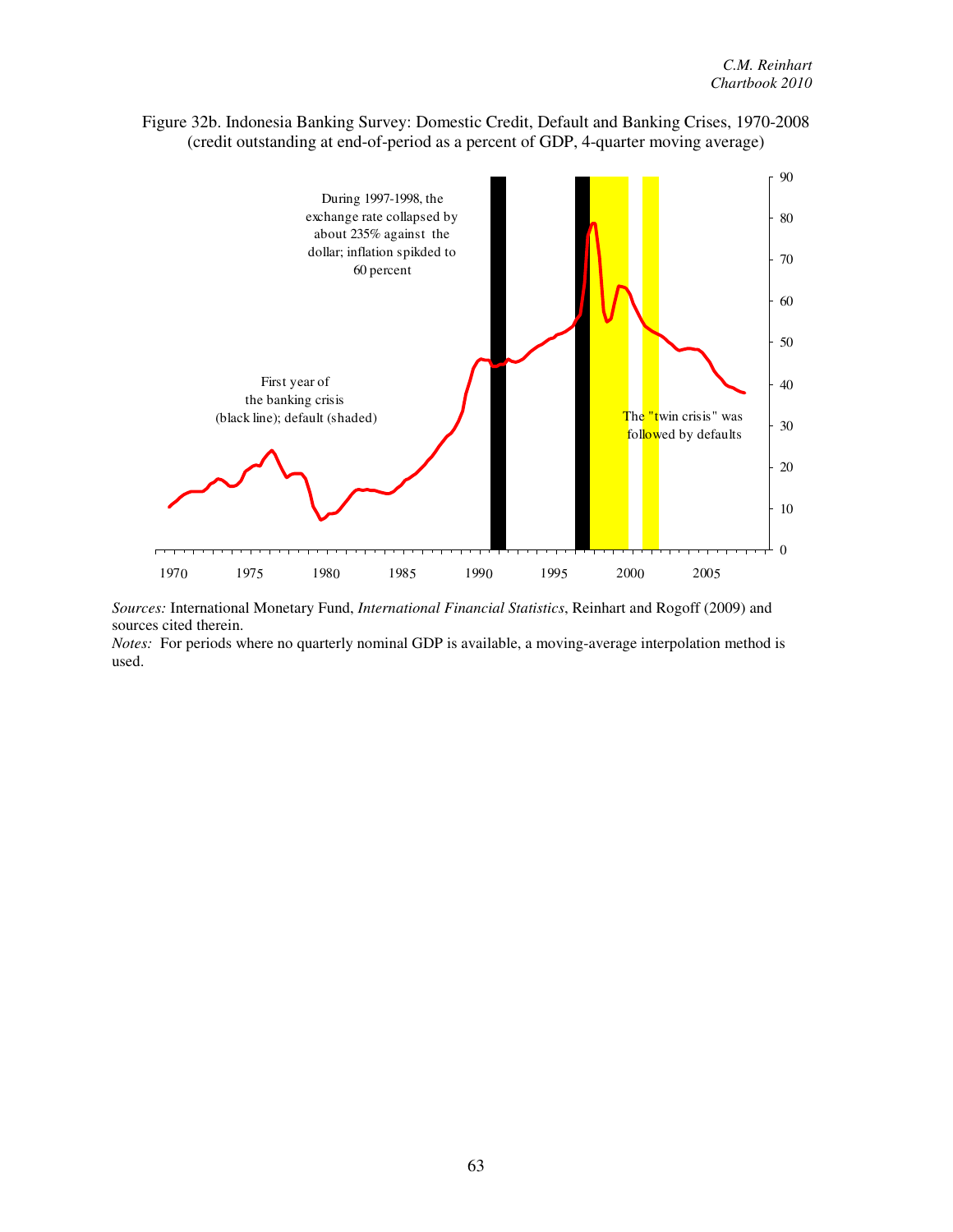



*Sources:* National Treasury Management Agency, Reinhart and Rogoff (2009) and sources cited therein

| External          | Duration                                   | Domestic | <b>Banking</b> | Hyper-    | Share of | Share of  | 5 worst       |
|-------------------|--------------------------------------------|----------|----------------|-----------|----------|-----------|---------------|
| default           | (in years)                                 | default  | crisis dates   | inflation | years in | years in  | output        |
| dates             |                                            | dates    | (first year)   | dates     | external | inflation | collapses     |
|                   |                                            |          |                |           | default  | crisis    | year(decline) |
| n.a.              | n.a.                                       |          | 1836           | n.a.      | n.a.     |           | 1933(2.5)     |
|                   |                                            |          | 1856           |           |          |           | 1937(3.8)     |
|                   |                                            |          |                |           |          |           | 1958(2.1)     |
|                   |                                            |          | 2007           |           |          |           | 2008(3.0)     |
|                   | Number of episodes:                        |          |                |           |          |           | 2009(7.5)     |
| 0                 |                                            | 0        | $\overline{4}$ | $\Omega$  |          |           |               |
|                   | Memorandum item on IMF programs, 1952-2009 |          |                |           |          |           |               |
| Dates of programs |                                            |          |                |           |          |           | Total         |
| None              |                                            |          |                |           |          |           | $\theta$      |

| Default, Banking Crises, Growth Collapses and IMF Programs: Ireland, 1919-2009 |  |  |  |  |
|--------------------------------------------------------------------------------|--|--|--|--|
|                                                                                |  |  |  |  |

Notes: Summary of private forecasts for 2009 in *italics.*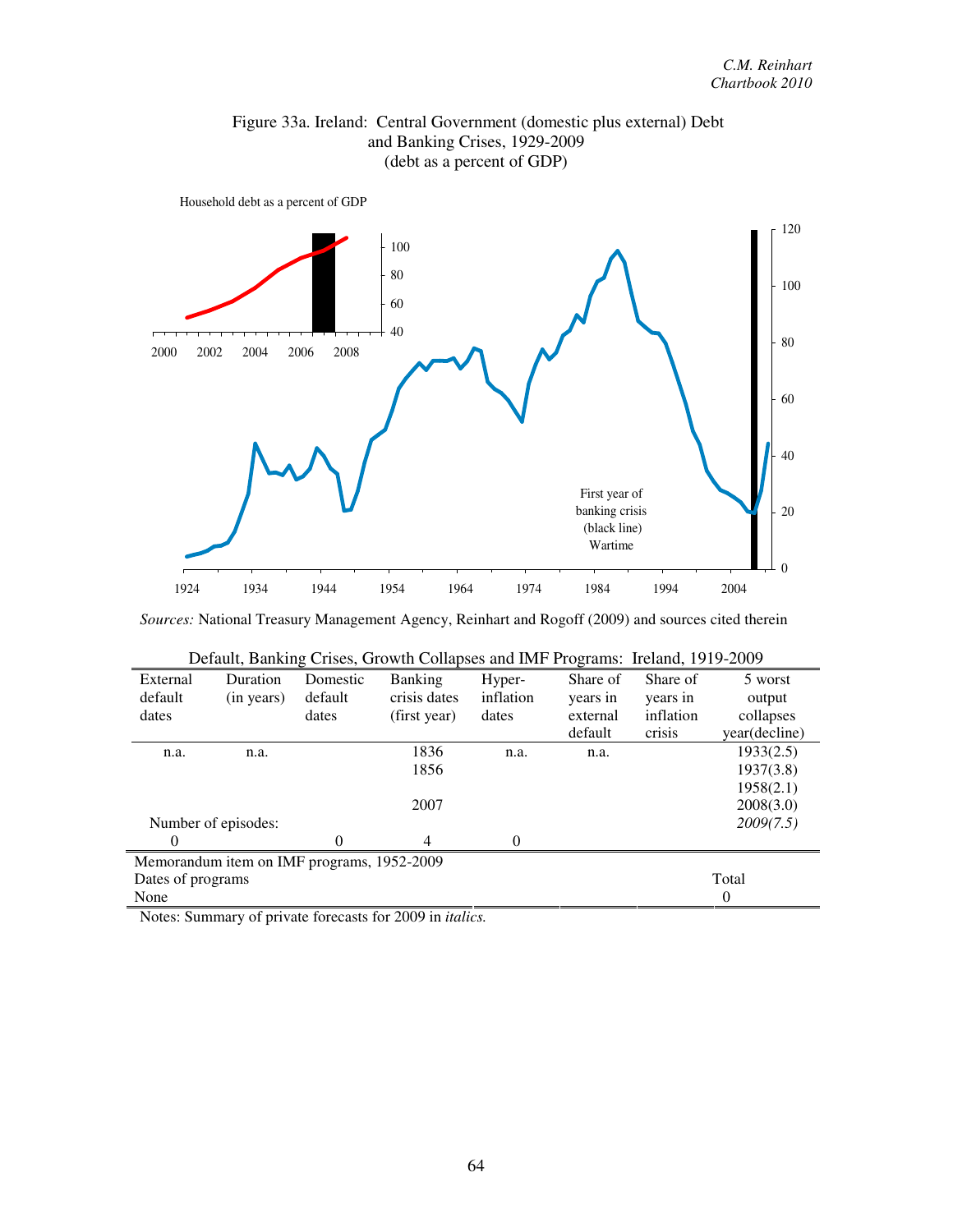



*Sources:* International Monetary Fund, *International Financial Statistics*, Reinhart and Rogoff (2009) and sources cited therein.

*Notes:* For periods where no quarterly nominal GDP is available, a moving-average interpolation method is used.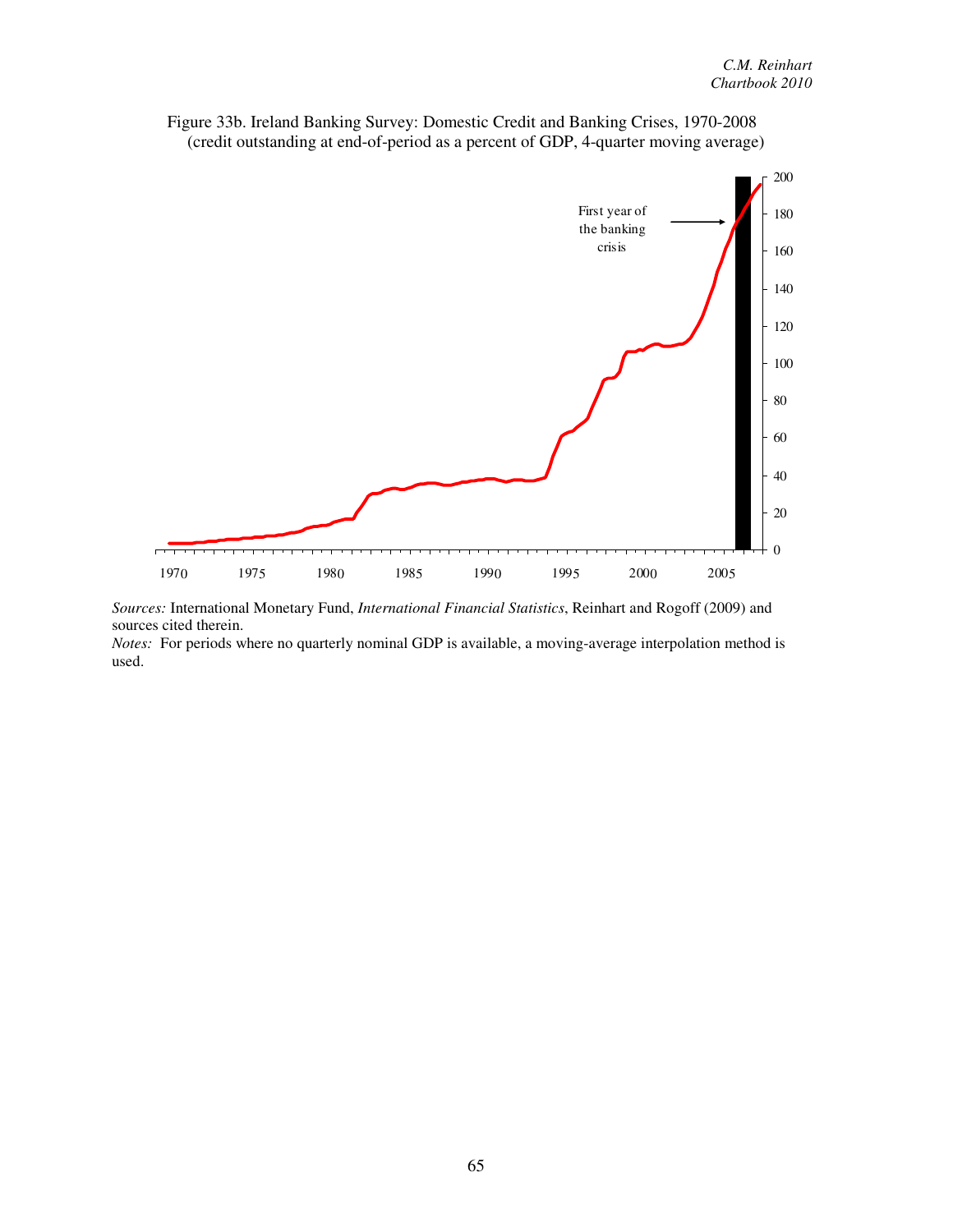

Figure 34. Italy: Central Government (domestic plus external) Debt, Default, and Banking Crises, 1861-2009

*Sources:* Francese and Pace (2008), Reinhart and Rogoff (2009) and sources cited therein

| External            | Duration   | Domestic                                   | <b>Banking</b>                                                 | Hyper-    | Share of | Share of  | 7 worst                    |
|---------------------|------------|--------------------------------------------|----------------------------------------------------------------|-----------|----------|-----------|----------------------------|
| default             | (in years) | default                                    | crisis dates                                                   | inflation | years in | years in  | output                     |
| dates               |            | dates                                      | (first year)                                                   | dates     | external | inflation | collapses                  |
|                     |            |                                            |                                                                |           | default  | crisis    | year(decline) <sup>1</sup> |
| 1940-1946           | 7          | n.a.                                       | 1866                                                           | 1944      | 3.3      | 10.5      | 1867(8.3)                  |
|                     |            |                                            | 1887                                                           |           |          |           | 1881(6.7)                  |
|                     |            |                                            | 1891                                                           |           |          |           | 1892(5.6)                  |
|                     |            |                                            | 1893                                                           |           |          |           | 1919(16.7)                 |
|                     |            |                                            | 1907                                                           |           |          |           | 1920(8.7)                  |
|                     |            |                                            | 1914                                                           |           |          |           | 1930(4.9)                  |
|                     |            |                                            | 1921                                                           |           |          |           | 2009(4.8)                  |
|                     |            |                                            | 1930                                                           |           |          |           |                            |
|                     |            |                                            | 1935                                                           |           |          |           |                            |
|                     |            |                                            | 1990                                                           |           |          |           |                            |
|                     |            |                                            | 2008                                                           |           |          |           |                            |
| Number of episodes: |            |                                            |                                                                |           |          |           |                            |
|                     |            | $\Omega$                                   | 11                                                             | $\theta$  |          |           |                            |
|                     |            | Memorandum item on IMF programs, 1952-2009 |                                                                |           |          |           |                            |
| Dates of programs   |            |                                            |                                                                |           |          |           | Total                      |
| 1974, 1977          |            |                                            |                                                                |           |          |           | $\overline{2}$             |
|                     |            |                                            | Notes: Summary of private forecasts for 2000 in <i>italias</i> |           |          |           |                            |

| Default, Banking Crises, Growth Collapses and IMF Programs: Italy, 1800-2009 |  |
|------------------------------------------------------------------------------|--|
|                                                                              |  |

Notes: Summary of private forecasts for 2009 in *italics.*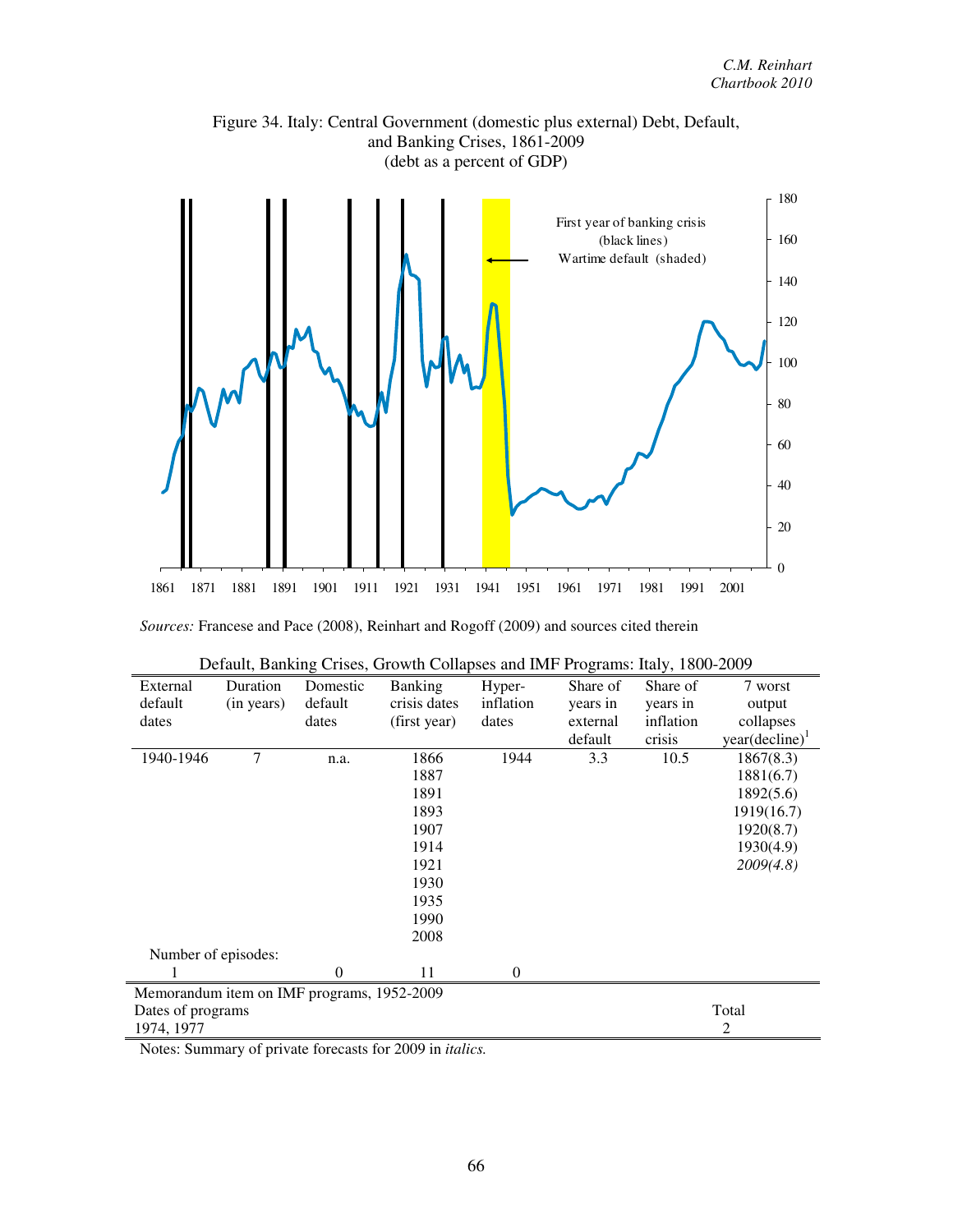



|                     |            |                                            |                |           | 0        | $---7$    |               |
|---------------------|------------|--------------------------------------------|----------------|-----------|----------|-----------|---------------|
| External            | Duration   | Domestic                                   | <b>Banking</b> | Hyper-    | Share of | Share of  | 5 worst       |
| default             | (in years) | default                                    | crisis dates   | inflation | years in | years in  | output        |
| dates               |            | dates                                      | (first year)   | dates     | external | inflation | collapses     |
|                     |            |                                            |                |           | default  | crisis    | year(decline) |
| 1942-1952           | 11         | 1946-1948                                  | 1872           | 1945      | 5.2      | 11.0      | 1896(5.5)     |
|                     |            |                                            | 1882           |           |          |           | 1899(7.4)     |
|                     |            |                                            | 1901           |           |          |           | 1920(6.2)     |
|                     |            |                                            | 1907           |           |          |           | 1930(7.3)     |
|                     |            |                                            | 1917           |           |          |           | 2009(5.0)     |
|                     |            |                                            | 1923           |           |          |           |               |
|                     |            |                                            | 1927           |           |          |           |               |
|                     |            |                                            | 1992           |           |          |           |               |
| Number of episodes: |            |                                            |                |           |          |           |               |
|                     |            |                                            | 8              |           |          |           |               |
|                     |            | Memorandum item on IMF programs, 1952-2009 |                |           |          |           |               |
| Dates of programs   |            |                                            |                |           |          |           | Total         |
| 1962,1964           |            |                                            |                |           |          |           | 2             |

| Default, Banking Crises, Growth Collapses and IMF Programs: Japan, 1800-2009 |  |
|------------------------------------------------------------------------------|--|
|                                                                              |  |

Notes: Summary of private forecasts for 2009 in *italics.*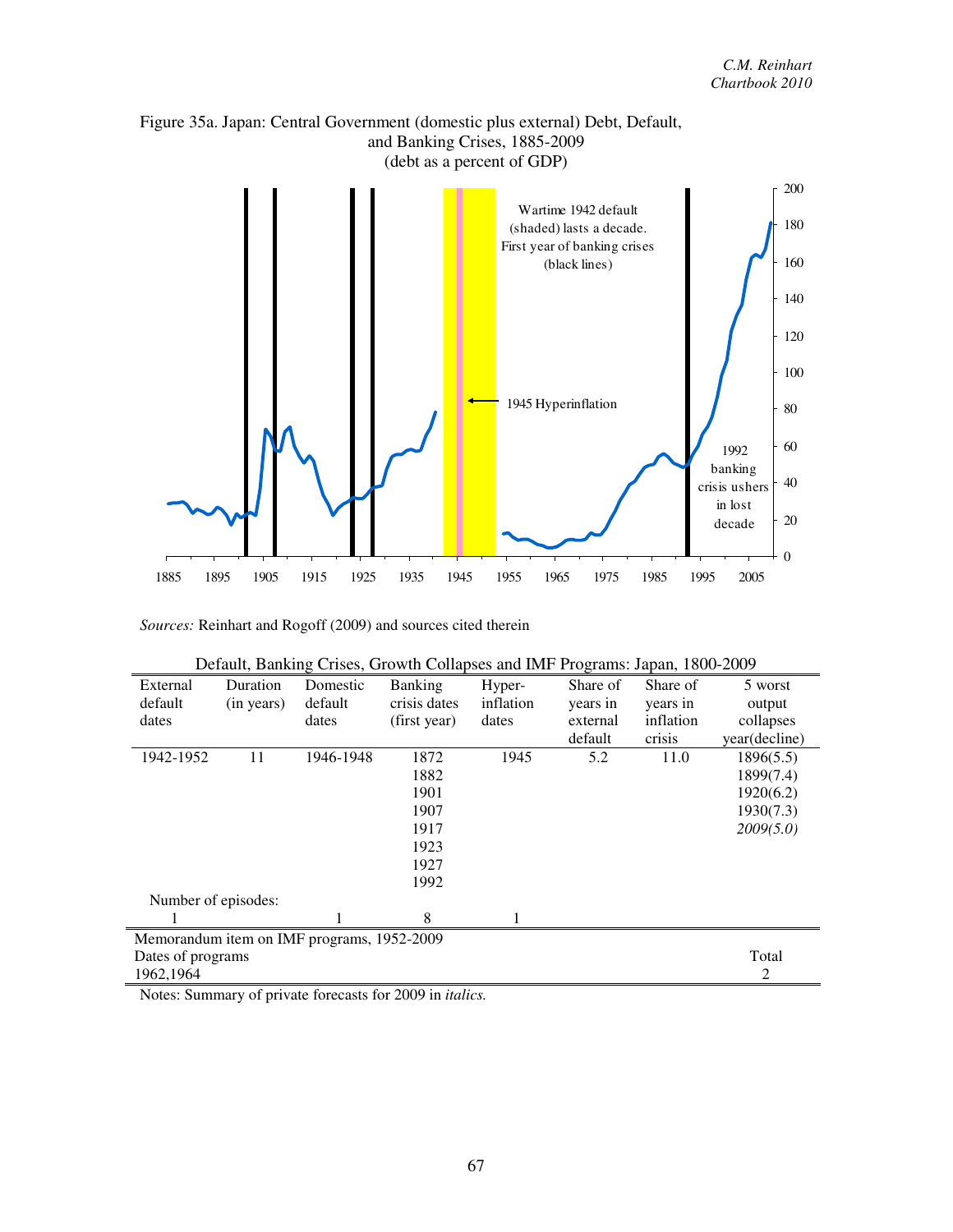



*Sources:* International Monetary Fund, *International Financial Statistics*, Reinhart and Rogoff (2009) and sources cited therein.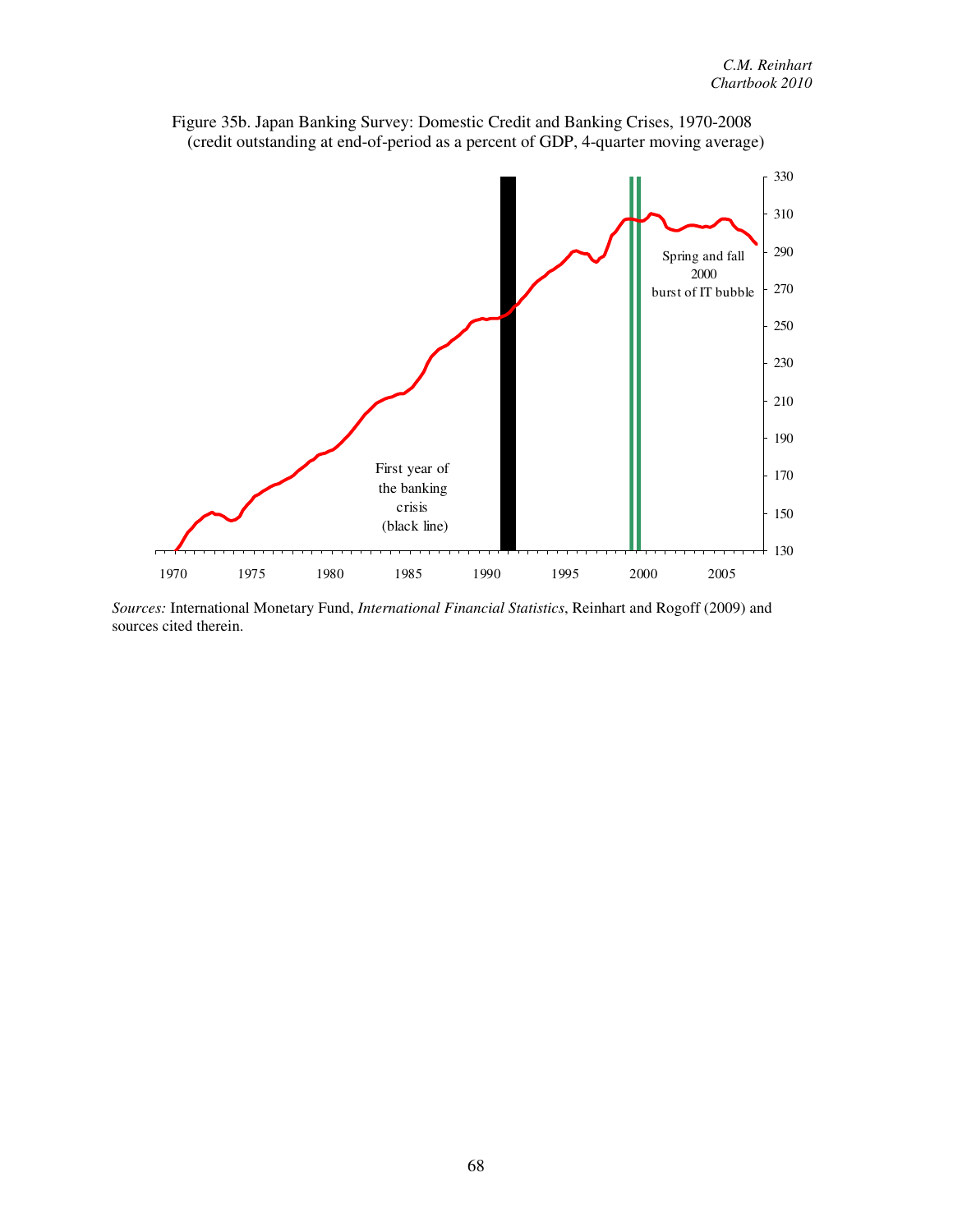

Figure 36. Kenya: External (public plus private) Debt, Default, and Banking Crises, 1970-2009 (debt as a percent of GDP)

|                                            | Default, Banking Crises, Growth Collapses and IMF Programs: Kenya, 1963-2009 |          |                             |           |          |           |                            |  |  |  |  |
|--------------------------------------------|------------------------------------------------------------------------------|----------|-----------------------------|-----------|----------|-----------|----------------------------|--|--|--|--|
| External                                   | Duration                                                                     | Domestic | <b>Banking</b>              | Hyper-    | Share of | Share of  | 3 worst                    |  |  |  |  |
| default                                    | (in years)                                                                   | default  | crisis dates                | inflation | years in | years in  | output                     |  |  |  |  |
| Dates                                      |                                                                              | dates    | (first year)                | dates     | external | inflation | collapses                  |  |  |  |  |
|                                            |                                                                              |          |                             |           | default  | crisis    | year(decline) <sup>1</sup> |  |  |  |  |
| 1994-1998                                  | 5                                                                            | n.a.     | 1985                        | n.a.      | 14.9     | 8.5       | 1952(11.1)                 |  |  |  |  |
| 2000-2001                                  | 2                                                                            |          | 1996                        |           |          |           | 1953(2.5)                  |  |  |  |  |
|                                            |                                                                              |          |                             |           |          |           | 1961(2.4)                  |  |  |  |  |
| Number of episodes:                        |                                                                              |          |                             |           |          |           |                            |  |  |  |  |
| 2                                          |                                                                              | $\Omega$ | $\mathcal{D}_{\mathcal{A}}$ | 0         |          |           |                            |  |  |  |  |
| Memorandum item on IMF programs, 1952-2009 |                                                                              |          |                             |           |          |           |                            |  |  |  |  |
| Dates of programs                          |                                                                              |          |                             |           |          |           | Total                      |  |  |  |  |
| 1975, 1977-1980, 1982-1983, 1985, 1988(2), |                                                                              |          |                             |           |          |           | 15                         |  |  |  |  |
| 1989, 1993, 1996, 2000, 2003               |                                                                              |          |                             |           |          |           |                            |  |  |  |  |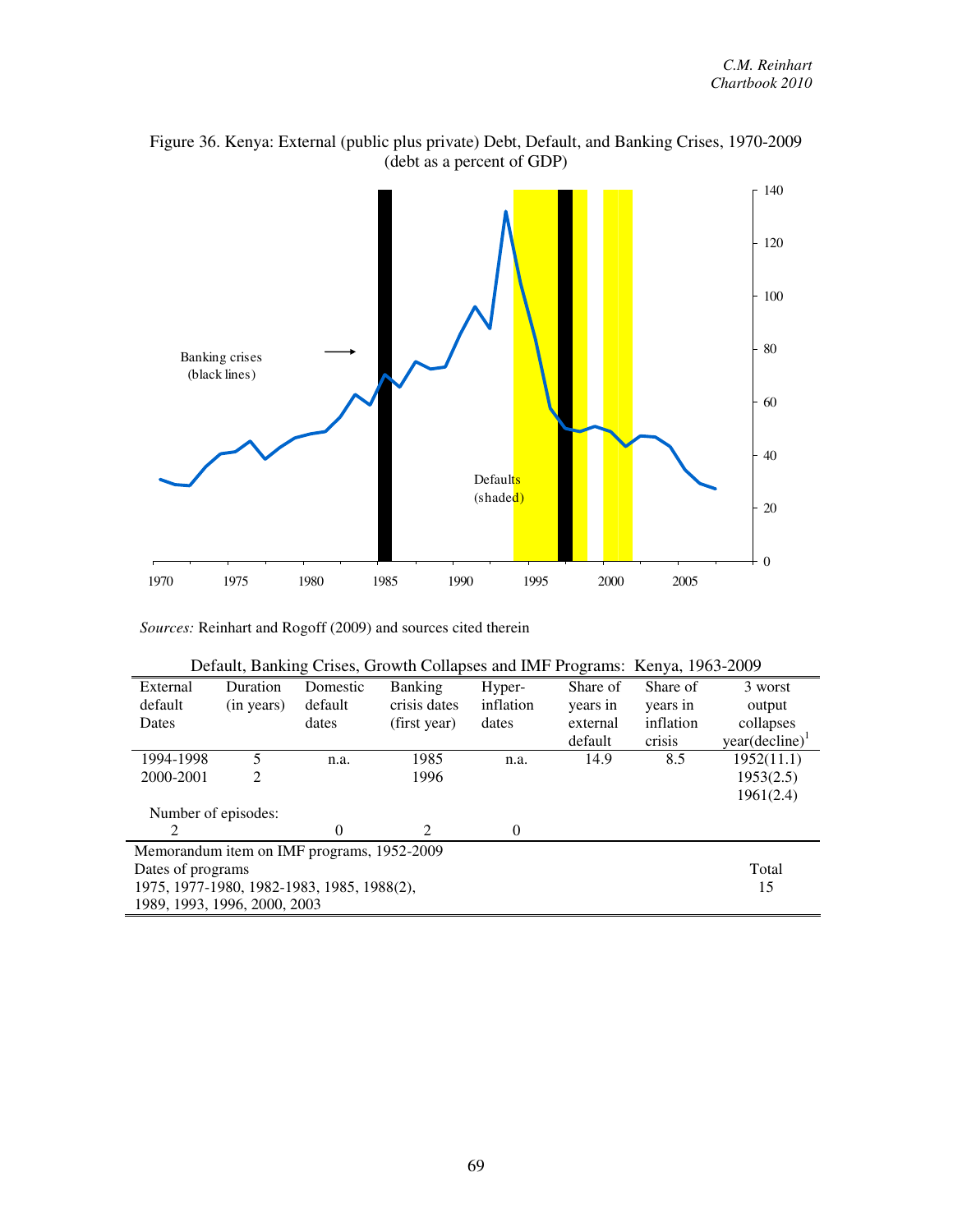

Figure 37. Korea: External (public plus private) Debt, Near-default, and Banking Crises, 1970-2009 (debt as a percent of GDP)

| Defigure, Damning Crises, Growth Conapses and fivir Trograms. Korea, 1745-2007 |                     |                                              |                |           |          |           |               |  |  |
|--------------------------------------------------------------------------------|---------------------|----------------------------------------------|----------------|-----------|----------|-----------|---------------|--|--|
| External                                                                       | Duration            | Domestic                                     | <b>Banking</b> | Hyper-    | Share of | Share of  | 5 worst       |  |  |
| default                                                                        | (in years)          | default                                      | crisis dates   | inflation | years in | years in  | output        |  |  |
| dates                                                                          |                     | dates                                        | (first year)   | dates     | external | inflation | collapses     |  |  |
|                                                                                |                     |                                              |                |           | default  | crisis    | year(decline) |  |  |
| 1997-1998                                                                      | $\mathfrak{D}$      |                                              | 1983           | n.a.      | 0.0      | 15.4      | 1920(12.3)    |  |  |
|                                                                                |                     |                                              | 1985           |           |          |           | 1922(7.1)     |  |  |
|                                                                                |                     |                                              | 1997           |           |          |           | 1939(10.4)    |  |  |
|                                                                                |                     |                                              |                |           |          |           | 1951(7.7)     |  |  |
|                                                                                | Number of episodes: |                                              |                |           |          |           | 1998(6.9)     |  |  |
| $\Omega$                                                                       |                     | 0                                            | $\mathcal{E}$  | 0         |          |           |               |  |  |
| Memorandum item on IMF programs, 1952-2009                                     |                     |                                              |                |           |          |           |               |  |  |
| Dates of programs                                                              |                     |                                              |                |           |          |           | Total         |  |  |
|                                                                                |                     | 1965-1975, 1977, 1980-1981, 1983, 1985, 1997 |                |           |          |           | 17            |  |  |

|  |  |  |  |  | Default, Banking Crises, Growth Collapses and IMF Programs: Korea, 1945-2009 |  |
|--|--|--|--|--|------------------------------------------------------------------------------|--|
|--|--|--|--|--|------------------------------------------------------------------------------|--|

Notes: Near default (*italics)* not counted in total.

*Sources:* Pre-WWII real GDP, Bassino and van del Eng, (2006).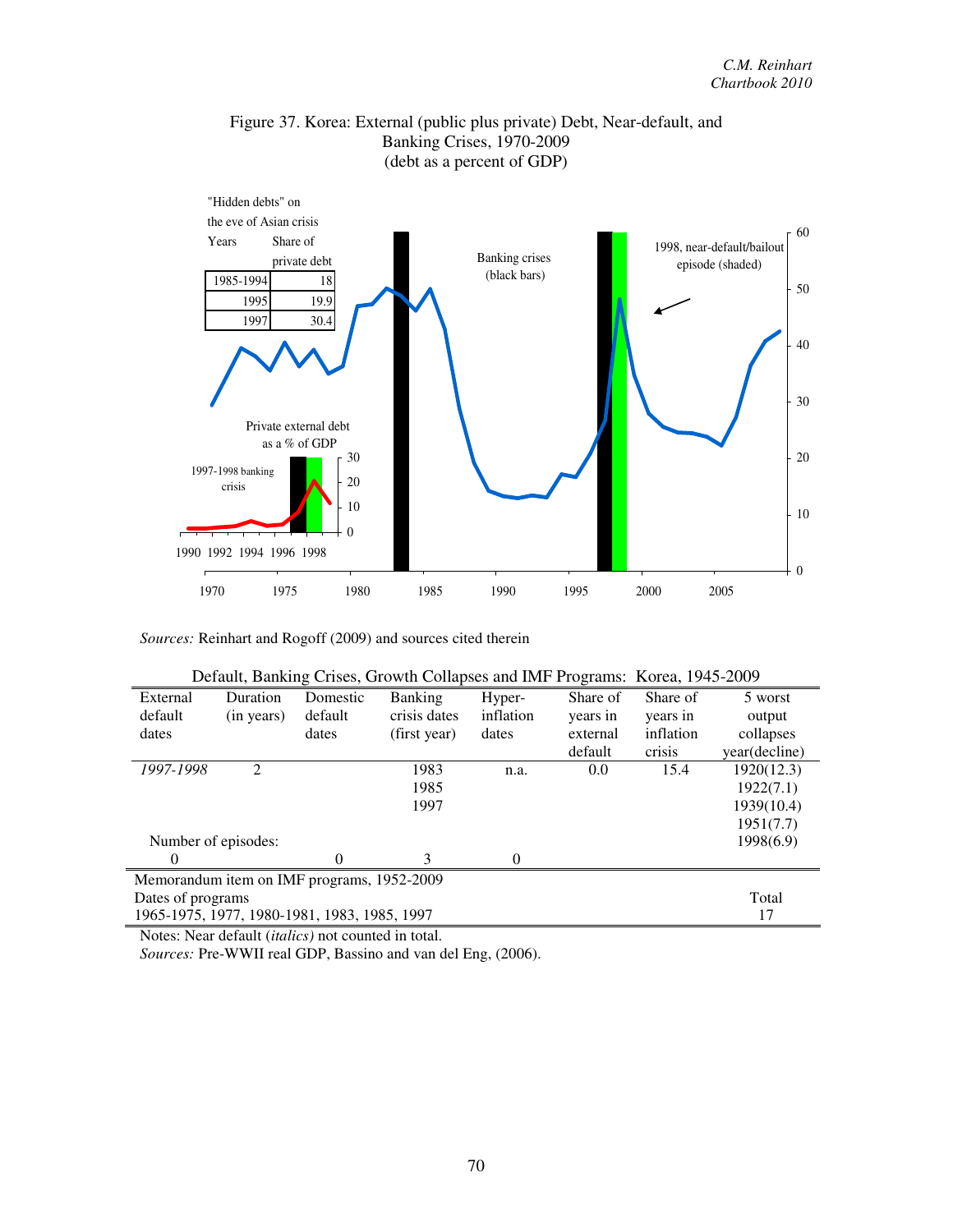

Figure 37b. Korea Banking Survey: Domestic Credit and Banking Crises, 1970-2008 (credit outstanding at end-of-period as a percent of GDP)

*Sources:* International Monetary Fund, *International Financial Statistics*, Reinhart and Rogoff (2009) and sources cited therein.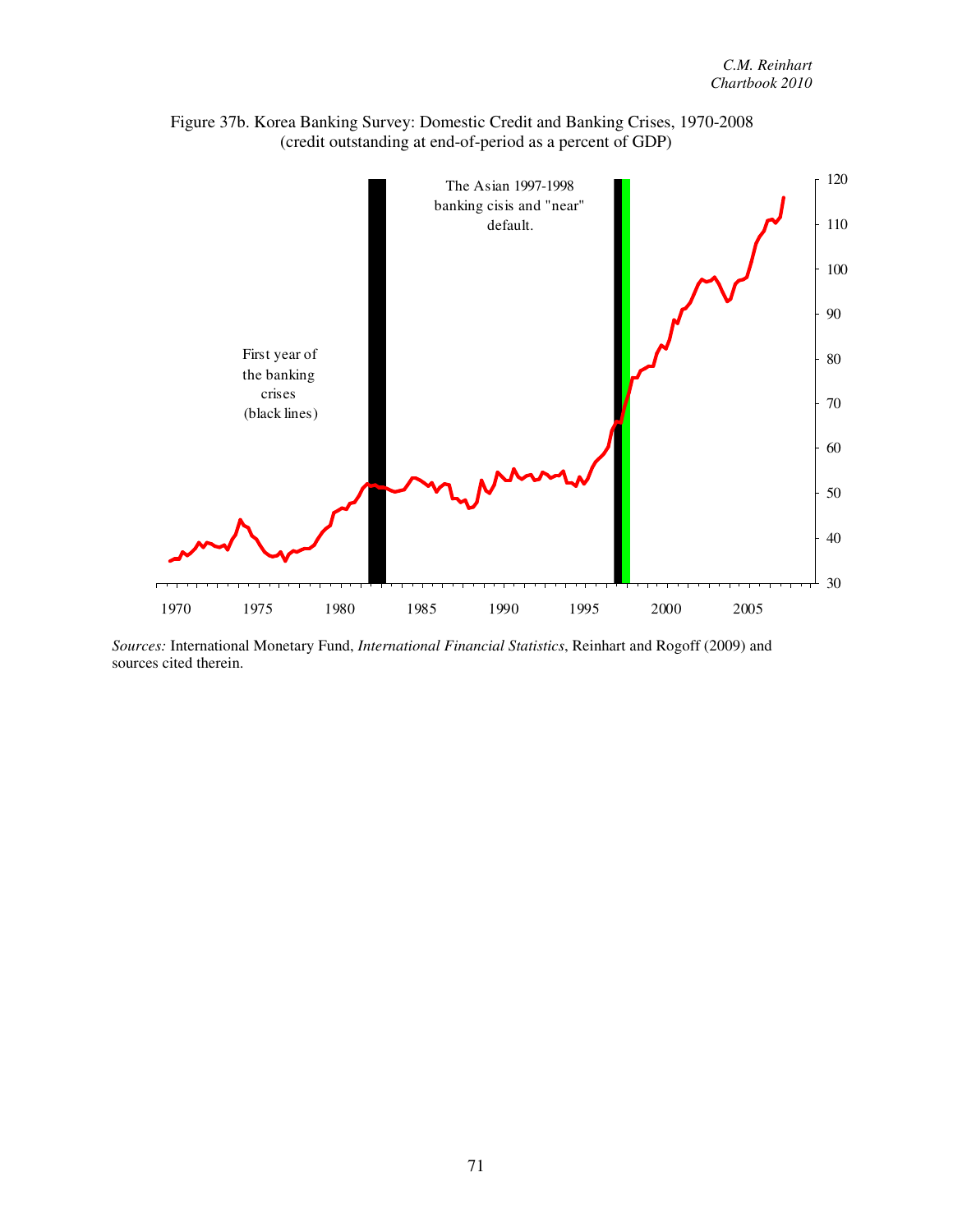



|                   |                                            |          | Default, Banking Crises, Growth Collapses and IMF Programs: Malaysia, 1963-2009 |           |          |           |                  |
|-------------------|--------------------------------------------|----------|---------------------------------------------------------------------------------|-----------|----------|-----------|------------------|
| External          | Duration                                   | Domestic | <b>Banking</b>                                                                  | Hyper-    | Share of | Share of  | 5 worst          |
| default           | (in years)                                 | default  | crisis dates                                                                    | inflation | years in | years in  | output           |
| dates             |                                            | dates    | (first year)                                                                    | dates     | external | inflation | collapses        |
|                   |                                            |          |                                                                                 |           | default  | crisis    | year(decline)    |
| n.a.              | n.a.                                       | n.a.     | 1985                                                                            | n.a.      | 0.0      | 0.0       | 1912(7.2)        |
|                   |                                            |          | 1997                                                                            |           |          |           | 1925(12.4)       |
|                   |                                            |          |                                                                                 |           |          |           | 1938(4.9)        |
|                   | Number of episodes:                        |          |                                                                                 |           |          |           | 1951(5.5)        |
| 0                 |                                            | 0        | 2                                                                               | $\Omega$  |          |           | 1998(7.4)        |
|                   | Memorandum item on IMF programs, 1952-2009 |          |                                                                                 |           |          |           |                  |
| Dates of programs |                                            |          |                                                                                 |           |          |           | Total            |
| None              |                                            |          |                                                                                 |           |          |           | $\boldsymbol{0}$ |

*Sources:* Pre-WWII real GDP, Bassino and van del Eng, (2006).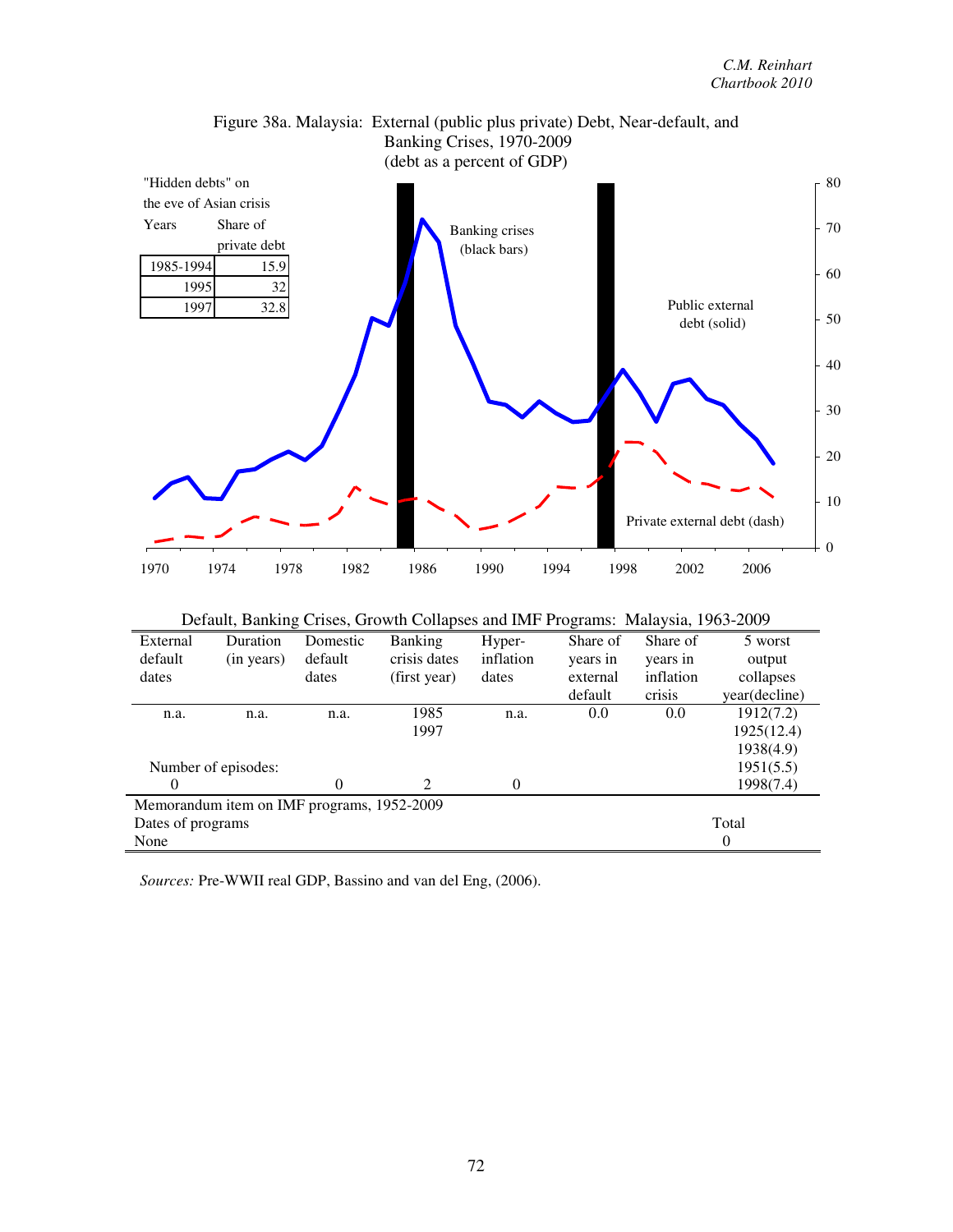

Figure 38b. Malaysia Banking Survey: Domestic Credit, Default and Banking Crises, 1970-2008 (credit outstanding at end-of-period as a percent of GDP, 4-quarter moving average)

*Sources:* International Monetary Fund, *International Financial Statistics*, Reinhart and Rogoff (2009) and sources cited therein.

*Notes:* For periods where no quarterly nominal GDP is available, a moving-average interpolation method is used.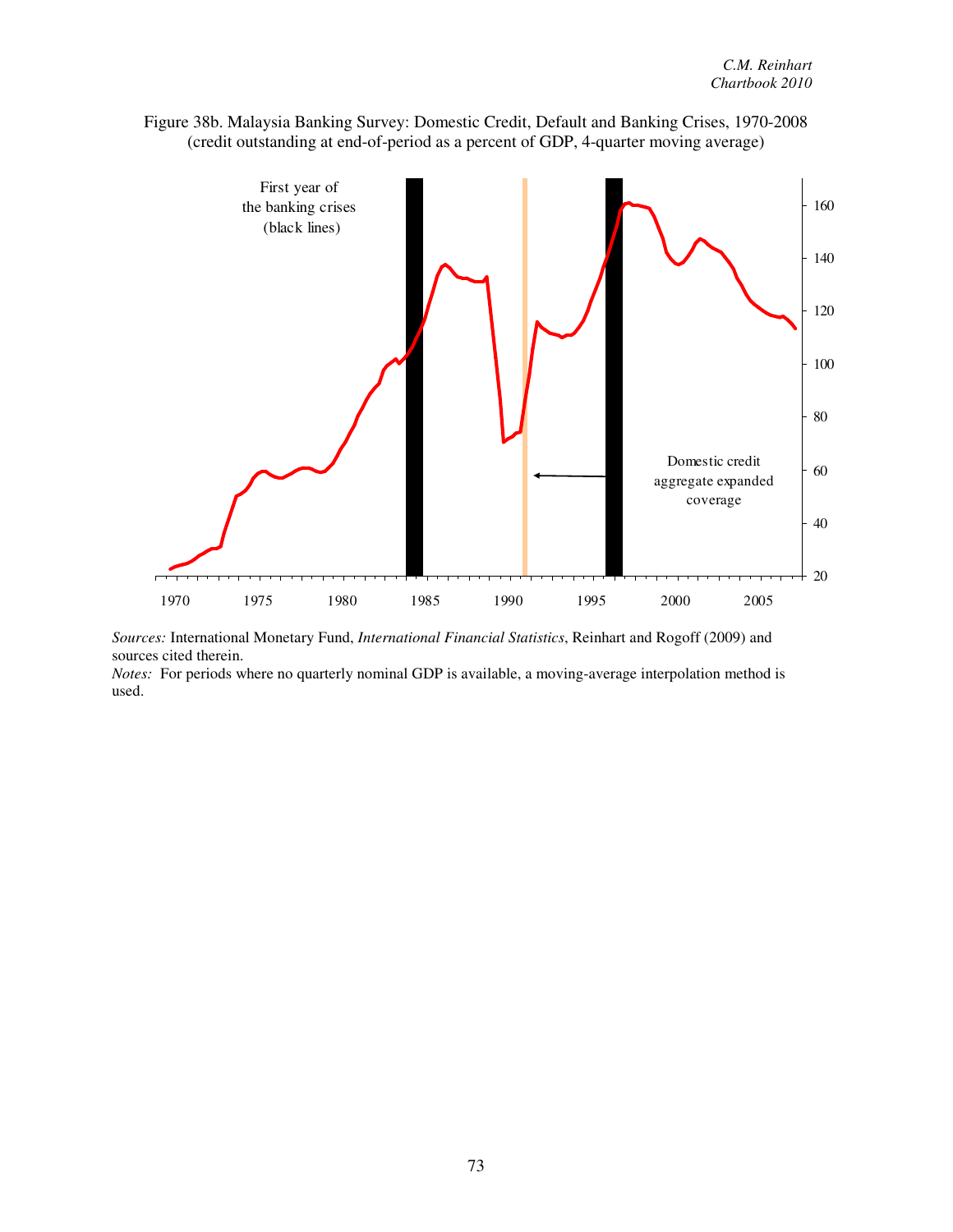

# Figure 39. Mauritius: External (public plus private) Debt, Default, and Banking Crises, 1970-2009 (debt as a percent of GDP)

| Default, Daliking Crises, Growth Conapses and liver Frograms. Mauritius, 1908-2009 |                                            |          |                |           |          |           |               |  |  |
|------------------------------------------------------------------------------------|--------------------------------------------|----------|----------------|-----------|----------|-----------|---------------|--|--|
| External                                                                           | Duration                                   | Domestic | <b>Banking</b> | Hyper-    | Share of | Share of  | 3 worst       |  |  |
| default                                                                            | (in years)                                 | default  | crisis dates   | inflation | years in | years in  | output        |  |  |
| dates                                                                              |                                            | dates    | (first year)   | dates     | external | inflation | collapses     |  |  |
|                                                                                    |                                            |          |                |           | default  | crisis    | year(decline) |  |  |
| n.a.                                                                               | n.a.                                       | n.a.     | 1997           | n.a.      | 0.0      | 11.9      | 1964(6.9)     |  |  |
|                                                                                    |                                            |          |                |           |          |           | 1968(6.9)     |  |  |
|                                                                                    | Number of episodes:                        |          |                |           |          |           | 1980(10.1)    |  |  |
| $\theta$                                                                           |                                            | 0        |                | $\Omega$  |          |           |               |  |  |
|                                                                                    | Memorandum item on IMF programs, 1952-2009 |          |                |           |          |           |               |  |  |
| Dates of programs                                                                  |                                            |          |                |           |          |           | Total         |  |  |
| 1978-1981, 1983, 1985                                                              |                                            |          |                |           |          |           | 6             |  |  |

|  |  |  | Default, Banking Crises, Growth Collapses and IMF Programs: Mauritius, 1968-2009 |  |
|--|--|--|----------------------------------------------------------------------------------|--|
|  |  |  |                                                                                  |  |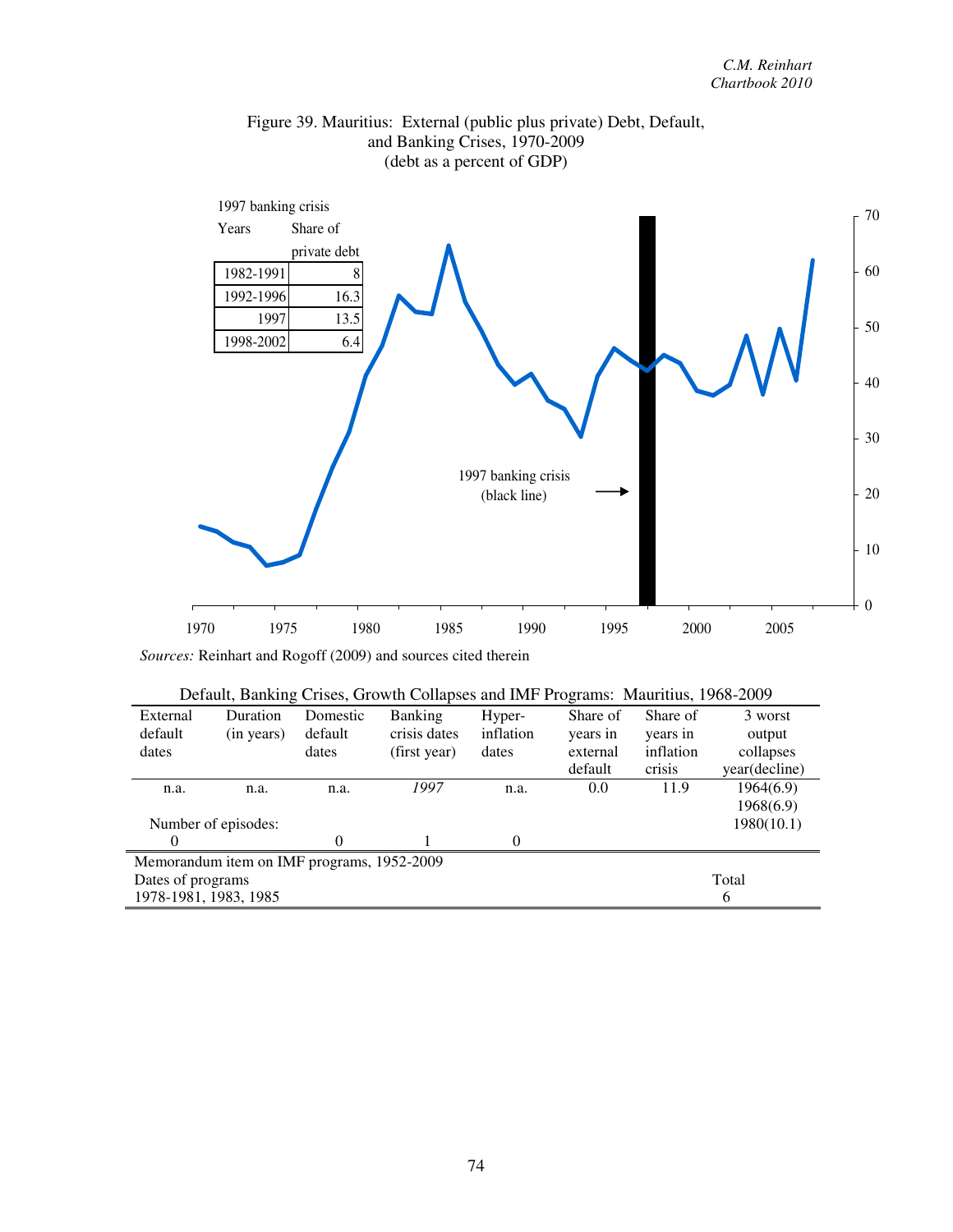

Figure 40a. Mexico: Public Foreign Bond Issues, Default, and Banking Crises, 1824-1910 (Billions of US dollars, three-year sum)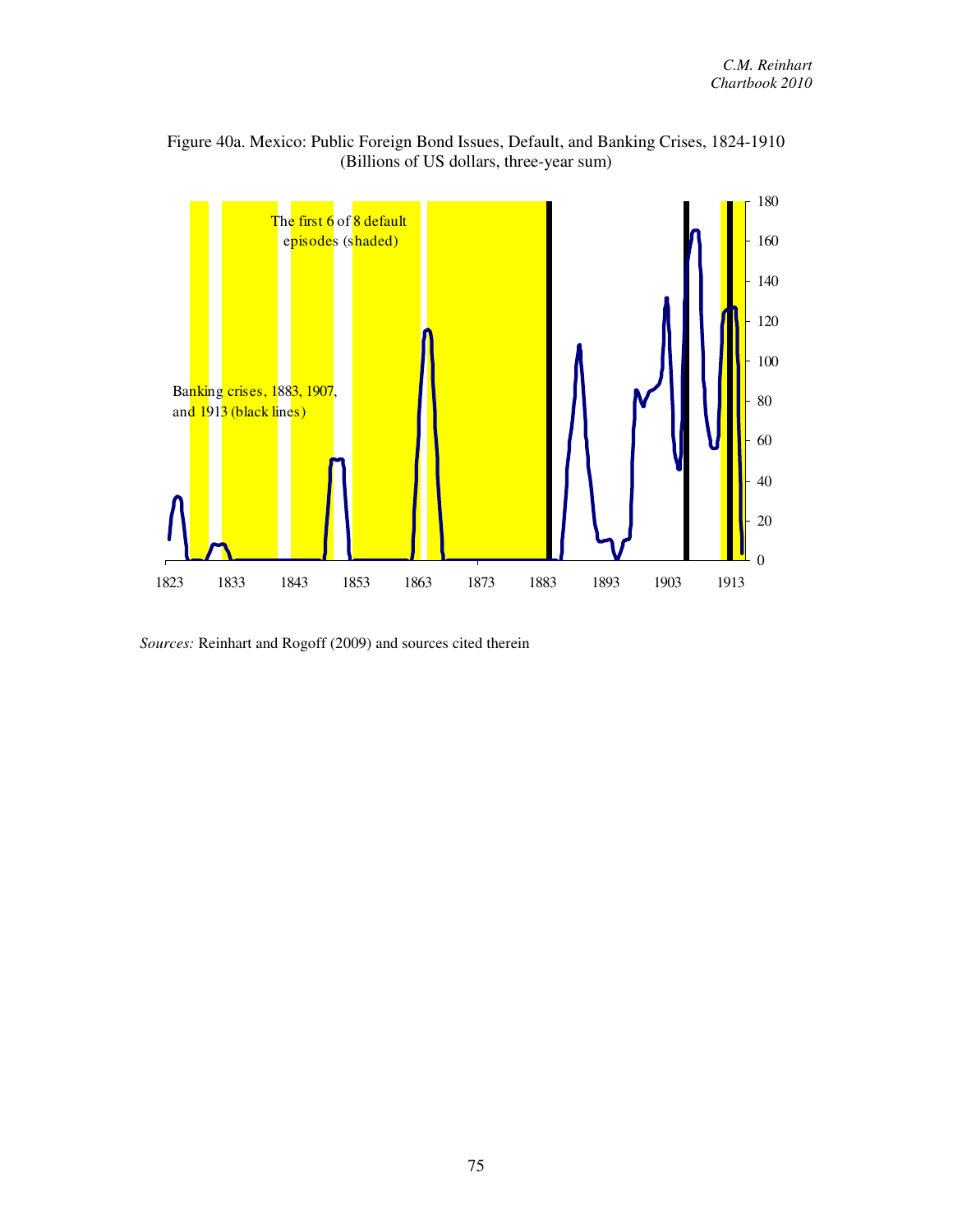

Figure 40b. Mexico: Central Government (domestic plus external) Debt, Default, and Banking Crises, 1872-2009

|                                                      |            |                                            | Default, Banking Crises, Growth Collapses and IMF Programs: Mexico, 1821-2009 |           |          |           |               |
|------------------------------------------------------|------------|--------------------------------------------|-------------------------------------------------------------------------------|-----------|----------|-----------|---------------|
| External                                             | Duration   | Domestic                                   | <b>Banking</b>                                                                | Hyper-    | Share of | Share of  | 6 worst       |
| default                                              | (in years) | default                                    | crisis dates                                                                  | inflation | years in | years in  | output        |
| dates                                                |            | dates                                      | (first year)                                                                  | dates     | external | inflation | collapses     |
|                                                      |            |                                            |                                                                               |           | default  | crisis    | year(decline) |
| 1828-1830                                            | 3          | 1850                                       | 1883                                                                          | n.a.      | 43.9     | 11.1      | 1902(7.1)     |
| 1833-1841                                            |            | 1928-1932                                  | 1907                                                                          |           |          |           | 1930(6.3)     |
| 1844-1850                                            | 7          | 1982                                       | 1913                                                                          |           |          |           | 1932(15.0)    |
| 1854-1864                                            | 11         |                                            | 1920                                                                          |           |          |           | 1983(4.3)     |
| 1866-1885                                            | 20         |                                            | 1929                                                                          |           |          |           | 1995(6.2)     |
| 1914-1922                                            | 9          |                                            | 1981                                                                          |           |          |           | 2009(6.7)     |
| 1928-1942                                            | 15         |                                            | 1994                                                                          |           |          |           |               |
| 1982-1990                                            | 9          |                                            |                                                                               |           |          |           |               |
| Number of episodes:                                  |            |                                            |                                                                               |           |          |           |               |
| 8                                                    |            | 3                                          | 7                                                                             | $\theta$  |          |           |               |
|                                                      |            | Memorandum item on IMF programs, 1952-2009 |                                                                               |           |          |           |               |
| Total<br>Dates of programs                           |            |                                            |                                                                               |           |          |           |               |
| 1954, 1959, 1961, 1977, 1983, 1986, 1989, 1995,<br>9 |            |                                            |                                                                               |           |          |           |               |
| 1999                                                 |            |                                            |                                                                               |           |          |           |               |

Notes: Summary of private forecasts for 2009 in *italics.*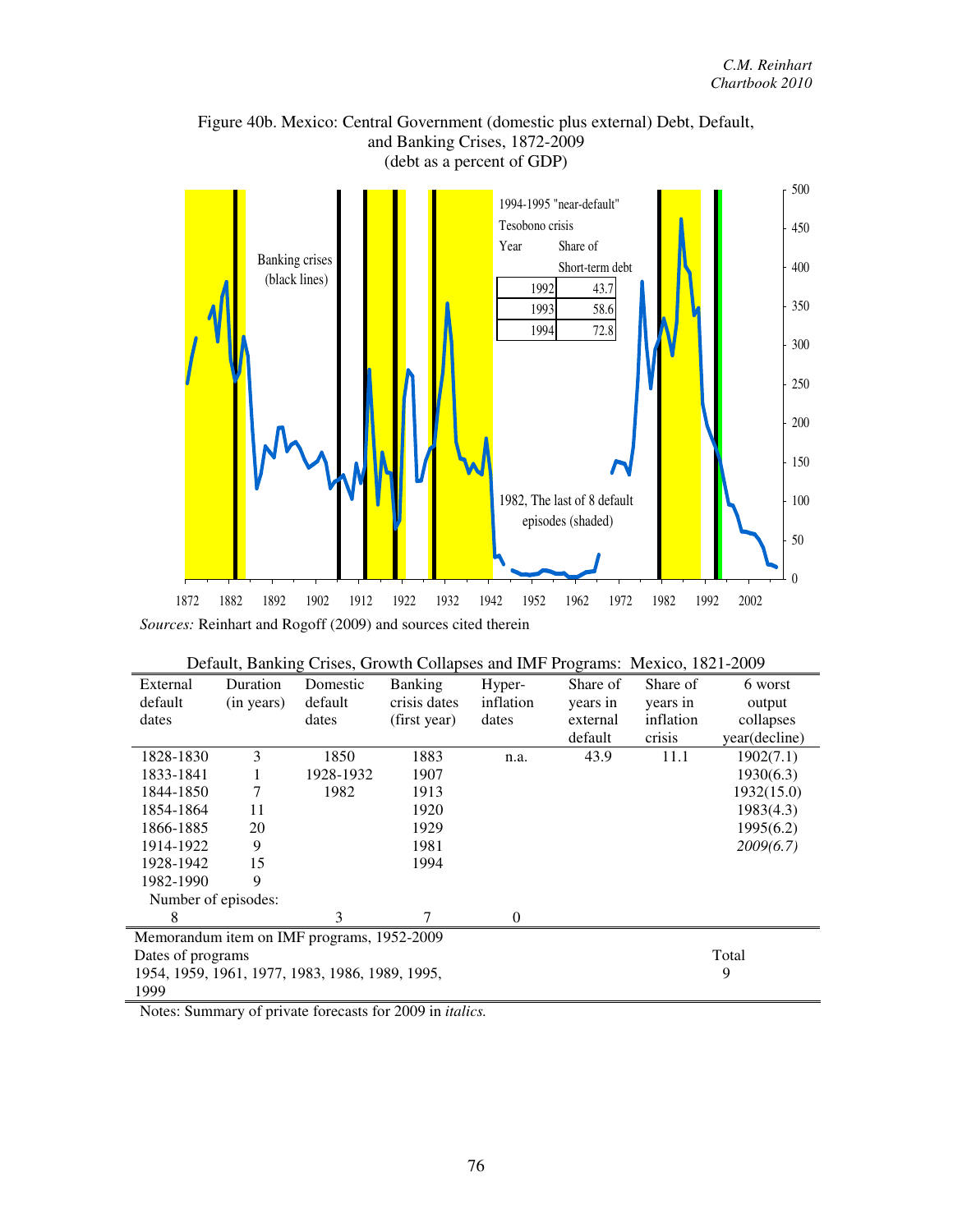



|  |  | Default, Banking Crises, Growth Collapses and IMF Programs: Morocco, 1956-2009 |  |  |
|--|--|--------------------------------------------------------------------------------|--|--|
|  |  |                                                                                |  |  |

| External                                     | Duration                      | Domestic | <b>Banking</b> | Hyper-    | Share of | Share of  | 3 worst       |
|----------------------------------------------|-------------------------------|----------|----------------|-----------|----------|-----------|---------------|
| default                                      | (in years)                    | default  | crisis dates   | inflation | years in | years in  | output        |
| dates                                        |                               | dates    | (first year)   | dates     | external | inflation | collapses     |
|                                              |                               |          |                |           | default  | crisis    | year(decline) |
| 1903-1904                                    | $\mathfrak{D}_{\mathfrak{p}}$ | n.a.     | 1983           | n.a.      | 11.1     | 0.0       | 1981(2.8)     |
| 1983                                         |                               |          |                |           |          |           | 1992(4.0)     |
| 1986-1990                                    |                               |          |                |           |          |           | 1995(6.6)     |
| Number of episodes:                          |                               |          |                |           |          |           |               |
| 3                                            |                               | 0        |                | $\theta$  |          |           |               |
| Memorandum item on IMF programs, 1952-2009   |                               |          |                |           |          |           |               |
| Dates of programs                            |                               |          |                |           |          |           | Total         |
| 1959, 1965-1969, 1971, 1980-1983, 1985-1986, |                               |          |                |           |          |           | 16            |
| 1988, 1990, 1992                             |                               |          |                |           |          |           |               |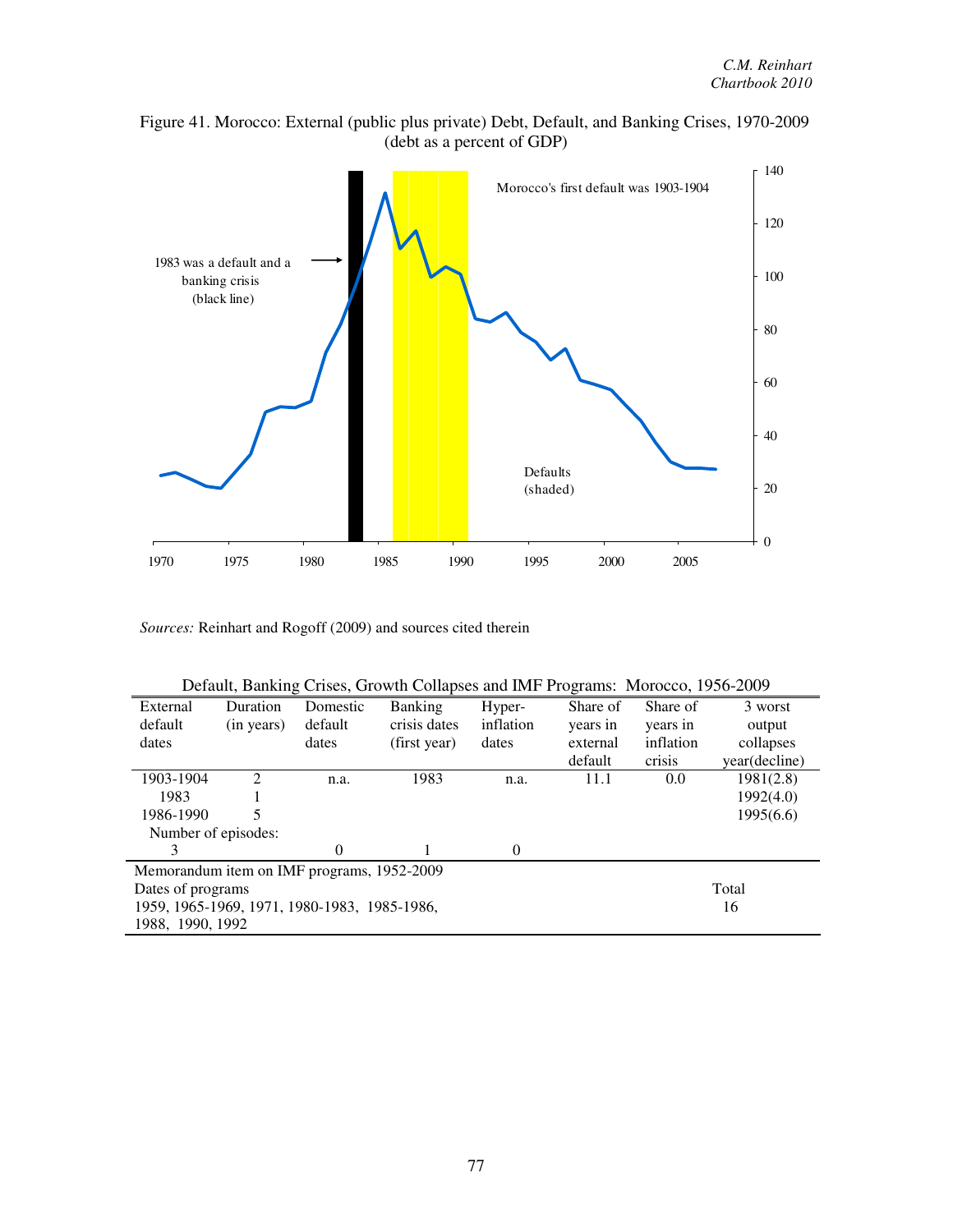



| Default, Banking Crises, Growth Collapses and IMF Programs: Myanmar, 1948-2009 |            |          |              |           |          |           |               |  |  |
|--------------------------------------------------------------------------------|------------|----------|--------------|-----------|----------|-----------|---------------|--|--|
| External                                                                       | Duration   | Domestic | Banking      | Hyper-    | Share of | Share of  | 4 worst       |  |  |
| default                                                                        | (in years) | default  | crisis dates | inflation | years in | years in  | output        |  |  |
| dates                                                                          |            | dates    | (first year) | dates     | external | inflation | collapses     |  |  |
|                                                                                |            |          |              |           | default  | crisis    | year(decline) |  |  |
| 1997-2009                                                                      | 13         | 1984     | 1996         | n.a.      | 21.0     | 37.1      | 1954(6.2)     |  |  |
|                                                                                |            | 1987     |              |           |          |           | 1966(4.2)     |  |  |
|                                                                                |            |          |              |           |          |           | 1987(4.0)     |  |  |
|                                                                                |            |          |              |           |          |           | 1988(11.4)    |  |  |
| Number of episodes:                                                            |            |          |              |           |          |           |               |  |  |
|                                                                                |            | 2        | 4            | $\Omega$  |          |           |               |  |  |
| Memorandum item on IMF programs, 1952-2009                                     |            |          |              |           |          |           |               |  |  |
| Total<br>Dates of programs                                                     |            |          |              |           |          |           |               |  |  |
| 1969, 1973-1974, 1977-1978, 1981                                               |            |          |              |           |          |           | 6             |  |  |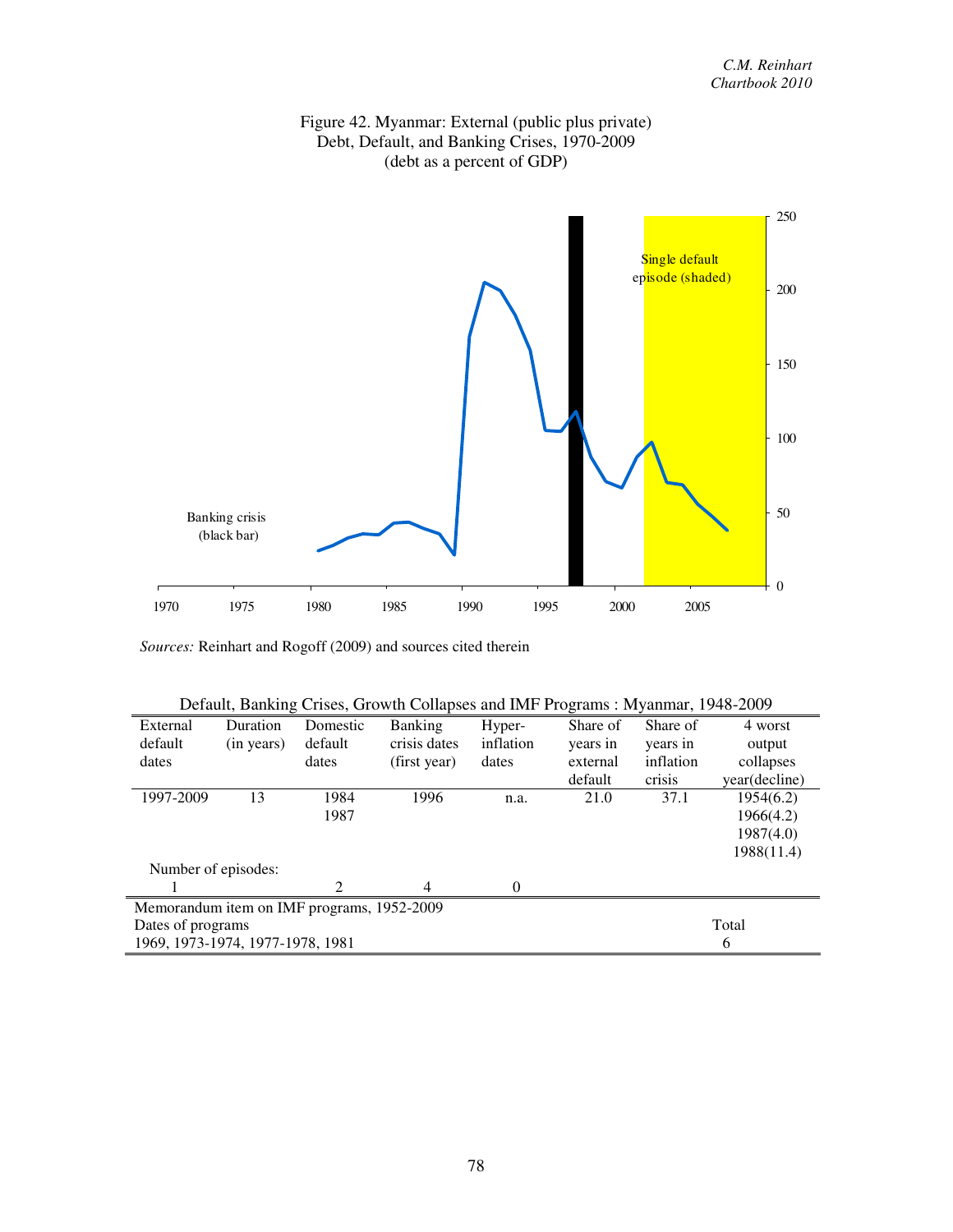## Figure 43. Netherlands: General Government (domestic plus external) and Banking Crises, 1812-2009 (debt as a percent of GDP)



Household debt as a percent of GDP

1812 1822 1832 1842 1852 1862 1872 1882 1892 1902 1912 1922 1932 1942 1952 1962 1972 1982 1992 2002

*Sources:* Bos (2007), CPB Netherlands Bureau of Economic Analysis (2010), Reinhart and Rogoff (2009) and sources cited therein.

|                     |            |                                            | Default, Daliking Crises, Growth Conapses and hvir Trograms. Twinefamus, Tooo-2007 |           |          |           |                     |
|---------------------|------------|--------------------------------------------|------------------------------------------------------------------------------------|-----------|----------|-----------|---------------------|
| External            | Duration   | Domestic                                   | <b>Banking</b>                                                                     | Hyper-    | Share of | Share of  | 4 worst             |
| default             | (in years) | default                                    | crisis dates                                                                       | inflation | years in | years in  | output              |
| dates               |            | dates                                      | (first year)                                                                       | dates     | external | inflation | collapses           |
|                     |            |                                            |                                                                                    |           | default  | crisis    | $year(decline)^{1}$ |
| 1802-1814           | 13         | 1802-1814                                  | 1819                                                                               | n.a.      | 6.2      | $\theta$  | 1830(3.5)           |
|                     |            |                                            | 1897                                                                               |           |          |           | 1896(3.8)           |
|                     |            |                                            | 1914                                                                               |           |          |           | 1931(6.1)           |
|                     |            |                                            | 1921                                                                               |           |          |           | 2009(4.0)           |
|                     |            |                                            | 1939                                                                               |           |          |           |                     |
|                     |            |                                            | 2008                                                                               |           |          |           |                     |
| Number of episodes: |            |                                            |                                                                                    |           |          |           |                     |
|                     |            |                                            | 6                                                                                  | $\Omega$  |          |           |                     |
|                     |            | Memorandum item on IMF programs, 1952-2009 |                                                                                    |           |          |           |                     |
| Dates of programs   |            |                                            |                                                                                    |           |          |           | Total               |
| 1957                |            |                                            |                                                                                    |           |          |           |                     |

Default, Banking Crises, Growth Collapses and IMF Programs: Netherlands, 1800-2009

<sup>1</sup>Excludes World Wars I and II.

Notes: Summary of private forecasts for 2009 in *italics.*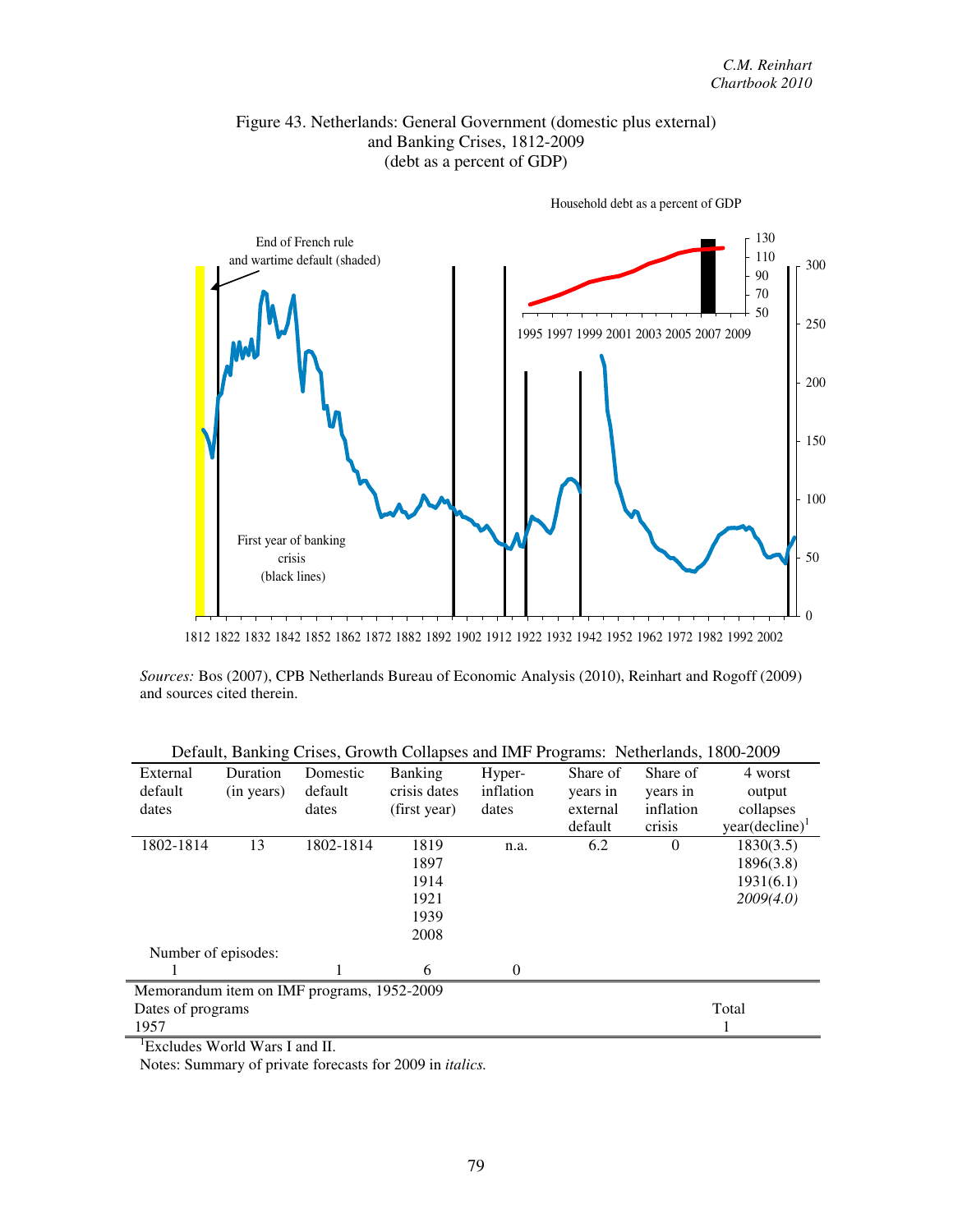Figure 44a. New Zealand Central Government (domestic plus external) Debt and Banking Crises, 1860-2009



(debt as a percent of GDP)

*Sources:* Reinhart and Rogoff (2009) and sources cited therein

|                   |                                            |          | Default, Banking Crises, Growth Collapses and IMF Programs: New Zealand, 1907-2009 |           |          |           |                            |
|-------------------|--------------------------------------------|----------|------------------------------------------------------------------------------------|-----------|----------|-----------|----------------------------|
| External          | Duration                                   | Domestic | Banking                                                                            | Hyper-    | Share of | Share of  | 5 worst                    |
| default           | (in years)                                 | default  | crisis dates                                                                       | inflation | years in | years in  | output                     |
| dates             |                                            | dates    | (first year)                                                                       | dates     | external | inflation | collapses                  |
|                   |                                            |          |                                                                                    |           | default  | crisis    | year(decline) <sup>1</sup> |
| n.a.              | n.a.                                       | n.a.     | 1893                                                                               |           | 0.0      | 0.0       | 1876(11.6)                 |
|                   |                                            |          | 1987                                                                               |           |          |           | 1908(6.9)                  |
|                   |                                            |          |                                                                                    |           |          |           | 1931(8.5)                  |
|                   |                                            |          |                                                                                    |           |          |           | 1948(9.9)                  |
|                   | Number of episodes:                        |          |                                                                                    |           |          |           | 1951(7.6)                  |
| $\theta$          |                                            | 0        | $\mathcal{D}_{\mathcal{L}}$                                                        | $\Omega$  |          |           |                            |
|                   | Memorandum item on IMF programs, 1952-2009 |          |                                                                                    |           |          |           |                            |
| Dates of programs |                                            |          |                                                                                    |           |          |           | Total                      |
| 1967              |                                            |          |                                                                                    |           |          |           |                            |
|                   | $^1$ Eveludes World Wars Land II           |          |                                                                                    |           |          |           |                            |

<sup>1</sup>Excludes World Wars I and II.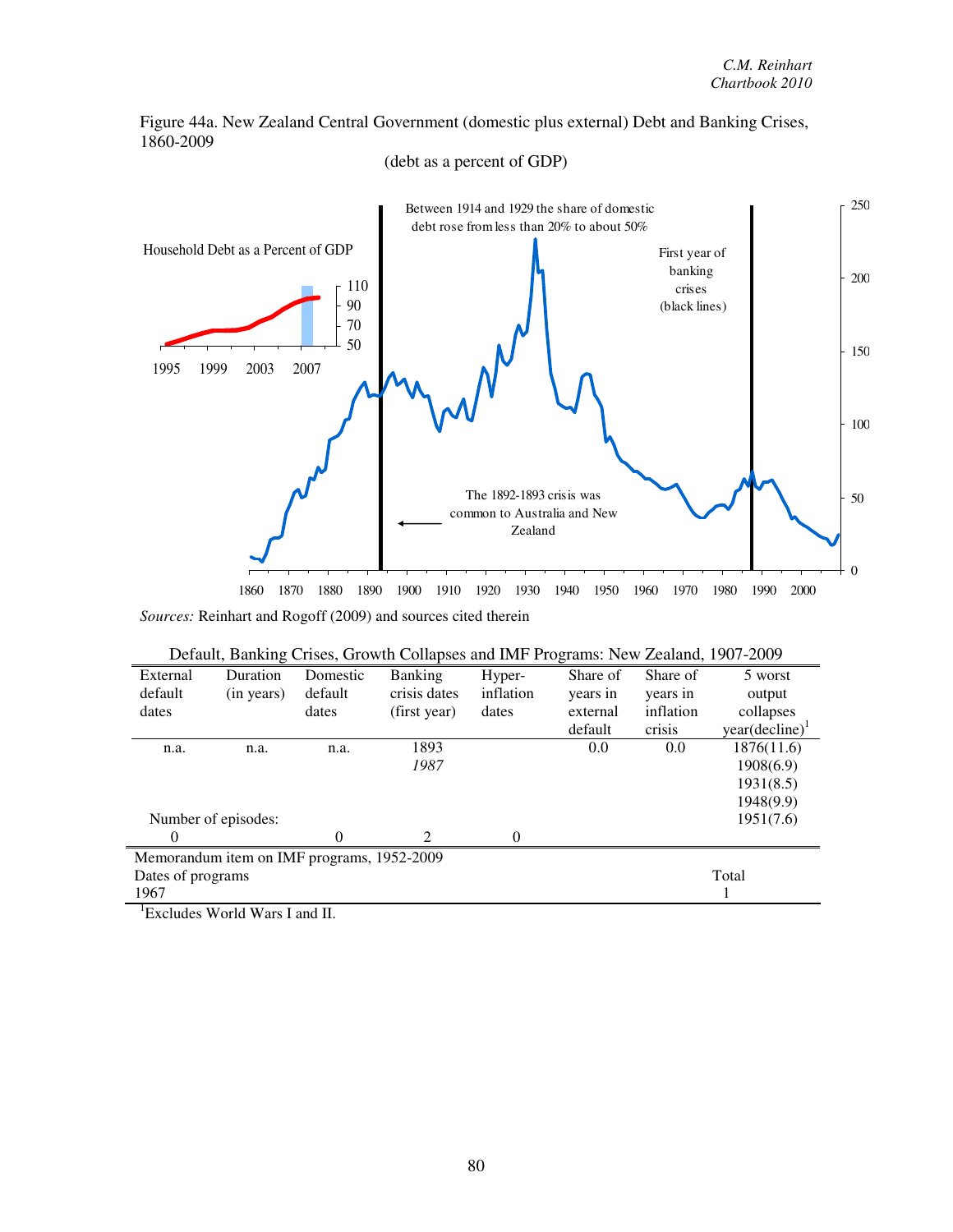#### Figure 44b. New Zealand: Private Capital Inflows from the United Kingdom and Banking Crises, 1865-1905 (capital flows as a percent of exports)

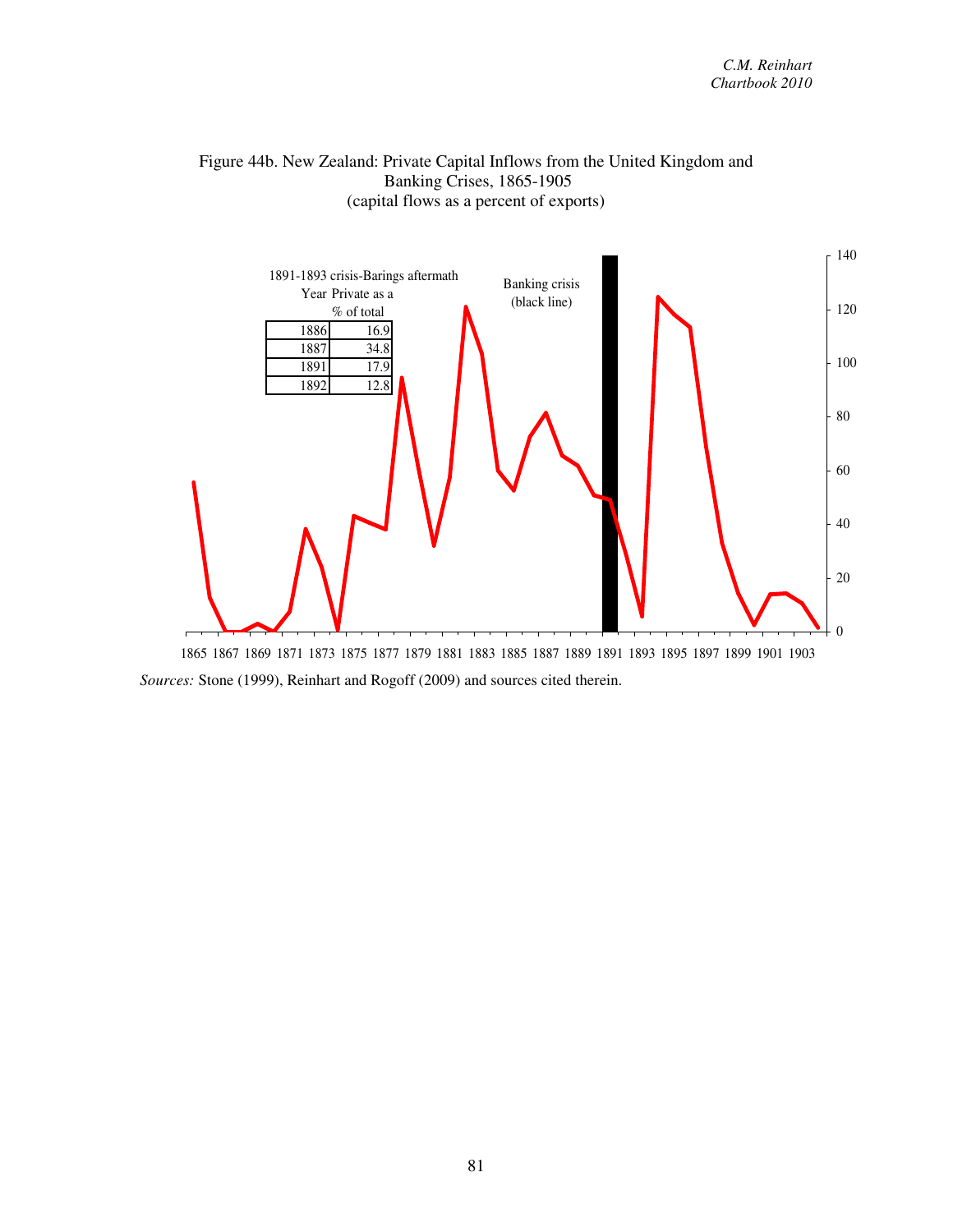

#### Figure 45. Nicaragua: Central Government (domestic plus external) Debt and Default, Hyperinflation, and Banking Crises, 1914-2009 (debt as a percent of exports)

*Sources:* Reinhart and Rogoff (2009) and sources cited therein. *Notes:* No GDP data is available prior to 1950, hence, we scale debt by exports.

|                                                          |                                            |           | Default, Banking Crises, Growth Collapses and IMF Programs: Nicaragua, 1838-2009 |           |          |           |               |  |  |
|----------------------------------------------------------|--------------------------------------------|-----------|----------------------------------------------------------------------------------|-----------|----------|-----------|---------------|--|--|
| External                                                 | Duration                                   | Domestic  | <b>Banking</b>                                                                   | Hyper-    | Share of | Share of  | 5 worst       |  |  |
| default                                                  | (in years)                                 | default   | crisis dates                                                                     | inflation | years in | years in  | output        |  |  |
| dates                                                    |                                            | dates     | (first year)                                                                     | dates     | external | inflation | collapses     |  |  |
|                                                          |                                            |           |                                                                                  |           | default  | crisis    | year(decline) |  |  |
| 1828-1874                                                | 47                                         | 1985-1990 | 1987                                                                             | 1985-1990 | 47.1     | 12.2      | 1930(19.2)    |  |  |
| 1894-1895                                                | $\overline{2}$                             |           | 2000                                                                             |           |          |           | 1936 (20.4)   |  |  |
|                                                          |                                            |           |                                                                                  |           |          |           | 1978(7.9)     |  |  |
| 1911-1912                                                | $\overline{c}$                             |           |                                                                                  |           |          |           | 1979(26.6)    |  |  |
| 1915-1917                                                | 3                                          |           |                                                                                  |           |          |           | 1988(12.4)    |  |  |
| 1932-1937                                                | 6                                          |           |                                                                                  |           |          |           |               |  |  |
| 1979-2009                                                | 31                                         |           |                                                                                  |           |          |           |               |  |  |
| Number of episodes:                                      |                                            |           |                                                                                  |           |          |           |               |  |  |
| 6                                                        |                                            |           | 2                                                                                |           |          |           |               |  |  |
|                                                          | Memorandum item on IMF programs, 1952-2009 |           |                                                                                  |           |          |           |               |  |  |
| Dates of programs                                        |                                            | Total     |                                                                                  |           |          |           |               |  |  |
| 1956-1958, 1960, 1963-1964, 1968-1970, 1972, 1979, 1991, |                                            | 15        |                                                                                  |           |          |           |               |  |  |
| 1994, 1998, 2002                                         |                                            |           |                                                                                  |           |          |           |               |  |  |

| Default, Banking Crises, Growth Collapses and IMF Programs: Nicaragua, 1838-2009 |  |  |  |  |  |
|----------------------------------------------------------------------------------|--|--|--|--|--|
|----------------------------------------------------------------------------------|--|--|--|--|--|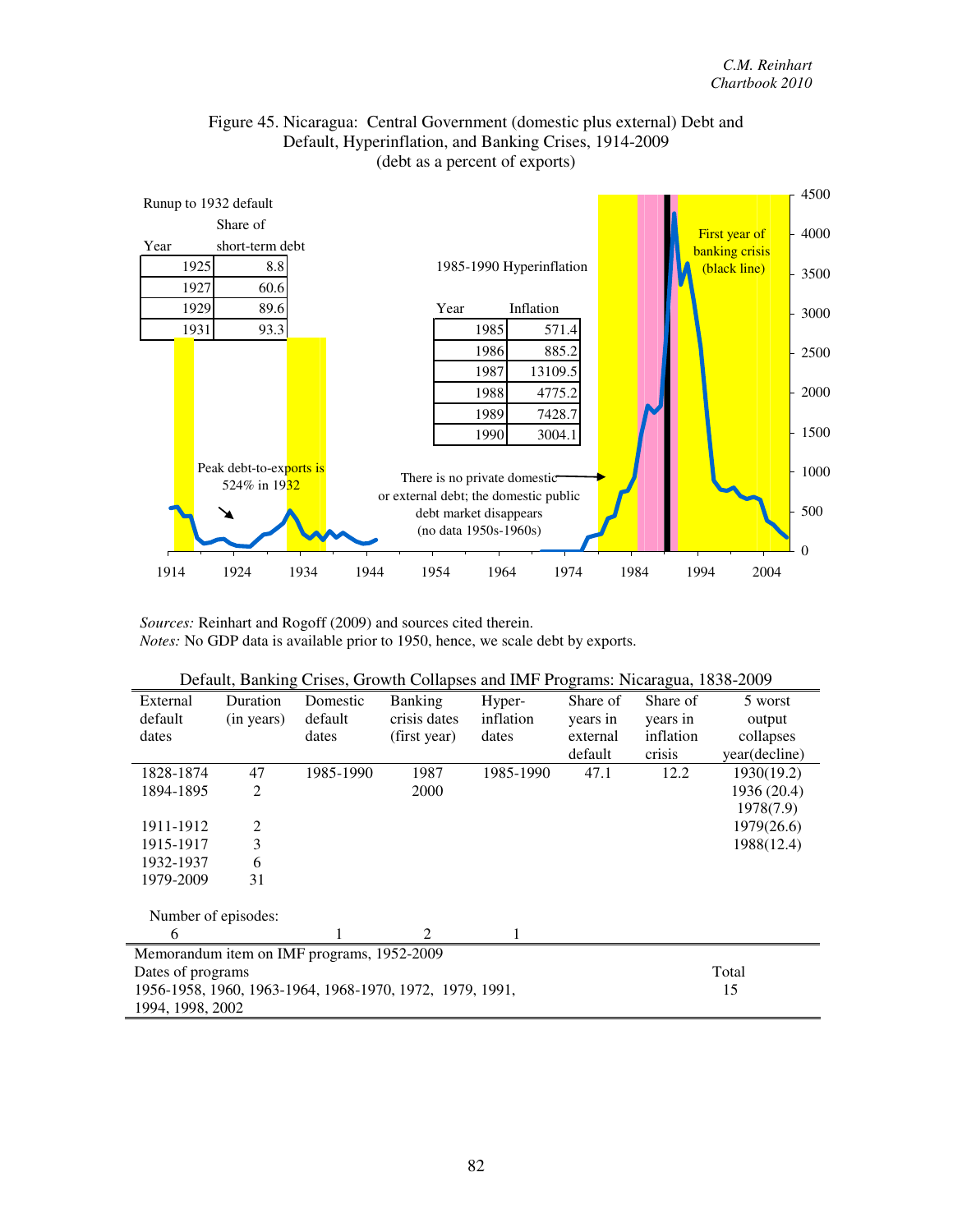

Figure 46. Nigeria: External (public plus private) Debt, Default, and Banking Crises, 1970-2009 (debt as a percent of GDP)

|                                            | Default, Banking Crises, Growth Collapses and IMF Programs: Nigeria, 1960-2009 |          |                |           |          |           |               |
|--------------------------------------------|--------------------------------------------------------------------------------|----------|----------------|-----------|----------|-----------|---------------|
| External                                   | Duration                                                                       | Domestic | <b>Banking</b> | Hyper-    | Share of | Share of  | 5 worst       |
| default                                    | (in years)                                                                     | default  | crisis dates   | inflation | years in | years in  | output        |
| dates                                      |                                                                                | dates    | (first year)   | dates     | external | inflation | collapses     |
|                                            |                                                                                |          |                |           | default  | crisis    | year(decline) |
| 1982-1992                                  | 11                                                                             | n.a.     | 1992           | n.a.      | 28.0     | 24.0      | 1967(15.5)    |
| 1986-1988                                  | 3                                                                              |          | 1995           |           |          |           | 1978(5.9)     |
| 1992                                       |                                                                                |          |                |           |          |           | 1983(5.1)     |
| 2001                                       |                                                                                |          |                |           |          |           | 1986(8.8)     |
| 2004-2005                                  | 2                                                                              |          |                |           |          |           | 1987(10.8)    |
| Number of episodes:                        |                                                                                |          |                |           |          |           |               |
| 5                                          |                                                                                | $\Omega$ | 2              | $\theta$  |          |           |               |
| Memorandum item on IMF programs, 1952-2009 |                                                                                |          |                |           |          |           |               |
| Dates of programs                          |                                                                                |          |                |           |          |           | Total         |
| 1987, 1989, 1991, 2000                     |                                                                                |          |                |           |          |           | 4             |

| $m_{\rm H}$ . Remmart and Rogon (2007) and sources ence increm- |  |  |
|-----------------------------------------------------------------|--|--|
|                                                                 |  |  |
|                                                                 |  |  |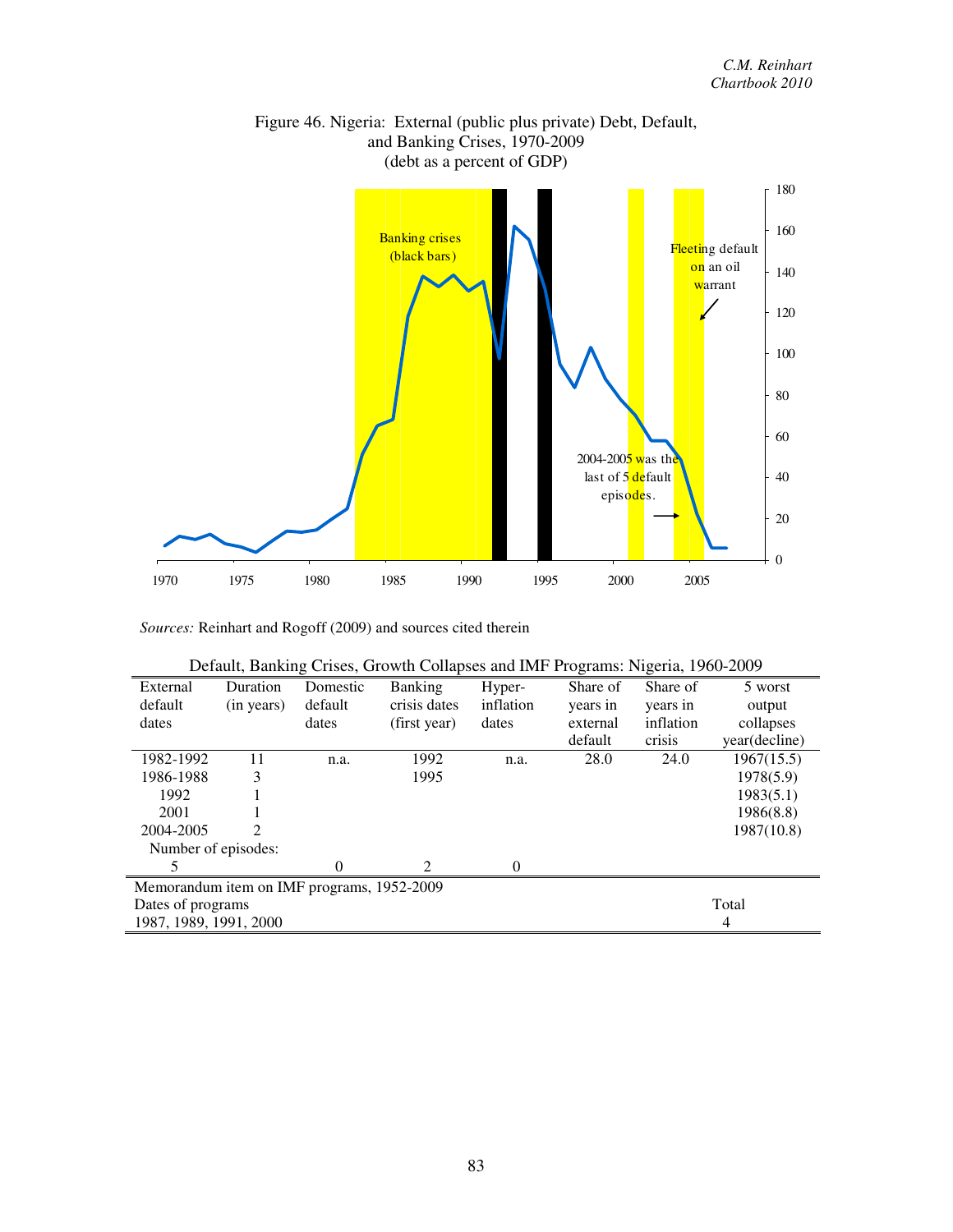

Figure 47a. Norway: Central Government (domestic plus external) Debt and Banking Crises, 1880-2009

| External          | Duration                                   | Domestic | <b>Banking</b> | Hyper-    | Share of | Share of  | 4 worst       |
|-------------------|--------------------------------------------|----------|----------------|-----------|----------|-----------|---------------|
| default           | (in years)                                 | default  | crisis dates   | inflation | years in | years in  | output        |
| dates             |                                            | dates    | (first year)   | dates     | external | inflation | collapses     |
|                   |                                            |          |                |           | default  | crisis    | year(decline) |
| n.a.              | n.a.                                       | n.a.     | 1898           | n.a.      | n.a.     | 5.2       | 1831(7.0)     |
|                   |                                            |          | 1921           |           |          |           | 1848(4.7)     |
|                   |                                            |          | 1931           |           |          |           | 1921(9.7)     |
|                   |                                            |          | 1936           |           |          |           | 1931(7.8)     |
|                   |                                            |          | 1987           |           |          |           |               |
|                   | Number of episodes:                        |          |                |           |          |           |               |
| $\theta$          |                                            | 0        | 5              | $\Omega$  |          |           |               |
|                   | Memorandum item on IMF programs, 1952-2009 |          |                |           |          |           |               |
| Dates of programs |                                            |          |                |           |          |           | Total         |
| None              |                                            |          |                |           |          |           | $\theta$      |

|  |  |  |  | Default, Banking Crises, Growth Collapses and IMF Programs: Norway, 1800-2009 |
|--|--|--|--|-------------------------------------------------------------------------------|
|  |  |  |  |                                                                               |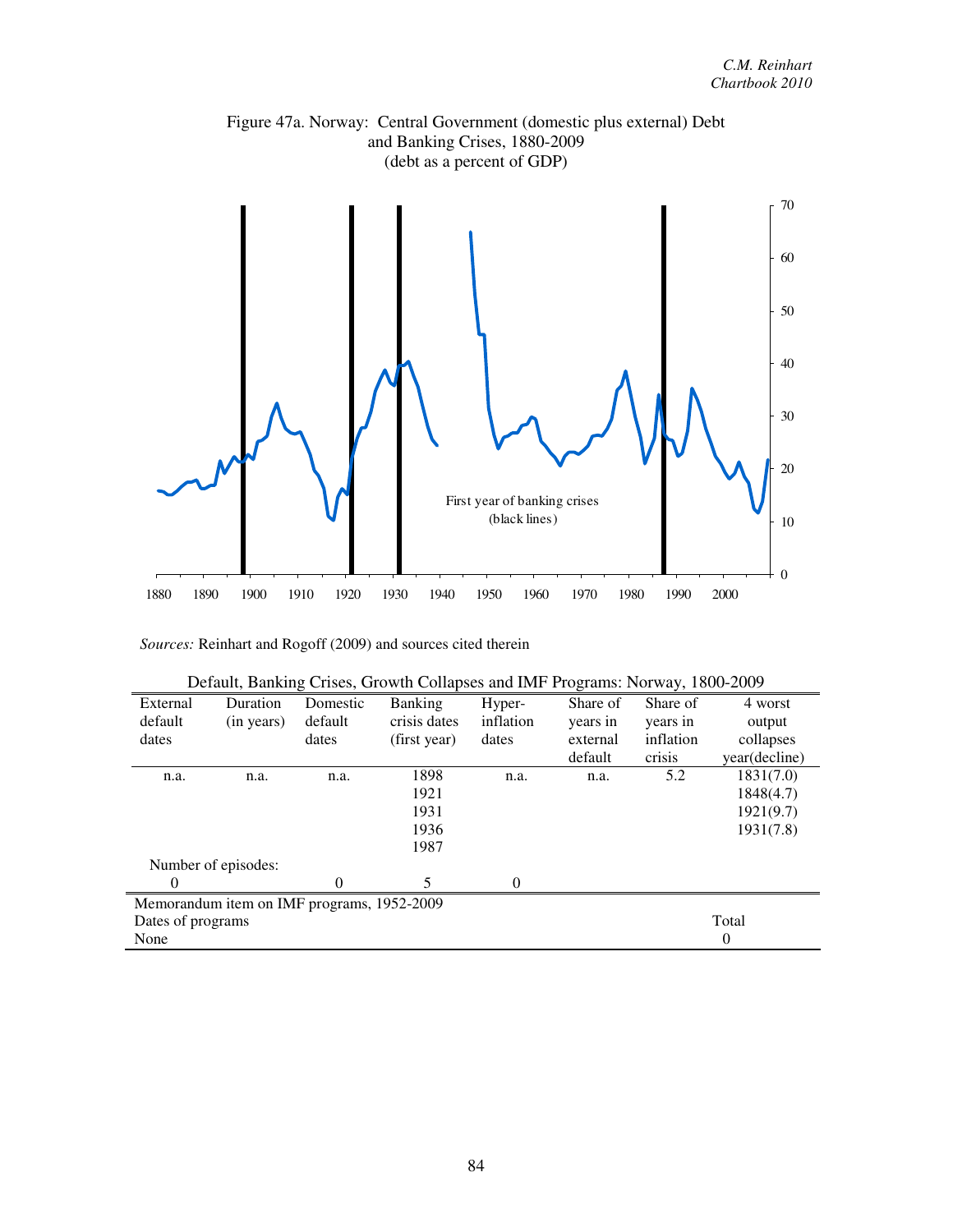

Figure 47b. Norway: Domestic Private Credit, 1900-2004 (Amount outstanding at year-end as a percent of GDP)

*Sources:* Eitrheim, Ø., K. Gerdrup and J.T. Klovland (2004), Reinhart and Rogoff (2009) and sources cited therein.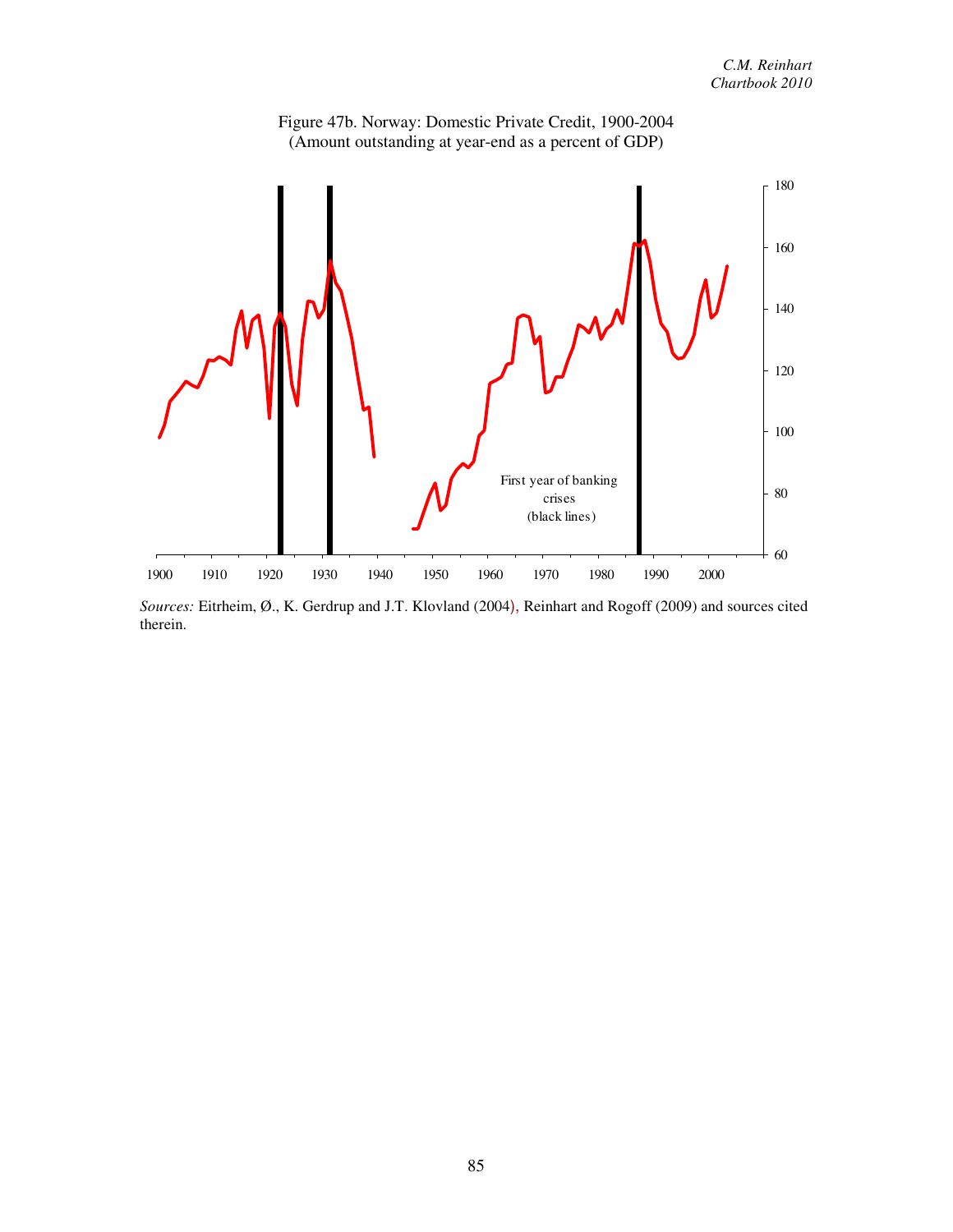#### Figure 48. Panama: Central Government (domestic plus external) Debt and Banking Crises, 1914-2009 (debt as a percent of GDP)



*Sources:* Reinhart and Rogoff (2009) and sources cited therein *Notes:* No GDP data is available prior to 1945, hence, we scale debt by exports and adjust it by the ratio of exports to GDP to splice the pre-World War II series.

| Duration               | Domestic  | <b>Banking</b> | Hyper-                                                                                     | Share of | Share of  | 3 worst       |
|------------------------|-----------|----------------|--------------------------------------------------------------------------------------------|----------|-----------|---------------|
| (in years)             | default   | crisis dates   | inflation                                                                                  | years in | years in  | output        |
|                        | dates     | (first year)   | dates                                                                                      | external | inflation | collapses     |
|                        |           |                |                                                                                            | default  | crisis    | year(decline) |
| 15                     | 1988-1989 | 1988           | n.a.                                                                                       | 27.1     | $\Omega$  | 1948(5.9)     |
| 14                     |           |                |                                                                                            |          |           | 1983(4.5)     |
|                        |           |                |                                                                                            |          |           | 1988(13.5)    |
| Number of episodes:    |           |                |                                                                                            |          |           |               |
|                        |           |                | $\Omega$                                                                                   |          |           |               |
|                        |           |                |                                                                                            |          |           |               |
| Dates of programs      |           |                |                                                                                            |          |           | Total         |
|                        |           |                |                                                                                            |          |           | 20            |
| 1992, 1995, 1997, 2000 |           |                |                                                                                            |          |           |               |
|                        |           |                | Memorandum item on IMF programs, 1952-2009<br>1965, 1968-1975, 1977-1980, 1982-1983, 1985, |          |           |               |

Default, Banking Crises, Growth Collapses and IMF Programs: Panama, 1903-2009

Notes: The 1987-1994 default is on bonds, while the 1983-1996 episode is on bank loans.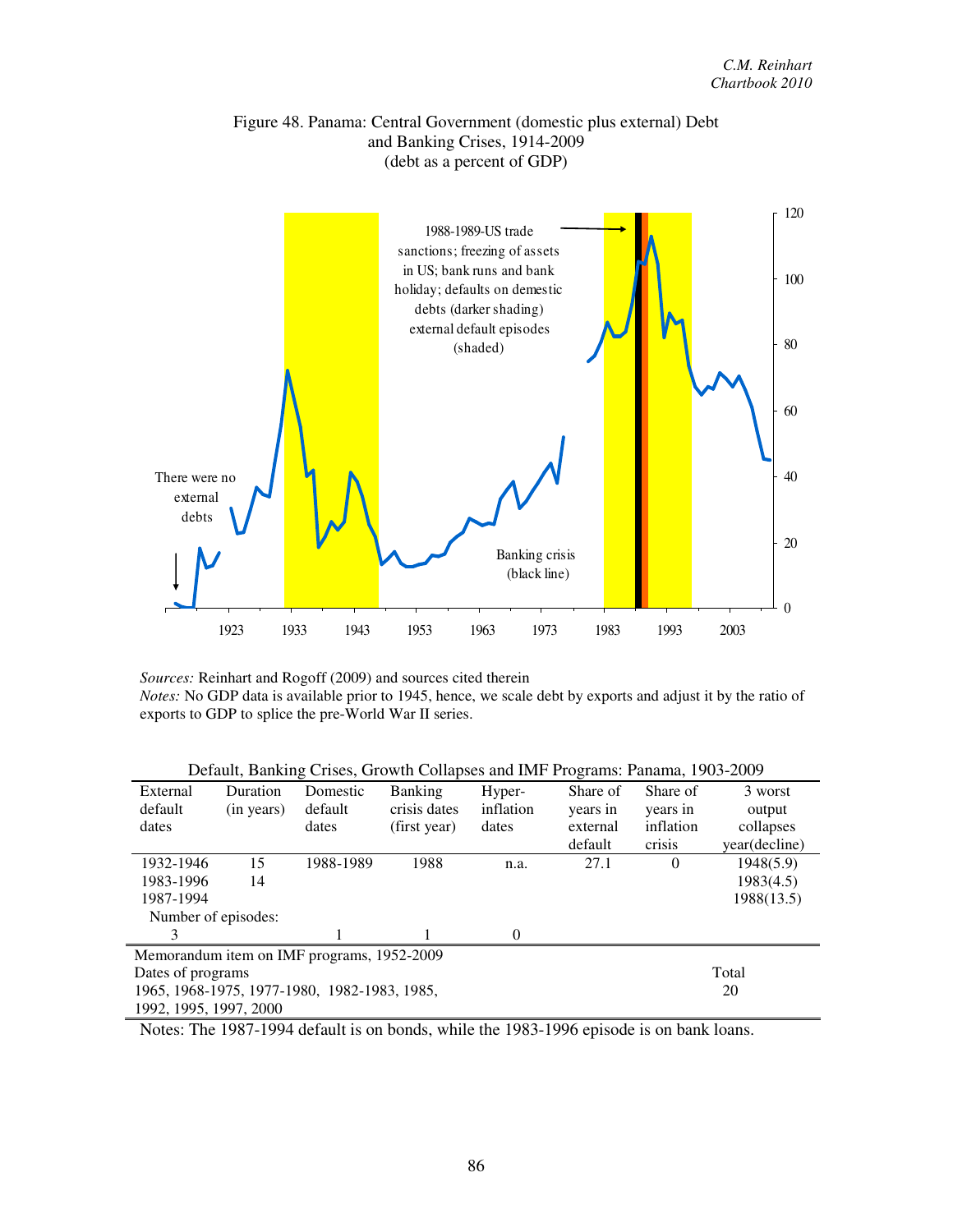

Figure 49. Paraguay: External (public plus private) Debt, Near-default, and Banking Crises, 1970-2009 (debt as a percent of GDP)

| Default, Banking Crises, Growth Collapses and IMF Programs: Paraguay, 1811-2009 |  |  |
|---------------------------------------------------------------------------------|--|--|
|                                                                                 |  |  |

| External                                   | Duration       | Domestic | <b>Banking</b> | Hyper-           | Share of | Share of  | 4 worst       |
|--------------------------------------------|----------------|----------|----------------|------------------|----------|-----------|---------------|
| default                                    | (in years)     | default  | crisis dates   | inflation        | years in | years in  | output        |
| dates                                      |                | dates    | (first year)   | dates            | external | inflation | collapses     |
|                                            |                |          |                |                  | default  | crisis    | year(decline) |
| 1874-1885                                  | 12             | n.a.     | 1890           | n.a.             | 22.6     | 11.1      | 1940(5.3)     |
| 1892-1895                                  | 4              |          | 1997           |                  |          |           | 1947(13.1)    |
| 1920-1924                                  | 5              |          | 2002           |                  |          |           | 1983(3.0)     |
| 1932-1944                                  | 13             |          |                |                  |          |           | 2009(4.5)     |
| 1968-1969                                  | $\overline{2}$ |          |                |                  |          |           |               |
| 1986-1992                                  | 7              |          |                |                  |          |           |               |
| 2003-2004                                  | $\overline{2}$ |          |                |                  |          |           |               |
| Number of episodes:                        |                |          |                |                  |          |           |               |
|                                            |                | 0        | 3              | $\boldsymbol{0}$ |          |           |               |
| Memorandum item on IMF programs, 1952-2009 |                |          |                |                  |          |           |               |
| Dates of programs                          |                |          |                |                  |          |           | Total         |
| 1957-1961, 1964, 1966, 1968-1969, 2003     |                |          |                |                  |          |           | 10            |

Notes: Summary of private forecasts for 2009 in *italics.*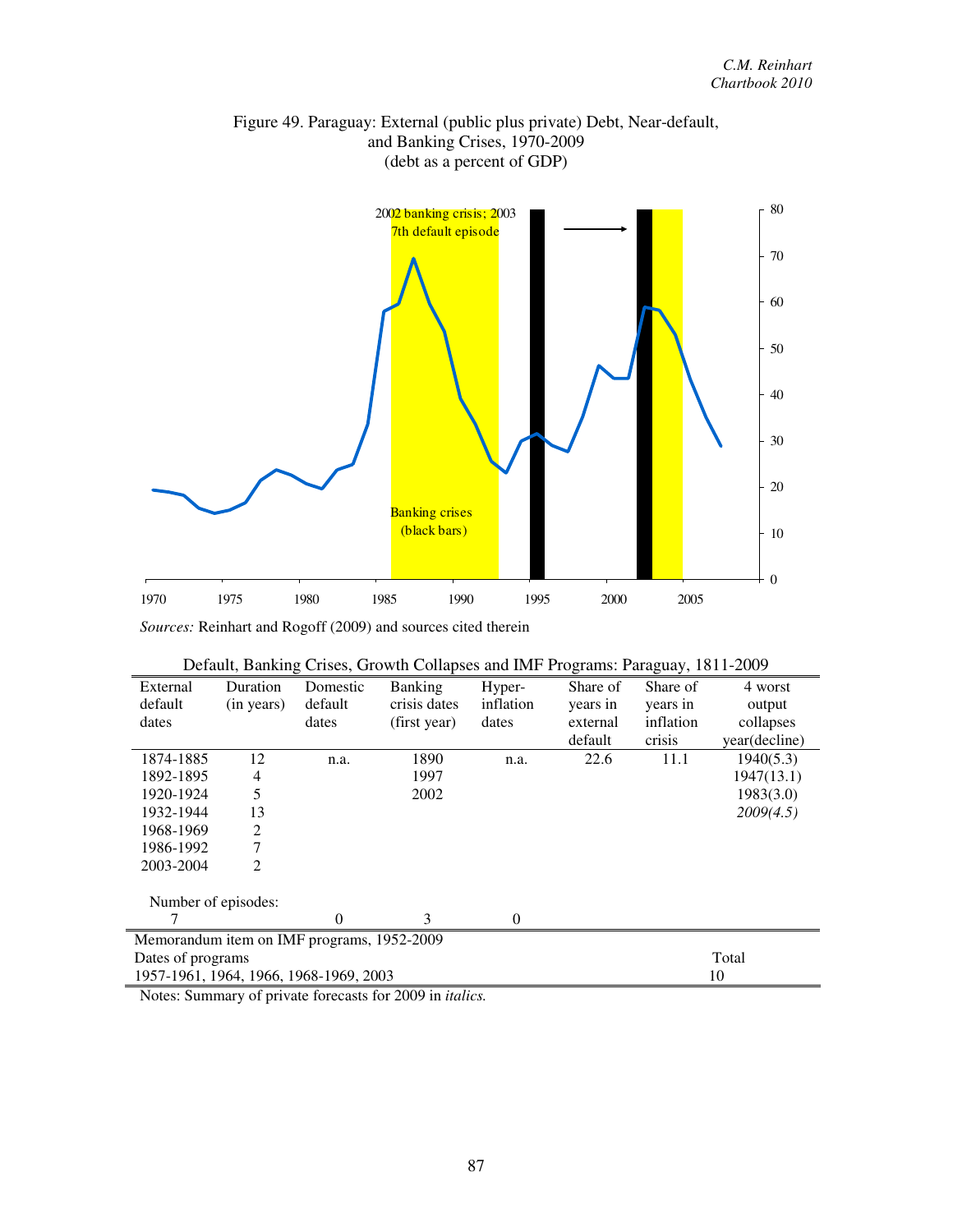

# Figure 50a. Peru: Central Government (domestic plus external) Debt, Default, and Banking Crises, 1917-2009 (debt as a percent of GDP)

| External                          | Duration   | Domestic                                      | <b>Banking</b> | Hyper-    | Share of | Share of  | 5 worst               |
|-----------------------------------|------------|-----------------------------------------------|----------------|-----------|----------|-----------|-----------------------|
| default                           | (in years) | default                                       | crisis dates   | inflation | years in | years in  | output                |
| dates                             |            | dates                                         | (first year)   | dates     | external | inflation | collapses             |
|                                   |            |                                               |                |           | default  | crisis    | year(decline)         |
| 1826-1848                         | 23         | 1931-1938                                     | 1872           | 1988-1990 | 40.2     | 13.2      | 1930(11.5)            |
| 1876-1889                         | 14         | 1985-1987                                     | 1983           |           |          |           | 1931(8.1)             |
| 1931-1951                         | 21         |                                               | 1999           |           |          |           | 1983(9.3)             |
| 1969-1969                         | 2          |                                               |                |           |          |           | 1988(9.4)             |
| 1976                              |            |                                               |                |           |          |           | 1989(13.4)            |
| 1978                              |            |                                               |                |           |          |           |                       |
| 1980                              |            |                                               |                |           |          |           |                       |
| 1984-1997                         | 14         |                                               |                |           |          |           |                       |
| Number of episodes:               |            |                                               |                |           |          |           |                       |
| 8                                 |            | $\mathfrak{D}$                                | 3              |           |          |           |                       |
|                                   |            | Memorandum item on IMF programs, 1952-2009    |                |           |          |           |                       |
| Dates of programs                 |            |                                               |                |           |          |           | Total number of years |
|                                   |            | 1954, 1958-1968, 1970, 1977-1979, 1982, 1984, |                |           |          |           | 24                    |
| 1993, 1996, 1999, 2001-2002, 2004 |            |                                               |                |           |          |           |                       |

| Default, Banking Crises, Growth Collapses and IMF Programs: Peru1821-2009 |  |  |
|---------------------------------------------------------------------------|--|--|
|                                                                           |  |  |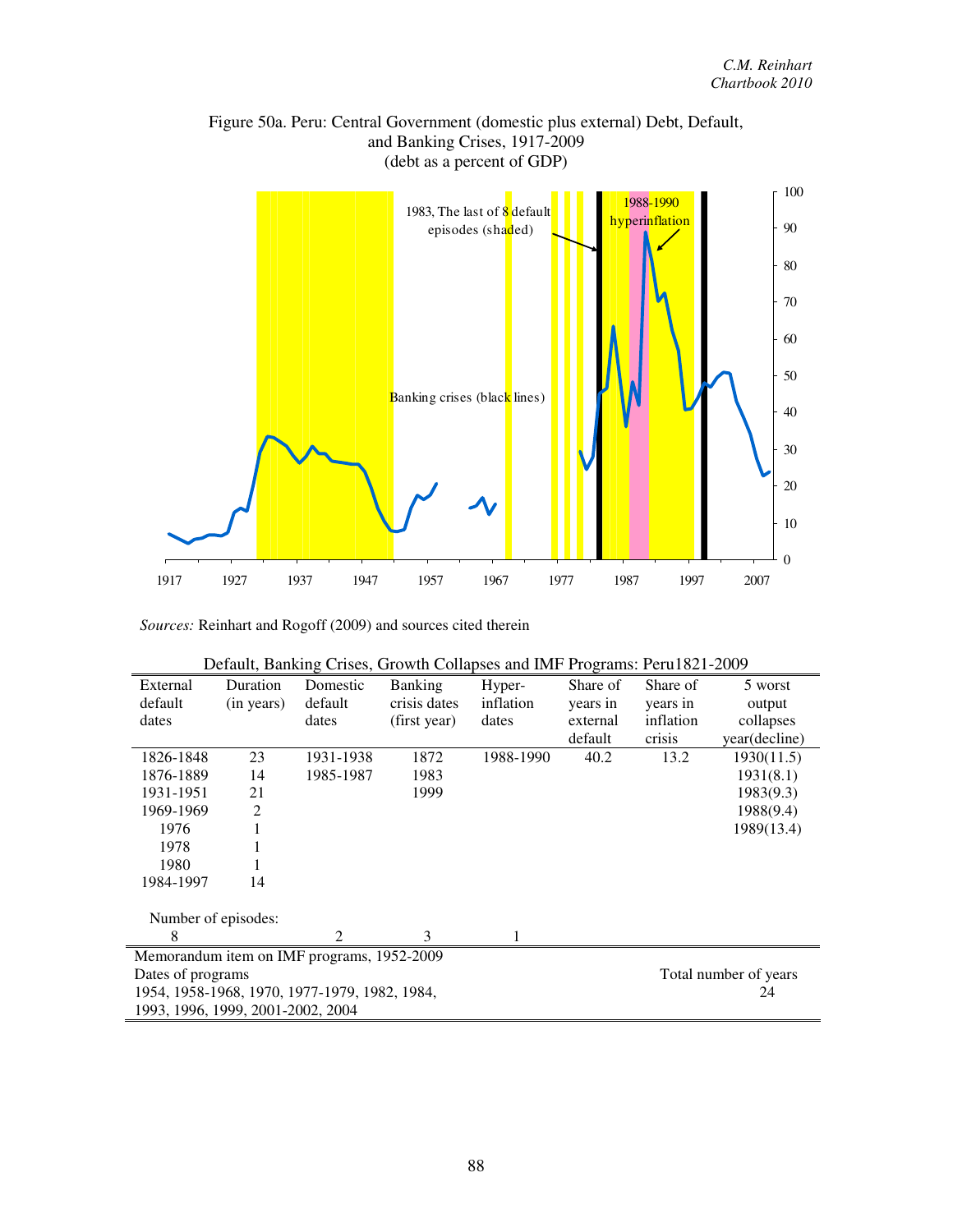



*Sources:* Stone (1999), Reinhart and Rogoff (2009) and sources cited therein.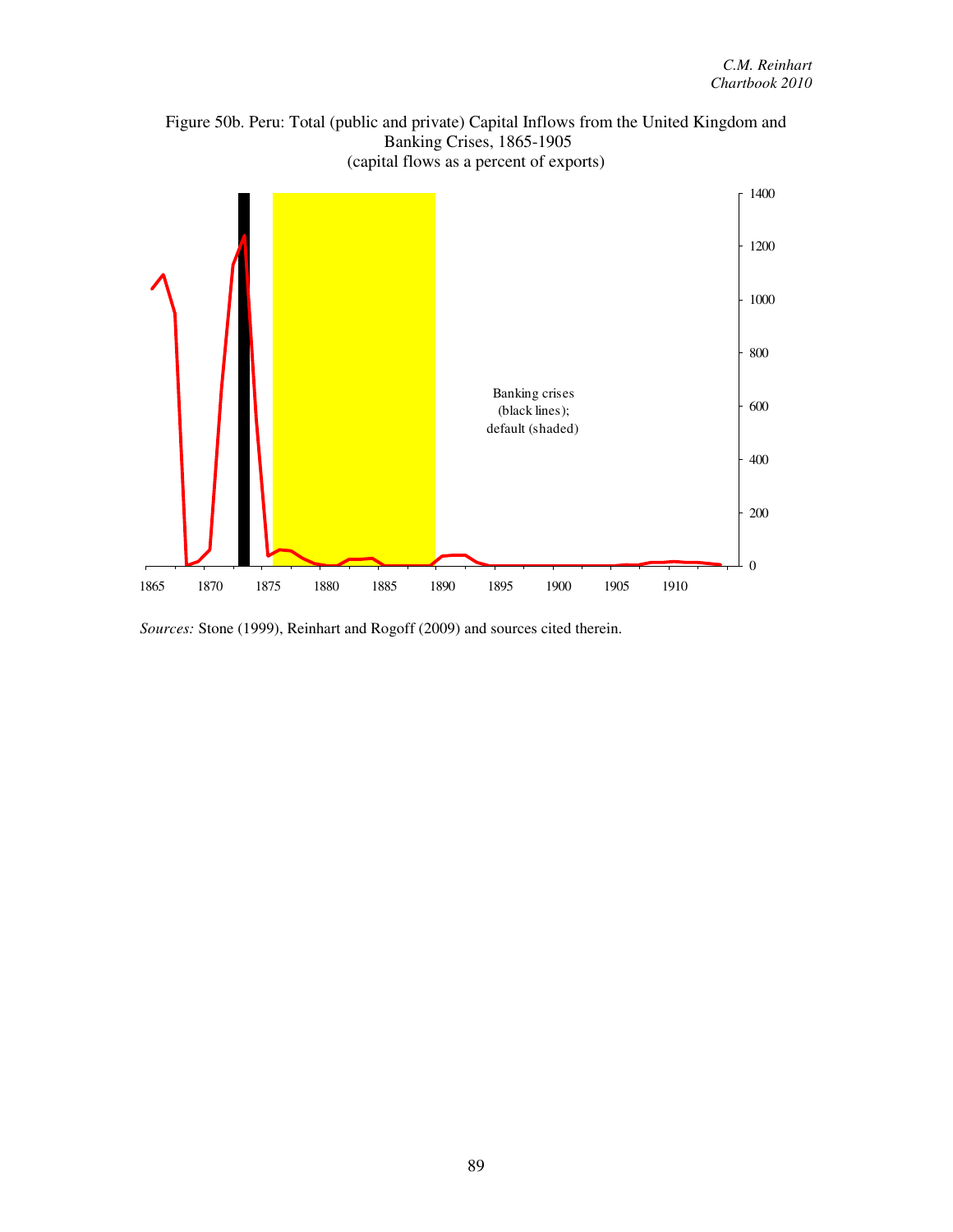



|  | Default, Banking Crises, Growth Collapses and IMF Programs: Philippines, 1946-2009 |  |
|--|------------------------------------------------------------------------------------|--|
|  |                                                                                    |  |

| External                                    | Duration   | Domestic | <b>Banking</b>              | Hyper-         | Share of | Share of  | 5 worst       |
|---------------------------------------------|------------|----------|-----------------------------|----------------|----------|-----------|---------------|
| default                                     | (in years) | default  | crisis dates                | inflation      | years in | years in  | output        |
| dates                                       |            | dates    | (first year)                | dates          | external | inflation | collapses     |
|                                             |            |          |                             |                | default  | crisis    | year(decline) |
| 1983-1992                                   | 10         | n.a.     | 1981                        | n.a.           | 18.8     | 6.3       | 1904(13.9)    |
|                                             |            |          | 1997                        |                |          |           | 1923(6.1)     |
|                                             |            |          |                             |                |          |           | 1935(6.8)     |
|                                             |            |          |                             |                |          |           | 1984(7.5)     |
| Number of episodes:                         |            |          |                             |                |          |           | 1985(7.5)     |
|                                             |            | 0        | $\mathcal{D}_{\mathcal{L}}$ | $\overline{0}$ |          |           |               |
| Memorandum item on IMF programs, 1952-2007  |            |          |                             |                |          |           |               |
| Dates of programs                           |            |          |                             |                |          |           | Total         |
| 1962-1968, 1970-1976, 1979-1980, 1983-1984, |            |          |                             |                |          |           | 23            |
| 1986, 1989, 1991, 1994, 1998                |            |          |                             |                |          |           |               |

*Sources:* Pre-WWII real GDP, Bassino and van del Eng, (2006).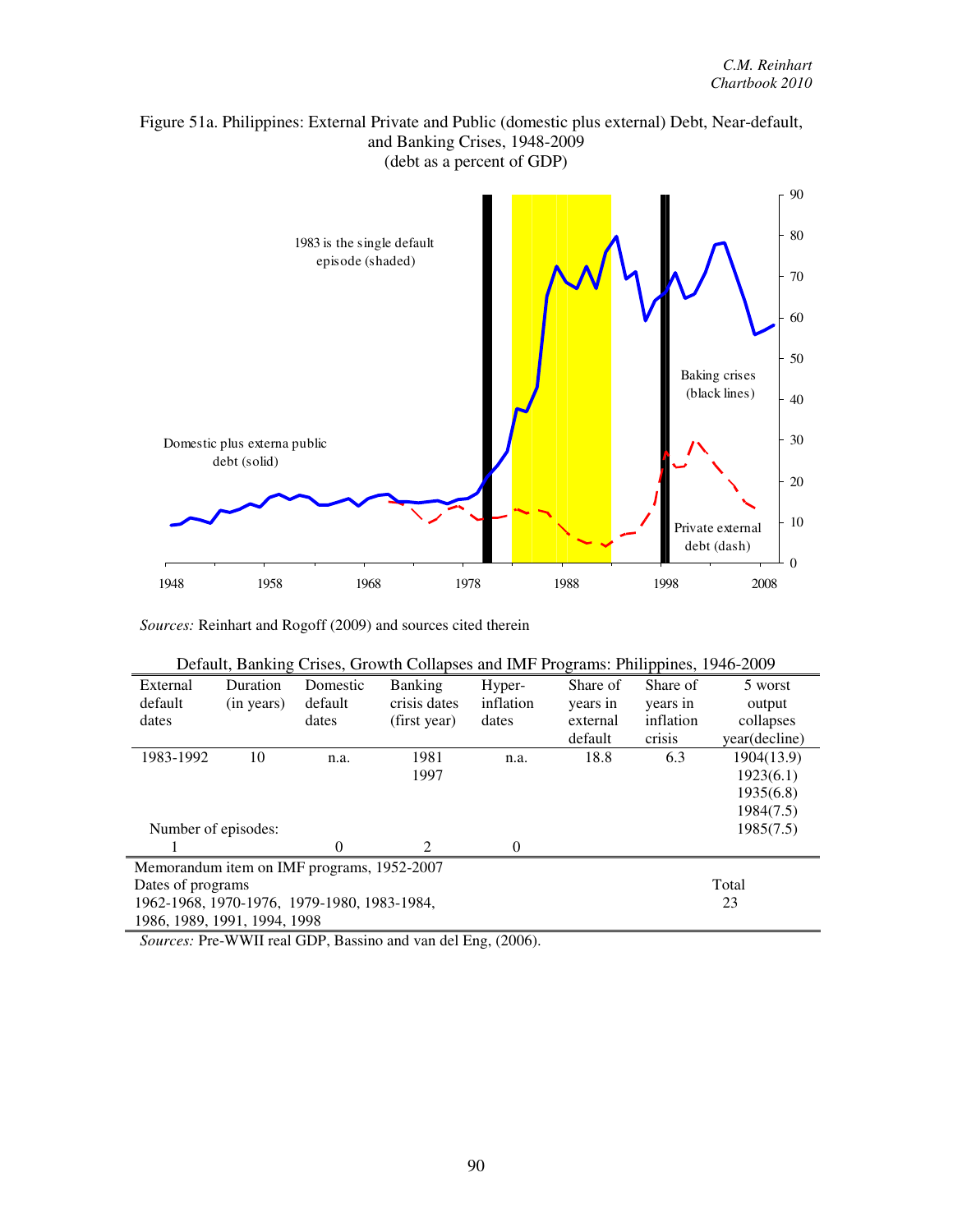

*Sources:* International Monetary Fund, *International Financial Statistics*, Reinhart and Rogoff (2009) and sources cited therein.

*Notes:* For periods where no quarterly nominal GDP is available, a moving-average interpolation method is used.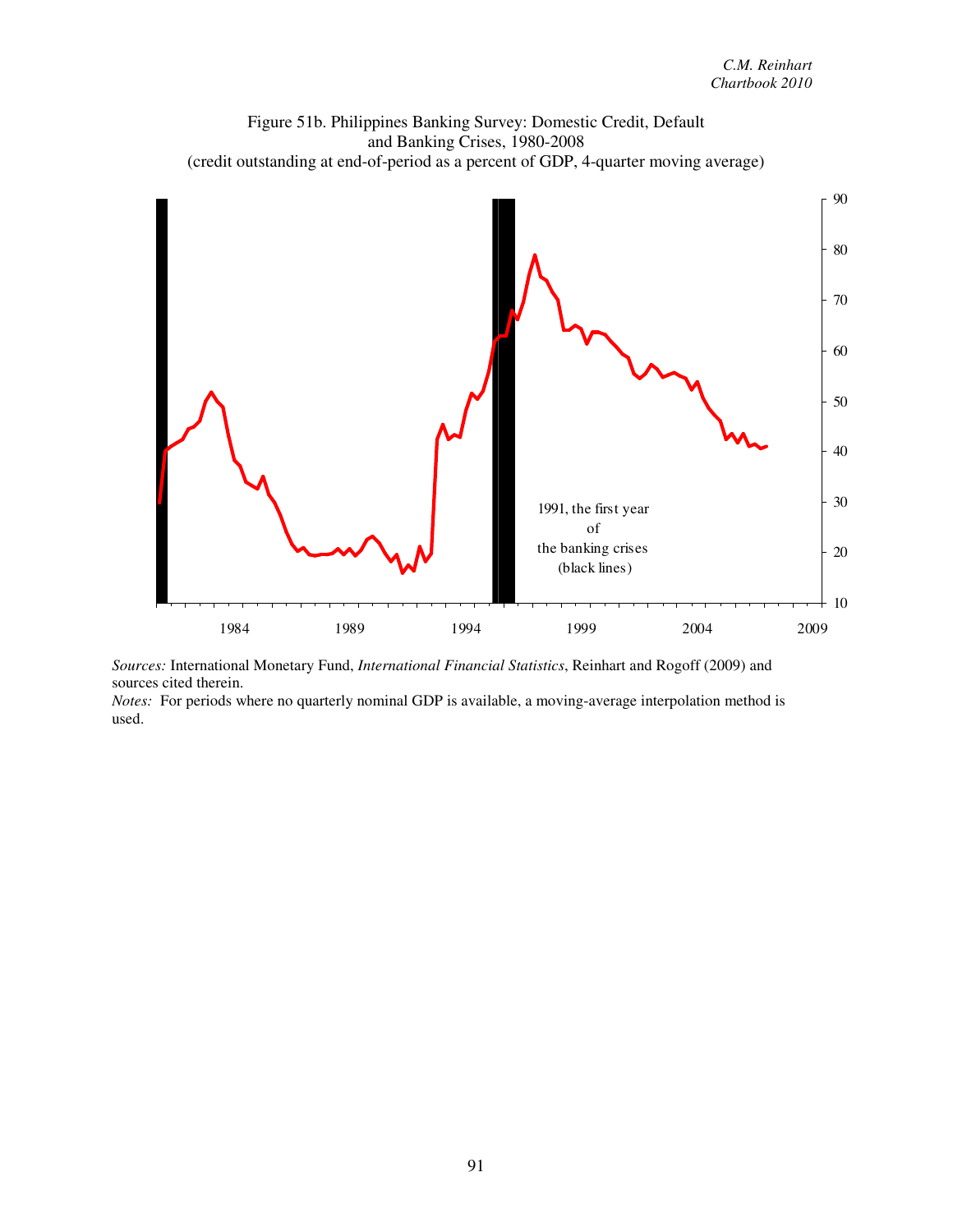## Figure 52a. Poland: Central Government (domestic plus external) Debt, Default, Hyperinflation and Banking Crises, 1917-1947 (debt as a percent of GDP)



| Default, Banking Crises, Growth Collapses, Hyperinflation and IMF Programs: |
|-----------------------------------------------------------------------------|
| Poland, 1918-2009                                                           |

| External                                   | Duration       | Domestic | <b>Banking</b> | Hyper-    | Share of | Share of  | 4 worst       |
|--------------------------------------------|----------------|----------|----------------|-----------|----------|-----------|---------------|
| default                                    | (in years)     | default  | crisis dates   | inflation | years in | years in  | output        |
| dates                                      |                | dates    | (first year)   | dates     | external | inflation | collapses     |
|                                            |                |          |                |           | default  | crisis    | year(decline) |
| 1936-1937                                  | $\mathfrak{D}$ | n.a.     | 1931           | 1919-1923 | 31.5     | 18.5      | $1980(-6.0)$  |
| 1940-1952                                  | 13             |          | 1934           | 1990      |          |           | 1981(10.0)    |
| 1981-1994                                  | 14             |          | 1991           |           |          |           | 1990(7.2)     |
|                                            |                |          |                |           |          |           | 1991(7.0)     |
| Number of episodes:                        |                |          |                |           |          |           |               |
| 3                                          |                | $\Omega$ | 3              |           |          |           |               |
| Memorandum item on IMF programs, 1952-2009 |                |          |                |           |          |           |               |
| Dates of programs<br>Total number of years |                |          |                |           |          |           |               |
| 1990-1991, 1993-1994                       |                |          |                |           |          |           | 4             |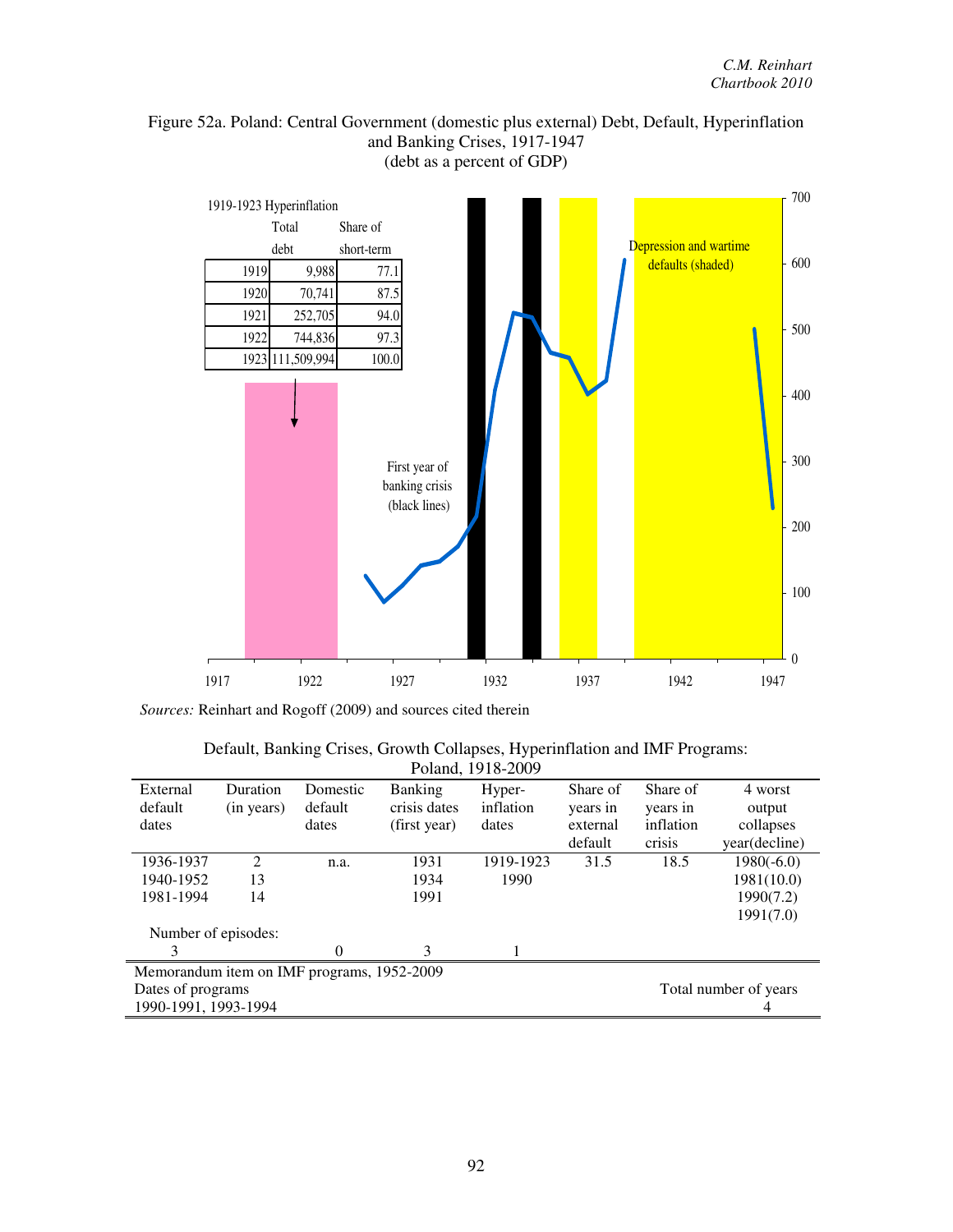

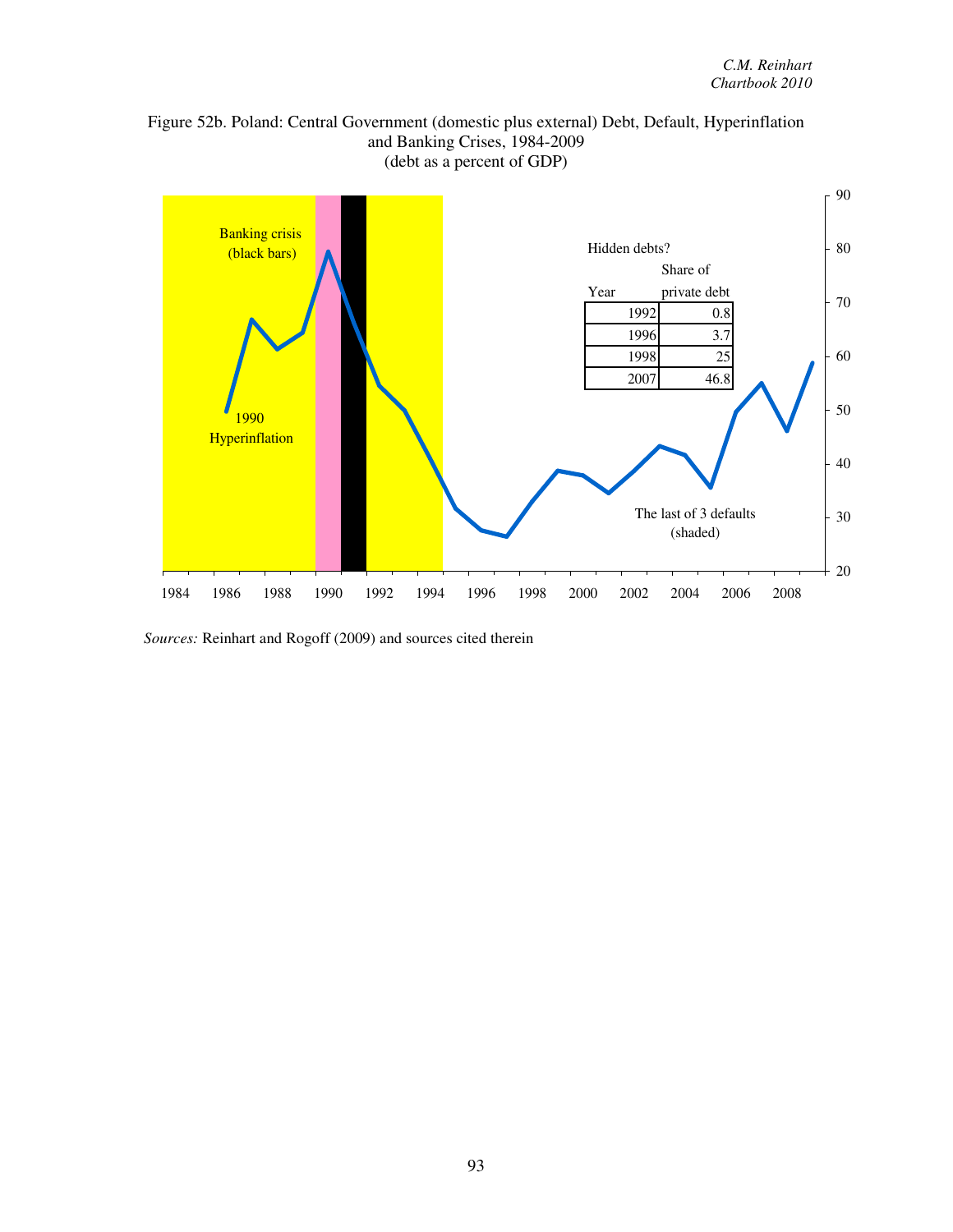

Figure 53. Portugal: Central Government (domestic plus external) Debt, Default, and Banking Crises, 1851-2009 (debt as a percent of GDP)

| Default, Damsing Crises, Growth Conapses and hvir Trograms. Fortugal, Tooo-2007 |                                            |                |                |           |          |           |               |  |
|---------------------------------------------------------------------------------|--------------------------------------------|----------------|----------------|-----------|----------|-----------|---------------|--|
| External                                                                        | Duration                                   | Domestic       | <b>Banking</b> | Hyper-    | Share of | Share of  | 5 worst       |  |
| default                                                                         | (in                                        | default        | crisis dates   | inflation | years in | years in  | output        |  |
| dates                                                                           | years)                                     | dates          | (first year)   | dates     | external | inflation | collapses     |  |
|                                                                                 |                                            |                |                |           | default  | crisis    | year(decline) |  |
| 1828                                                                            |                                            | n.a.           | 1828           | n.a.      | 11.0     | 9.5       | 1918(5.1)     |  |
| 1837-1841                                                                       | 5                                          |                | 1846           |           |          |           | 1928(9.7)     |  |
| 1850-1856                                                                       |                                            |                | 1890           |           |          |           | 1935(5.3)     |  |
| 1892-1901                                                                       | 10                                         |                | 1920           |           |          |           | 1936(7.6)     |  |
|                                                                                 |                                            |                | 1923           |           |          |           | 1940(6.5)     |  |
|                                                                                 |                                            |                | 1931           |           |          |           |               |  |
| Number of episodes:                                                             |                                            |                |                |           |          |           |               |  |
| 4                                                                               |                                            | $\overline{0}$ | 6              | $\theta$  |          |           |               |  |
|                                                                                 | Memorandum item on IMF programs, 1952-2009 |                |                |           |          |           |               |  |
| Dates of programs<br>Total number of years                                      |                                            |                |                |           |          |           |               |  |
| 1977, 1978, 1983                                                                |                                            |                |                |           |          |           | 3             |  |

| Default, Banking Crises, Growth Collapses and IMF Programs: Portugal, 1800-2009 |  |  |  |
|---------------------------------------------------------------------------------|--|--|--|
|                                                                                 |  |  |  |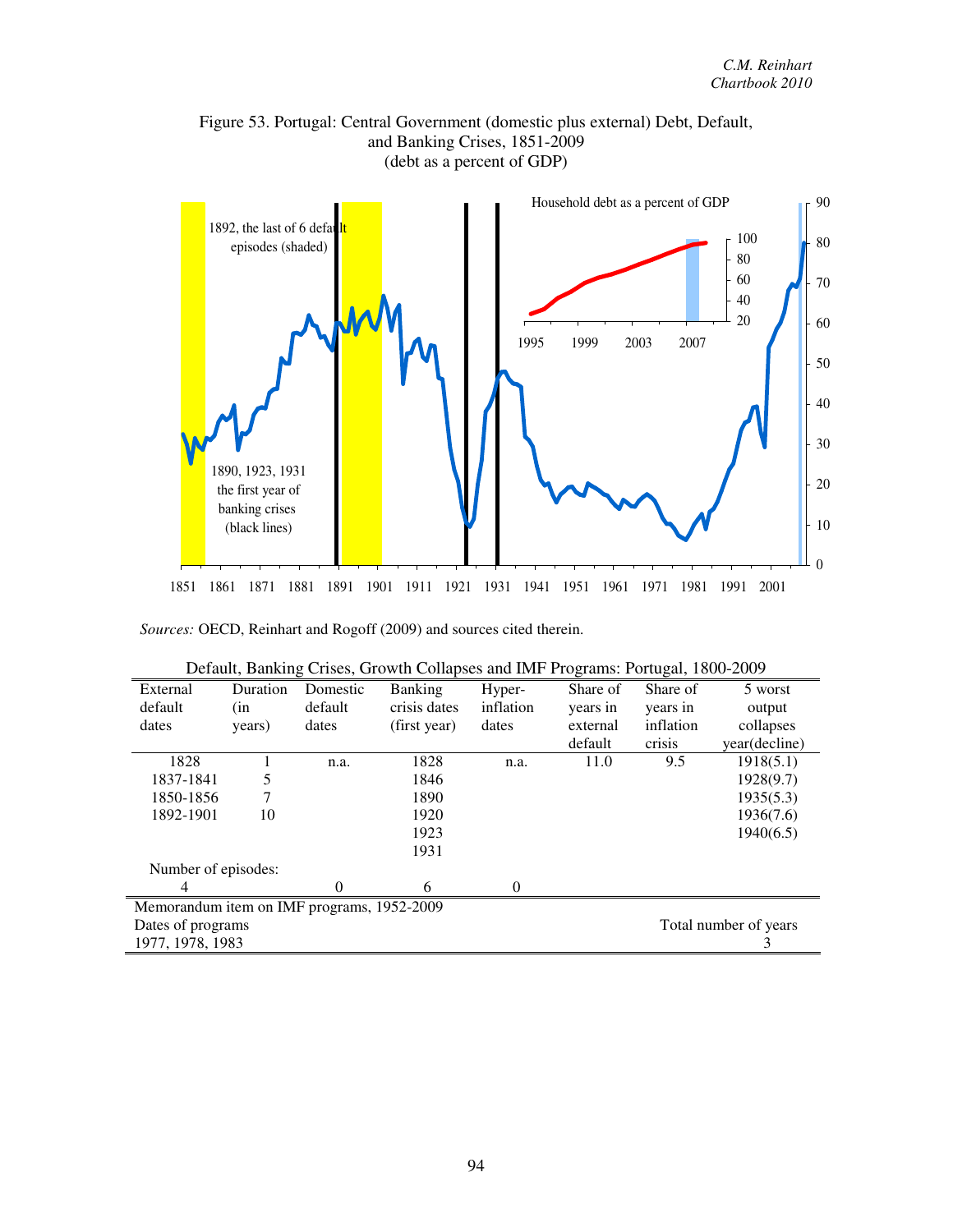

## Figure 54. Romania: External (public plus private) Debt, Default, and Banking Crises, 1970-2009 (debt as a percent of exports)

*Sources:* Reinhart and Rogoff (2009) and sources cited therein.

|                                                      | Default, Banking Crises, Growth Collapses and IMF Programs: Romania, 1878-2009 |                                            |                |           |          |           |               |  |  |
|------------------------------------------------------|--------------------------------------------------------------------------------|--------------------------------------------|----------------|-----------|----------|-----------|---------------|--|--|
| External                                             | Duration                                                                       | Domestic                                   | <b>Banking</b> | Hyper-    | Share of | Share of  | 5 worst       |  |  |
| default                                              | (in years)                                                                     | default                                    | crisis dates   | inflation | years in | years in  | output        |  |  |
| dates                                                |                                                                                | dates                                      | (first year)   | dates     | external | inflation | collapses     |  |  |
|                                                      |                                                                                |                                            |                |           | default  | crisis    | year(decline) |  |  |
| 1933-1958                                            | 26                                                                             | 1933-1958                                  | 1931           | n.a.      | 22.6     | 9.8       | 1989(5.8)     |  |  |
| 1981-1983                                            | 4                                                                              |                                            | 1990           |           |          |           | 1990(5.6)     |  |  |
| 1986                                                 |                                                                                |                                            |                |           |          |           | 1991(12.9)    |  |  |
|                                                      |                                                                                |                                            |                |           |          |           | 1997(6.1)     |  |  |
| Number of episodes:                                  |                                                                                |                                            |                |           |          |           | 2009(7.2)     |  |  |
| 3                                                    |                                                                                |                                            | 2              | 0         |          |           |               |  |  |
|                                                      |                                                                                | Memorandum item on IMF programs, 1952-2009 |                |           |          |           |               |  |  |
| Total number of years<br>Dates of programs           |                                                                                |                                            |                |           |          |           |               |  |  |
| 1975, 1977, 1981, 1991-1992, 1994, 1997, 1999,<br>10 |                                                                                |                                            |                |           |          |           |               |  |  |
| 2001, 2004, 2009                                     |                                                                                |                                            |                |           |          |           |               |  |  |

Notes: Summary of private forecasts for 2009 in *italics.*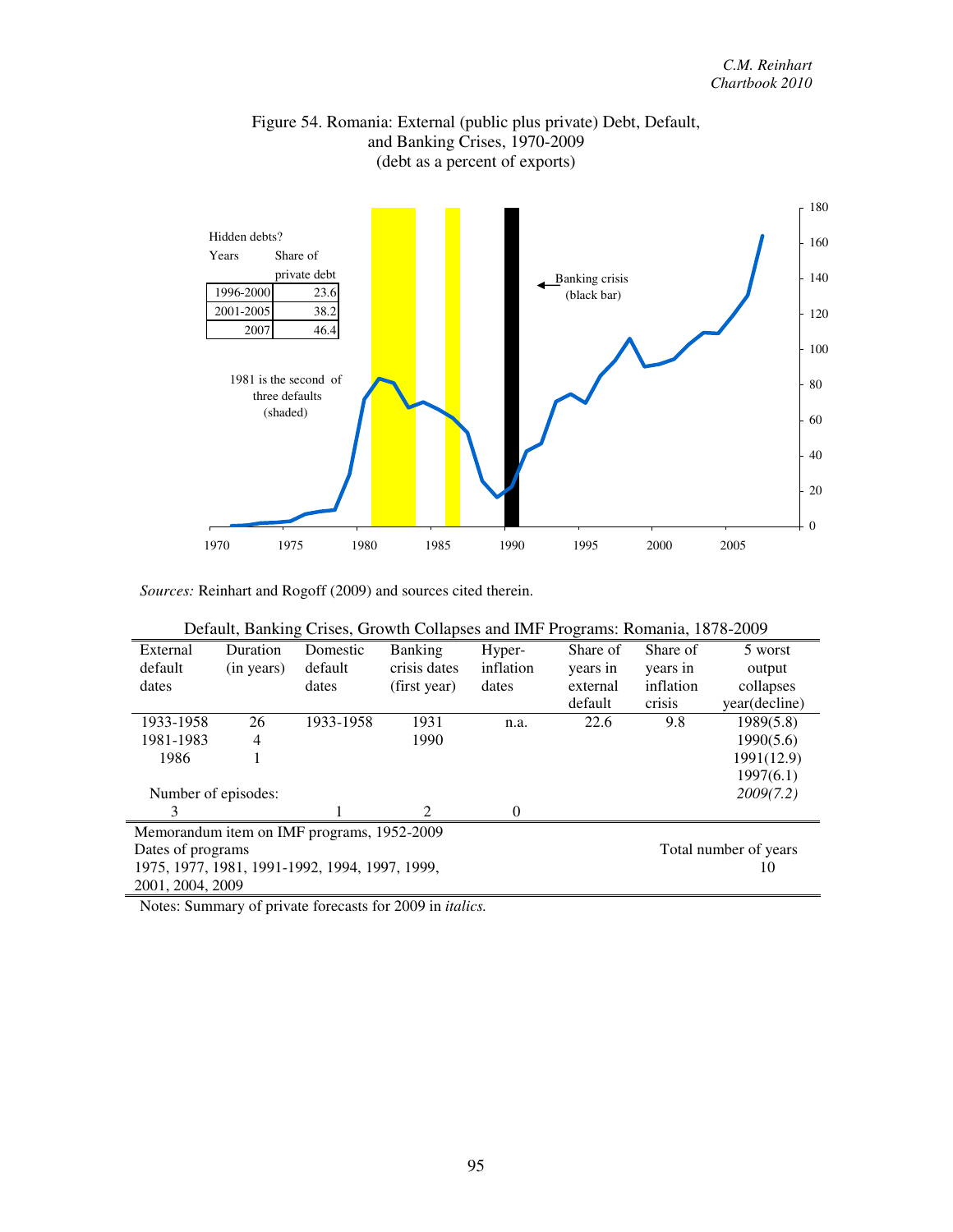

Figure 55a. Russia: Public Foreign Bond Issues and Default, 1815-1945 (as a percent of exports)

|  |  |                  | Default, Banking Crises, Growth Collapses, Hyperinflation, and IMF Programs: |  |
|--|--|------------------|------------------------------------------------------------------------------|--|
|  |  | Russia 1800-2009 |                                                                              |  |

| External              | Duration   | Domestic                                   | <b>Banking</b> | Hyper-    | Share of | Share of  | 5 worst               |
|-----------------------|------------|--------------------------------------------|----------------|-----------|----------|-----------|-----------------------|
| default               | (in years) | default                                    | crisis dates   | inflation | years in | years in  | output                |
| dates                 |            | dates                                      | (first year)   | dates     | external | inflation | collapses             |
|                       |            |                                            |                |           | default  | crisis    | year(decline)         |
| 1839                  |            | 1917-1918                                  | 1862           | 1918-1924 | 38.8     | 13.8      | 1992(14.5)            |
| 1885                  |            | 1947                                       | 1875           | 1993      |          |           | 1993(8.7)             |
| 1918-1986             | 69         | 1957                                       | 1896           |           |          |           | 1994(12.7)            |
| 1991-1997             | 7          | 1998-1999                                  | 1995           |           |          |           | 1998(5.3)             |
| 1998-2000             | 3          |                                            | 1998           |           |          |           | 2009(7.9)             |
|                       |            |                                            | 2008           |           |          |           |                       |
| Number of episodes:   |            |                                            |                |           |          |           |                       |
| 5                     |            | 4                                          | 6              | 2         |          |           |                       |
|                       |            | Memorandum item on IMF programs, 1952-2009 |                |           |          |           |                       |
| Dates of programs     |            |                                            |                |           |          |           | Total number of years |
| 1992, 1995-1996, 1999 |            |                                            |                |           |          |           | 4                     |

Notes: Summary of private forecasts for 2009 in *italics.*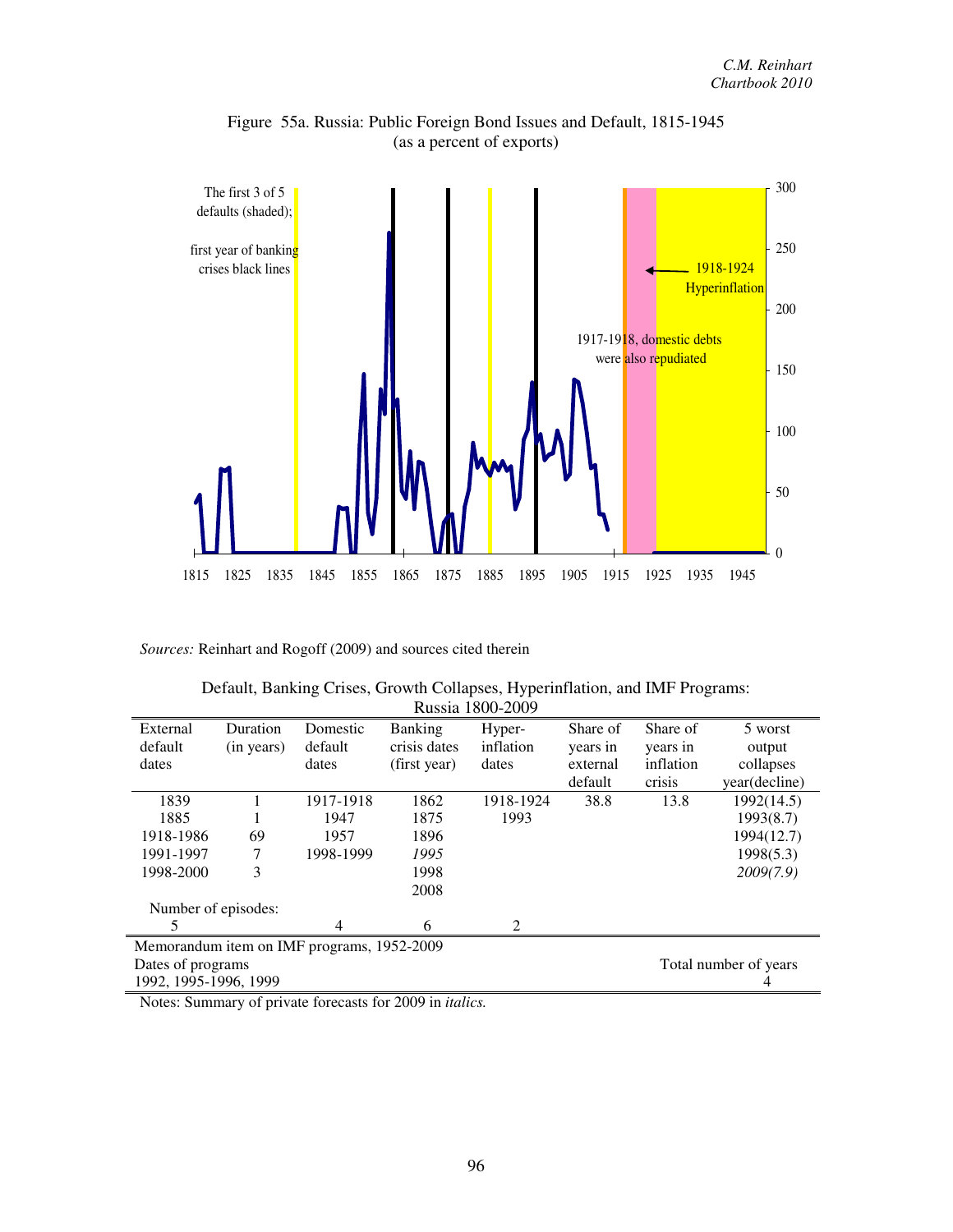

Figure 55b. Russia: External (public plus private) Debt, Default, Hyperinflation, and Banking Crises, 1985-2009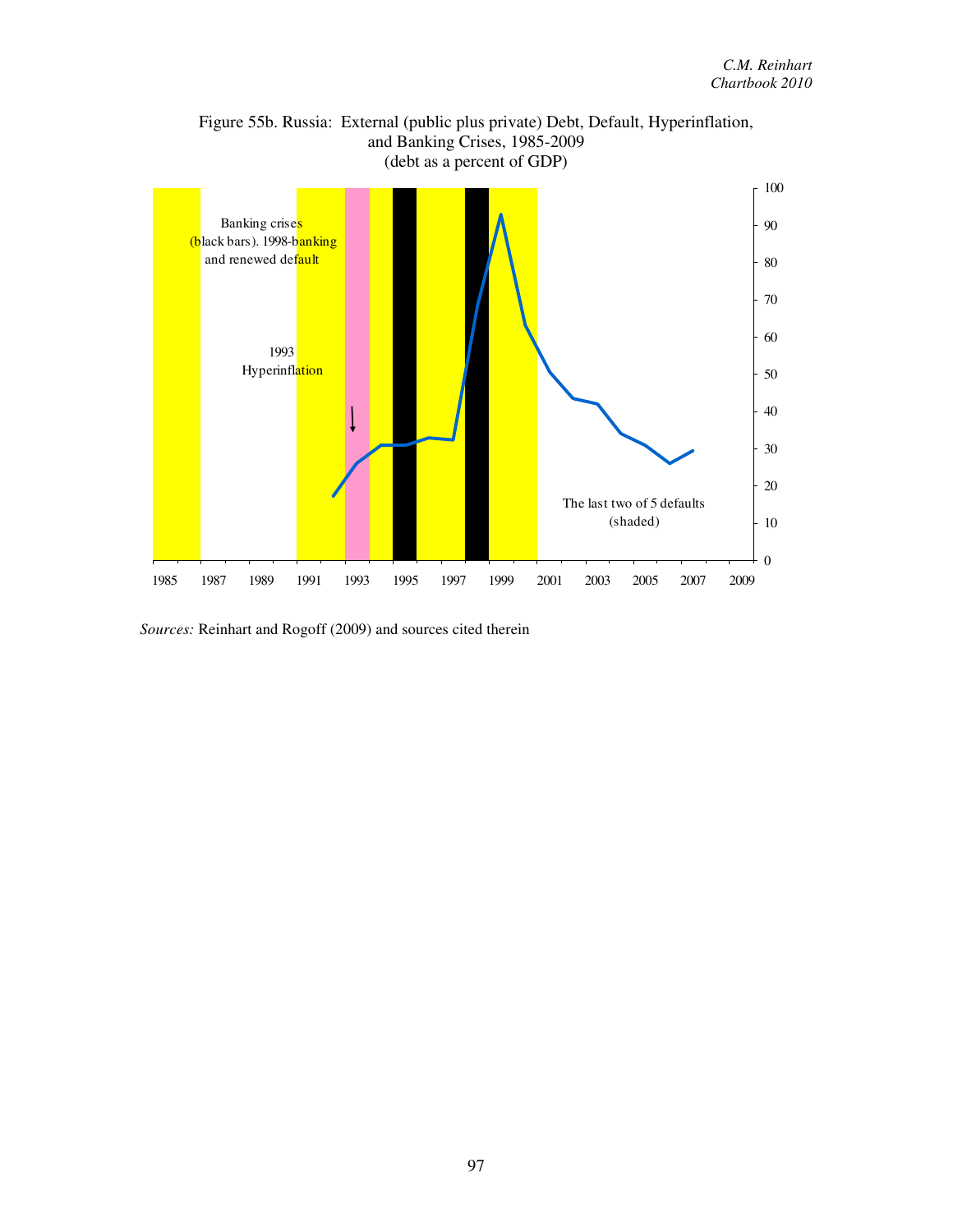

# Figure 56. Singapore: Central Government (domestic and external) Debt, Default, and Banking Crises, 1969-2009

*Sources:* Reinhart and Rogoff (2009) and sources cited therein. *Notes:* Since the mid-1990s all public debts of the central government are domestic.

| Default, Banking Crises, Growth Collapses, and IMF Programs: Singapore, 1965-2009 |                     |          |                |           |          |           |               |  |
|-----------------------------------------------------------------------------------|---------------------|----------|----------------|-----------|----------|-----------|---------------|--|
| External                                                                          | Duration            | Domestic | <b>Banking</b> | Hyper-    | Share of | Share of  | 3 worst       |  |
| default                                                                           | (in years)          | default  | crisis dates   | inflation | years in | years in  | output        |  |
| dates                                                                             |                     | dates    | (first year)   | dates     | external | inflation | collapses     |  |
|                                                                                   |                     |          |                |           | default  | crisis    | year(decline) |  |
| n.a.                                                                              | n.a.                | n.a.     | 1982           | n.a.      | 0.0      | 2.2       | 1964(3.5)     |  |
|                                                                                   |                     |          |                |           |          |           | 2001(2.4)     |  |
|                                                                                   | Number of episodes: |          |                |           |          |           | 2009(2.0)     |  |
| $\Omega$                                                                          |                     | $\Omega$ |                | $\Omega$  |          |           |               |  |
| Memorandum item on IMF programs, 1952-2009                                        |                     |          |                |           |          |           |               |  |
| Dates of programs<br>Total number of years                                        |                     |          |                |           |          |           |               |  |
| None                                                                              |                     |          |                |           |          |           | U             |  |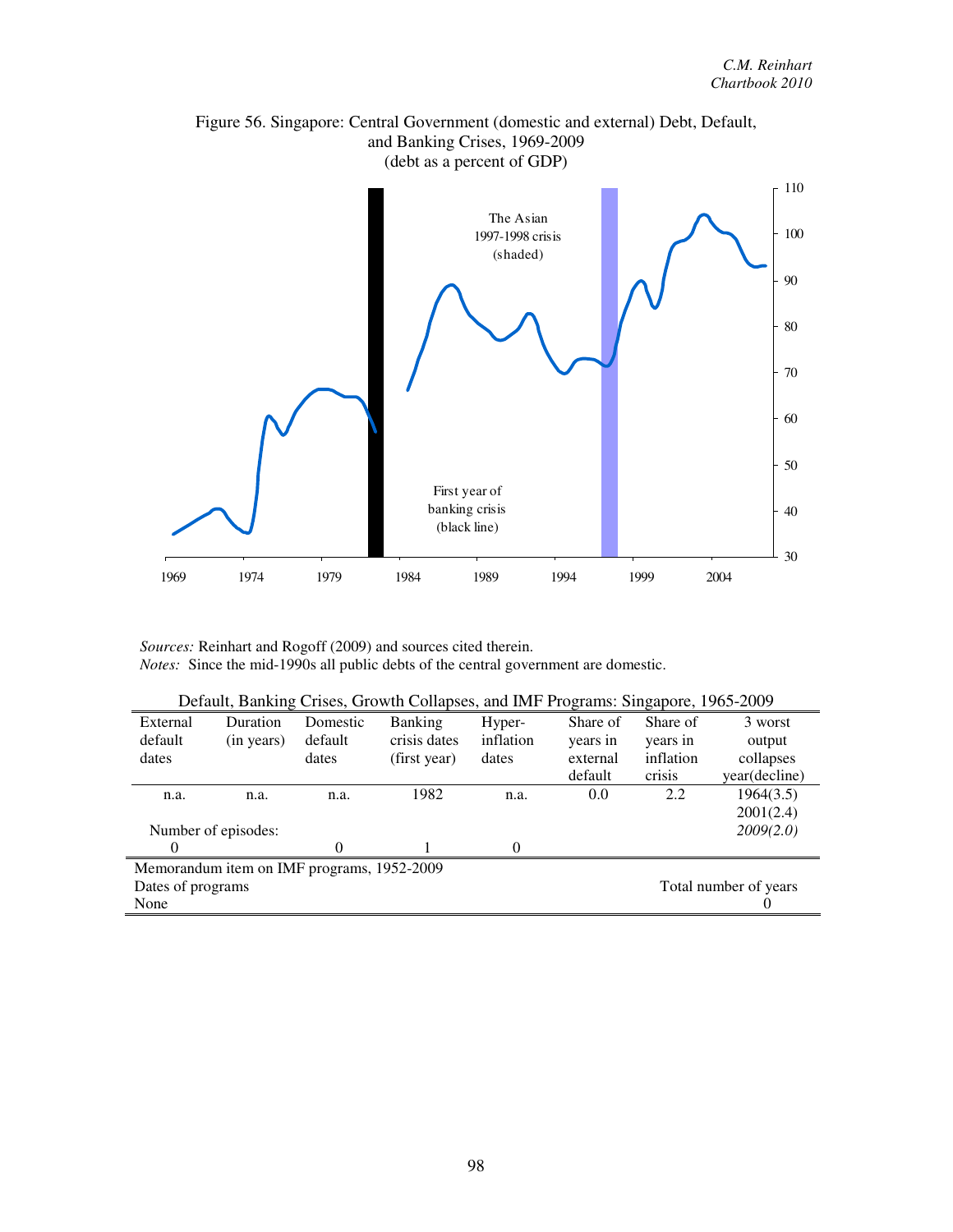

| Default, Banking Crises, Growth Collapses, and IMF Programs: South Africa, 1800-2009 |  |  |                                                  |  |  |
|--------------------------------------------------------------------------------------|--|--|--------------------------------------------------|--|--|
|                                                                                      |  |  | (calculations since independence—1910--reported) |  |  |

| External                                   | Duration                                   | Domestic | <b>Banking</b> | Hyper-    | Share of | Share of  | 3 worst       |  |
|--------------------------------------------|--------------------------------------------|----------|----------------|-----------|----------|-----------|---------------|--|
| default                                    | (in years)                                 | default  | crisis dates   | inflation | years in | years in  | output        |  |
| dates                                      |                                            | dates    | (first year)   | dates     | external | inflation | collapses     |  |
|                                            |                                            |          |                |           | default  | crisis    | year(decline) |  |
| 1985-1987                                  | 3                                          | n.a.     | 1865           | n.a.      | 5.0      | 1.0       | 1983(1.8)     |  |
| 1989                                       |                                            |          | 1877           |           |          |           | 1992(2.1)     |  |
| 1993                                       |                                            |          | 1890           |           |          |           | 2009(1.8)     |  |
|                                            |                                            |          | 1977           |           |          |           |               |  |
| Number of episodes:                        |                                            |          | 1989           |           |          |           |               |  |
|                                            |                                            | 0        | 4              | 0         |          |           |               |  |
|                                            | Memorandum item on IMF programs, 1952-2009 |          |                |           |          |           |               |  |
| Dates of programs<br>Total number of years |                                            |          |                |           |          |           |               |  |
| 1958, 1961, 1976(2), 1982-1983             |                                            |          |                |           |          |           | O             |  |

Notes: Summary of private forecasts for 2009 in *italics.*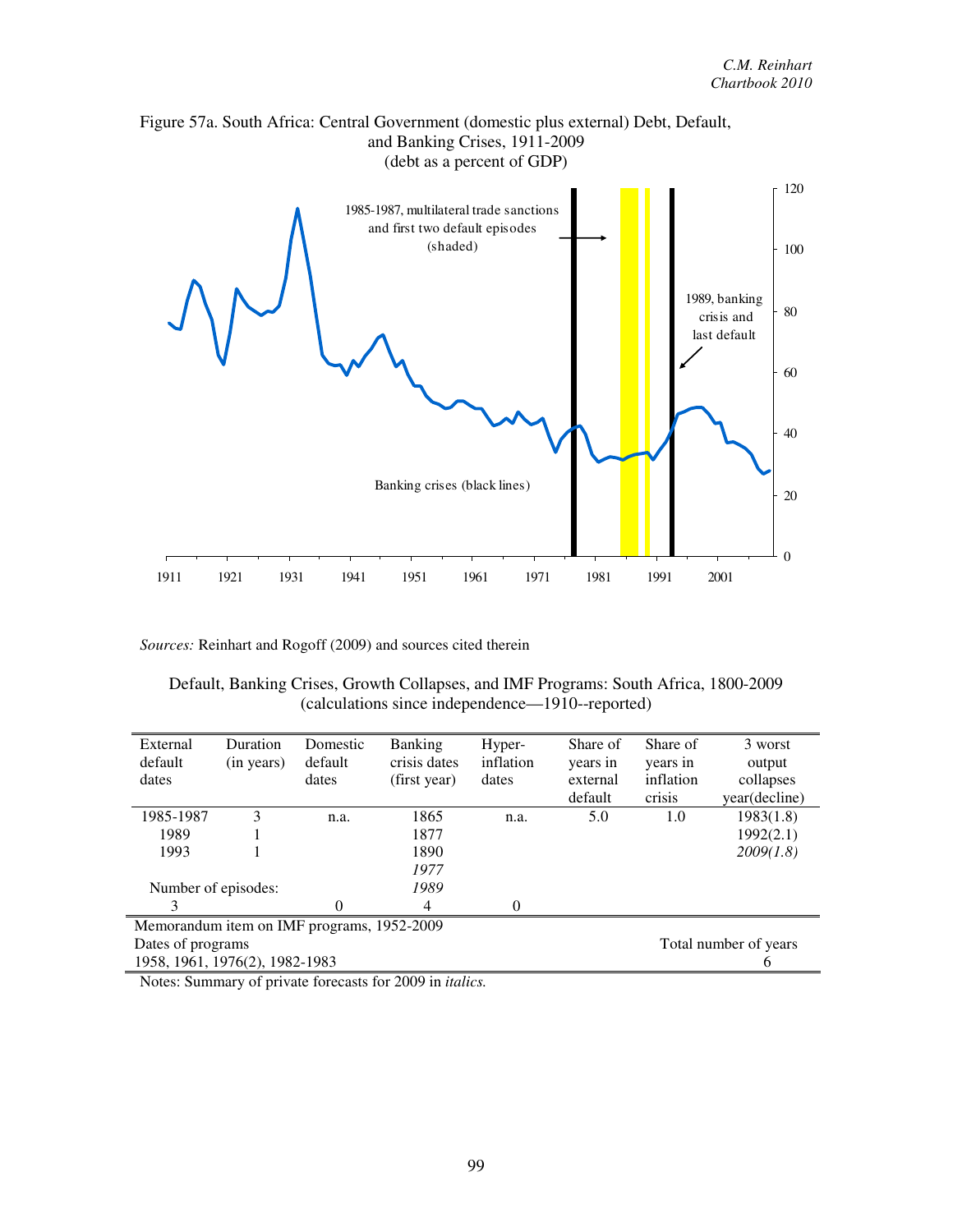



*Sources:* Stone (1999), Reinhart and Rogoff (2009) and sources cited therein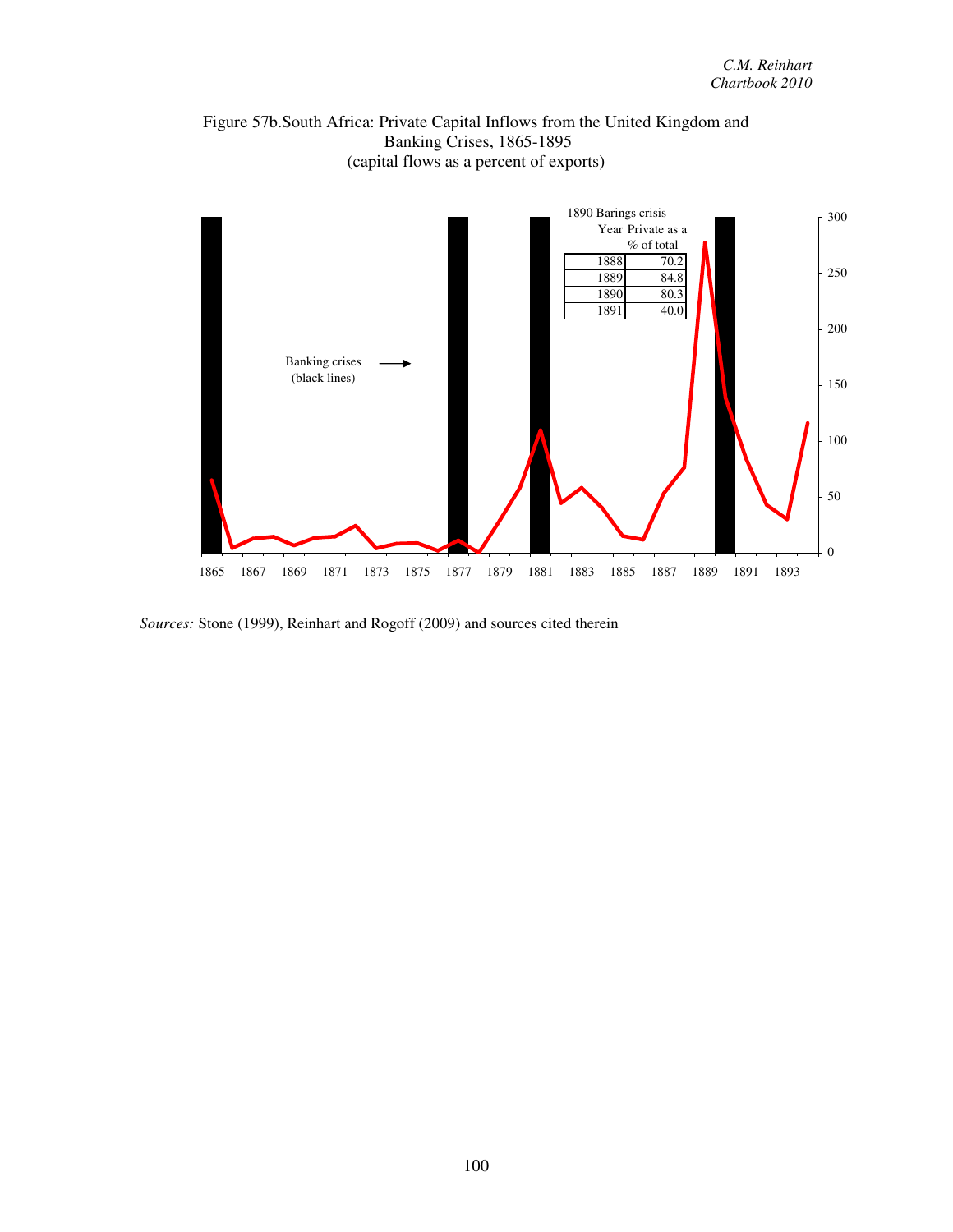

Figure 58a. Spain: Short-term Loans to the Crown and Defaults, 1601-1679 (Billions of ducats, three-year sum)

| Domestic and External Default, Banking Crises, and Hyperinflation: Spain, 1550-1799 |  |  |
|-------------------------------------------------------------------------------------|--|--|
|                                                                                     |  |  |

| External            | Duration       | Domestic  | <b>Banking</b> | Hyper-    | Share of | Share of  |  |
|---------------------|----------------|-----------|----------------|-----------|----------|-----------|--|
| default             | (in            | default   | crisis dates   | inflation | years in | years in  |  |
| dates               | years)         | dates     | (first year)   | dates     | external | inflation |  |
|                     |                |           |                |           | default  | crisis    |  |
| 1557-1560           | 4              | 1557-1560 | n.a.           | n.a.      | n.a.     |           |  |
| 1575-1577           | 3              | 1575-1577 |                |           |          |           |  |
| 1596-1597           | $\mathfrak{D}$ | 1596-1597 |                |           |          |           |  |
| 1607                |                |           |                |           |          |           |  |
| 1627                |                |           |                |           |          |           |  |
| 1647                |                |           |                |           |          |           |  |
| Number of episodes: |                |           |                |           |          |           |  |
| 6                   |                | 3         | $\Omega$       | $\Omega$  |          |           |  |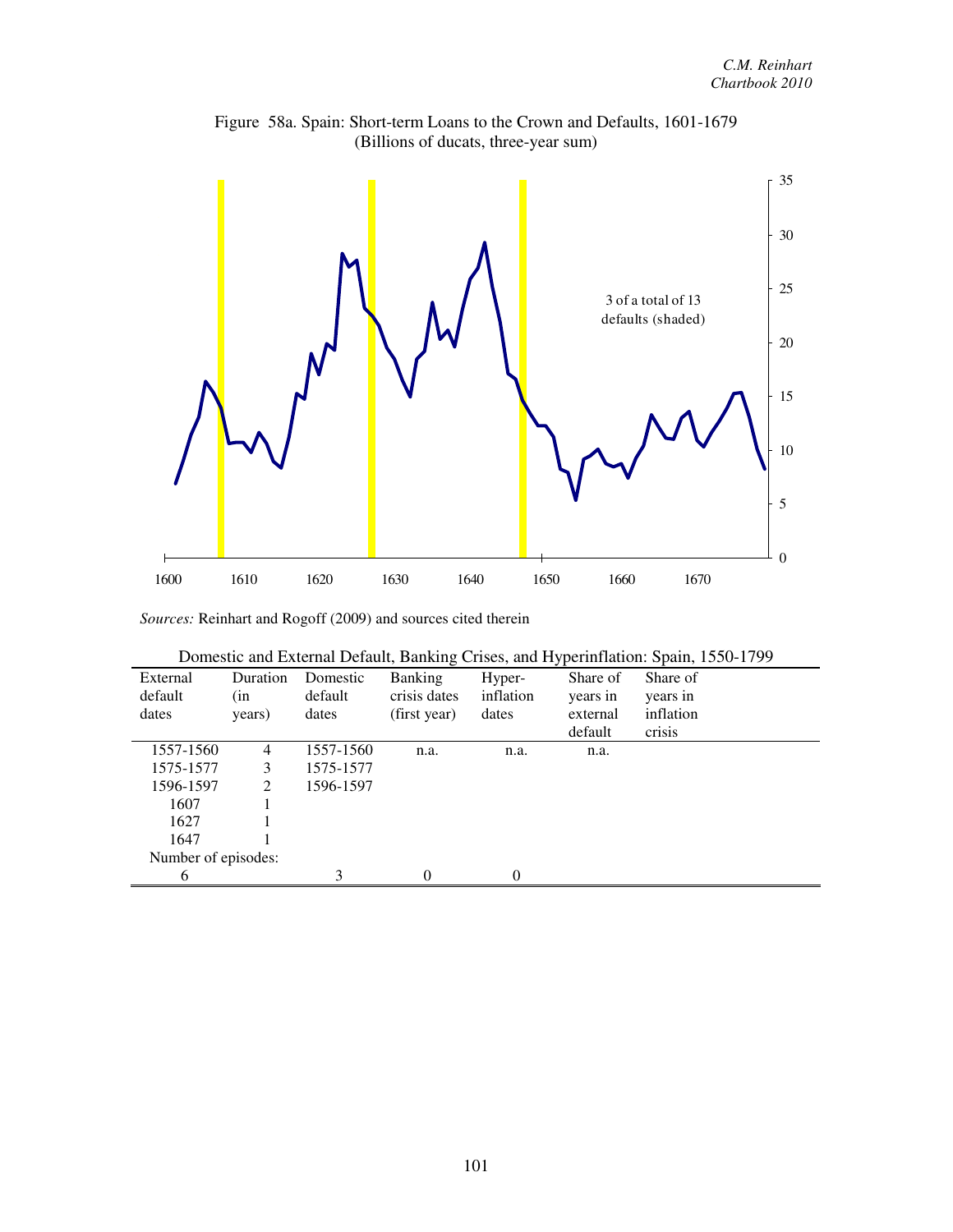

Figure 58b. Spain: Central Government (domestic plus external) Debt, Default, and Banking Crises, 1850-2009

| Default, Banking Crises, Growth Collapses, and IMF Programs: Spain, 1800-2009 |  |  |
|-------------------------------------------------------------------------------|--|--|
|                                                                               |  |  |

| External                                   | Duration | Domestic  | <b>Banking</b> | Hyper-    | Share of | Share of              | 5 worst       |
|--------------------------------------------|----------|-----------|----------------|-----------|----------|-----------------------|---------------|
| default                                    | (in      | default   | crisis dates   | inflation | years in | years in              | output        |
| Dates                                      | years)   | dates     | (first year)   | dates     | external | inflation             | collapses     |
|                                            |          |           |                |           | default  | crisis                | year(decline) |
| 1809                                       |          | 1936-1939 | 1814           | n.a.      | 23.8     | 3.8                   | 1868(10.1)    |
| 1820                                       |          |           | 1829           |           |          |                       | 1874(8.4)     |
| 1831-1834                                  | 4        |           | 1846           |           |          |                       | 1896(8.0)     |
| 1837-1867                                  | 31       |           | 1920           |           |          |                       | 1936(22.3)    |
| 1851                                       |          |           | 1931           |           |          |                       | 1937(8.3)     |
| 1877-1882                                  |          |           | 1977           |           |          |                       |               |
| Number of episodes:                        |          |           | 2008           |           |          |                       |               |
| 6                                          |          | 0         | 6              | $\theta$  |          |                       |               |
| Memorandum item on IMF programs, 1952-2009 |          |           |                |           |          |                       |               |
| Dates of programs                          |          |           |                |           |          | Total number of years |               |
| 1959, 1960, 1978                           |          |           |                |           |          |                       |               |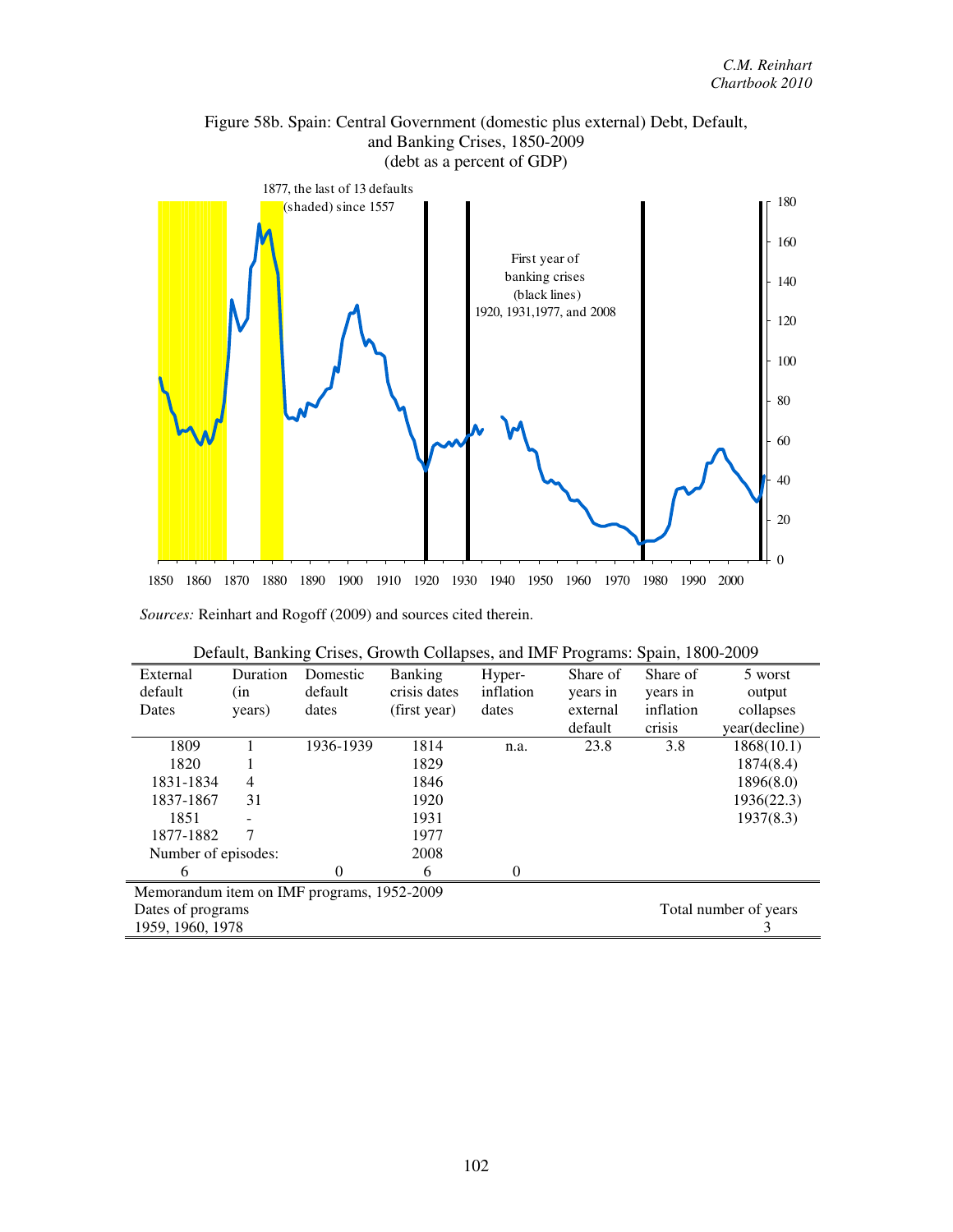



*Sources:* Stone (1999), Reinhart and Rogoff (2009) and sources cited therein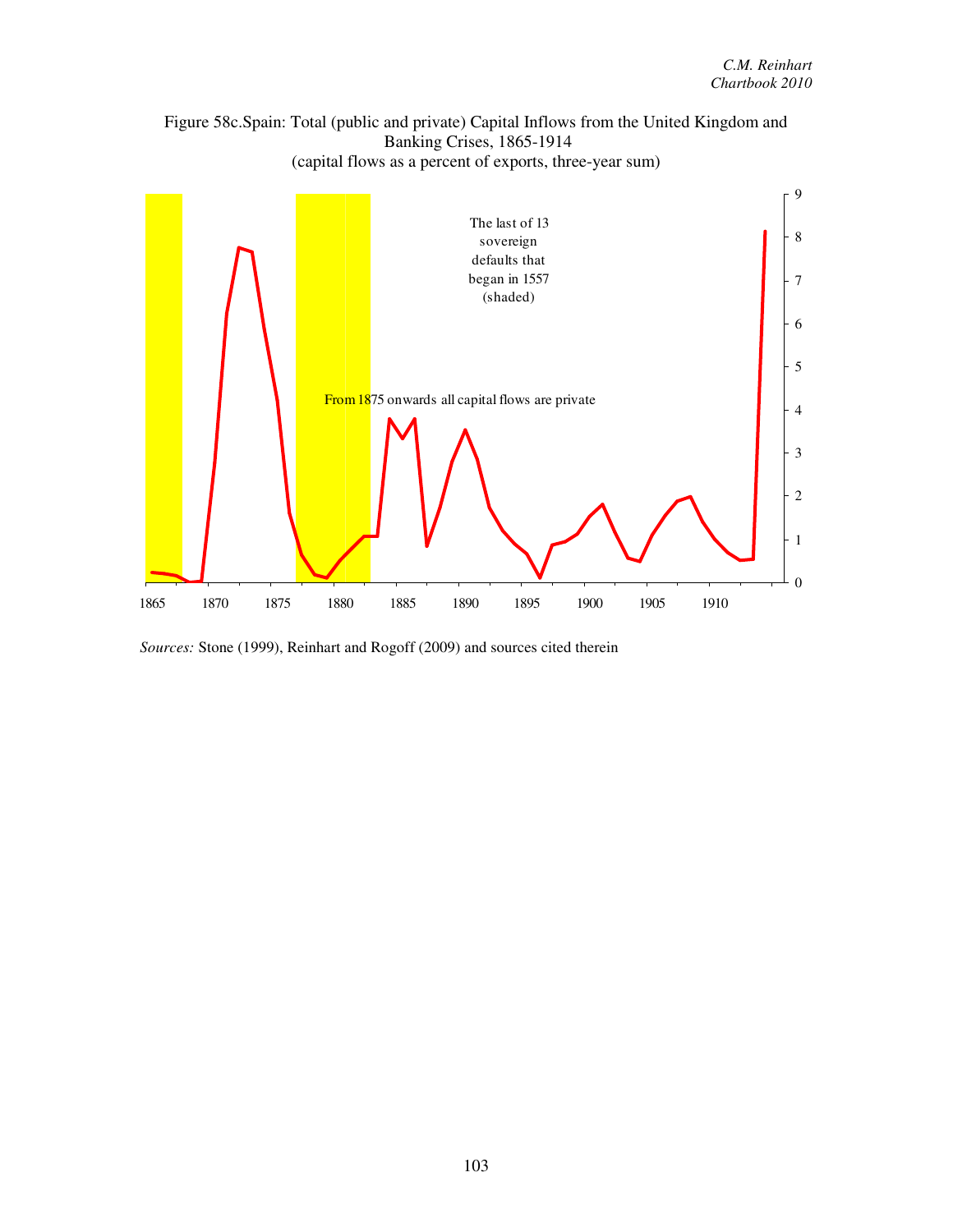Figure 58d. Spain Banking Survey: Domestic Credit, Default and Banking Crises, 1970-2008 (credit outstanding at end-of-period as a percent of GDP, 4-quarter moving average)



*Sources:* International Monetary Fund, *International Financial Statistics*, Reinhart and Rogoff (2009) and sources cited therein.

*Notes:* For periods where no quarterly nominal GDP is available, a moving-average interpolation method is used.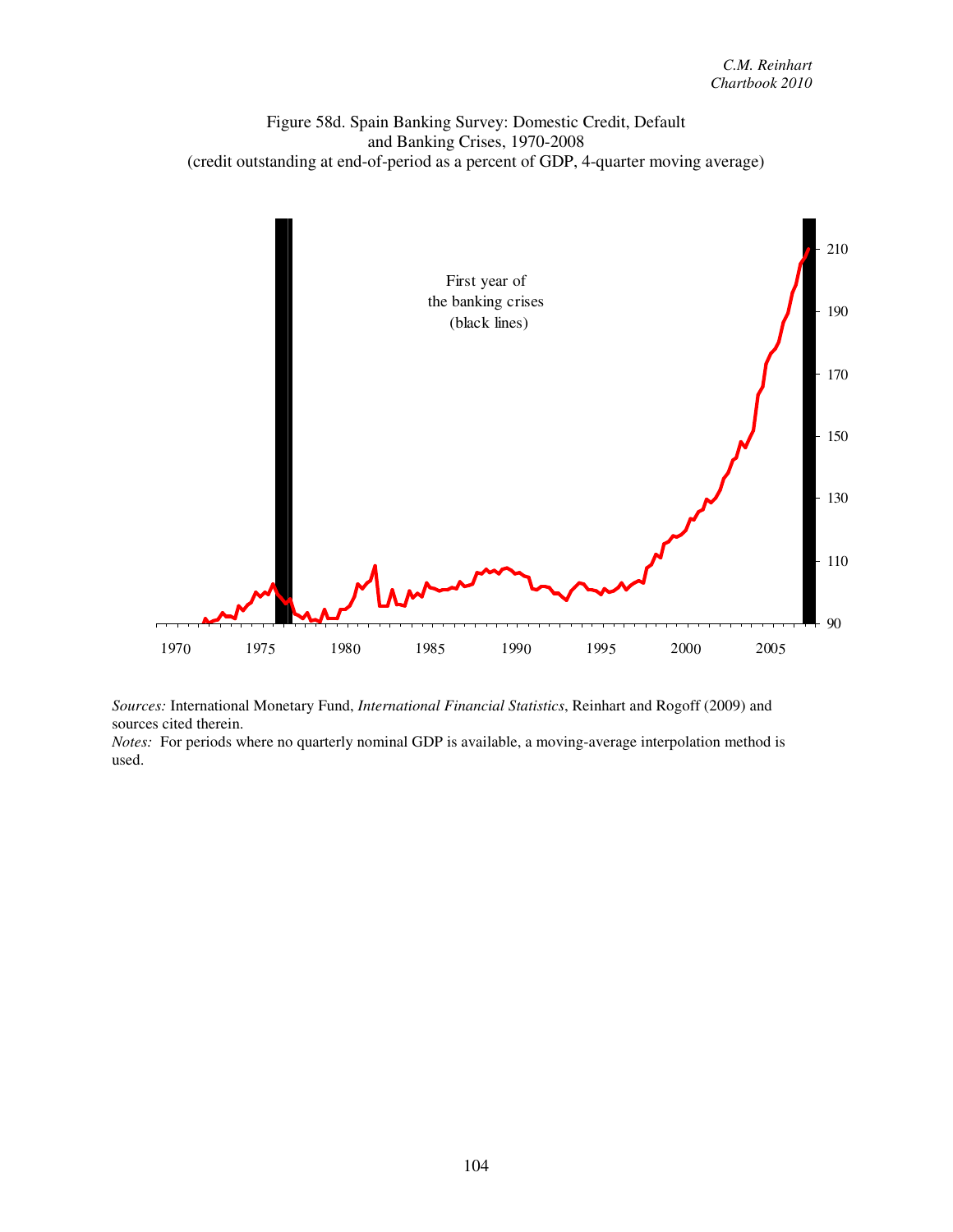



| Default, Banking Crises, Growth Collapses, and IMF Programs: Sri Lanka, 1948-2009 |            |          |                |           |          |                       |               |
|-----------------------------------------------------------------------------------|------------|----------|----------------|-----------|----------|-----------------------|---------------|
| External                                                                          | Duration   | Domestic | <b>Banking</b> | Hyper-    | Share of | Share of              | 4 worst       |
| default                                                                           | (in years) | default  | crisis dates   | inflation | years in | years in              | output        |
| dates                                                                             |            | dates    | (first year)   | dates     | external | inflation             | collapses     |
|                                                                                   |            |          |                |           | default  | crisis                | year(decline) |
| 1979                                                                              |            | 1996     | 1989           | n.a.      | 6.5      | 3.2                   | $1918(-6.5)$  |
| 1981-1983                                                                         | 3          |          |                |           |          |                       | 1930(4.0)     |
|                                                                                   |            |          |                |           |          |                       | 1935(5.2)     |
| Number of episodes:                                                               |            |          |                |           |          |                       | 1944(5.5)     |
| $\mathcal{D}_{\mathcal{A}}$                                                       |            |          |                | $\Omega$  |          |                       |               |
| Memorandum item on IMF programs, 1952-2009                                        |            |          |                |           |          |                       |               |
| Dates of programs                                                                 |            |          |                |           |          | Total number of years |               |
| 1965-1966, 1968-1969, 1971, 1974, 1977, 1979, 1983, 1988,                         |            |          |                |           |          |                       | 14            |
| 1991, 2001, 2003(2)                                                               |            |          |                |           |          |                       |               |

*Sources:* Pre-WWII real GDP, Bassino and van del Eng, (2006).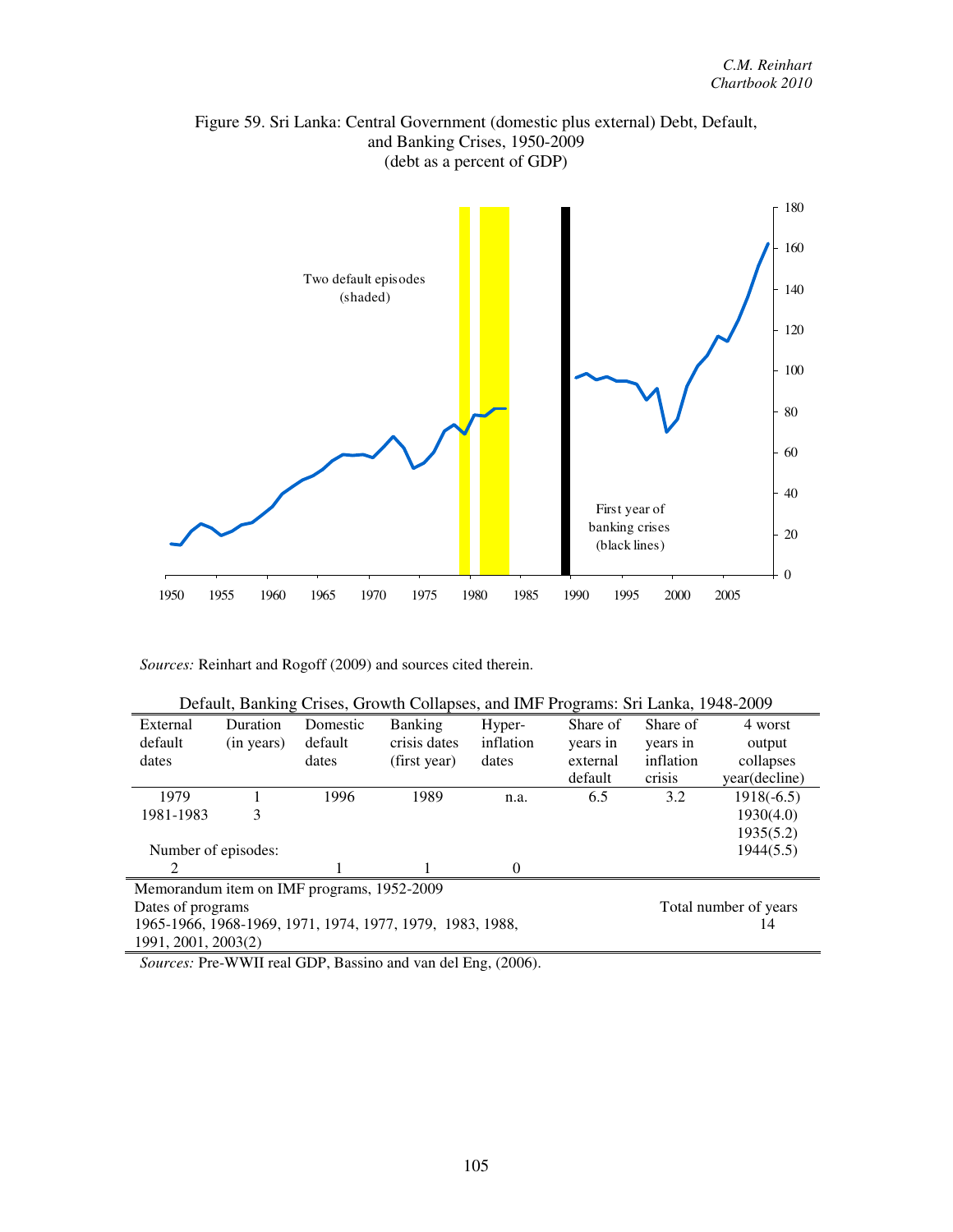

*Sources:* Fregert, K och R. Gustafsson, (2008), "Fiscal Statistics for Sweden 1719-2003", Research in Economic History, volume 25, 137-191, Reinhart and Rogoff (2009) and sources cited therein. *Notes:* Prices are far more volatile during pre-World War II. For this reason, and owing to the fact that deflation is about as likely as inflation prior to the rise of fiat money, we also examine the evolution of (smoother) three year changes in the price level.

| $-1$<br>$-$                                |          |          |                |           |          |           |                     |
|--------------------------------------------|----------|----------|----------------|-----------|----------|-----------|---------------------|
| External                                   | Duration | Domestic | <b>Banking</b> | Hyper-    | Share of | Share of  | 5 worst             |
| default                                    | (in      | default  | crisis dates   | inflation | years in | years in  | output              |
| dates                                      | years)   | dates    | (first year)   | dates     | external | inflation | collapses           |
|                                            |          |          |                |           | default  | crisis    | $year(decline)^{1}$ |
| 1811                                       | 1        | n.a.     | 1811           | n.a.      | 0.5      | 1.9       | 1826(8.9)           |
|                                            |          |          | 1876           |           |          |           | 1838(5.7)           |
|                                            |          |          | 1897           |           |          |           | 1861(5.7)           |
|                                            |          |          | 1907           |           |          |           | 1921(3.7)           |
|                                            |          |          | 1922           |           |          |           | 2009(4.2)           |
|                                            |          |          | 1931           |           |          |           |                     |
|                                            |          |          | 1991           |           |          |           |                     |
| Number of episodes:                        |          |          |                |           |          |           |                     |
|                                            |          | $\Omega$ | 6              | $\theta$  |          |           |                     |
| Memorandum item on IMF programs, 1952-2009 |          |          |                |           |          |           |                     |
| Total number of years<br>Dates of programs |          |          |                |           |          |           |                     |
| None                                       |          |          |                |           |          |           | 0                   |

Default, Banking Crises, Growth Collapses, and IMF Programs: Sweden, 1800-2009

<sup>1</sup>Excludes World Wars I and II.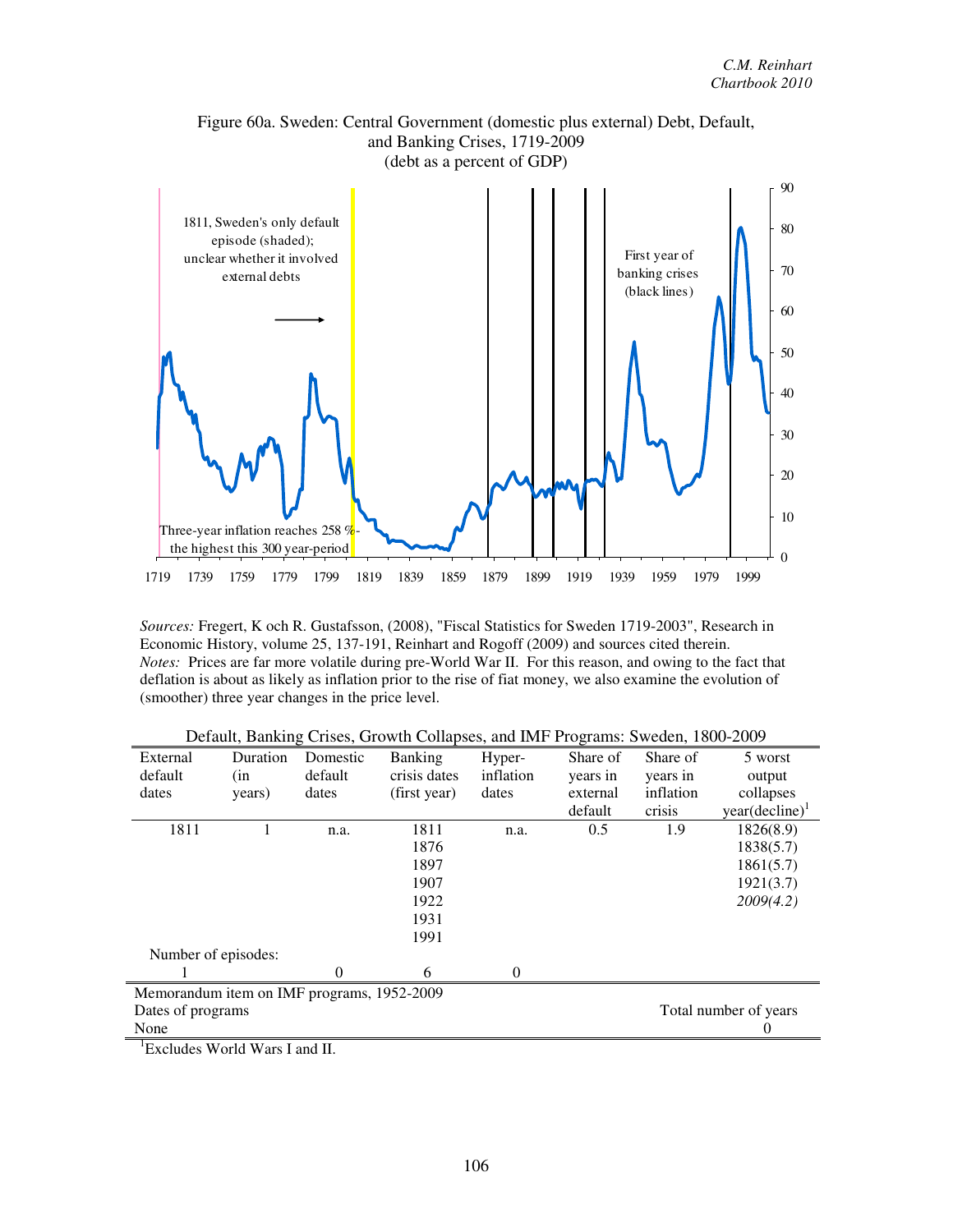



*Sources:* International Monetary Fund, *International Financial Statistics*, Reinhart and Rogoff (2009) and sources cited therein.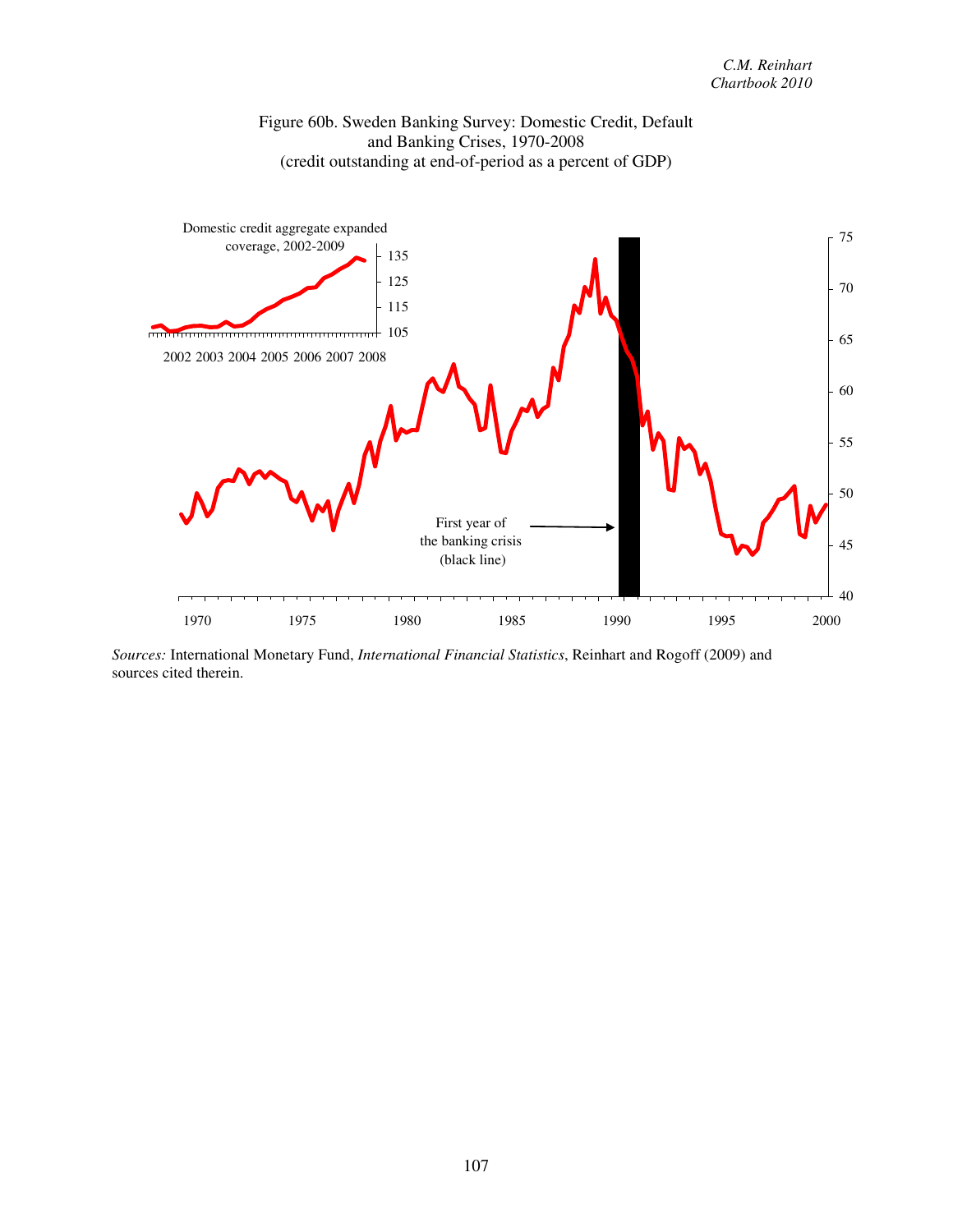



*Sources:* Reinhart and Rogoff (2009) and sources cited therein.

|  | Default, Banking Crises, Growth Collapses, and IMF Programs: Switzerland, 1800-2009 |
|--|-------------------------------------------------------------------------------------|
|  |                                                                                     |

| External          | Duration                                   | Domestic | <b>Banking</b> | Hyper-    | Share of | Share of  | 5 worst                    |
|-------------------|--------------------------------------------|----------|----------------|-----------|----------|-----------|----------------------------|
| default           | (in                                        | default  | crisis dates   | inflation | years in | years in  | output                     |
| dates             | years)                                     | dates    | (first year)   | dates     | external | inflation | collapses                  |
|                   |                                            |          |                |           | default  | crisis    | year(decline) <sup>1</sup> |
| n.a.              | n.a.                                       | n.a.     | 1870           | n.a.      | n.a.     |           | 1854(11.1)                 |
|                   |                                            |          | 1910           |           |          |           | 1860(13.0)                 |
|                   |                                            |          | 1921           |           |          |           | 1867(12.1)                 |
|                   |                                            |          | 1931           |           |          |           | 1877(9.7)                  |
|                   | Number of episodes:                        |          | 1933           |           |          |           | 1975(7.3)                  |
| $\Omega$          |                                            | 0        | 5              | 0         |          |           |                            |
|                   | Memorandum item on IMF programs, 1952-2009 |          |                |           |          |           |                            |
| Dates of programs |                                            |          |                |           |          |           | Total number of years      |
| None              |                                            |          |                |           |          |           | U                          |

<sup>1</sup>Excludes World Wars I and II.

*Sources:* Pre-WWII real GDP, Bassino and van del Eng, (2006).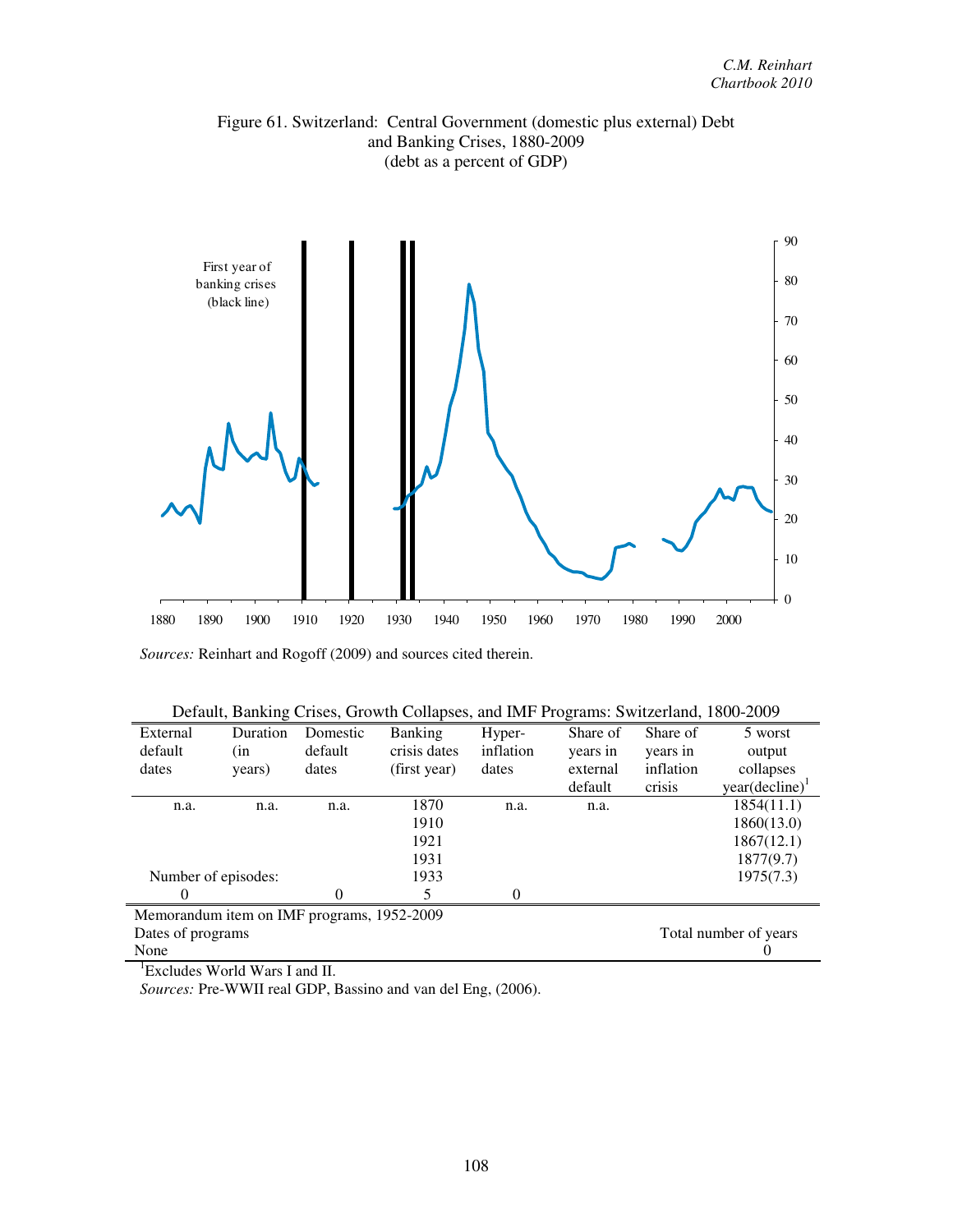# Figure 62a. Thailand: Public (domestic and external) and External (public and private) Debts, "Near-default", and Banking Crises, 1913-2009 (debt as a percent of exports)



1913 1918 1923 1928 1933 1938 1943 1948 1953 1958 1963 1968 1973 1978 1983 1988 1993 1998 2003 2008 *Sources:* Reinhart and Rogoff (2009) and sources cited therein.

| Default, Banking Crises, Growth Collapses, and IMF Programs: Thailand, 1800-2009 |          |          |                             |           |          |           |               |  |
|----------------------------------------------------------------------------------|----------|----------|-----------------------------|-----------|----------|-----------|---------------|--|
| External                                                                         | Duration | Domestic | <b>Banking</b>              | Hyper-    | Share of | Share of  | 5 worst       |  |
| default                                                                          | (in      | default  | crisis dates                | inflation | years in | years in  | output        |  |
| dates                                                                            | years)   | dates    | (first year)                | dates     | external | inflation | collapses     |  |
|                                                                                  |          |          |                             |           | default  | crisis    | year(decline) |  |
| 1997-1998                                                                        | "near" 2 | n.a.     | 1983                        | n.a.      | 0.0      | 9.0       | 1919(4.2)     |  |
|                                                                                  |          |          | 1996                        |           |          |           | 1942(9.0)     |  |
|                                                                                  |          |          |                             |           |          |           | 1945(6.8)     |  |
| Number of episodes:                                                              |          |          |                             |           |          |           | 1998(10.5)    |  |
| $\theta$                                                                         |          | $\Omega$ | $\mathcal{D}_{\mathcal{A}}$ | 0         |          |           | 2009(2.3)     |  |
| Memorandum item on IMF programs, 1952-2009                                       |          |          |                             |           |          |           |               |  |
| Dates of programs                                                                |          |          |                             |           |          |           | Total number  |  |
| 1978, 1981-1982, 1985, 1997                                                      |          |          |                             |           |          |           |               |  |

Notes: Summary of private forecasts for 2009 in *italics.*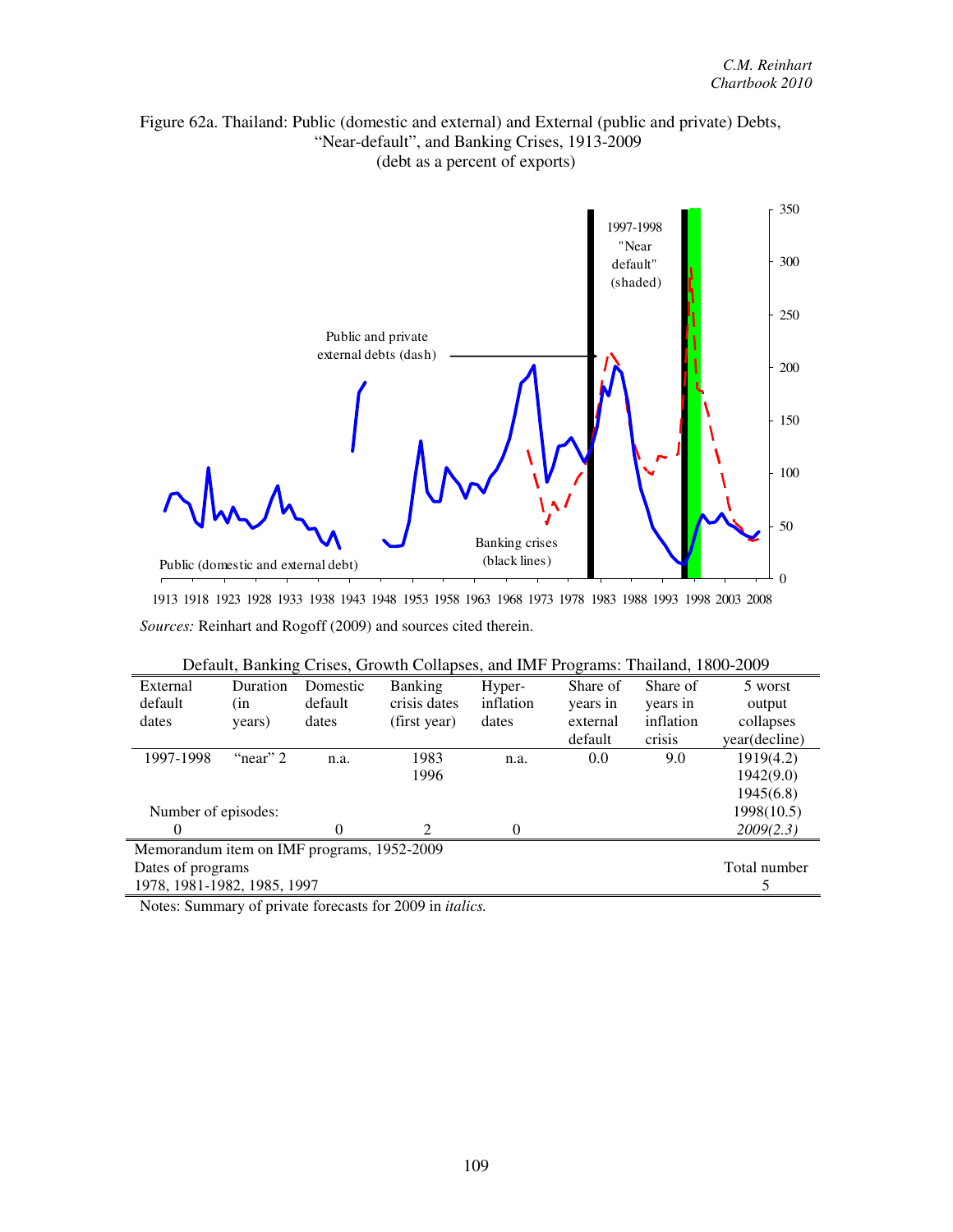

Figure 62b. Thailand Banking Survey: Domestic Credit and Banking Crises, 1970-2008 (credit outstanding at end-of-period as a percent of GDP)

*Sources:* International Monetary Fund, *International Financial Statistics*, Reinhart and Rogoff (2009) and sources cited therein.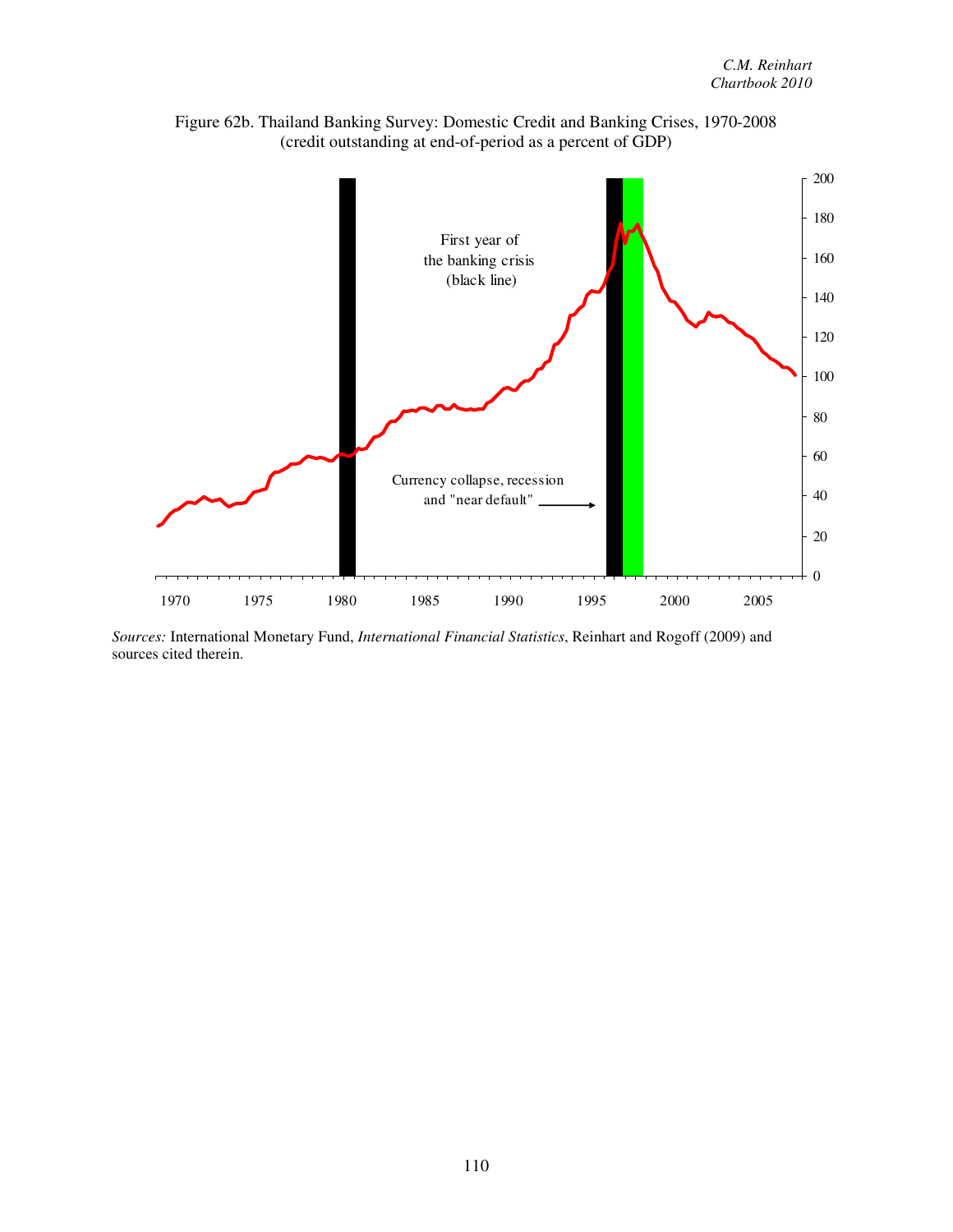

Figure 63. Tunisia: External (public plus private) Debt, Default and Banking Crises, 1970-2009 (debt as a percent of GDP)

*Sources:* Reinhart and Rogoff (2009) and sources cited therein.

|                                            | Default, Daliking Crises, Growth Conapses, and hvir Frograms. Tunisia, 1990-2009 |          |                |           |          |           |               |  |
|--------------------------------------------|----------------------------------------------------------------------------------|----------|----------------|-----------|----------|-----------|---------------|--|
| External                                   | Duration                                                                         | Domestic | <b>Banking</b> | Hyper-    | Share of | Share of  | 3 worst       |  |
| default                                    | (in years)                                                                       | default  | crisis dates   | inflation | years in | years in  | output        |  |
| dates                                      |                                                                                  | dates    | (first year)   | dates     | external | inflation | collapses     |  |
|                                            |                                                                                  |          |                |           | default  | crisis    | year(decline) |  |
| 1867-1870                                  | 4                                                                                | n.a.     | 1991           | n.a.      | 13.0     | 0.0       | 1955(5.1)     |  |
| 1956                                       |                                                                                  |          |                |           |          |           | 1957(4.1)     |  |
| 1958                                       |                                                                                  |          |                |           |          |           | 1959(4.2)     |  |
| 1963                                       |                                                                                  |          |                |           |          |           |               |  |
| 1979-1982                                  | 4                                                                                |          |                |           |          |           |               |  |
| Number of episodes:                        |                                                                                  |          |                |           |          |           |               |  |
| 5                                          |                                                                                  | 0        |                | 0         |          |           |               |  |
| Memorandum item on IMF programs, 1952-2009 |                                                                                  |          |                |           |          |           |               |  |
|                                            | Dates of programs                                                                |          |                |           |          |           |               |  |
| 1964-1967, 1969-1970, 1986, 1988           |                                                                                  |          |                |           |          |           | 8             |  |

| Default, Banking Crises, Growth Collapses, and IMF Programs: Tunisia, 1956-2009 |  |  |
|---------------------------------------------------------------------------------|--|--|
|                                                                                 |  |  |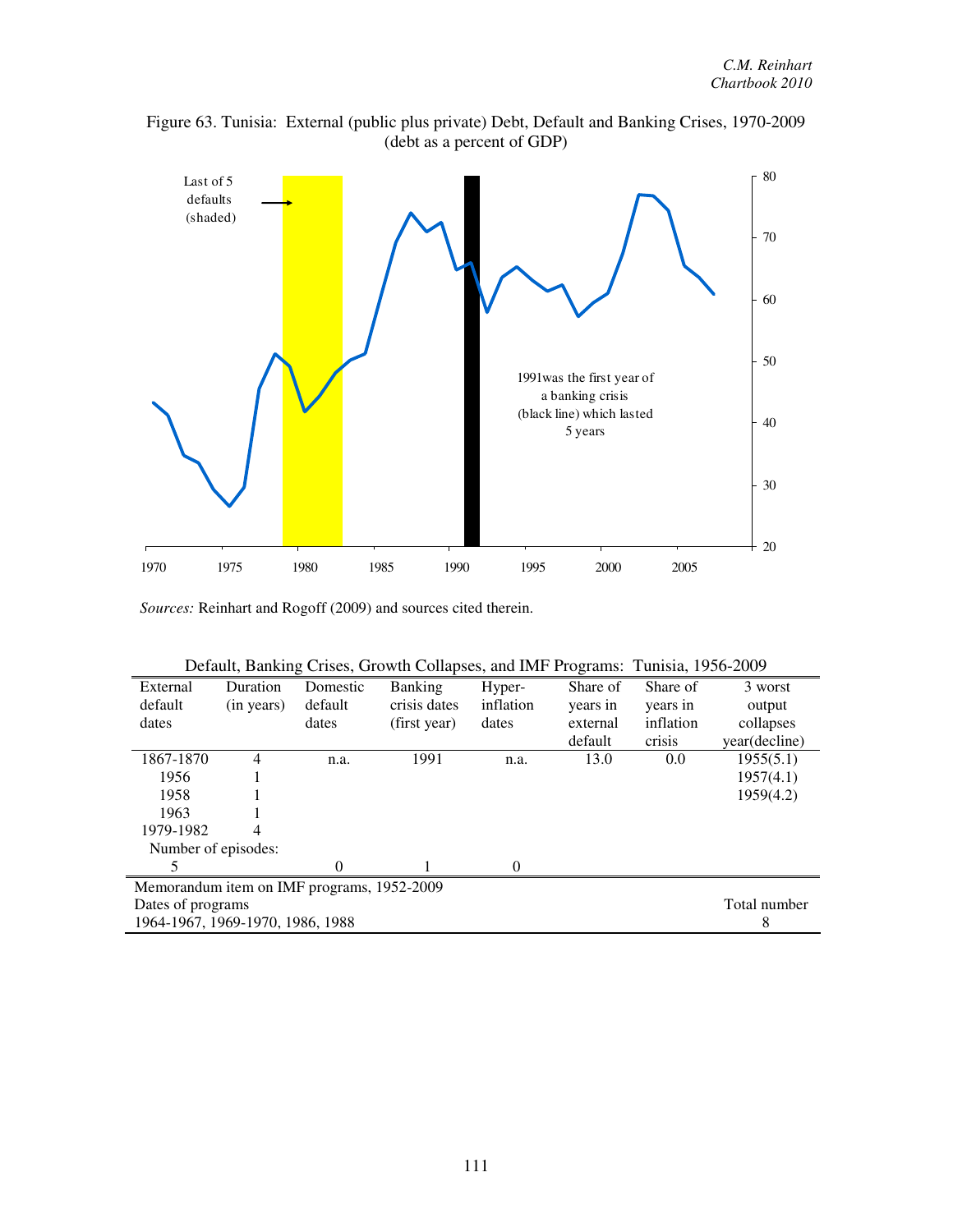

Figure 64a. Turkey: External Public Debt, Default, and Banking Crises 1854-2009 (debt as a percent of exports)

| External                                   | Duration     | Domestic | <b>Banking</b>                                    | Hyper-    | Share of | Share of  | 5 worst                    |  |
|--------------------------------------------|--------------|----------|---------------------------------------------------|-----------|----------|-----------|----------------------------|--|
| default                                    | (in years)   | default  | crisis dates                                      | inflation | years in | years in  | output                     |  |
| dates                                      |              | dates    | (first year)                                      | dates     | external | inflation | collapses                  |  |
|                                            |              |          |                                                   |           | default  | crisis    | year(decline) <sup>1</sup> |  |
| 1876-1881                                  | 6            | n.a.     | 1931                                              | n.a.      | 19.5     | 35.6      | 1927(9.1)                  |  |
| 1915-1928                                  | 14           |          | 1982                                              |           |          |           | 1932(6.0)                  |  |
| 1931-1932                                  | 2            |          | 1991                                              |           |          |           | 1994(5.5)                  |  |
| 1940-1943                                  | 4            |          | 2000                                              |           |          |           | 2001(5.7)                  |  |
| 1959                                       |              |          |                                                   |           |          |           | 2009(5.6)                  |  |
| 1965                                       |              |          |                                                   |           |          |           |                            |  |
| 1978-1979                                  | 2            |          |                                                   |           |          |           |                            |  |
| 1982                                       |              |          |                                                   |           |          |           |                            |  |
| 2000-2001                                  | 2            |          |                                                   |           |          |           |                            |  |
| "near"                                     |              |          |                                                   |           |          |           |                            |  |
| Number of episodes:                        |              |          |                                                   |           |          |           |                            |  |
| 8                                          |              | $\Omega$ | 4                                                 | $\Omega$  |          |           |                            |  |
| Memorandum item on IMF programs, 1952-2009 |              |          |                                                   |           |          |           |                            |  |
| Dates of programs                          | Total number |          |                                                   |           |          |           |                            |  |
|                                            |              |          | 1961-1970, 1978-1980, 1983-1984, 1994, 1999, 2002 |           |          |           | 18                         |  |
| $\rm{^1Excludes}$ World Wars I and II.     |              |          |                                                   |           |          |           |                            |  |

| Default, Banking Crises, Growth Collapses, and IMF Programs: Turkey, 1800-2009 |  |
|--------------------------------------------------------------------------------|--|
| (calculations since independence—1923--reported)                               |  |

Notes: Summary of private forecasts for 2009 in *italics.*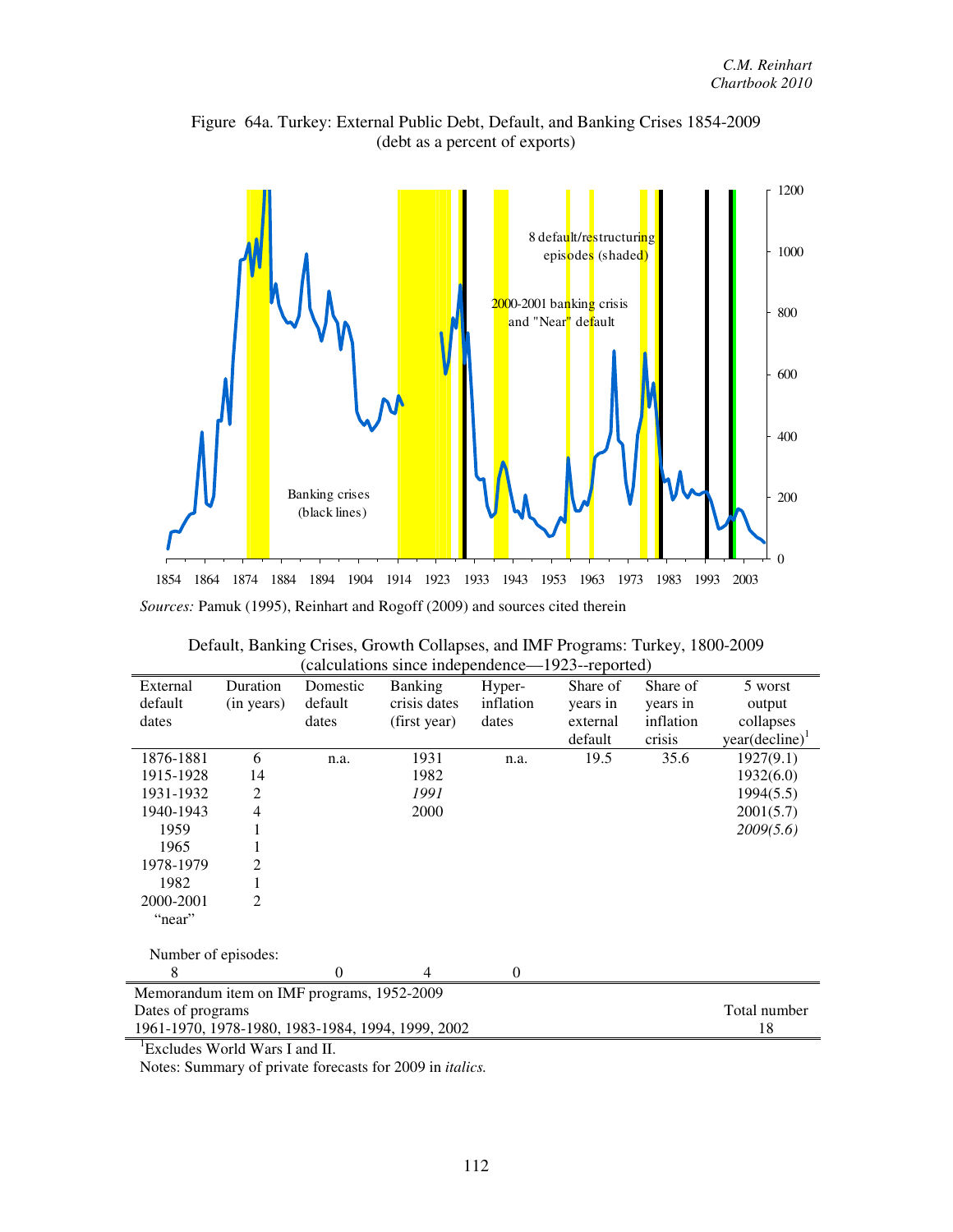

## Figure 64b. Turkey: External Public and Private Debts, Default, Near-default, and Banking Crises, 1970-2009 (debt as a percent of GDP)

*Sources:* Reinhart and Rogoff (2009) and sources cited therein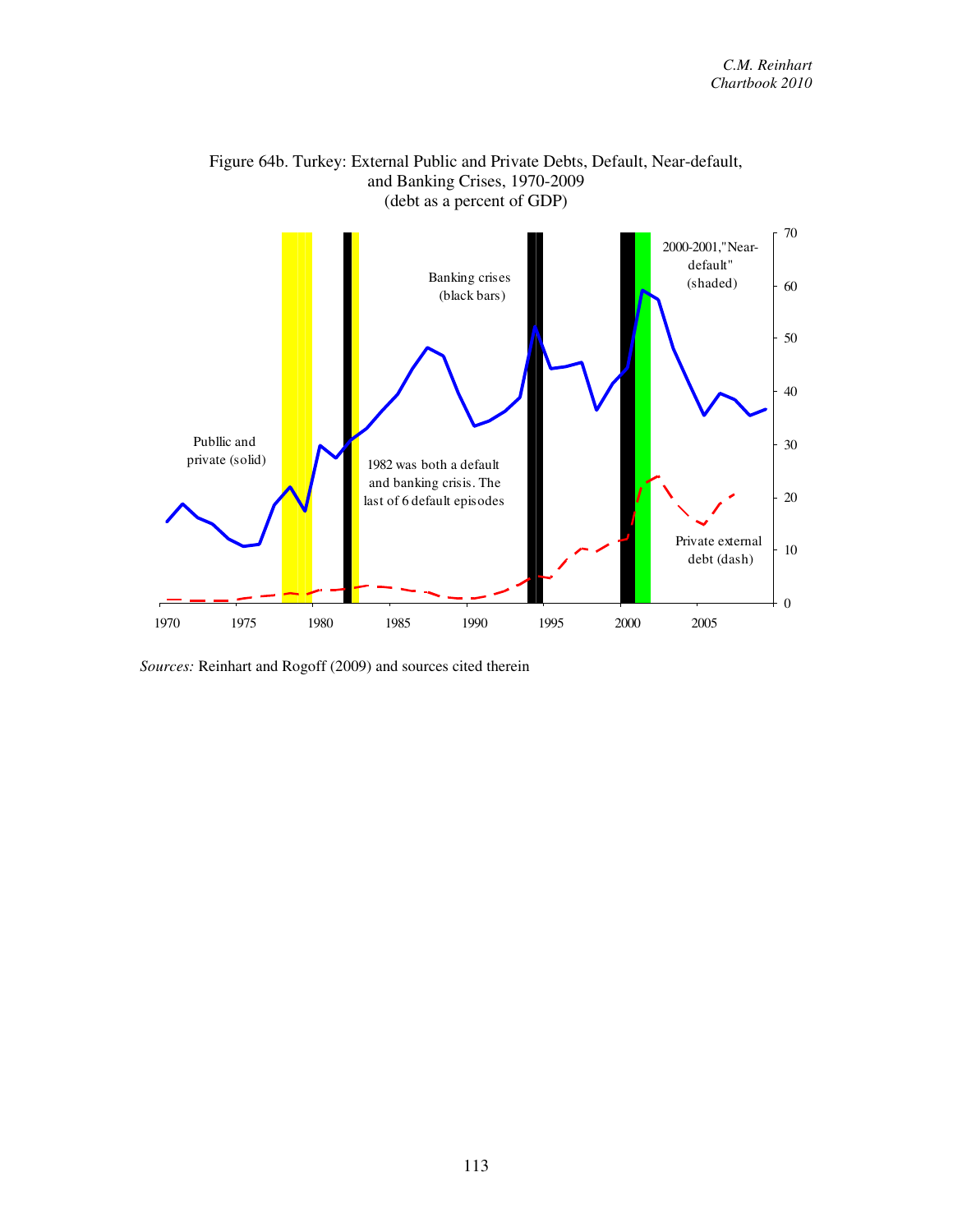

*Sources:* UKpublicspending, (2010), Reinhart and Rogoff (2009) and sources cited therein.

| UIIIIEU KIIIgUUIII, TOUU-ZUUY                |          |                |                |           |          |           |                            |  |
|----------------------------------------------|----------|----------------|----------------|-----------|----------|-----------|----------------------------|--|
| External                                     | Duration | Domestic       | <b>Banking</b> | Hyper-    | Share of | Share of  | 5 worst                    |  |
| default                                      | (in      | default        | crisis dates   | inflation | years in | years in  | output                     |  |
| dates                                        | years)   | dates          | (first year)   | dates     | external | inflation | collapses                  |  |
|                                              |          |                |                |           | default  | crisis    | year(decline) <sup>1</sup> |  |
| n.a                                          | n.a.     | 1822           | 1810           | n.a.      | n.a.     | 2.4       | 1919(10.9)                 |  |
|                                              |          | 1834           | 1815           |           |          |           | 1920(6.0)                  |  |
|                                              |          | 1888-1889      | 1825           |           |          |           | 1921(8.1)                  |  |
|                                              |          | 1932           | 1837           |           |          |           | 1931(5.1)                  |  |
|                                              |          |                | 1847           |           |          |           | 2009(4.9)                  |  |
|                                              |          |                | 1857           |           |          |           |                            |  |
|                                              |          |                | 1866           |           |          |           |                            |  |
|                                              |          |                | 1878           |           |          |           |                            |  |
|                                              |          |                | 1890           |           |          |           |                            |  |
|                                              |          |                | 1974           |           |          |           |                            |  |
|                                              |          |                | 1984           |           |          |           |                            |  |
|                                              |          |                | 2007           |           |          |           |                            |  |
| Number of episodes:                          |          |                |                |           |          |           |                            |  |
| $\theta$                                     |          | $\overline{4}$ | 12             | $\theta$  |          |           |                            |  |
| Memorandum item on IMF programs, 1952-2009   |          |                |                |           |          |           |                            |  |
| Dates of programs                            |          |                |                |           | Total    |           |                            |  |
| 1956-1958, 1961-1964, 1967, 1969, 1975, 1977 |          |                |                |           |          | 11        |                            |  |

| Default, Banking Crises, Growth Collapses, and IMF Programs: |
|--------------------------------------------------------------|
| United Kingdom, 1800-2009                                    |

<sup>1</sup>Excludes World Wars I and II.

Notes: Summary of private forecasts for 2009 in *italics.*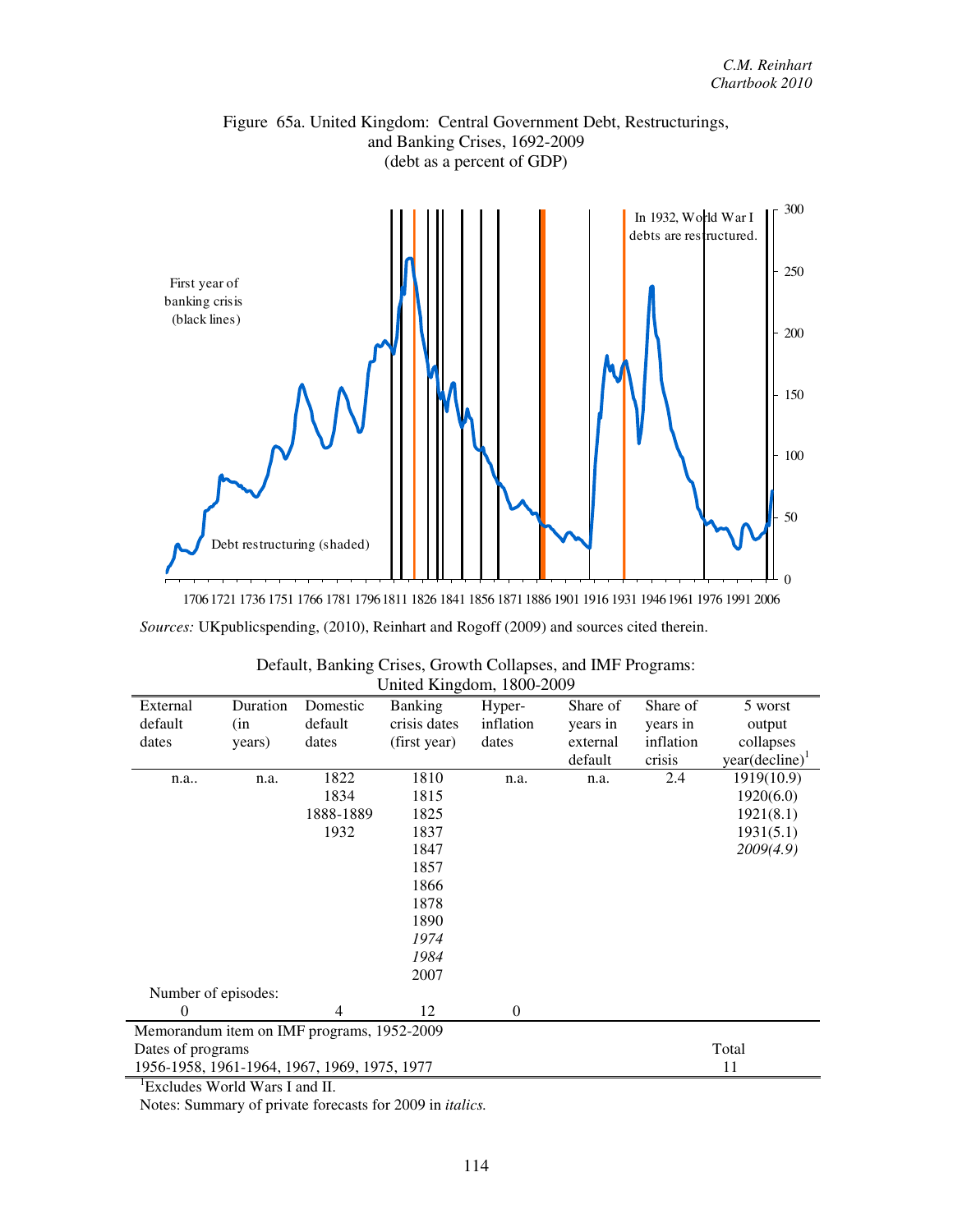



*Sources:* International Monetary Fund, *International Financial Statistics*, Reinhart and Rogoff (2009) and sources cited therein.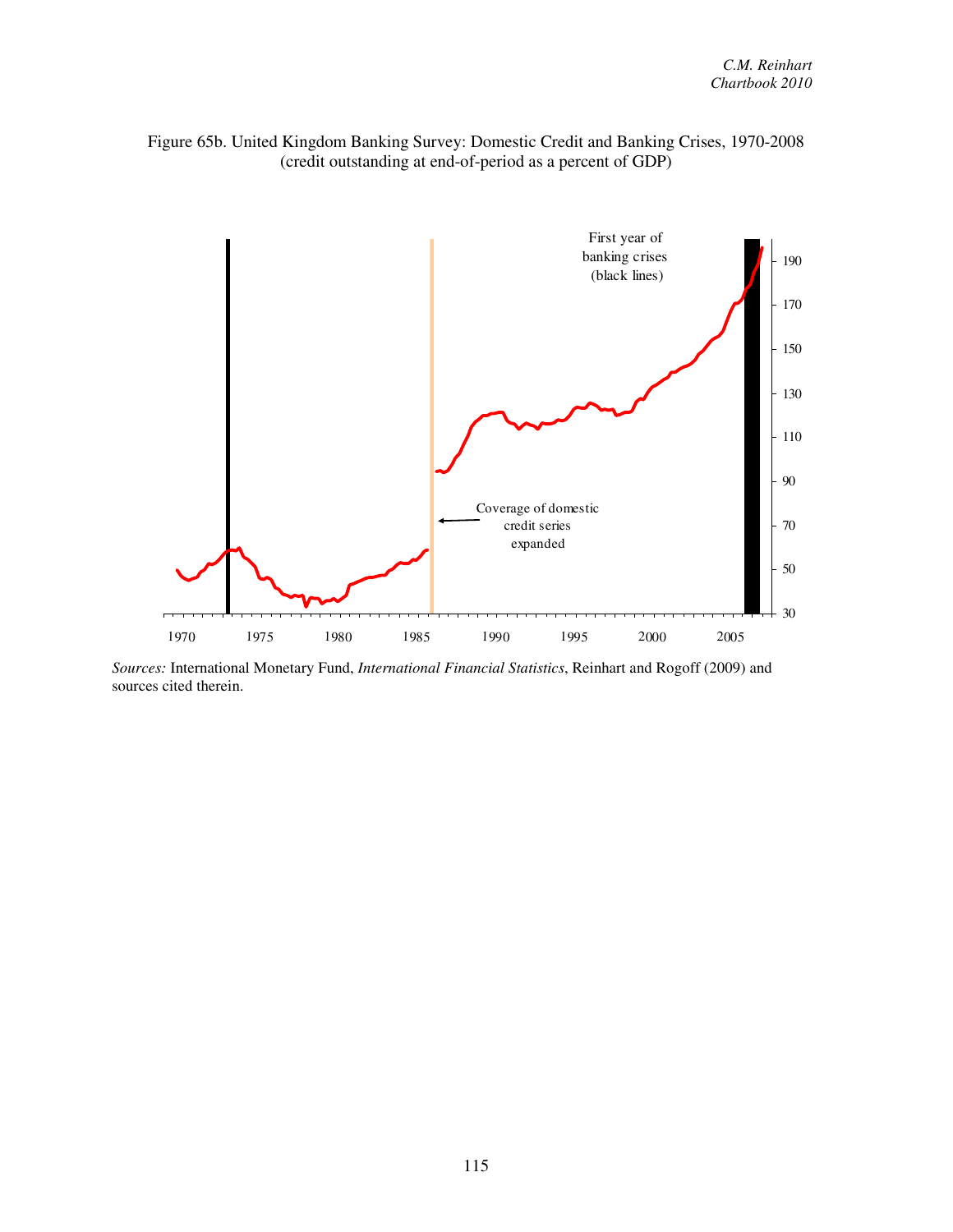



| <i>Sources:</i> Reinhart and Rogoff (2009) and sources cited therein                                                                                                                                                                                                                                                               |
|------------------------------------------------------------------------------------------------------------------------------------------------------------------------------------------------------------------------------------------------------------------------------------------------------------------------------------|
| Default, Banking Crises, Growth Collapses, and IMF Programs:                                                                                                                                                                                                                                                                       |
| $\mathbf{I}$ $\mathbf{I}$ $\mathbf{R}$ $\mathbf{I}$ $\mathbf{R}$ $\mathbf{I}$ $\mathbf{I}$ $\mathbf{R}$ $\mathbf{A}$ $\mathbf{R}$ $\mathbf{A}$ $\mathbf{R}$ $\mathbf{A}$ $\mathbf{A}$ $\mathbf{A}$ $\mathbf{A}$ $\mathbf{A}$ $\mathbf{A}$ $\mathbf{A}$ $\mathbf{A}$ $\mathbf{A}$ $\mathbf{A}$ $\mathbf{A}$ $\mathbf{A}$ $\mathbf{$ |

|                     | United States 1/90-2009 |                                            |                |                  |          |           |                     |  |
|---------------------|-------------------------|--------------------------------------------|----------------|------------------|----------|-----------|---------------------|--|
| External            | Duration                | Domestic                                   | <b>Banking</b> | Hyper-           | Share of | Share of  | 5 worst             |  |
| default             | (in)                    | default                                    | crisis dates   | inflation        | years in | years in  | output              |  |
| dates               | years)                  | dates                                      | (first year)   | dates            | external | inflation | collapses           |  |
|                     |                         |                                            |                |                  | default  | crisis    | $year(decline)^{1}$ |  |
| 1790                |                         | 1790                                       | 1814           | n.a.             | n.a.     | 1.4       | 1908(10.8)          |  |
|                     |                         | 1841-1842                                  | 1818           |                  |          |           | 1914(7.7)           |  |
|                     |                         | 1873-1884                                  | 1836           |                  |          |           | 1930(8.6)           |  |
|                     |                         | 1933                                       | 1841           |                  |          |           | 1932(13.1)          |  |
|                     |                         |                                            | 1857           |                  |          |           | 1946(10.1)          |  |
|                     |                         |                                            | 1861           |                  |          |           |                     |  |
|                     |                         |                                            | 1864           |                  |          |           |                     |  |
|                     |                         |                                            | 1873           |                  |          |           |                     |  |
|                     |                         |                                            | 1884           |                  |          |           |                     |  |
|                     |                         |                                            | 1890           |                  |          |           |                     |  |
|                     |                         |                                            | 1907           |                  |          |           |                     |  |
|                     |                         |                                            | 1914           |                  |          |           |                     |  |
|                     |                         |                                            | 1929           |                  |          |           |                     |  |
|                     |                         |                                            | 1984           |                  |          |           |                     |  |
| Number of episodes: |                         |                                            | 2007           |                  |          |           |                     |  |
|                     |                         | 2                                          | 15             | $\boldsymbol{0}$ |          |           |                     |  |
|                     |                         | Memorandum item on IMF programs, 1952-2009 |                |                  |          |           |                     |  |
| Dates of programs   |                         |                                            |                |                  |          |           | Total               |  |
| 1963-1964           |                         |                                            |                |                  |          |           | 2                   |  |

*Notes:* The default of US states are not counted in the tally as the total number of episodes refers to sovereign credit events only.

<sup>1</sup>Excludes World Wars I and II.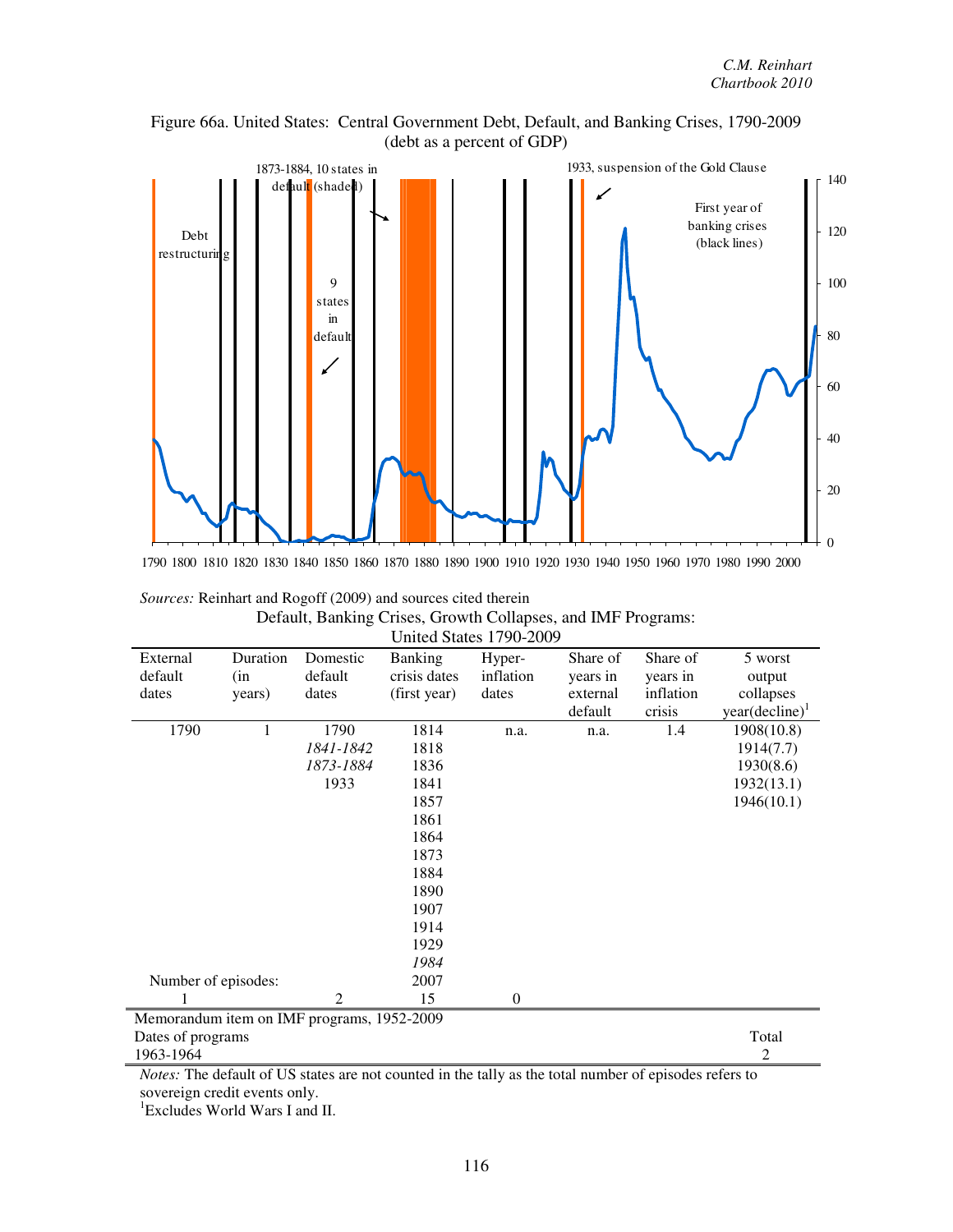

Figure 66b. United States: Private Capital Inflows from the United Kingdom and Banking Crises, 1865-1914

*Sources:* Stone (1999), Reinhart and Rogoff (2009) and sources cited therein.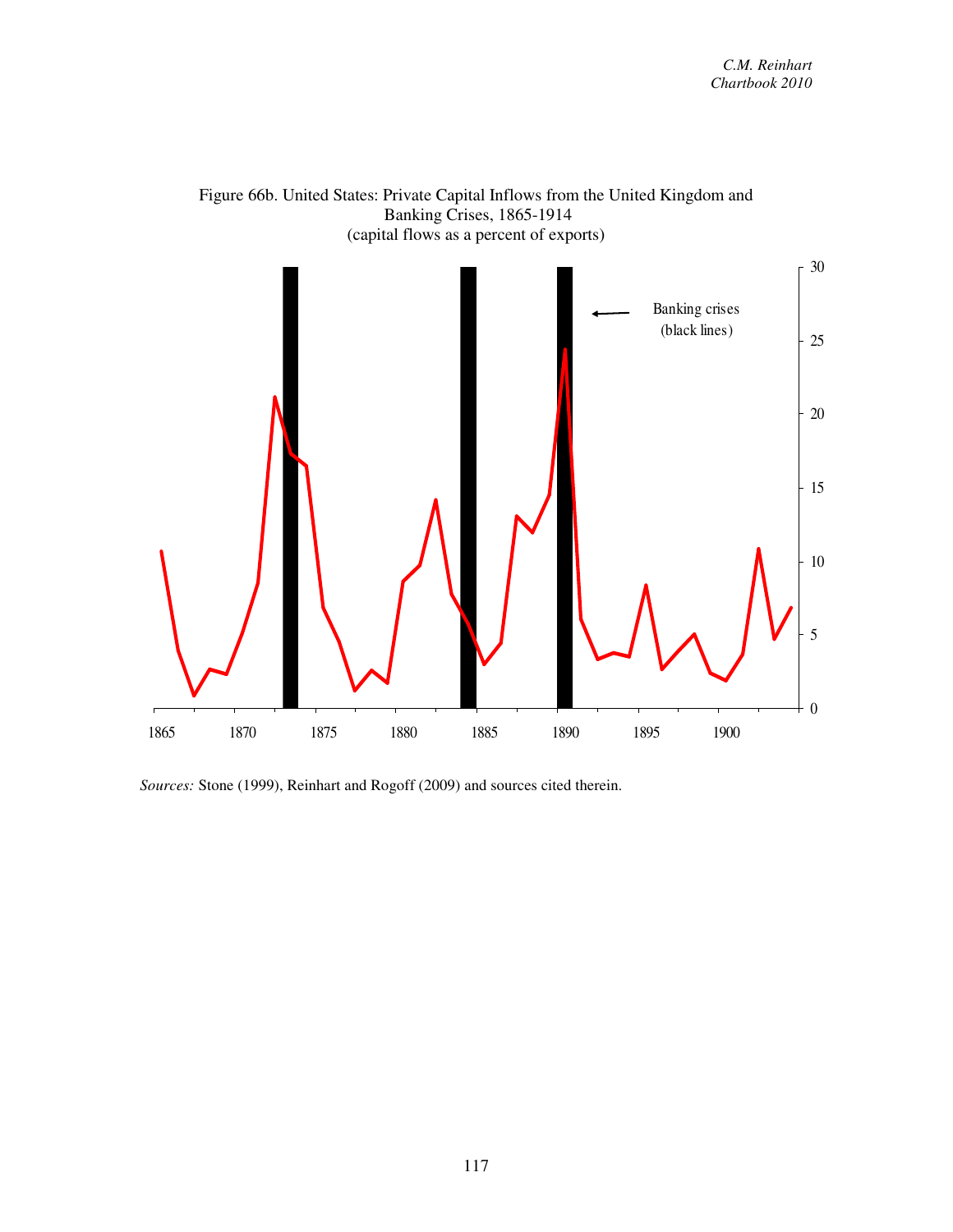

Figure 66c. United States: Private Debt Outstanding, 1916-2009 (end-of- period stock of debt as a percent of GDP)

*Notes:* Data for 2009 is end-of-June. The Flow of Funds is reported for 1945-2009; prior to that the Historical Statistics of the United States series is scaled (down) to match the Flow of Funds data. Sources: Historical Statistics of the United States, Flow of Funds, Board of Governors of the Federal Reserve, International Monetary Fund, *World Economic Outlook*, OECD, World Bank, *Global Development Finance,* and Reinhart and Rogoff (2009b) and sources cited therein.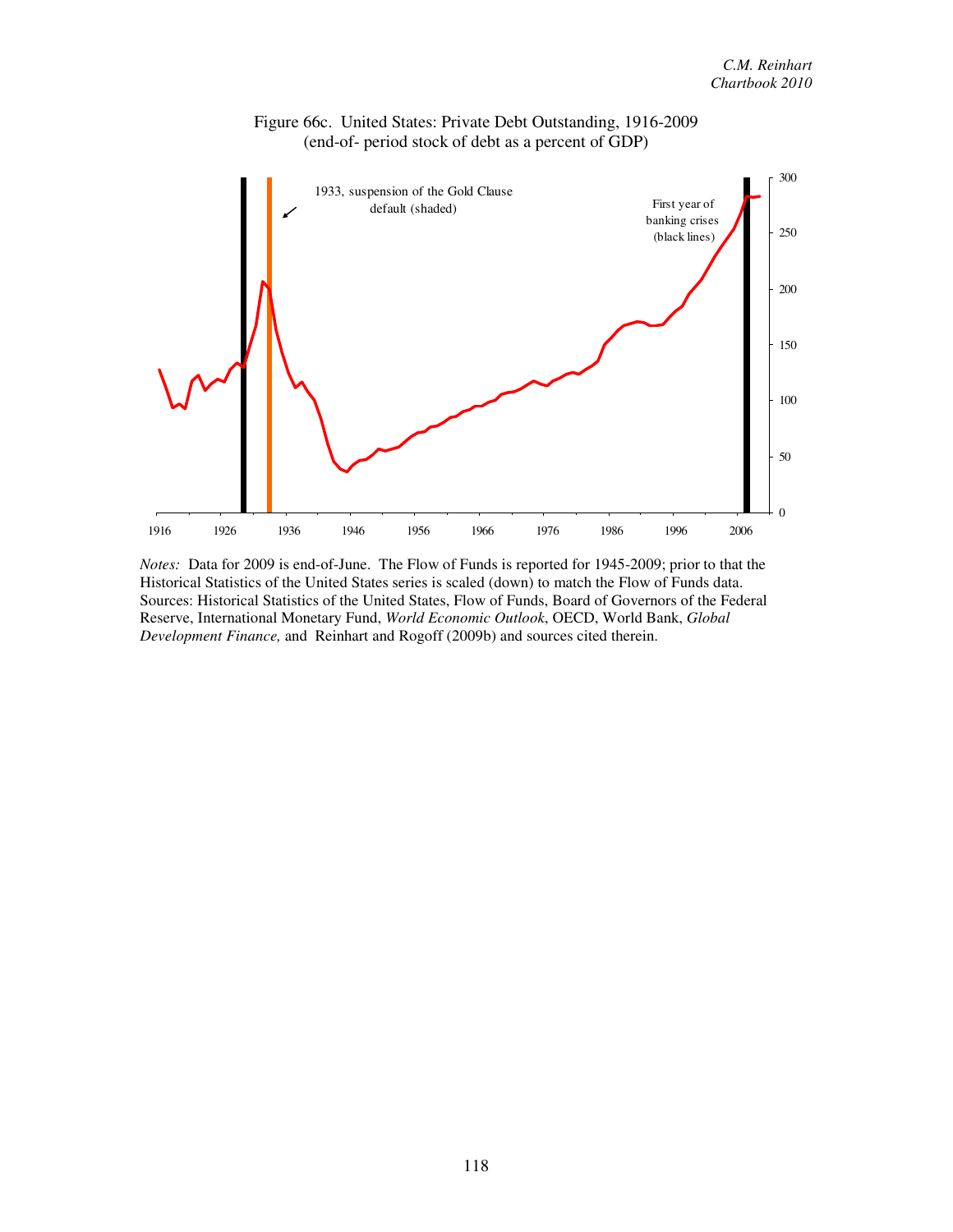

*Sources:* International Monetary Fund, *International Financial Statistics*, Reinhart and Rogoff (2009) and sources cited therein.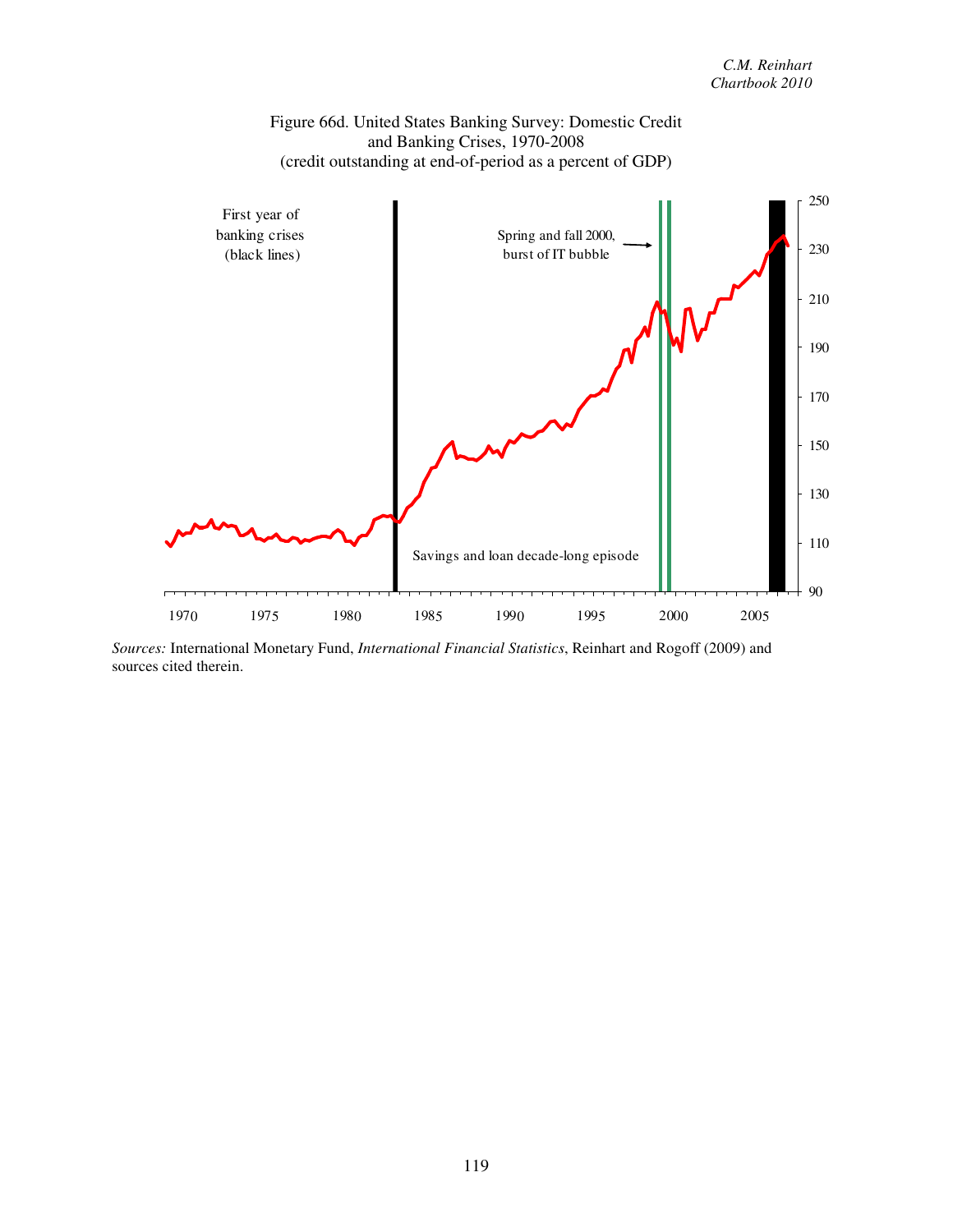## Figure 67a. Uruguay: Public (domestic plus external) Debt, Default, Restructuring, and Banking Crises, 1871-2009 (debt as a percent of exports)



*Sources:* Reinhart and Rogoff (2009) and sources cited therein. Notes: For the period 1871-1914 only external debt data is available. Domestic debts (only a few observations are available) was negligible during this period.

|                                                          | $O(10 \mu \mu)$ , 1011 2007 |           |                |           |          |           |               |  |  |
|----------------------------------------------------------|-----------------------------|-----------|----------------|-----------|----------|-----------|---------------|--|--|
| External                                                 | Duration                    | Domestic  | <b>Banking</b> | Hyper-    | Share of | Share of  | 6 worst       |  |  |
| default                                                  | (in years)                  | default   | crisis dates   | inflation | years in | years in  | output        |  |  |
| dates                                                    |                             | dates     | (first year)   | dates     | external | inflation | collapses     |  |  |
|                                                          |                             |           |                |           | default  | crisis    | year(decline) |  |  |
| 1876-1878                                                | 3                           | 1932-1937 | 1893           | n.a.      | 13.0     | 18.0      | 1905(10.1)    |  |  |
| 1891                                                     |                             |           | 1898           |           |          |           | 1914(16.7)    |  |  |
| 1915-1921                                                | 7                           |           | 1971           |           |          |           | 1920(12.8)    |  |  |
| 1932-1938                                                |                             |           | 1981           |           |          |           | 1931(17.3)    |  |  |
| 1965                                                     |                             |           | 2002           |           |          |           | 1933(12.5)    |  |  |
| 1983-1985                                                |                             |           |                |           |          |           | 1982(9.3)     |  |  |
| 1987                                                     |                             |           |                |           |          |           |               |  |  |
| 1990-1991                                                | 2                           |           |                |           |          |           |               |  |  |
| 2003                                                     |                             |           |                |           |          |           |               |  |  |
|                                                          | Number of episodes:         |           |                |           |          |           |               |  |  |
|                                                          |                             |           | 5              | 0         |          |           |               |  |  |
| Memorandum item on IMF programs, 1952-2009               |                             |           |                |           |          |           |               |  |  |
| Dates of programs                                        | Total                       |           |                |           |          |           |               |  |  |
| 1961-1962, 1966, 1968, 1970, 1972, 1975-1977, 1979-1981, |                             |           |                |           |          |           | 21            |  |  |
| 1983, 1985, 1990, 1992, 1997, 1999-2002                  |                             |           |                |           |          |           |               |  |  |

| Default, Banking Crises, Growth Collapses, and IMF Programs: |                       |  |
|--------------------------------------------------------------|-----------------------|--|
|                                                              | $I$ Iruquay 1811-2009 |  |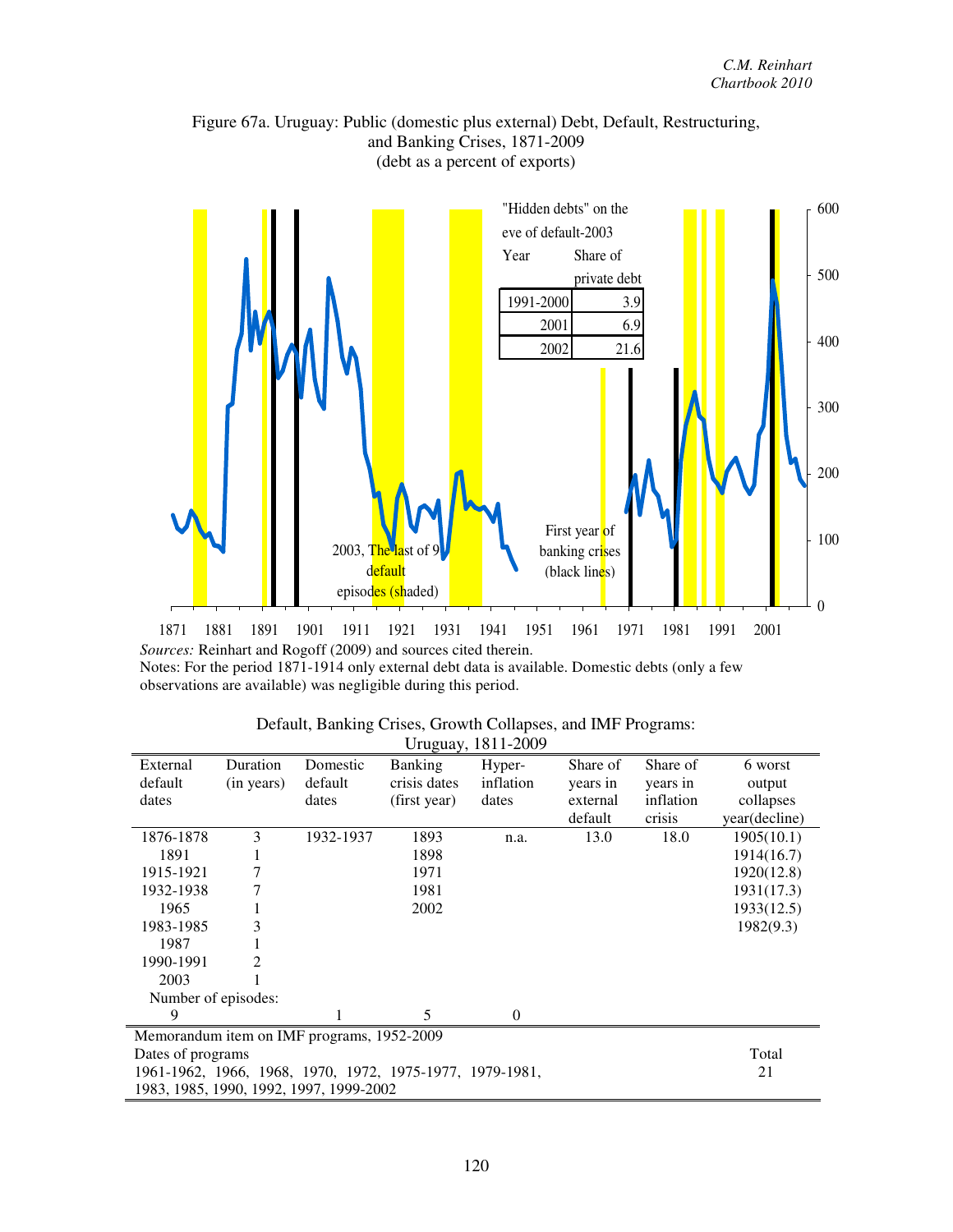

*Sources:* Stone (1999), Reinhart and Rogoff (2009) and sources cited therein.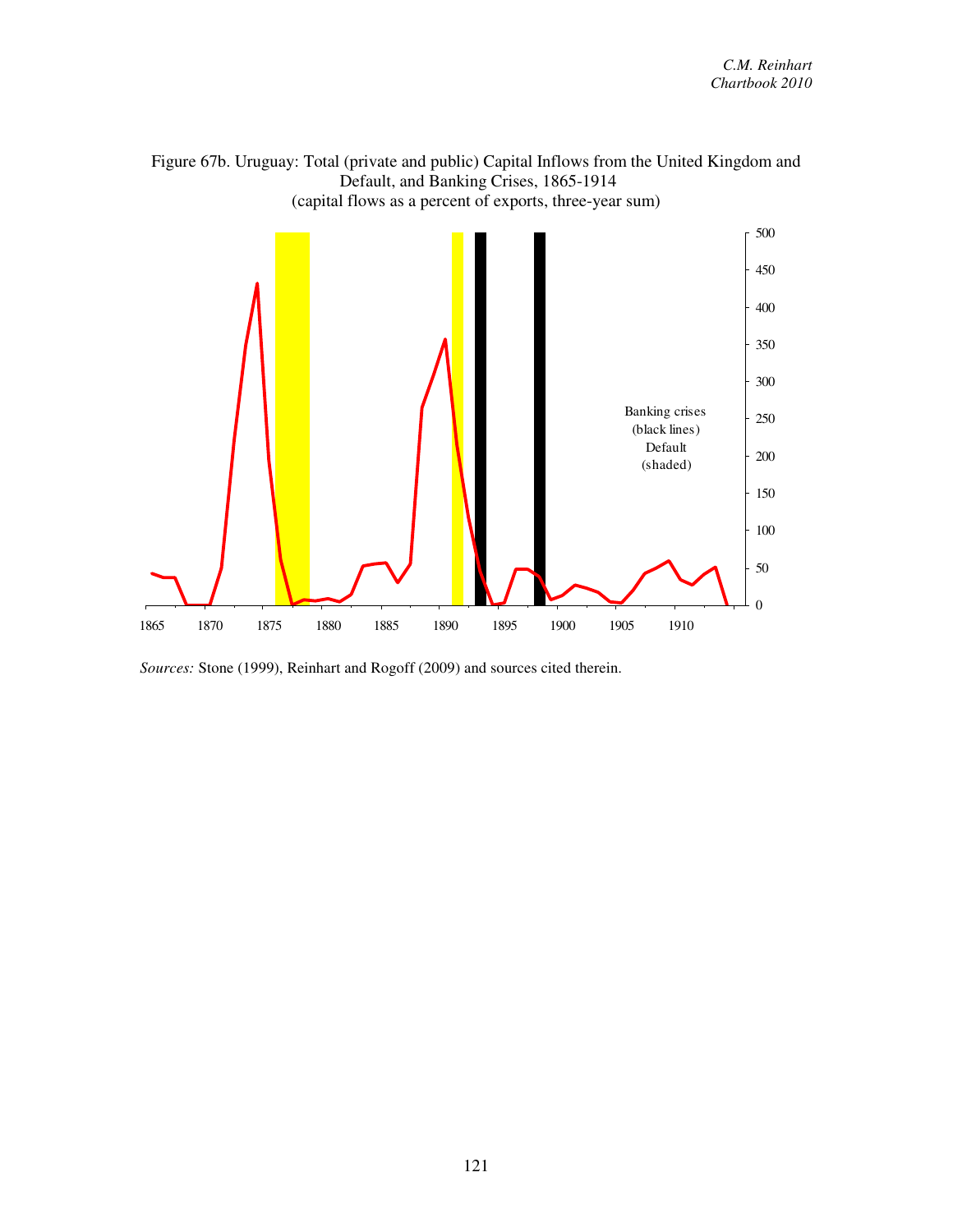# Figure 68. Venezuela: Central Government (domestic plus external) Debt, Default, and Banking Crises, 1921-2009 (debt as a percent of GDP)



| Default, Banking Crises, Growth Collapses, and IMF Programs: |
|--------------------------------------------------------------|
| Venezuela, 1829-2009                                         |

| External                                   | Duration       | Domestic       | <b>Banking</b> | Hyper-    | Share of | Share of  | 5 worst       |  |
|--------------------------------------------|----------------|----------------|----------------|-----------|----------|-----------|---------------|--|
| default                                    | (in years)     | default        | crisis dates   | inflation | years in | years in  | output        |  |
| Dates                                      |                | dates          | (first year)   | dates     | external | inflation | collapses     |  |
|                                            |                |                |                |           | default  | crisis    | year(decline) |  |
| 1826-1840                                  | 15             | 1995-1997      | 1978           | n.a.      | 35.9     | 11.0      | 1914(12.6)    |  |
| 1848-1859                                  | 12             | 1998           | 1993           |           |          |           | 1931(19.2)    |  |
| 1860-1862                                  | 3              |                |                |           |          |           | 1942(12.6)    |  |
| 1865-1881                                  | 17             |                |                |           |          |           | 1989(8.6)     |  |
| 1892                                       |                |                |                |           |          |           | 2002(8.9)     |  |
| 1898-1905                                  | 8              |                |                |           |          |           |               |  |
| 1983-1988                                  | 6              |                |                |           |          |           |               |  |
| 1990                                       |                |                |                |           |          |           |               |  |
| 1995-1997                                  | 3              |                |                |           |          |           |               |  |
| 2004-2005                                  | $\mathfrak{D}$ |                |                |           |          |           |               |  |
| Number of episodes:                        |                |                |                |           |          |           |               |  |
| 10                                         |                | $\mathfrak{D}$ | $\mathfrak{D}$ | $\Omega$  |          |           |               |  |
| Memorandum item on IMF programs, 1952-2009 |                |                |                |           |          |           |               |  |
| Dates of programs                          | Total number   |                |                |           |          |           |               |  |
| 1960, 1989, 1996                           |                |                |                |           |          |           |               |  |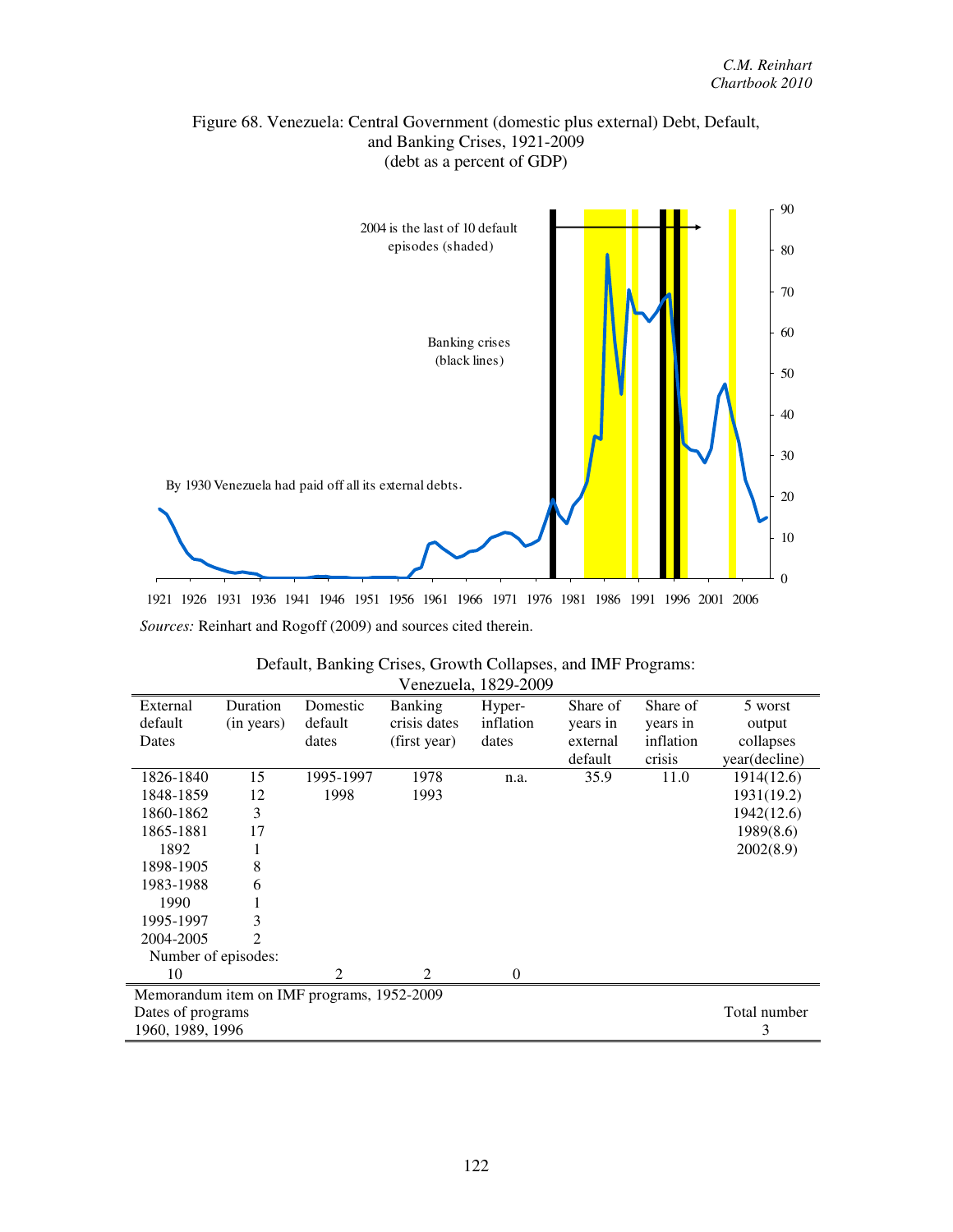

# Figure 69. Zambia: External (public plus private) Debt, Default, and Banking Crises, 1970-2009 (debt as a percent of GDP)

*Sources:* Reinhart and Rogoff (2009) and sources cited therein.

| Default, Banking Crises, Growth Collapses, and IMF Programs: |
|--------------------------------------------------------------|
| Zambia, 1964-2009                                            |

| External                                                      | Duration   | Domestic | <b>Banking</b> | Hyper-    | Share of | Share of  | 3 worst       |  |
|---------------------------------------------------------------|------------|----------|----------------|-----------|----------|-----------|---------------|--|
| default                                                       | (in years) | default  | crisis dates   | inflation | years in | years in  | output        |  |
| dates                                                         |            | dates    | (first year)   | dates     | external | inflation | collapses     |  |
|                                                               |            |          |                |           | default  | crisis    | year(decline) |  |
| 1983-1994                                                     | 12         | n.a.     | 1995           | n.a.      | 24.0     | 40.0      | 1966(5.5)     |  |
|                                                               |            |          |                |           |          |           | 1977(4.9)     |  |
| Number of episodes:                                           |            |          |                |           |          |           | 1994(13.3)    |  |
|                                                               |            | 0        |                | $\Omega$  |          |           |               |  |
| Memorandum item on IMF programs, 1952-2009                    |            |          |                |           |          |           |               |  |
| Dates of programs                                             |            |          |                |           |          |           | Total         |  |
| 1973, 1976, 1978, 1981, 1983-1984, 1986, 1995(2), 1999, 2004, |            |          |                |           |          |           | 12            |  |
| 2008                                                          |            |          |                |           |          |           |               |  |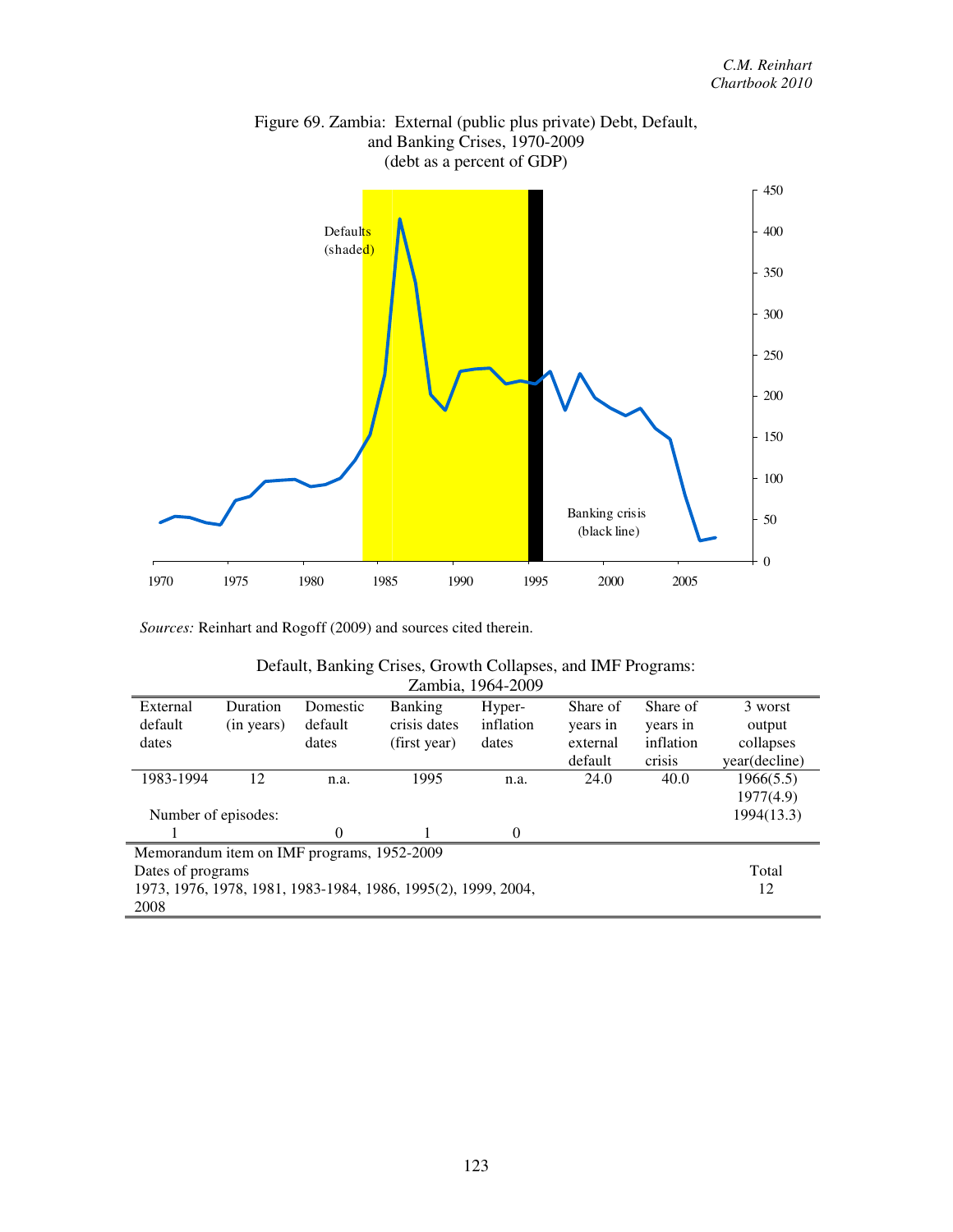# Figure 70. Zimbabwe: External (public plus private) Debt, Default, Restructuring, Hyperinflation, and Banking Crises, 1970-2009 (debt as a percent of GDP)



*Sources:* Hanke (2008), Reinhart and Rogoff (2009) and sources cited therein.

#### Default, Banking Crises, Growth Collapses, IMF Programs and Hyperinflation: Zimbabwe, 1965-2009

| External                                   | Duration   | Domestic | Banking      | Hyper-    | Share of | Share of  | 5 worst       |  |
|--------------------------------------------|------------|----------|--------------|-----------|----------|-----------|---------------|--|
| default                                    | (in years) | default  | crisis dates | inflation | years in | years in  | output        |  |
| dates                                      |            | dates    | (first year) | dates     | external | inflation | collapses     |  |
|                                            |            |          |              |           | default  | crisis    | year(decline) |  |
| 1965-1974                                  | 10         | 2006     | 1995         | 2006-2009 | 40.0     | 40.0      | 1977(8.0)     |  |
| 2000-2009                                  | 10         |          |              |           |          |           | 1992(8.4)     |  |
|                                            |            |          |              |           |          |           | 2000(7.3)     |  |
| Number of episodes:                        |            |          |              |           |          |           | 2003(10.4)    |  |
| 2                                          |            |          |              |           |          |           | 2008(14.1)    |  |
| Memorandum item on IMF programs, 1952-2009 |            |          |              |           |          |           |               |  |
| Dates of programs                          |            |          |              |           |          |           | Total         |  |
| 1981, 1983, 1992 (3), 1998, 1999           |            |          |              |           |          |           |               |  |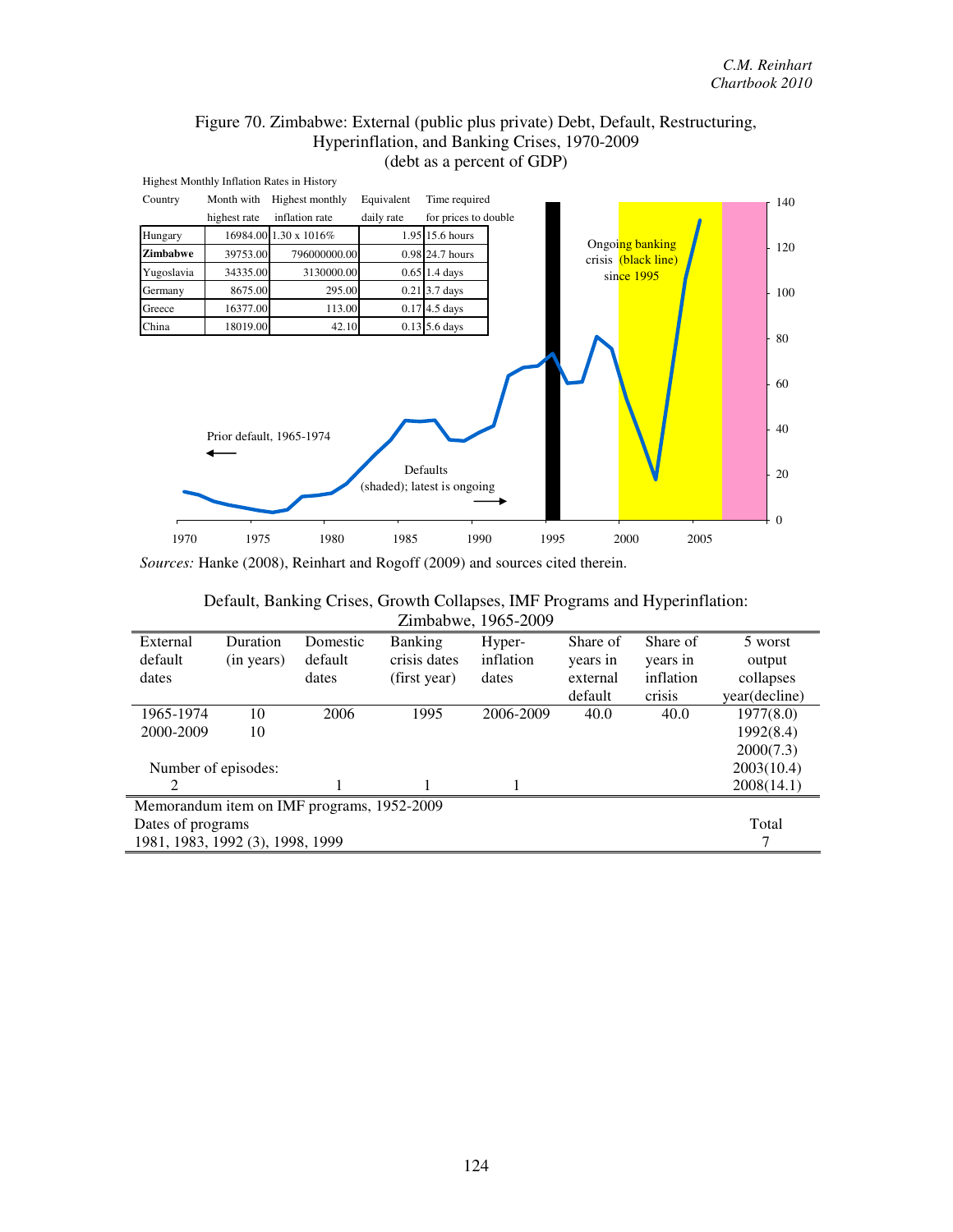### **References**

- Barro, Robert J. and José Ursúa (2008). "Macroeconomic Crises Since 1870," NBER Working Paper 13940, April.
- Bassino, Jean-Pascal, and Pierre van del Eng, (2006) "New Benchmark of Wages and GDP, 1913-1970, mimeograph Montpellier University, France, 20
- Bird, G. M. Hussain, J.P. Joyce (2004). "Many Happy Returns: Recidivism and the IMF," *Journal of International Money and Finance* Vol.23, Issue 2, March, 231-251.
- Bos, F. (2007). "The Dutch fiscal framework; history, current practice and the role of the CPB," CPB Document 150.
- Butlin, S. J. (1968) *Foundations of the Australian monetary system, 1788-1851* (Sydney: Sydney University Press)**.**
- Calvo, Guillermo A., Alejandro Izquierdo, and Rudy Loo-Kung (2006) "Relative Price Volatility Under Sudden Stops: The Relevance of Balance Sheet Effects," *Journal of International Economics* 9(1): 231–254.
- Chang, Roberto and Andres Velasco, "A Model of Financial Crises in Emerging Markets, *Quarterly Journal of Economics* 116(2), 2001, 489-517.
- Creutzberg, P. (1976) *Changing Economy in Indonesia; in volume 2, Public Finance 1816-193*9, (The Hague: Martinus Nijhoff
- Diamond, Douglas, and Philip Dybvig. (1983), "Bank Runs, Deposit Insurance and Liquidity", *Journal of Political Economy,* June, vol. 91, no. 3,401–19.
- Diaz-Alejandro, Carlos (1985), "Goodby Financial Repression, Hello Financial Crash," *Journal of Development Economics 19.*
- Eitrheim, Ø., K. Gerdrup and J.T. Klovland (2004). "Credit, banking and monetary developments in Norway 1819-2003", 377-408 Chapter 10 in Eitrheim, Ø., J.T. Klovland and J.F. Qvigstad (eds.), Historical Monetary Statistics for Norway 1819- 2003, Norges Bank Occasional Papers no. 35, Oslo, 2004, 377-408.
- Francese Maura and Angelo Pace (2008), "Il debito pubblico italiano dall'Unità a oggi. Una ricostruzione della serie storica", Banca d'Italia, Occasional paper no. 31, Roma
- Fregert, K. och R. Gustafsson, (2008), "Fiscal Statistics for Sweden 1719-2003", Research in Economic History, Volume 25, 137-191.
- Gold, Joseph (1970) *Stand-by arrangements of the International Monetary Fund,* (Washington D.C.: International Monetary Fund).
- Gourinchas, Pierre-Olivier, Rodrigo Valdes, and Oscar Landerretche (2001). "Lending Booms: Latin America and the World." Economia, Spring, pp. 47-99.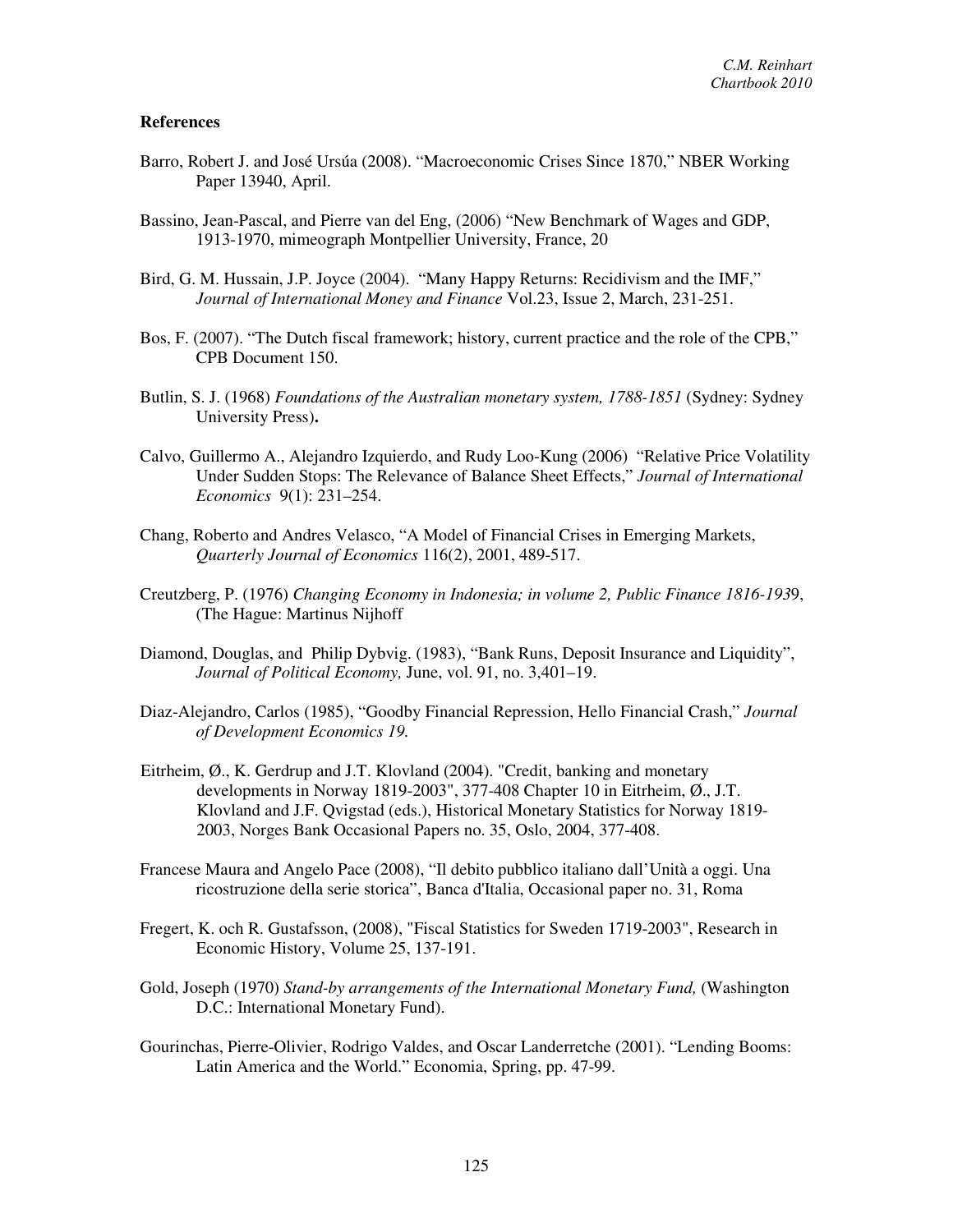- Hanke, Steve H. (2008) "New Hyperinflation Index (HHIZ) Puts Zimbabwe Inflation at 89.7 Sextillion Percent." Washington, D.C.: Cato Institute. (November ) (http://www.cato.org/zimbabwe)
- He, Zhiguo and Wei Xiong, (2010) "Dynamic Debt Runs," University of Chicago and Princeton University, mimeograph, February.
- Historical Statistics of Iceland (2010), http://www2.stjr.is/frr/thst/rit/sogulegt/english.htm#8
- Junguito, Roberto and Hernán Rincón (2004). "La política fiscal en el siglo XX en Colombia", Borradores de Economía, No. 318, Banco de la República.
- Kaminsky, Graciela L. and Carmen M. Reinhart, (1999). "The Twin Crises: The Causes of Banking and Balance of Payments Problems", *American Economic Review,* Vol.89 No.4, June, 473-500.
- Kaminsky, Graciela, Carmen M. Reinhart and Carlos A.Végh( 2004) "When It Rains, It Pours: Procyclical Capital Flows and Policies", with. in Mark Gertler and Kenneth S. Rogoff, eds. NBER Macroeconomics Annual 2004. Cambridge, Mass: MIT Press, 11-53
- Kostelenos, G. S. Petmezas et. al. (2007), 'Gross Domestic Product 1830-1939", *Sources of Economic History of Modern Greece,* Historical Archives of the National bank of Greece
- Lazaretou, Sophia (2005) "Greek Monetary Economics in Retrospect: The Adventures of the Drachma," *Economic Notes by Banca Monte dei Paschi di Siena* Vol. 34, No. 3, 331– 370.
- Levandis, John Alexander, *The Greek Foreign Debt and the Great Powers, 1821-1898*, (New York: Columbia University Press, 1944).
- Mendoza, Enrique G. and Marco E. Terrones (2008). "An Anatomy of Credit Booms: Evidence from macro Aggregates and Micro Data, NBER Working Paper 14049, May.
- Mody, Ashoka and Diego Saravia (2008**).** "From Crisis to IMF-Supported Program: Does democracy impede the speed required by financial markets?," IMF Working Paper 08/276.
- National Treasury Management Agency, Ireland (2010) "National Debt of Ireland: 1923-2009" http://www.ntma.ie/NationalDebt/historicalData1.php.
- Pamuk, Sevket (1995), *Ottoman ForeignTrade in the 19th Century,* Historical Statistics Series, Volume 1 (Ankara: State Institute of Statistics).
- Reinhart, Carmen M. and Vincent R. Reinhart , "Capital Flow Bonanzas: An Encompassing View of the Past and Present," in Jeffrey Frankel and Francesco Giavazzi (eds.) NBER International Seminar in Macroeconomics 2008, (Chicago: Chicago University Press for NBER,
- Reinhart, Carmen M., and Rogoff, Kenneth S. (2008), "The Forgotten History of Domestic Debt" NBER Working Paper 13946, April.